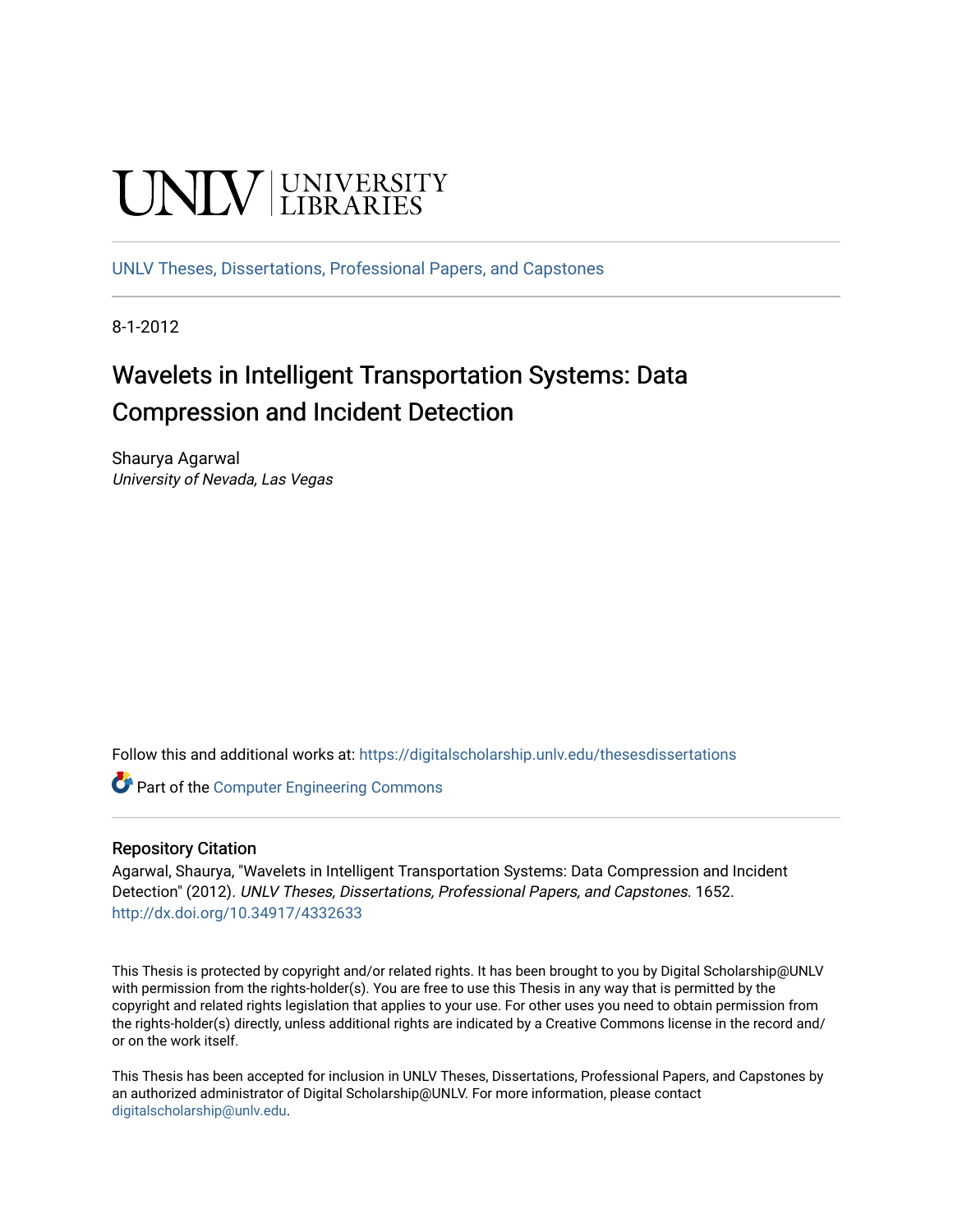### WAVELETS IN INTELLIGENT TRANSPORTATION

## SYSTEMS: DATA COMPRESSION

## AND INCIDENT DETECTION

by

## Shaurya Agarwal

Bachelor of Technology Indian Institute of Technology, Guwahati 2009

A thesis submitted in partial fulfillment of the requirements for the

## Master of Science in Electrical Engineering

Department of Electrical and Computer Engineering Howard R. Hughes College of Engineering The Graduate College

> University of Nevada, Las Vegas August 2012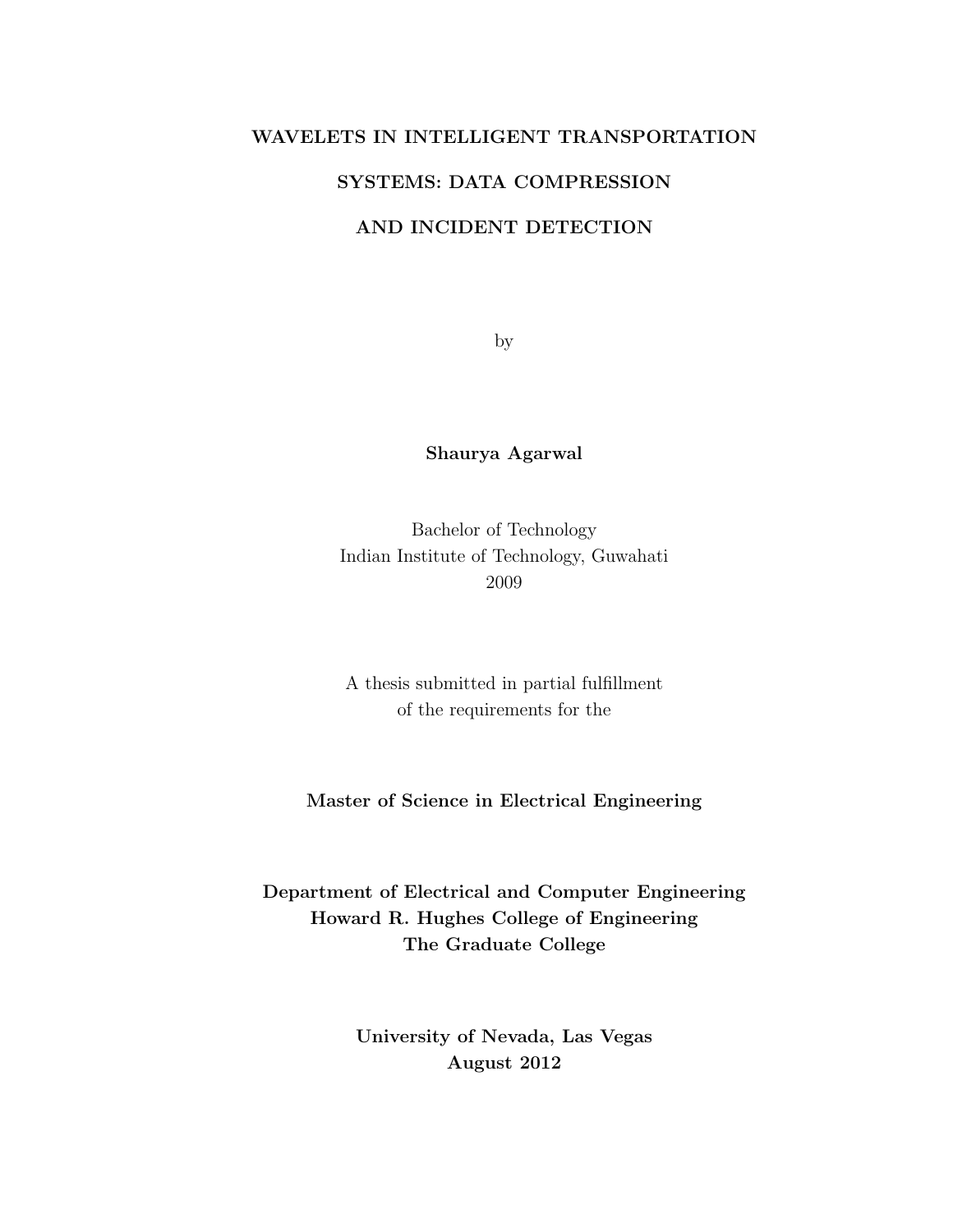

# THE GRADUATE COLLEGE

We recommend the thesis prepared under our supervision by

# **ShauryaAgarwal**

entitled

# **Wavelets in Intelligent Transportation Systems: Data Compression and Incident Detection**

be accepted in partial fulfillment of the requirements for the degree of

# **Master of Science in Electrical Engineering**

Department of Electrical and Computer Engineering

Pushkin Kachroo, Committee Co-Chair

Emma Regentova, Committee Co-Chair

Ke-Xun Sun, Committee Member

Haroon Stephen, Graduate College Representative

Thomas Piechota, Interim Vice President for Research and Graduate Studies and Dean of the Graduate College

**August 2012**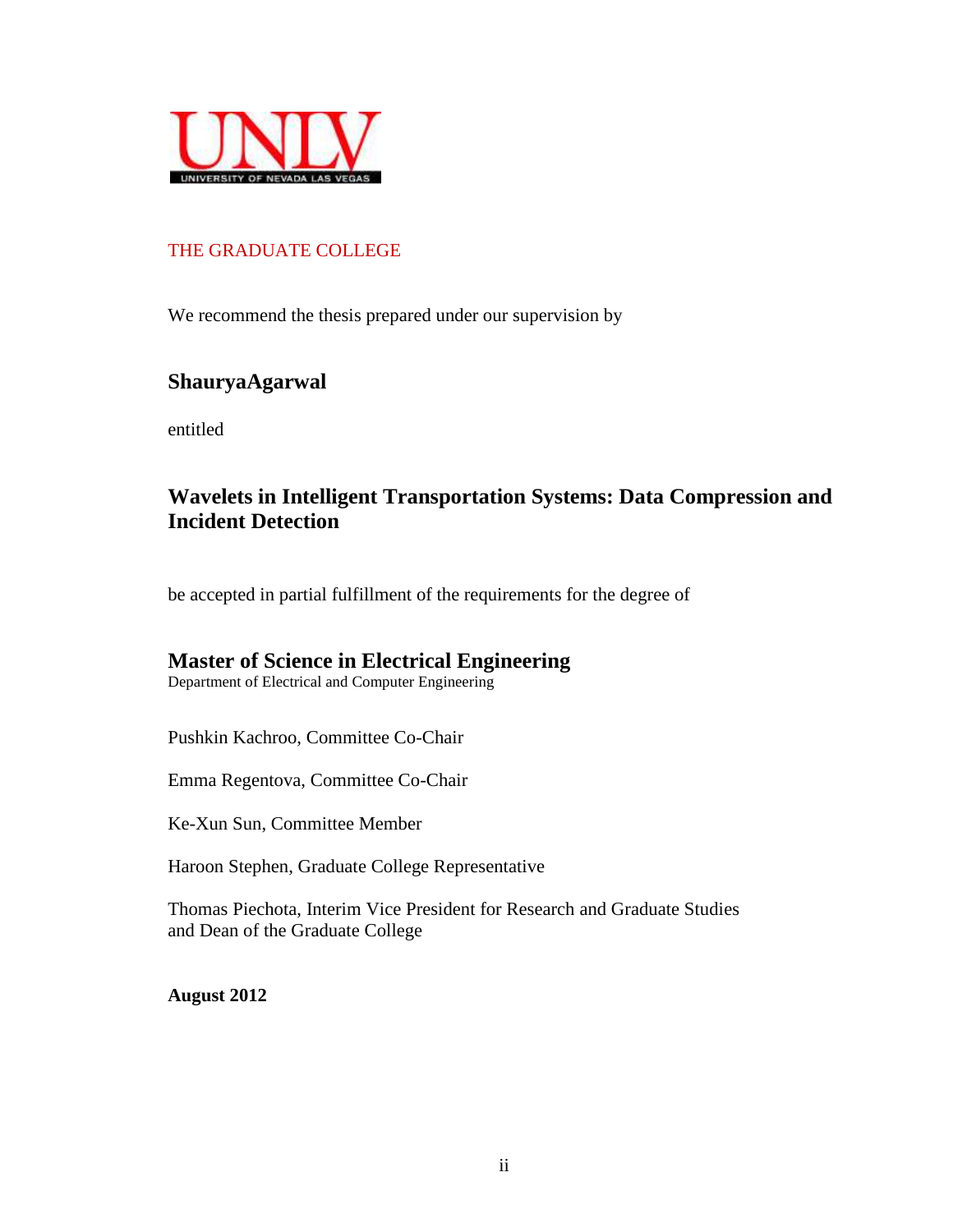#### ABSTRACT

# <span id="page-3-0"></span>WAVELETS IN INTELLIGENT TRANSPORTATION SYSTEMS: DATA COMPRESSION AND INCIDENT DETECTION

by

Shaurya Agarwal

Dr. Pushkin Kachroo, Examination Committee Co-chair Professor, Electrical and Computer Engineering Department University of Nevada, Las Vegas

Dr. Emma Regentova, Examination Committee Co-chair Associate Professor, Electrical and Computer Engineering Department University of Nevada, Las Vegas

Research show that wavelets can be used efficiently in denoising and feature extraction of a given signal. This thesis discusses about intelligent transportation systems(ITS), its requirement and benefits. We explore use of wavelets in intelligent transportation systems for knowledge discovery, compression and incident detection. In the first section of thesis, we focus on the following problems related to traffic matrix: data compression, retrieval and visualization. We propose a methodology using wavelet transform for data visualization and compression of traffic data. Aim is to research on the wavelet compression technique for the traffic data, come up with the performance of various available wavelets and the best decomposition level in terms of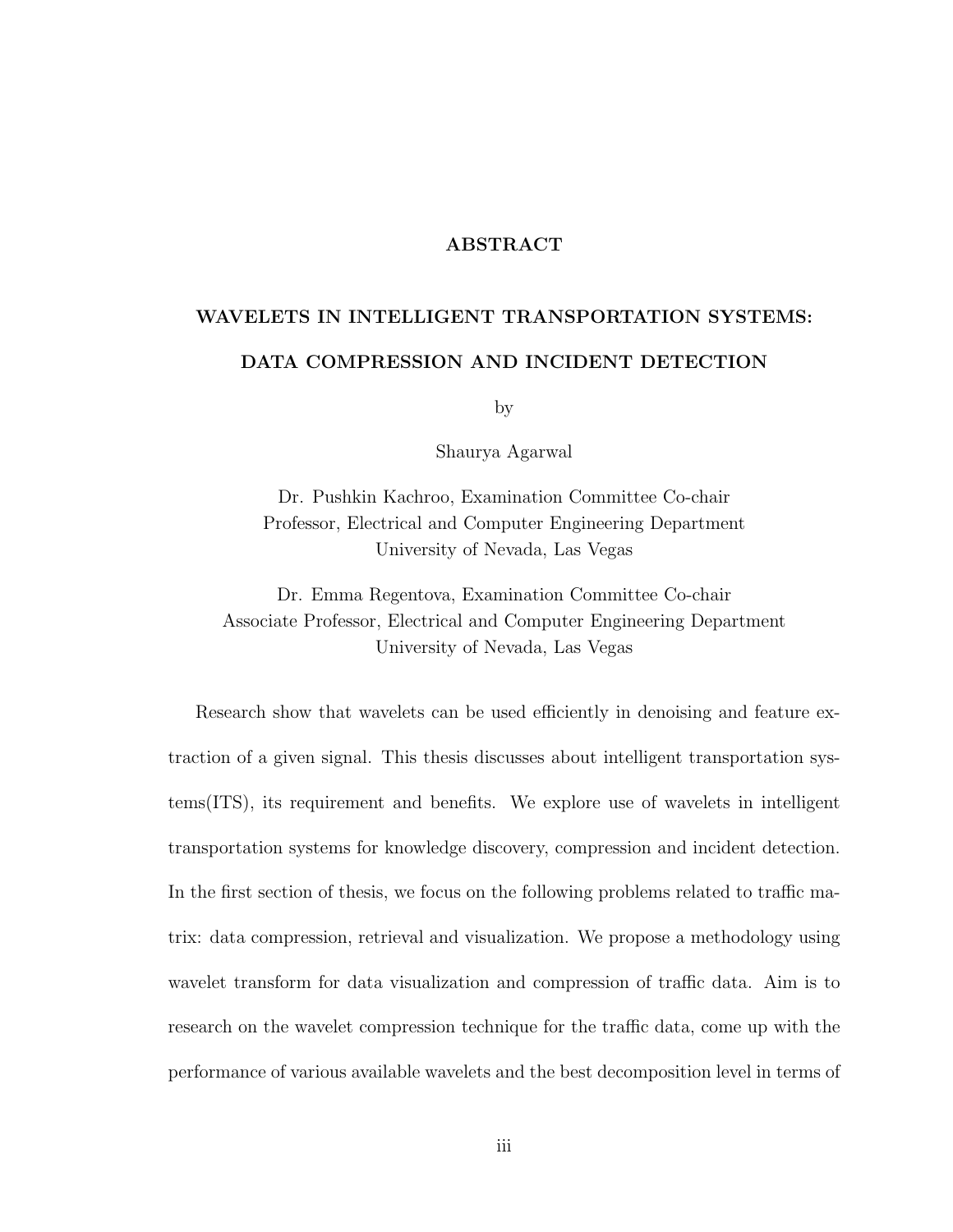compression ratio and data distortion. We further investigate use of Embedded Zero Tree (EZW) encoding and Set Partitioning in Hierarchical Trees (SPIHT) algorithm for compression of the traffic data.

In the second section of thesis, we focus on regression model for dichotomous data, i.e. logistic regression. This model is suitable when the outcome can takes only limited number of values, in our case only two, presence or absence of an incident. We look into generalized linear model (gle) with binomial response and logit link function. We present a framework to use logistic regression for incident prediction in transportation systems. Further in the section, we investigate feature extraction using DWT, and effect of preprocessing of data on the performance of incident detection models. A hybrid logistic regression-wavelet model is proposed for traffic incident detection.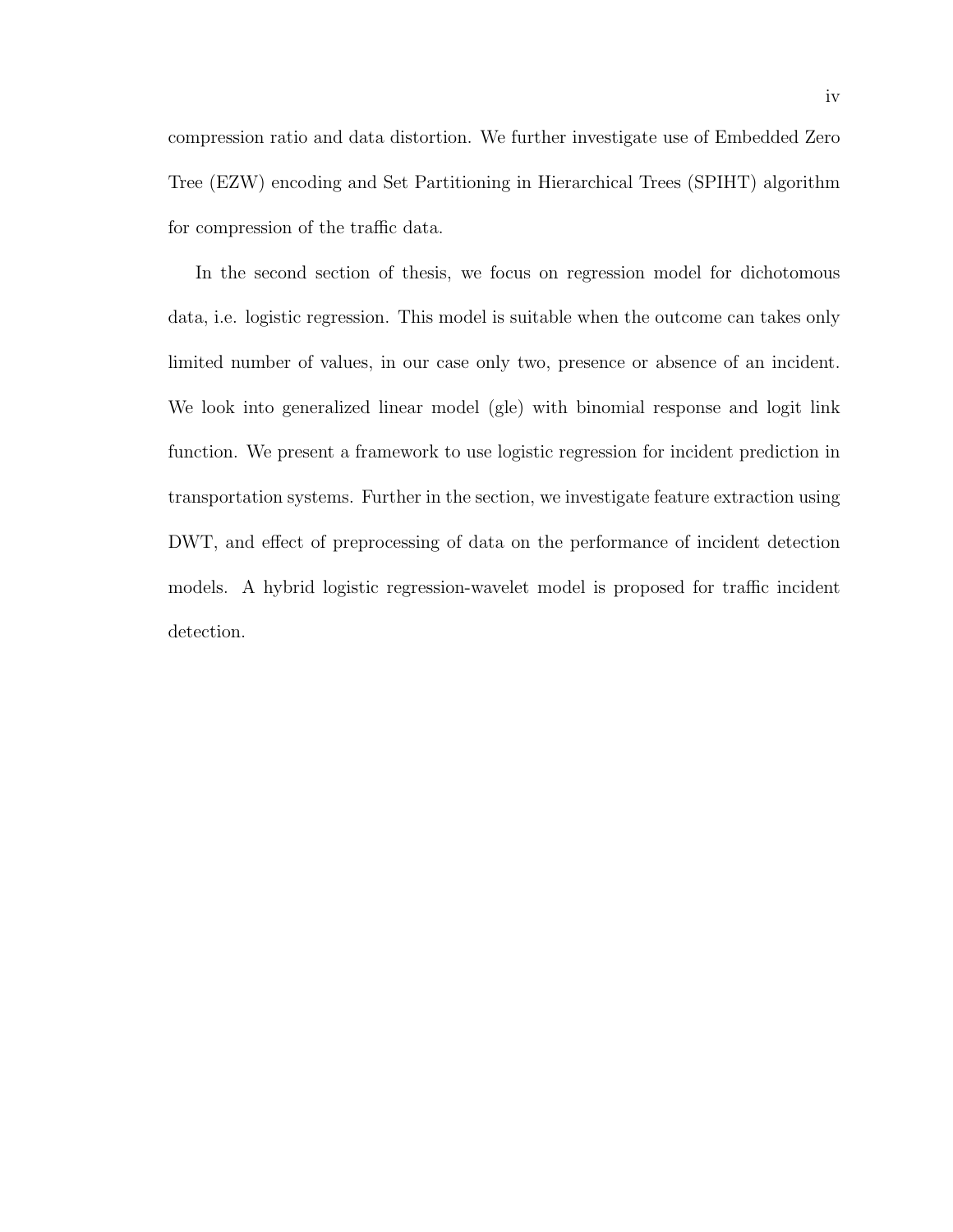#### ACKNOWLEDGMENTS

<span id="page-5-0"></span>I would like to express my sincere thanks and gratitude to my supervisor, Dr.Pushkin Kachroo, who has supported and motivated me throughout my thesis. He continuously instilled a spirit of adventure and excitement towards research and learning in me. He nurtured the thesis throughout with patience and motivation at the same time allowing me to explore things in my own way. I simply could not wish for a better or friendlier supervisor.

I am highly grateful to my co-supervisor, Dr.Emma Regentova for her guidance and motivation. She has been really helpful and kind throughout, always ready to share knowledge and enlighten us with all her experience and knowledge.

I am also grateful to my committee members, Dr.Ke-Xun Sun and Dr.Haroon Stephen for their guidance and insightful remarks.

I am also thankful to friendly and cheerful group of fellow students namely Puneet, Pratik, Atul, Romesh, Sourabh, Himanshu, Shivam, Anuj and Pankaj for all their support and help during the period of my work.

Finally, I would like to take this opportunity to show my appreciation towards the love of my parents Mr.Sanjay Agarwal and Dr.Mohini Goel who have been my source of inspiration since my childhood.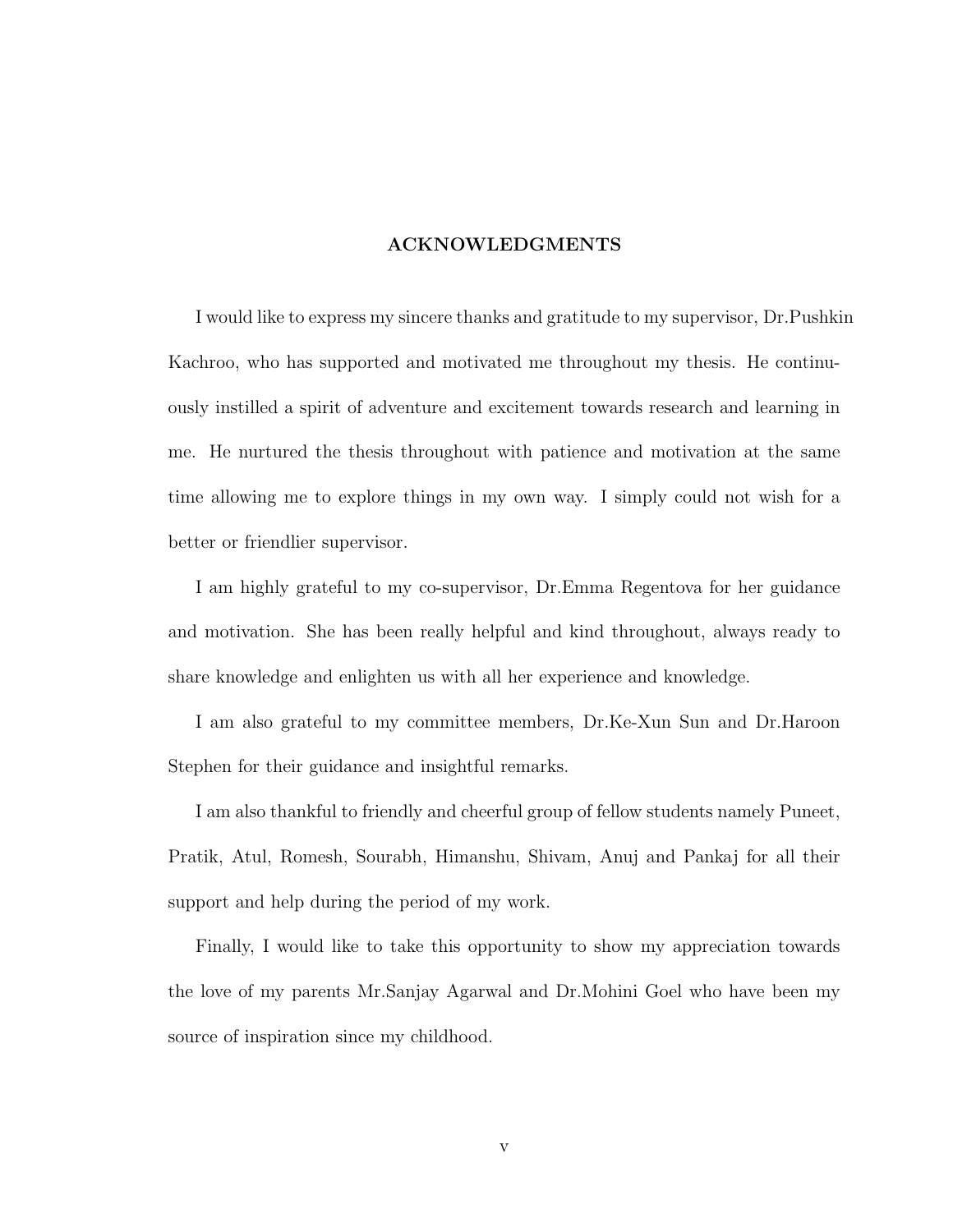# Dedication

"Guru Govind dou khade, kaake laagoon paye Balihari guru aapne, Govind diyo milaye."

- Sant Kabir

Translation: If my Teacher and my God, are present in front of me at the same time, I will offer the respect, first to my Teacher, as he is the one, who showed me the way to God (Light).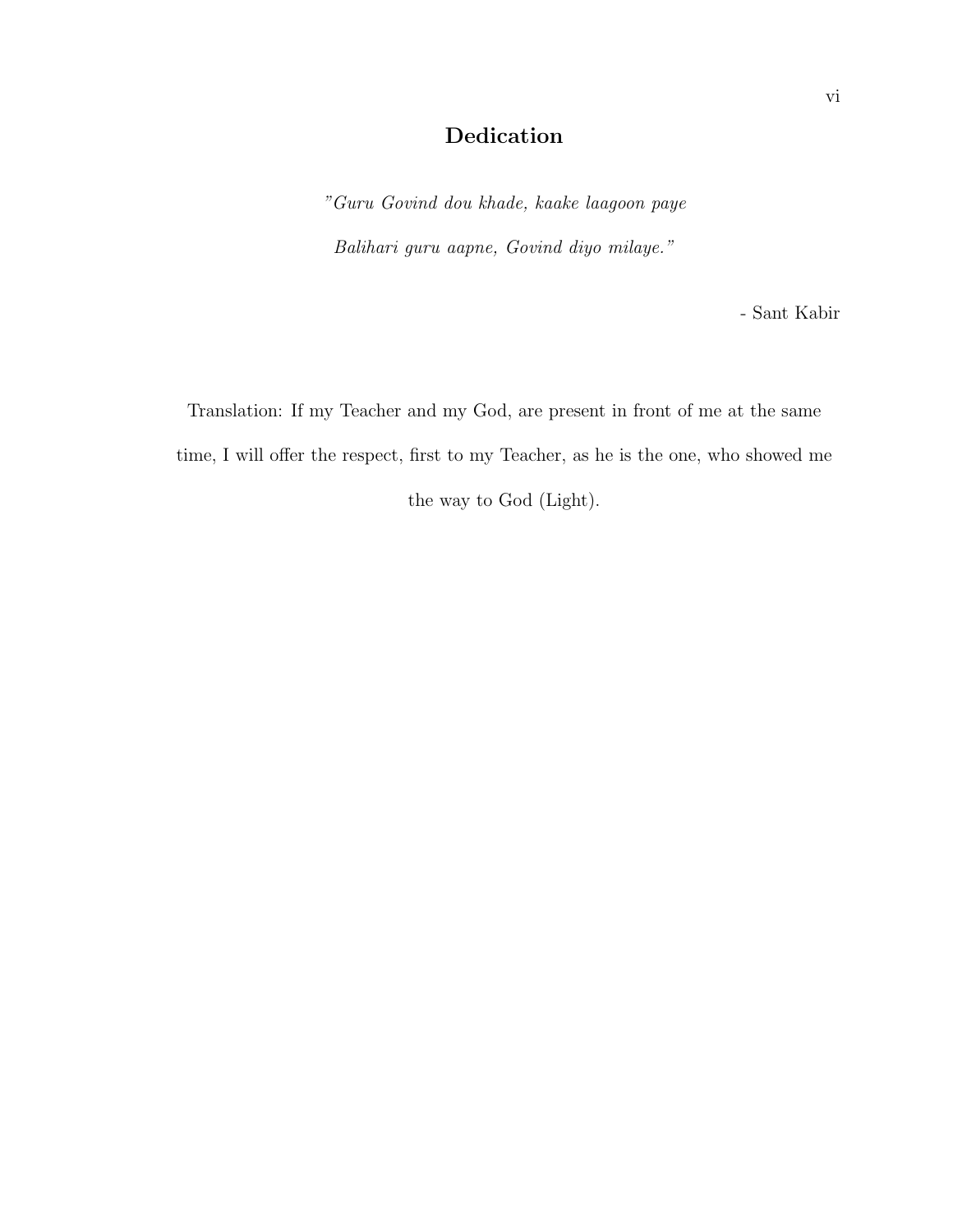# TABLE OF CONTENTS

| <b>ABSTRACT</b>                                                                                                           | iii                                                      |  |  |
|---------------------------------------------------------------------------------------------------------------------------|----------------------------------------------------------|--|--|
| <b>ACKNOWLEDGMENTS</b><br>V                                                                                               |                                                          |  |  |
| <b>DEDICATION</b><br>vi                                                                                                   |                                                          |  |  |
| <b>LIST OF FIGURES</b>                                                                                                    | X                                                        |  |  |
| <b>LIST OF TABLES</b>                                                                                                     | хi                                                       |  |  |
| <b>INTRODUCTION</b><br>$\mathbf{1}$<br>1.1<br>1.2<br>Research Goal<br>1.3                                                 | $\mathbf{1}$<br>$\mathbf{1}$<br>$\overline{2}$<br>3      |  |  |
| INTELLIGENT TRANSPORTATION SYSTEMS<br>$\overline{2}$<br>2.1<br>Functional Requirement Specification for ITS<br>2.2<br>2.3 | $\overline{5}$<br>$\overline{5}$<br>$\overline{7}$<br>10 |  |  |
| DATA SOURCES AND CHARACTERISTICS<br>3<br>3.1<br><b>FAST</b><br>3.1.1<br>3.1.2<br>3.1.3<br>3.1.4<br>3.1.5<br>3.1.6<br>3.2  | 13<br>13<br>13<br>16<br>16<br>18<br>18<br>21<br>21       |  |  |
| INTRODUCTION TO WAVELET ANALYSIS<br>4<br>4.1<br>4.2<br>4.2.1<br>4.2.2<br>4.2.3<br>4.3                                     | 22<br>22<br>23<br>23<br>23<br>24<br>25                   |  |  |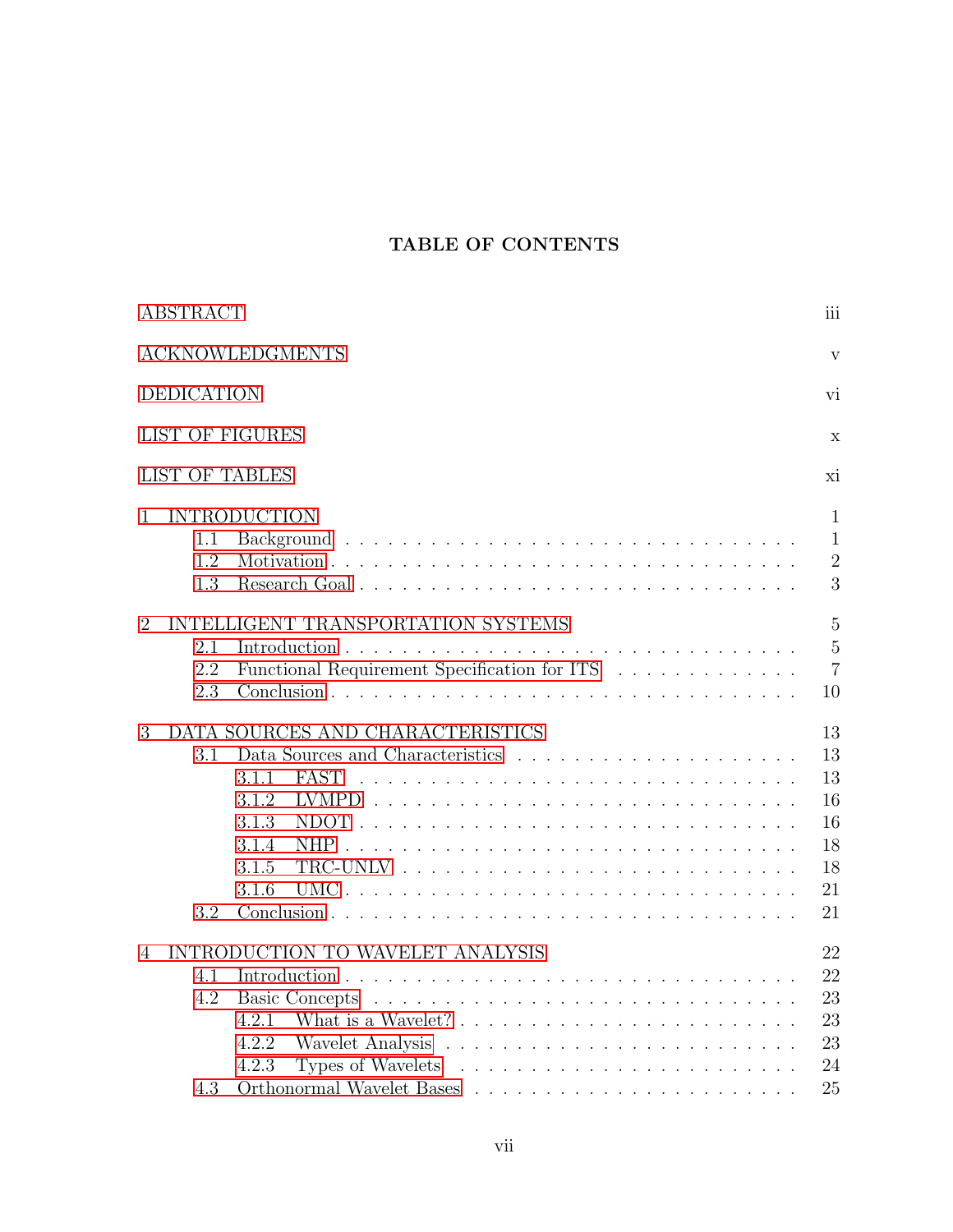|   |     | 4.3.1<br>Approximation by Step Functions<br>4.3.2                                | 26<br>27 |
|---|-----|----------------------------------------------------------------------------------|----------|
|   | 4.4 |                                                                                  | 28       |
|   |     | 4.4.1                                                                            | 28       |
|   |     | 4.4.2                                                                            | 30       |
|   |     |                                                                                  |          |
| 5 |     | VISUALIZATION AND COMPRESSION OF TRAFFIC DATA USING WAVELETS                     | 32       |
|   | 5.1 |                                                                                  | 32       |
|   | 5.2 |                                                                                  | 33       |
|   | 5.3 |                                                                                  | 34       |
|   | 5.4 | Introduction to EZW and SPIHT Algorithms                                         | 36       |
|   | 5.5 |                                                                                  | 37       |
|   |     | 5.5.1                                                                            | 37       |
|   |     | 5.5.2                                                                            | 38       |
|   |     | Performance Measures and Parameters<br>5.5.3                                     | 39       |
|   |     | 5.5.4                                                                            | 41       |
|   | 5.6 |                                                                                  | 46       |
|   |     | 5.6.1                                                                            | 46       |
|   |     | 5.6.2                                                                            | 47       |
|   |     | Performance Measures and Parameters<br>5.6.3                                     | 47       |
|   |     | Data Compression using EZW and SPIHT<br>5.6.4                                    | 48       |
|   | 5.7 |                                                                                  | 51       |
|   |     | 5.7.1                                                                            | 51       |
|   |     | 5.7.2                                                                            | 52       |
|   | 5.8 |                                                                                  | 54       |
|   |     |                                                                                  |          |
| 6 |     | LOGISTIC REGRESSION-WAVELET MODEL FOR TRAFFIC INCIDENT DE-                       |          |
|   |     | <b>TECTION</b>                                                                   | 55       |
|   | 6.1 |                                                                                  | 55       |
|   | 6.2 |                                                                                  | 57       |
|   | 6.3 |                                                                                  | 59       |
|   |     | 6.3.1<br>Bernoulli and Binomial Distributions                                    | 59       |
|   |     | 6.3.2                                                                            | 61       |
|   |     | 6.3.3                                                                            | 62       |
|   |     | Model Fitting and Hypothesis testing<br>6.3.4                                    | 62       |
|   | 6.4 |                                                                                  | 66       |
|   | 6.5 | Incident Detection Using Logistic Regression                                     | 69       |
|   |     | 6.5.1                                                                            | 69       |
|   |     | 6.5.2                                                                            | 70       |
|   | 6.6 | Incident Detection Using DWT and Logistic Regression                             | 74       |
|   |     | 6.6.1                                                                            | 74       |
|   |     | 6.6.2                                                                            | 76       |
|   |     | 6.6.3<br>Effect of Data Filtering Using DWT $\ldots \ldots \ldots \ldots \ldots$ | 77       |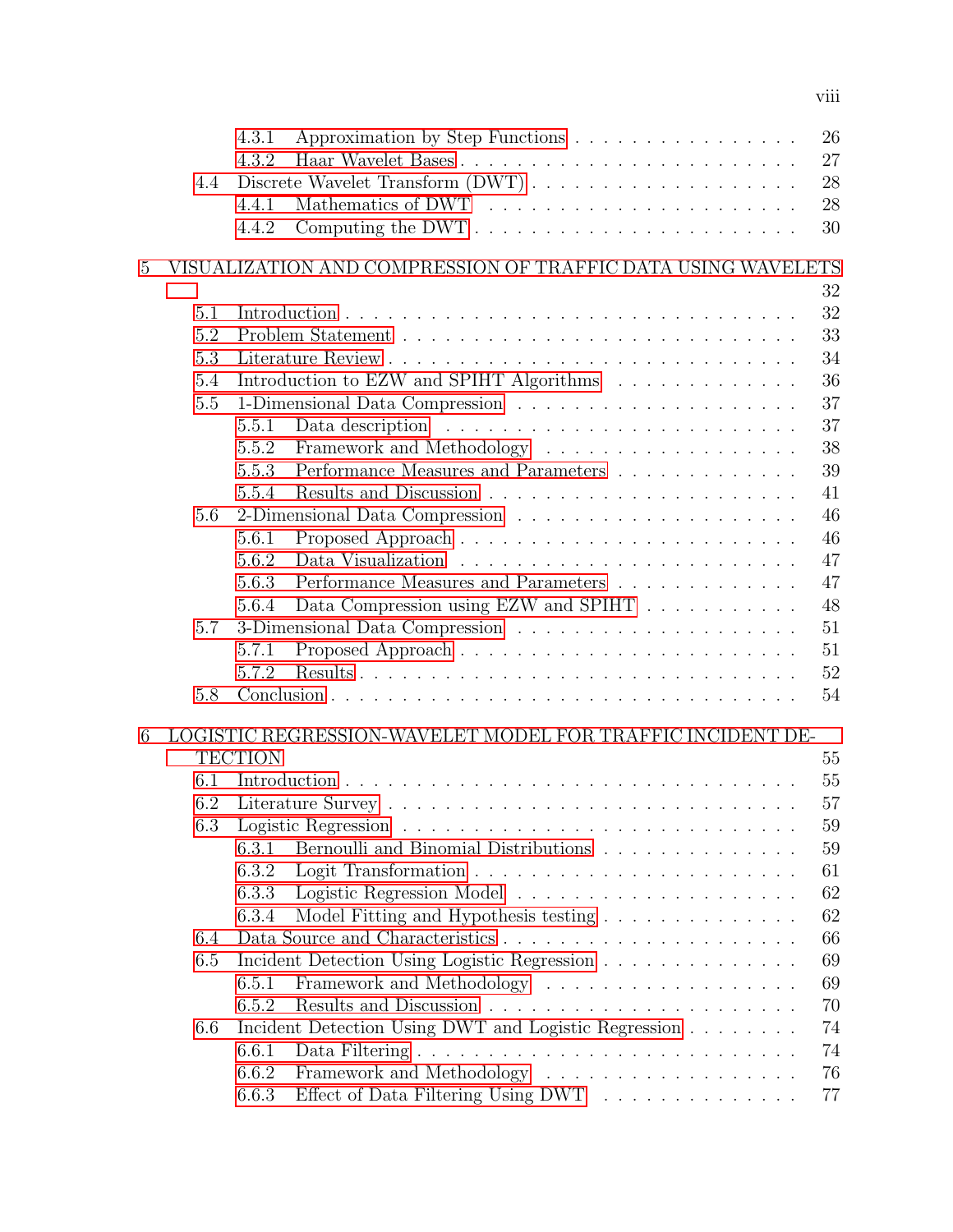| 6.7                 |                            |    |
|---------------------|----------------------------|----|
|                     | CONCLUSION AND FUTURE WORK | 82 |
| <b>BIBLIOGRAPHY</b> |                            | 84 |
|                     |                            |    |

ix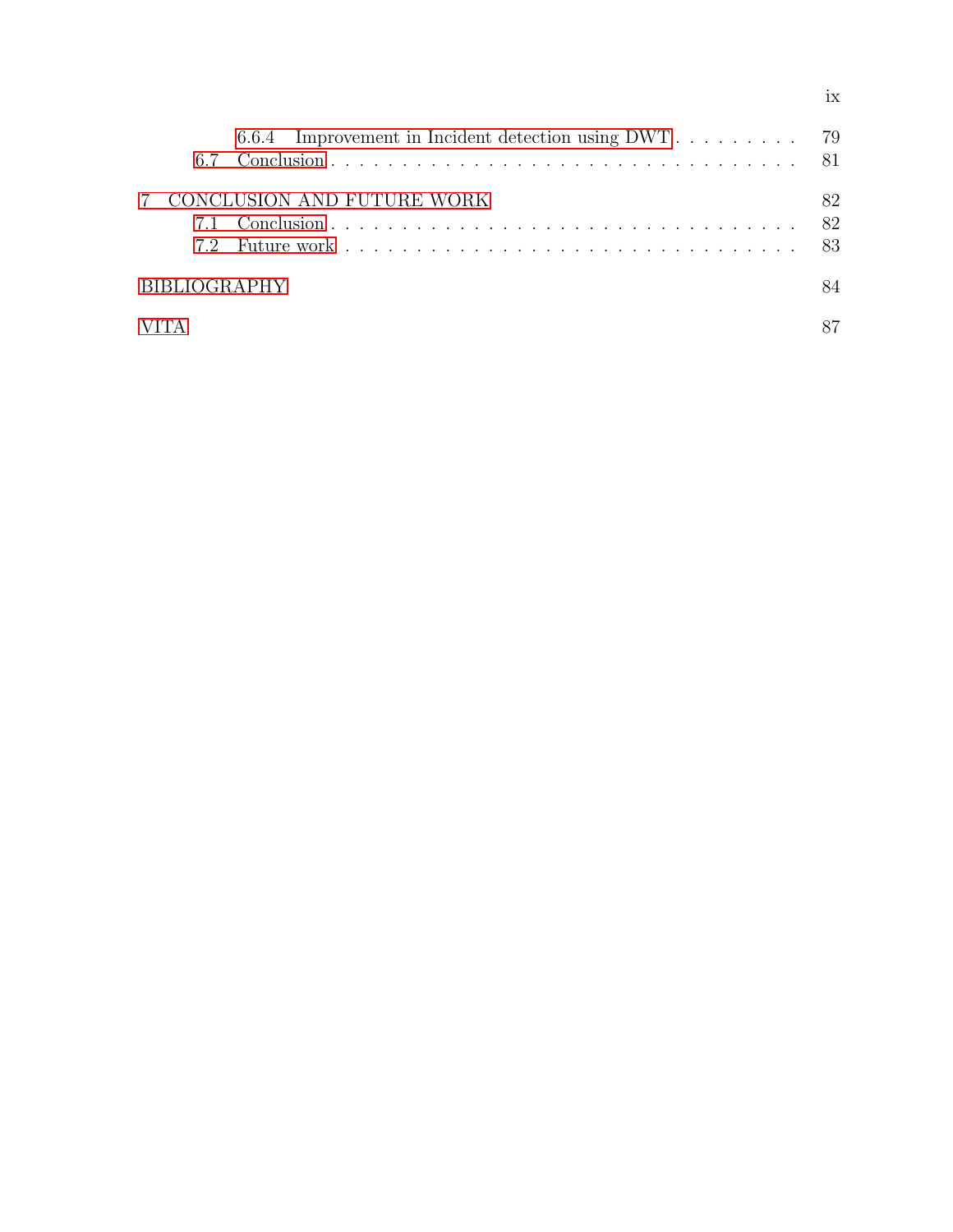# LIST OF FIGURES

<span id="page-10-0"></span>

| 2.1 | 11                                                             |
|-----|----------------------------------------------------------------|
| 5.1 | 44                                                             |
| 5.2 | 45                                                             |
| 5.3 | 45                                                             |
| 5.4 | 45                                                             |
| 5.5 | 47                                                             |
| 5.6 | 48                                                             |
| 5.7 | 49                                                             |
| 5.8 | 50                                                             |
| 5.9 | 51                                                             |
|     | 52                                                             |
|     | 5.11 Comparison of 2D and 3D compression using SPIHT<br>53     |
|     | 5.12 Compression of 2D vs 3D Volume Data using SPIHT<br>53     |
| 6.1 | 66<br>Traffic Sensors on freeway (Las Vegas Area)              |
| 6.2 | 69                                                             |
| 6.3 | 73<br>Incident Detection vs False Alarm Rate                   |
| 6.4 | 78                                                             |
| 6.5 | 78                                                             |
| 6.6 | Incident Detection vs False Alarm Rate for filtered data<br>80 |
| 6.7 | Comparison of Raw and Filtered Data<br>80                      |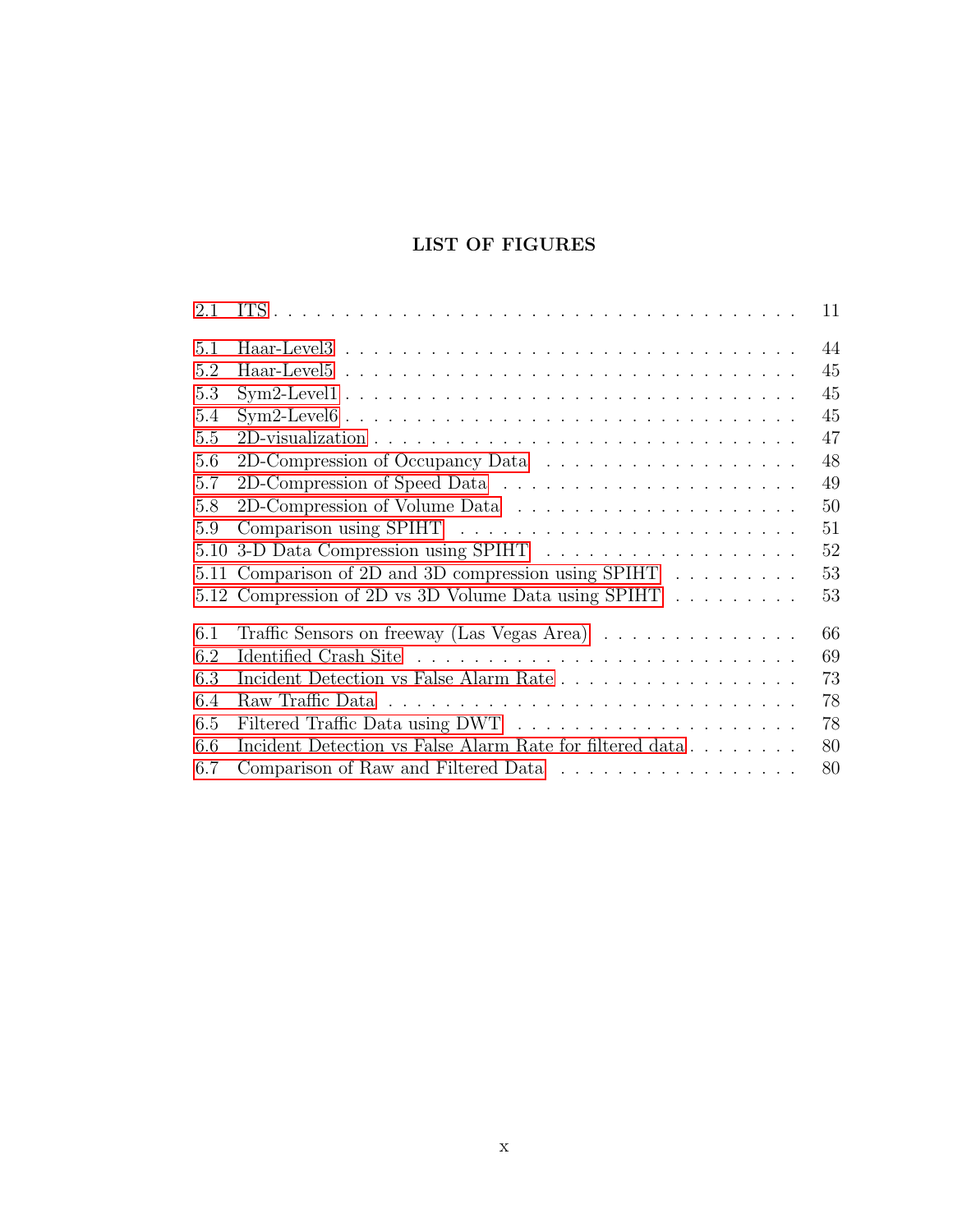# LIST OF TABLES

<span id="page-11-0"></span>

| 2.1 |                                                       | $\overline{7}$ |
|-----|-------------------------------------------------------|----------------|
| 5.1 |                                                       | 37             |
| 5.2 | Results-Level Independent Thresholding                | 42             |
| 5.3 | Results-Level Dependent Thresholding                  | 43             |
| 5.4 |                                                       | 46             |
| 6.1 |                                                       | 68             |
| 6.2 |                                                       | 71             |
| 6.3 | Estimation of Coefficients and Std. Error             | 71             |
| 6.4 | Frequencies of actual and predicted outcomes          | 72             |
| 6.5 |                                                       | 72             |
| 6.6 |                                                       | 72             |
| 6.7 | Incident Detection Results using Logit Models         | 73             |
| 6.8 | Incident Detection Results using various Wavelets     | 77             |
| 6.9 | Incident Detection Results using DWT and Logit Models | 79             |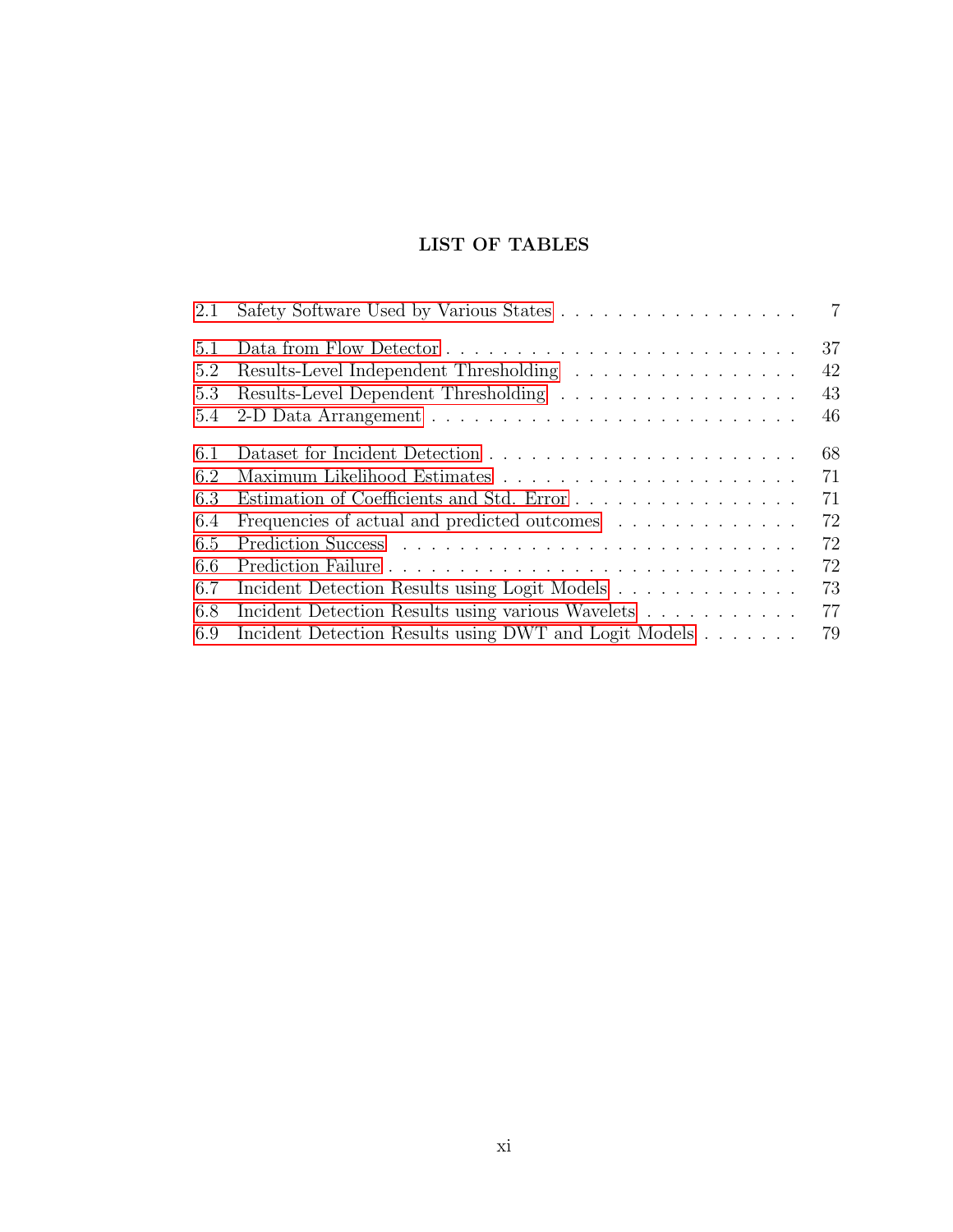#### CHAPTER 1

#### INTRODUCTION

#### <span id="page-12-1"></span><span id="page-12-0"></span>1.1 Background

Leading cause of death among those between ages 5-34 in the U.S. is motor vehicle crashes. For the age group from 1 to 45 years of age, on an average, 47.5% of deaths are caused by moving traffic in 2007 [\[1\]](#page-95-1). More than 2.3 million adult drivers and passengers were treated in emergency departments as the result of being injured in motor vehicle crashes in 2009 [\[2\]](#page-95-2). \$70 billion is attributed to costs associated with crash-related deaths and injuries among drivers and passengers in 2005 (2).

Traffic accidents often result in fatalities, severe injuries, mental traumas, pain, tremendous medical bills and insurance premiums. These road crashes take a high toll from citizens physically, economically and mentally. Seat belts are one of the most effective passive safety features in vehicles and there is a host of research literature attesting to the effectiveness of seat belts in protecting against death and injury. Clearly, even when use rates are high the potential gains in trauma reduction from further improvements in wearing rates are substantial. However, those currently most resistant to restraint use have also proven most difficult to target using conventional countermeasures. In Nevada, the distribution of the population and fatal crashes has changed over the years. Although statistics were available every year to speak of the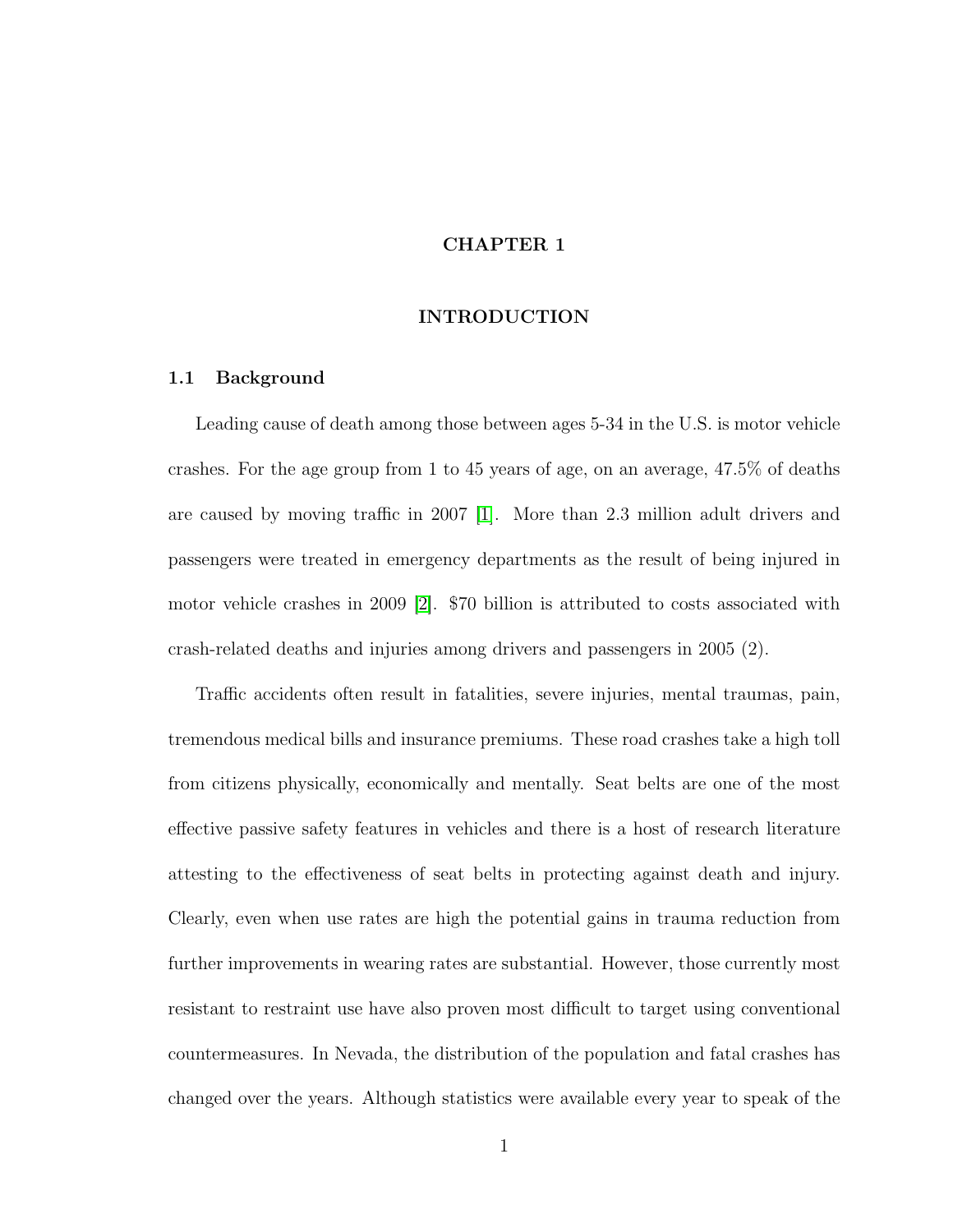traffic fatality trends, the crash and medical datasets available could not be brought to a common platform to be studied together. Later, an integrated repository on traffic related injuries, deaths, crash rates and medical information was prepared by Center for Traffic Safety Research, joining the NDOT (Nevada department of traffic) crash data and UMC trauma data from 2003-2008. In addition to this other transportation data includes: Flow Detector Data, AVL data and Bluetooth data received from RTC. UNLV also collects its own traffic related data, such as yearly seatbelt survey, road construction data and data collected through smart phone applications.

#### <span id="page-13-0"></span>1.2 Motivation

Huge amount of traffic data has created a need for so called Intelligent Transportation System (ITS), which is able in storing, retrieving and analyzing the data in an efficient and optimal way. The data obtained through various sensors and surveys are in the form of large spatio-temporal series. Challenge before the ITS is the huge amount of traffic data, their storage, retrieval and transmission. Traffic research needs this data for pattern matching, data mining, database queries, prediction and trend analysis. Efficient data compression and data retrieval techniques are the two main desired features of ITS. Main issues with the traditional data processing techniques are the compression efficiency, data loss and redundancy.

Transportation system has multiple datasets that are often maintained separately, such as roadway data, intersection data, crash data, road construction data etc. It is very important that all the information in these datasets is linked together to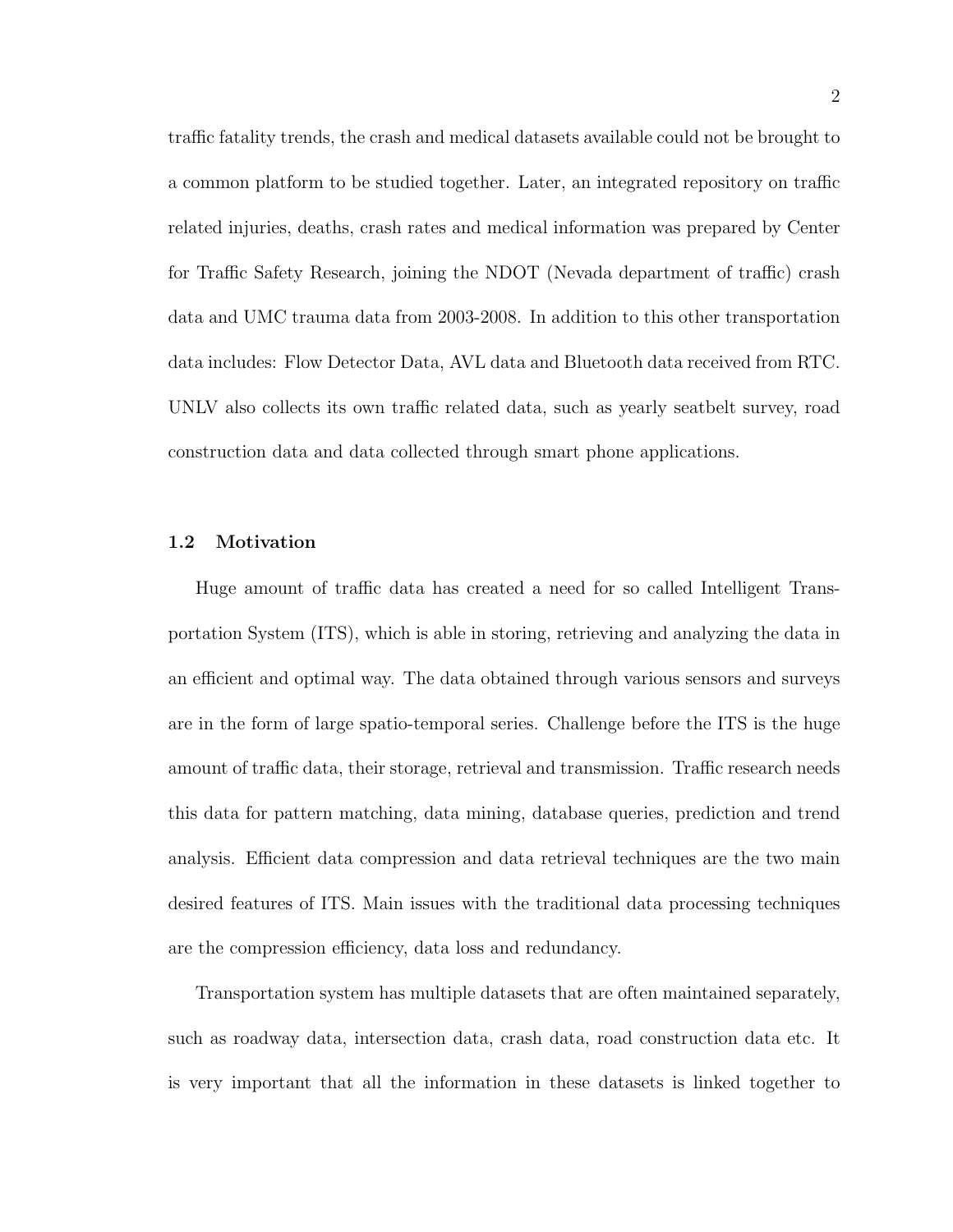allow analysis with real time updates. Hence an integrated, intelligently designed and optimized relational database is a must for managing any transportation system. The system should create a common integrated data base for the better coordination between the police, maintenance and road construction department and the traffic and crash management authorities.

#### <span id="page-14-0"></span>1.3 Research Goal

Research show that wavelets can be used efficiently in denoising and feature extraction of a given signal. We explore use of wavelets in intelligent transportation systems for knowledge discovery, data management, compression and incident detection. Wavelet transform allows us to separate common patterns throughout the traffic data and deviations from the average flow by capturing differences from the average flow. Additionally, wavelet multiresolutional analysis allows for convenient way of representing data and retrieval of the data of interest directly from compressed data. Similarities and differences in traffic flow can be found by analysis of wavelet coefficients, that is approximation and the details. This thesis mainly addresses the issues and challenges faced for an efficient management of transportation data and try to find the answers using wavelets. Study is divided into two parts:

First section is about knowledge discovery, data management and compression techniques using wavelets. Traffic Matrix provides amount of traffic flow between each origin-destination pair in a network. Traffic matrices contain huge amount of data as they are collected for a long period at short intervals. It is often observed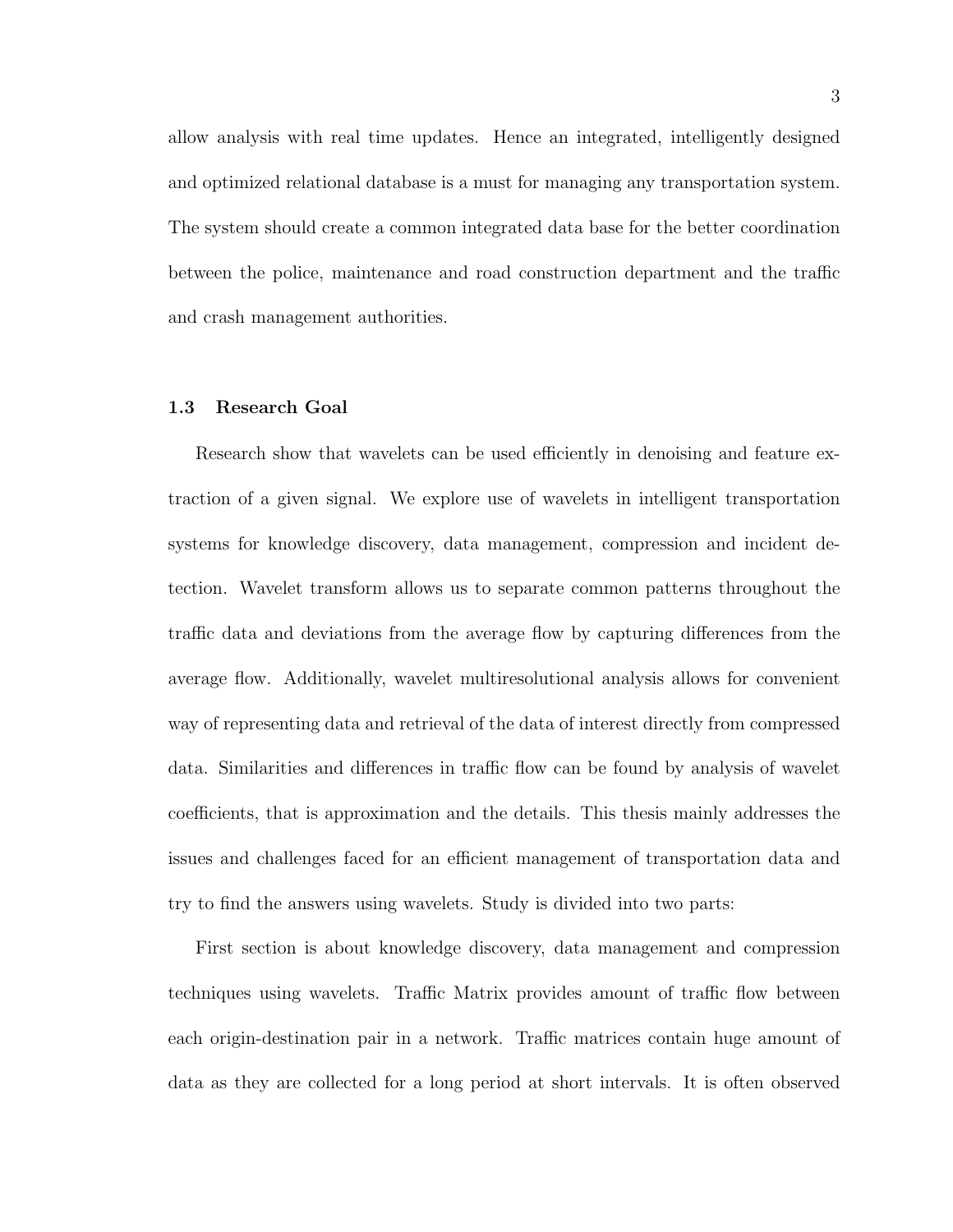that data is repetitive and follows a spatio-temporal pattern. For example consider traffic flow data which is expected to be more or less same at a particular point during peak hours on weekdays. It might be different on weekends or other hours of the day. Hence instead of storing whole data there is a need to capture the essence of the data. In this section we focus on the following problems related to traffic matrix: data compression, retrieval, visualization and prediction. Wavelet compression is a form of data compression technique well known for image compression. The traffic data obtained by various sensors are mainly in numeric format that can be treated as a signal, and hence the wavelet compression techniques can be applied. As the wavelet compression results in the lossy output, there is a tradeoff between the data distortion and the compression ratio.

Second section explores incident detection algorithm for traffic incident detection. We investigate logistic regression for incident detection. Logistic Regression is type of regression analysis where we can predict categorical outcomes based on certain predictors. Probabilities of the possible outcomes are modeled, using logistic functions, as a function of independent variables. We further investigate use of DWT for preprocessing the data for improvement in incident detection. A hybrid logistic regression-wavelet model is proposed for traffic incident detection. This model uses DWT for filtering and denoising of the traffic data before applying logistic regression for incident detection.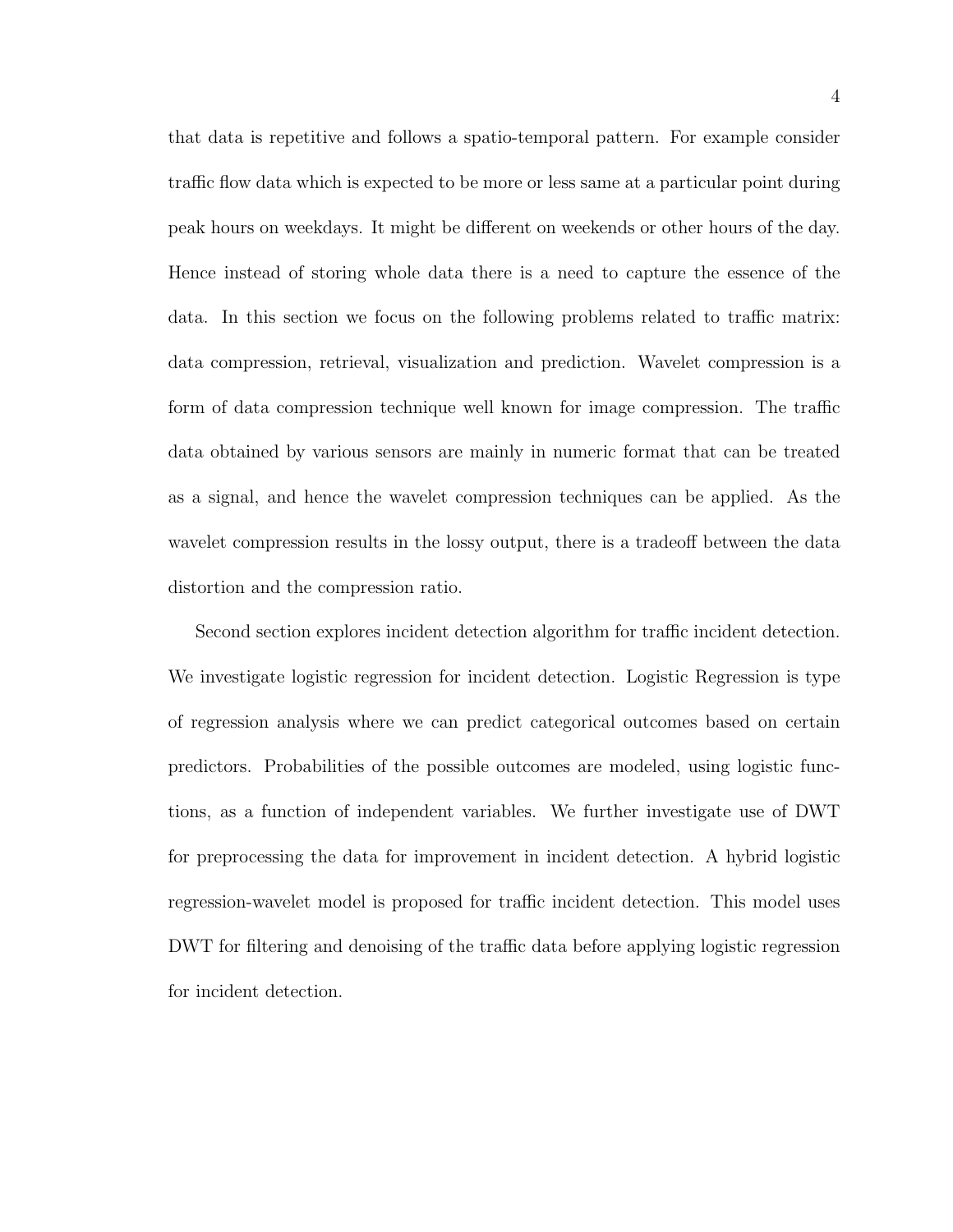#### CHAPTER 2

#### <span id="page-16-0"></span>INTELLIGENT TRANSPORTATION SYSTEMS

#### <span id="page-16-1"></span>2.1 Introduction

A spatially enabled traffic management system is a must for a local transportation authority for a better management, policy framing and mitigation of traffic incidents. The main components of the system must include a comprehensive integrated database, inbuilt statistical tools, data visualization on maps and report generation ability. Apart from the use of statistics and graphical representation, spatial visualization of the data and maps displaying the traffic patterns and collisions are a must for a clear and better understanding. Use of GIS can transform the tabular data into a more meaningful presentation. An ideal system must include features such as Crash Prediction, Policy Review, Design Consistency, Traffic Analysis, Driver/Vehicle and Intersection Review. Some of the main objectives of the Safety Analysis System are as follows [\[3\]](#page-95-3):

- To be able to retrieve and visualize crash data from the system
- To be able to identify most crash prone road segments and intersections
- To be able to retrieve historical crash data for statistical analysis and traffic studies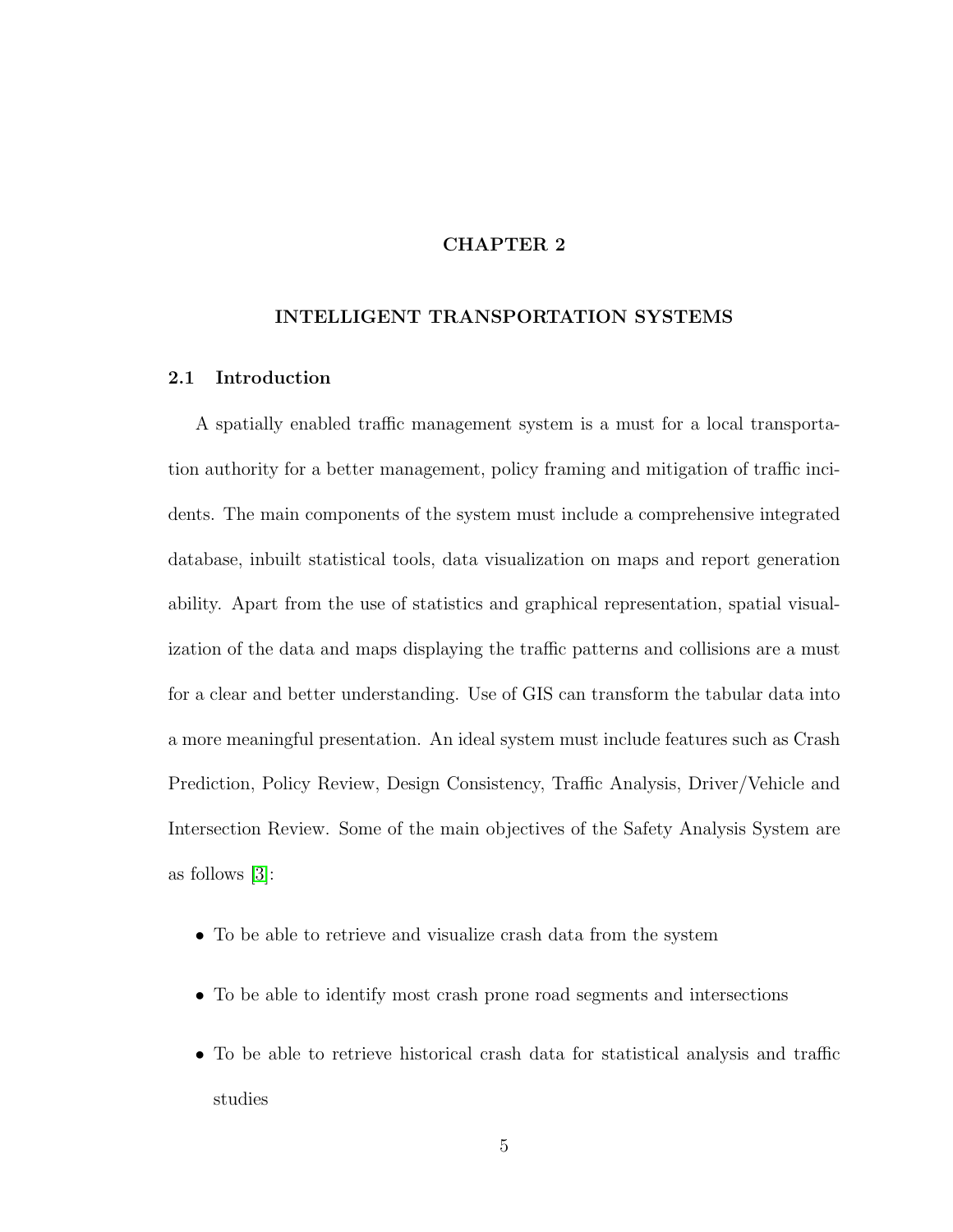- To be able to identify correlations between collision types and their causing factors
- To be able to update the system and database periodically with the new crash data
- To be able to provide spatial database of road network including information about pavements, location of traffic control devices including stop signs and other signals, traffic volume, posted speed limits and actual speed limits.
- To be able to generate comprehensive reports by ranking risk prone roadway segments, collision factors and conditions.
- To be able to develop an easy to use interface that can be used by general public for getting to know about traffic pattern and crash prone intersections.

To understand better we researched on what software are being used for safety analysis purposes by different states across the country [\[4\]](#page-95-4). Findings are listed below in table [2.1.](#page-16-1)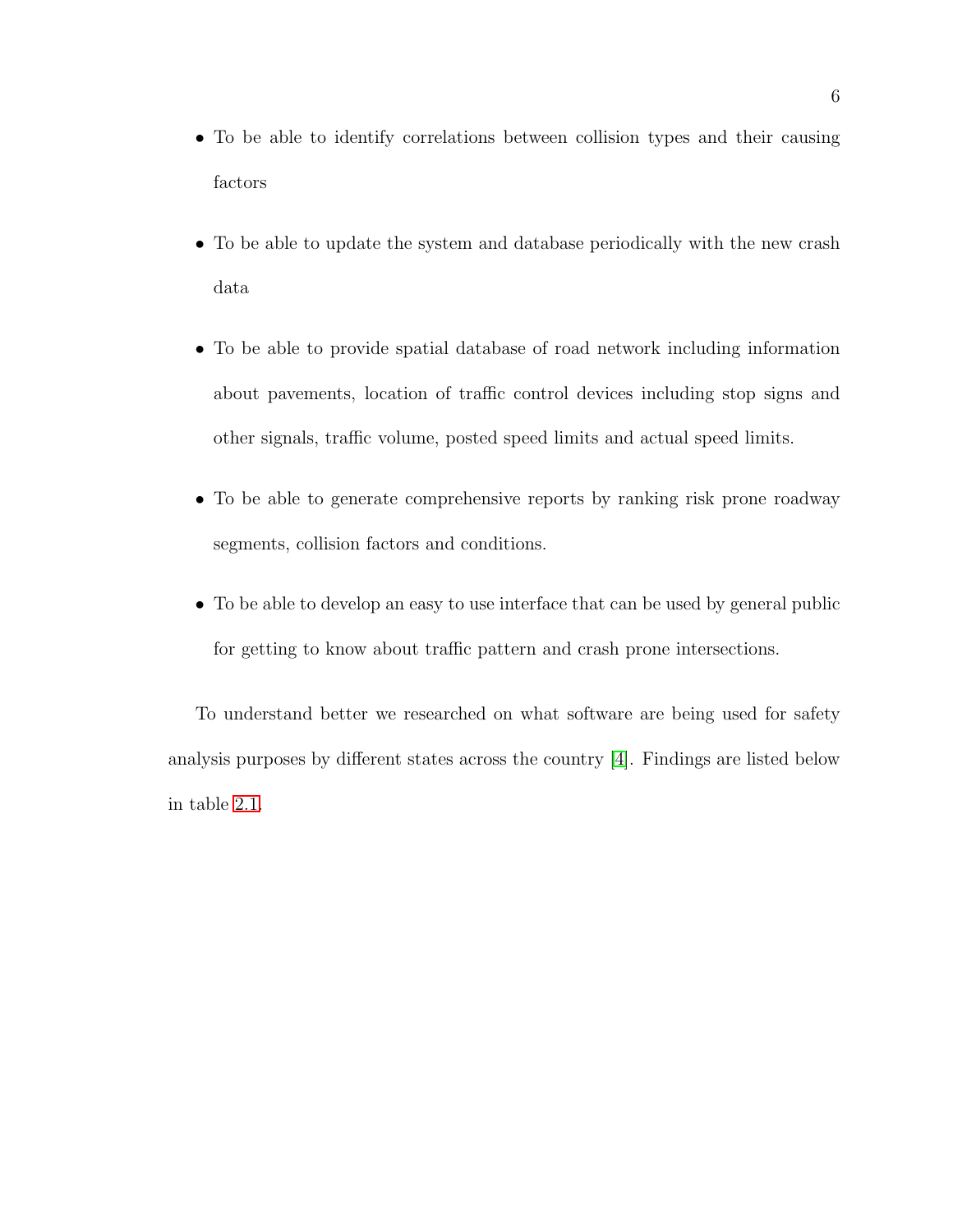| <i>State</i>  | SafetyAnalysisSoftware                                       |
|---------------|--------------------------------------------------------------|
| California    | Traffic Accident Surveillance, Transportation System Network |
| Florida       | Crash Analysis Reporting System (CARS)                       |
| Georgia       | Accident Information System (AIS), CARE, Safety Analyst      |
| Idaho         | WebCARS                                                      |
| Iowa          | Crash Mapping Analysis Tool (CMAT), SAVER, Crash Magic       |
| Kansas        | High Accident Location System (HAL), Safety Analyst          |
| Michigan      | Crash Processing System (CPS), Safety Management System      |
| Missouri      | Safety Management System, Safety Analyst                     |
| Nebraska      | Hazardous Location Program                                   |
| New Hampshire | Safety Analyst                                               |
| Ohio          | Ohio Crash Location Analysis Tool                            |
| Pennsylvania  | Crash Data Analysis and Retrieval Tool (CDART)               |
| Virginia      | Road Network System                                          |

<span id="page-18-1"></span>Table 2.1: Safety Software Used by Various States

#### <span id="page-18-0"></span>2.2 Functional Requirement Specification for ITS

#### 1. Integrated Relational Database:

Transportation system has multiple datasets that are often maintained separately, such as roadway data, intersection data, crash data, road construction data etc. It is very important that all the information in these datasets is linked together to allow analysis with real time updates. Hence an integrated, intelligently designed and optimized relational database is a must for managing any transportation system. The system should create a common integrated data base for the better coordination between the police, maintenance and road construction department and the traffic and crash management authorities.

#### 2. GIS Integration:

System should have the ability to geo-reference all accident data on a digital road map and to instantly analyze the information by means of the powerful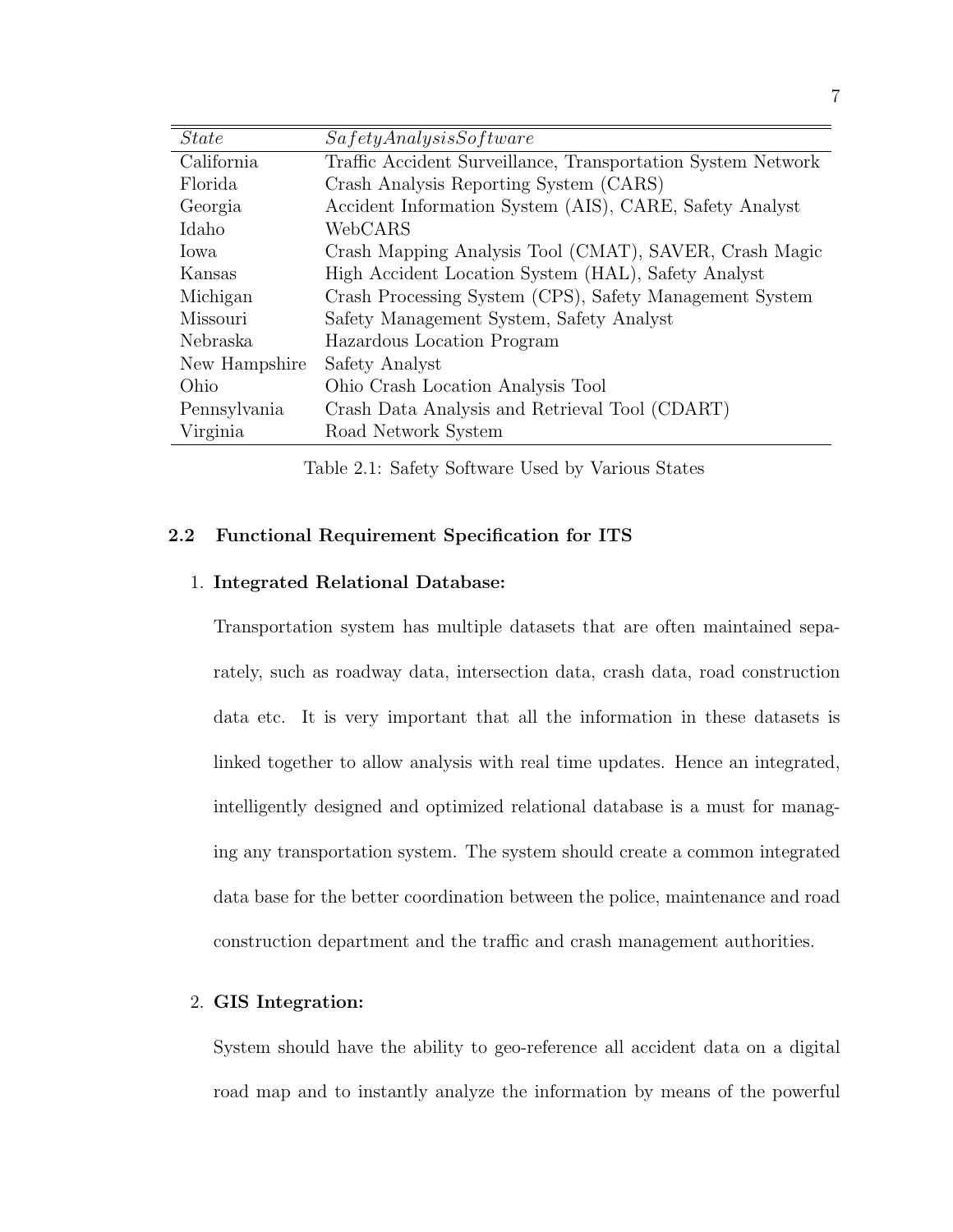database. GIS analysis is important due to the ease of its use and due to all the visual tools that come along with it. GIS is considered as an important tool in managing, planning, evaluating, and maintaining transportation systems.

#### 3. Linear Referencing System:

Linear referencing system is a convenient means to associate attributes or events to locations or segments of a linear feature. This ability to associate attributes to a point or segment is very important from GIS as well as data storage point of view. Data storage needs can be reduced if the future updates on collisions or attributes are recorded spatially. LRS is widely used in transportation applications.

#### 4. Statistical Analysis:

System should be able to perform various statistical tests on the datasets and attributes we choose. Examples of this include crash locations, conditions, crash frequency and crash rate, all of which help to relate crash data into meaningful statistics for comparison of locations and the factors. This analysis must be coupled with good plotting tools for viewing the results in various formats such as pie charts and bar graphs for quick and better understanding.

#### 5. Network Analysis:

Transportation Network Analysis is concerned primarily with the spatial, but also the temporal, movement of people in a region through roadway networks or other means of transportation. Apart from location specific analysis, system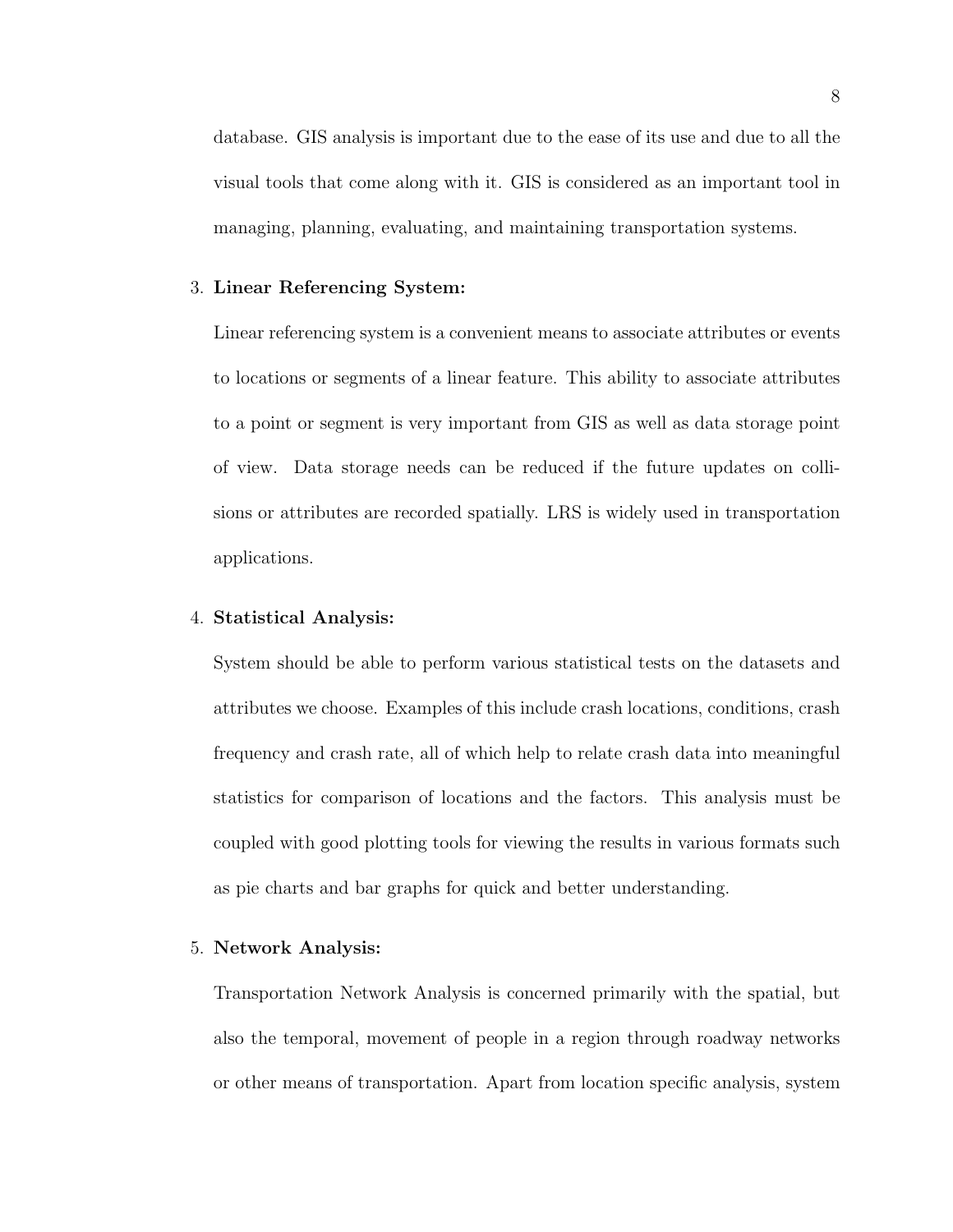should also be able to view the network as a whole and perform analysis. This could help in better understanding of the system and can help to pin point the areas where improvements are needed in the network.

#### 6. Report Generation Capability:

The system should have real-time reporting and downloading features for keeping the authorities and general public up-to-date. Further it should have the ability to store historical data for previous years, hence ensuring data mining capabilities. The system should not only help with the current operations but also have the ability to analyze future trends and patterns. The ability to analyze data and summarize it into a report directly from the integrated crash database is desirable. For the ease of use, standard report formats should be inbuilt into the system, at the same time system should be flexible enough to provide the option of customized reports as per needs.

#### 7. Periodic Database Updation:

Data for evaluating system performance is collected regularly by transportation agencies including information related to new crashes, road conditions, pavement conditions, travel times, crash rates, etc. This data must be updated into the system with precision and in a timely manner to keep the system up to date.

#### 8. Integrated System:

An integrated management system is a system that integrates all of an orga-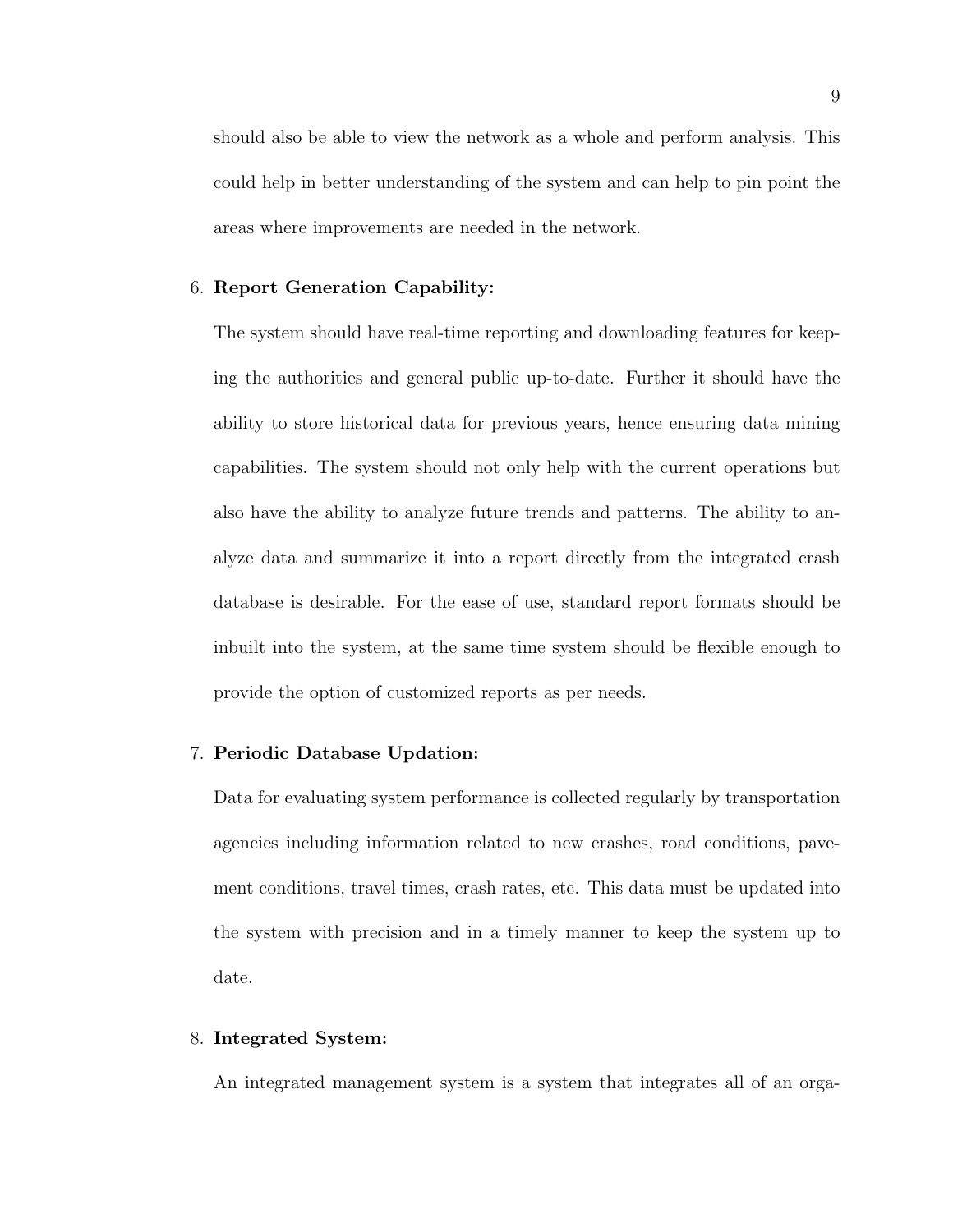nization's systems and processes in to one complete framework, enabling an organization to work as a single unit with unified objectives. The Freeway Operations Committee of the Transportation Research Board has defined ITMS as: An integrated transportation management system (ITMS) provides for the automated, real-time sharing of information between ITS based systems and the coordination of management activities between transportation agencies, thereby enhancing system interoperability and enabling an area wide view of the transportation network. These systems and agencies provide for the management and operation of a variety of different transportation facilities and functions, including freeways, arterial streets, transit (bus and rail), toll facilities (e.g., bridges, tunnels), emergency service providers, and information service providers. [\[5\]](#page-95-5)

#### <span id="page-21-0"></span>2.3 Conclusion

Figure [2.1](#page-22-0) shows how tasks of a modern day transportation agency revolve around an ITS.

ITS represents a wide collection of applications, from adaptive traffic signal control systems, to automated incident/congestion warning system, to intelligent ramp meters, to collision avoidance systems, to mode of creating public awareness. The ultimate benefits of an integrated transportation system are of wide spectrum making it a fully connected; information-rich; safe, efficient, and environment friendly. ITS enables significant improvement in transportation system performance, including reduced congestion and increased traveler convenience and safety. ITS can be very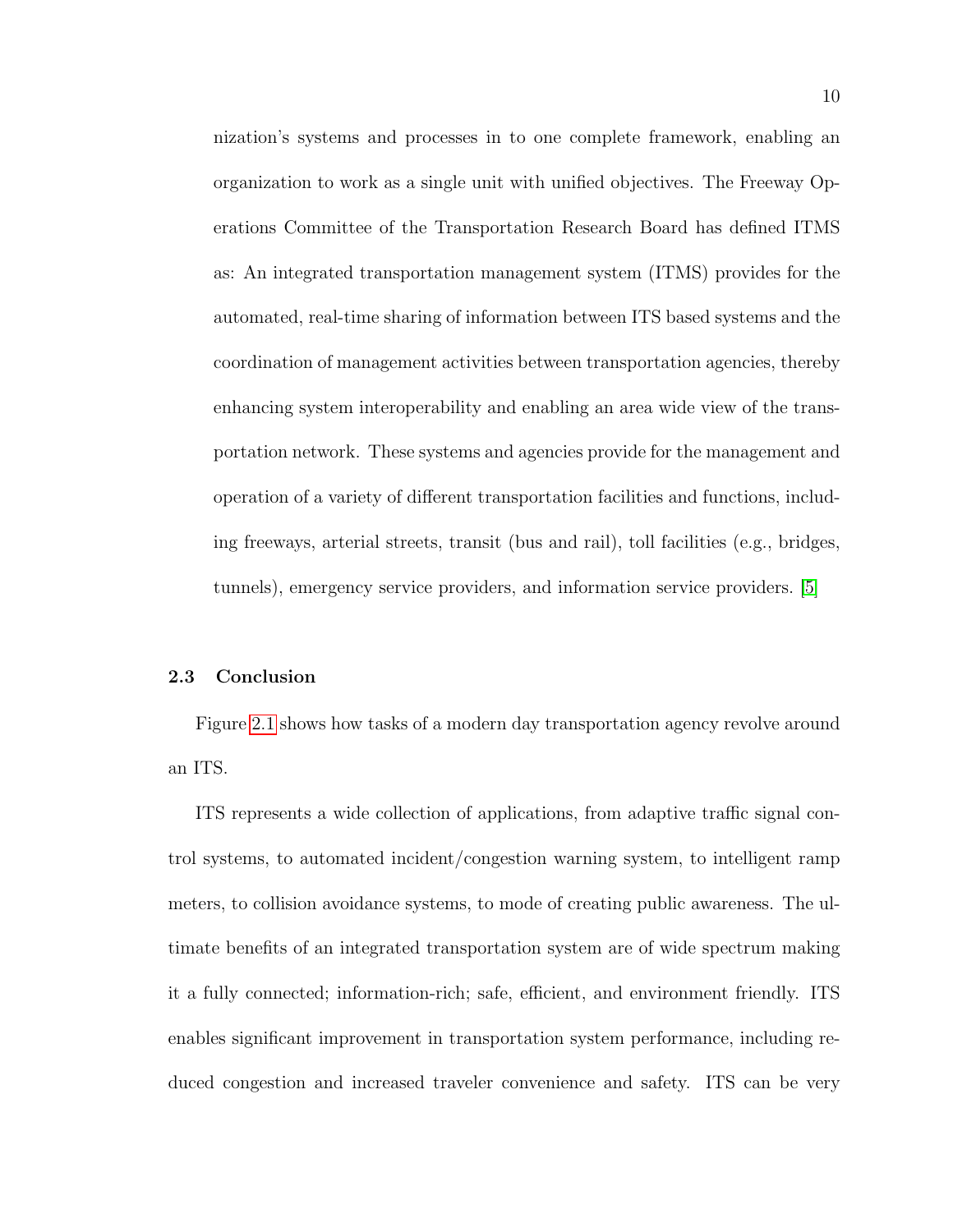

<span id="page-22-0"></span>Figure 2.1: ITS

useful in helping any transportation agencies in their current objective and functions as well as for achieving futuristic goals.

Some of the major functions of any transportation agency (e.g. NDOT and RTC in Nevada) include controlling signalized intersections and ramp meters, managing Dynamic Messaging Signs, alerting citizens of traffic incidents through sms and emails, creating public awareness etc. The below list describes how these agencies can use ITS to perform these functions more efficiently and effectively:

1. Real-time Traffic Information System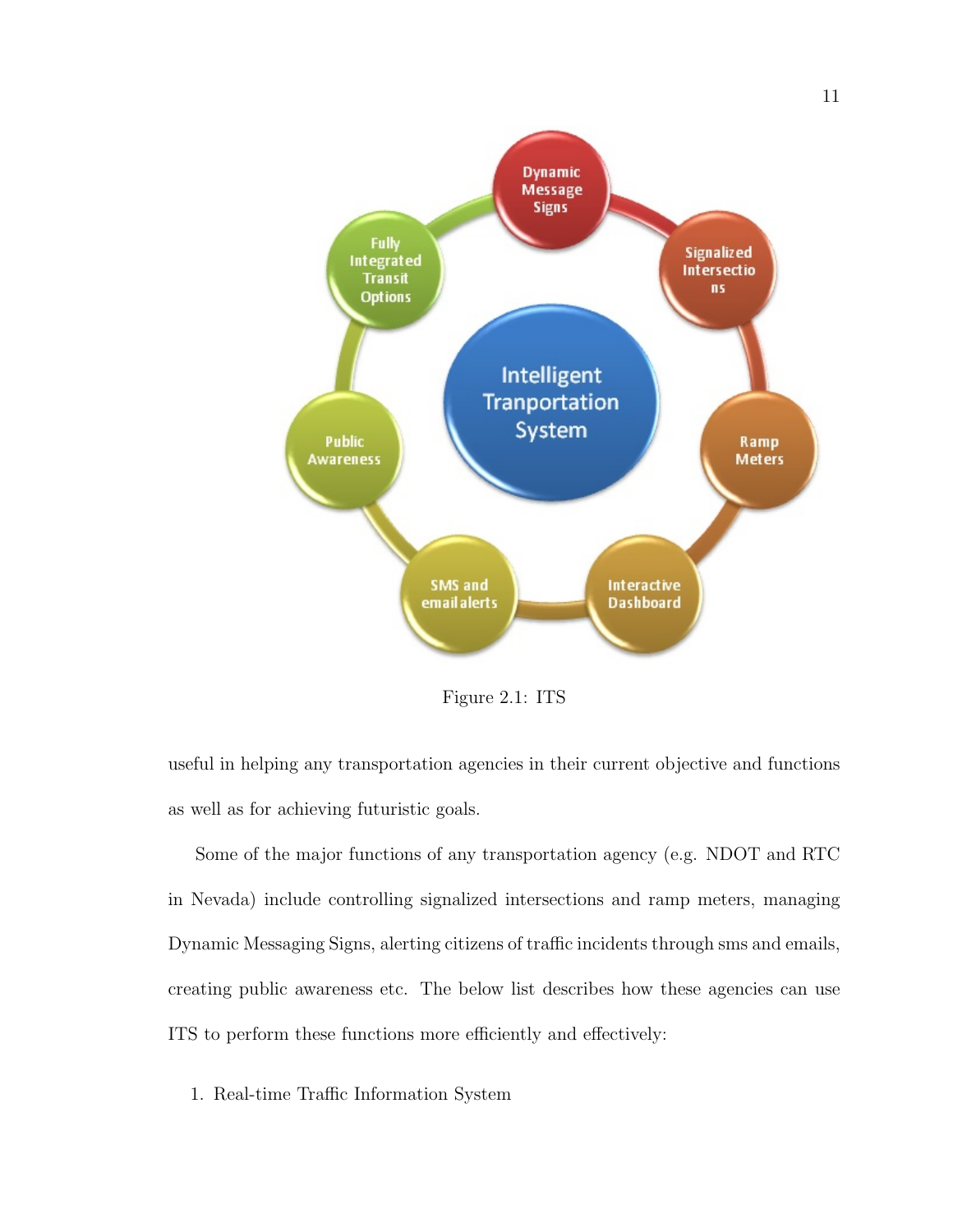- 2. Automatic Incident Reporting Mechanism
- 3. Adaptive Traffic Signal Control
- 4. Automatic Dynamic Message Signs
- 5. Intelligent Real-time Ramp Metering
- 6. Real-time Status Information for Public Transit System
- 7. Parking Information
- 8. Navigation Systems
- 9. Weather Information Systems
- 10. Integrated Real-time Interactive Dashboard
- 11. Automatic Sms and email alerts to subscribers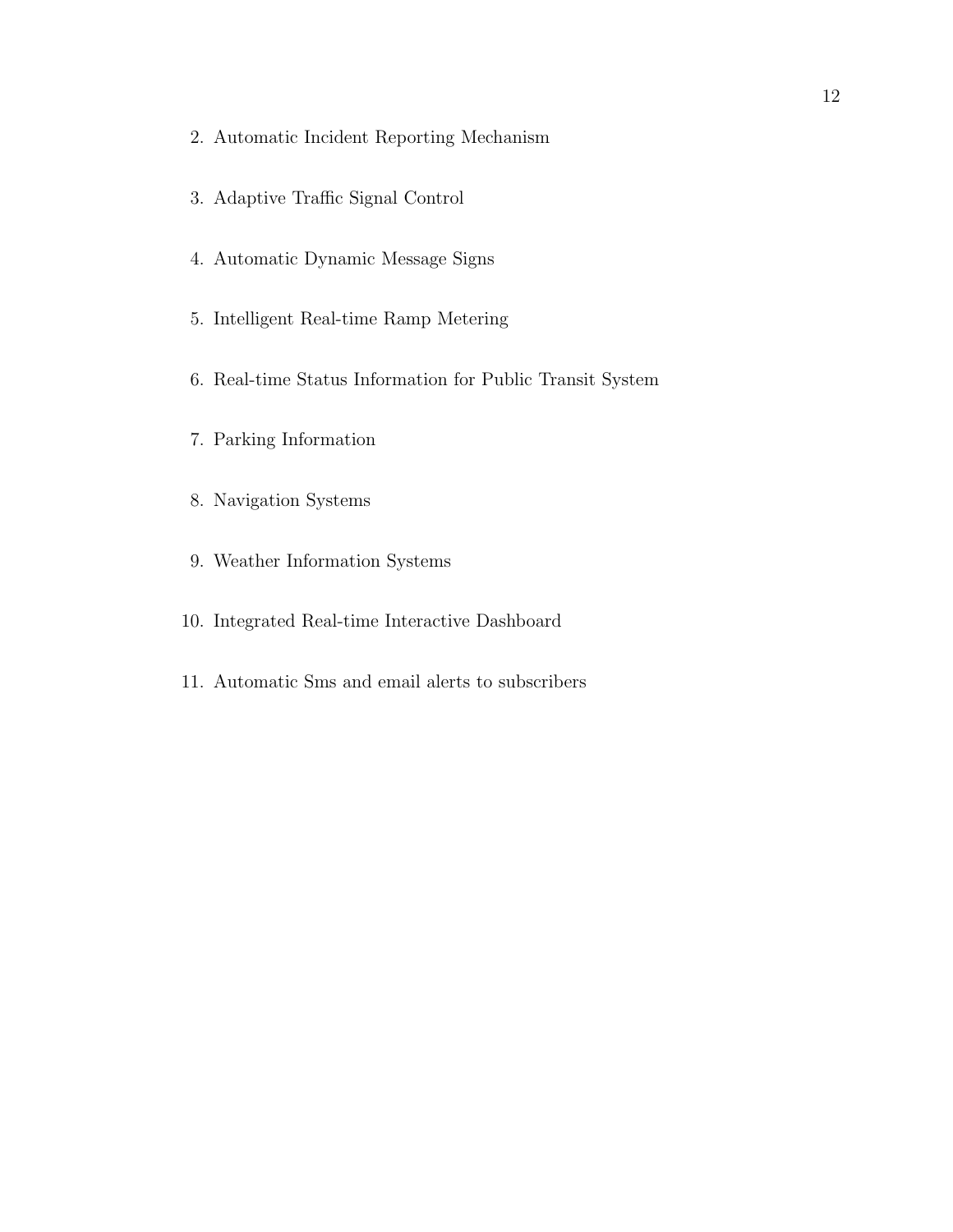#### CHAPTER 3

## <span id="page-24-0"></span>DATA SOURCES AND CHARACTERISTICS

Following is the list of major sources of various kinds of traffic and transportation related data that TRC acquires periodically.

- FAST- Freeway and Arterial System of Transportation
- LVMPD- Las Vegas Metropolitan Police Department
- NDOT- Nevada Department of Transportation
- NHP- Nevada Highway Patrol
- TRC, UNLV- Transportation Research Center, University of Nevada Las Vegas.
- UMC- University Medical Center

#### <span id="page-24-1"></span>3.1 Data Sources and Characteristics

Following is the list and brief description of data available with TRC at present:

#### <span id="page-24-2"></span>3.1.1 FAST

1. Flow Detector Data: The flow detector data is available to TRC as a live feed for two highway stretches at present; US-95 and I-15. It records the data every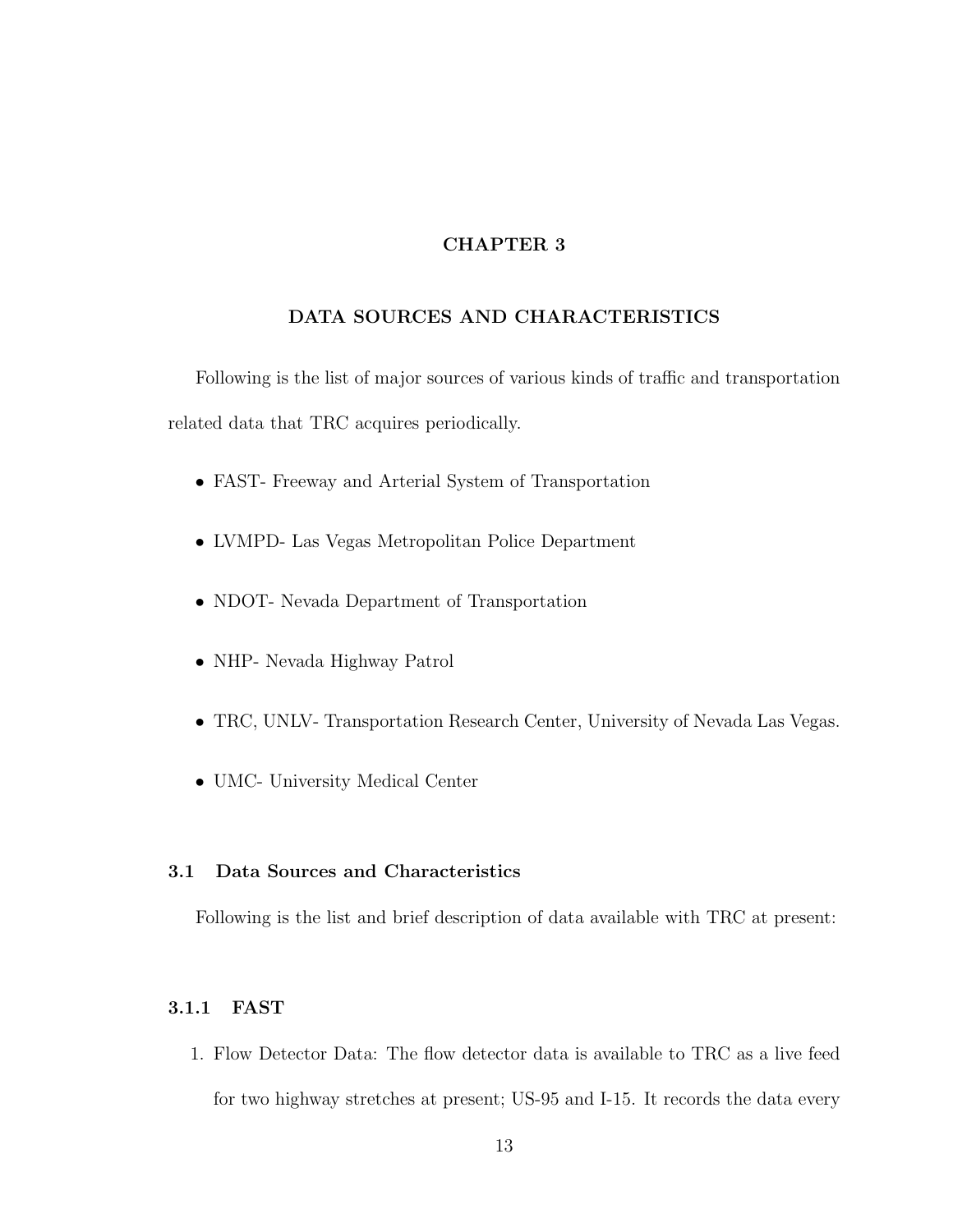minute about the occupancy of various lanes. Parameters that are available in the flow detector data are -

- Date and time stamps
- Detector IDs
- Lane wise vehicle count
- Occupancy
- Lane speed
- 2. SMS Data
	- Data and time
	- Location
	- Lane Blocked
- 3. AVL Data: The AVL data is recorded on the transit vehicles under Regional Transportation Commission (RTC) of Southern Nevada. The current data that is available is for routes 110 and 202. The route 110 (Eastern) functions between Cheyenne/Civic Center and Eastern/St. Rose Pkwy; while the route 202 (Flamingo) functions between Fort Apache/Flamingo and Harmon/Boulder Hwy. With the sensors in the vehicles, the time of arrival of the vehicle at various stops is noted and compared with the stipulated time of arrival at the stop. This allows calculating the delays at various stops which are saved in a data file. The parameters that are recorded into a data file are listed below -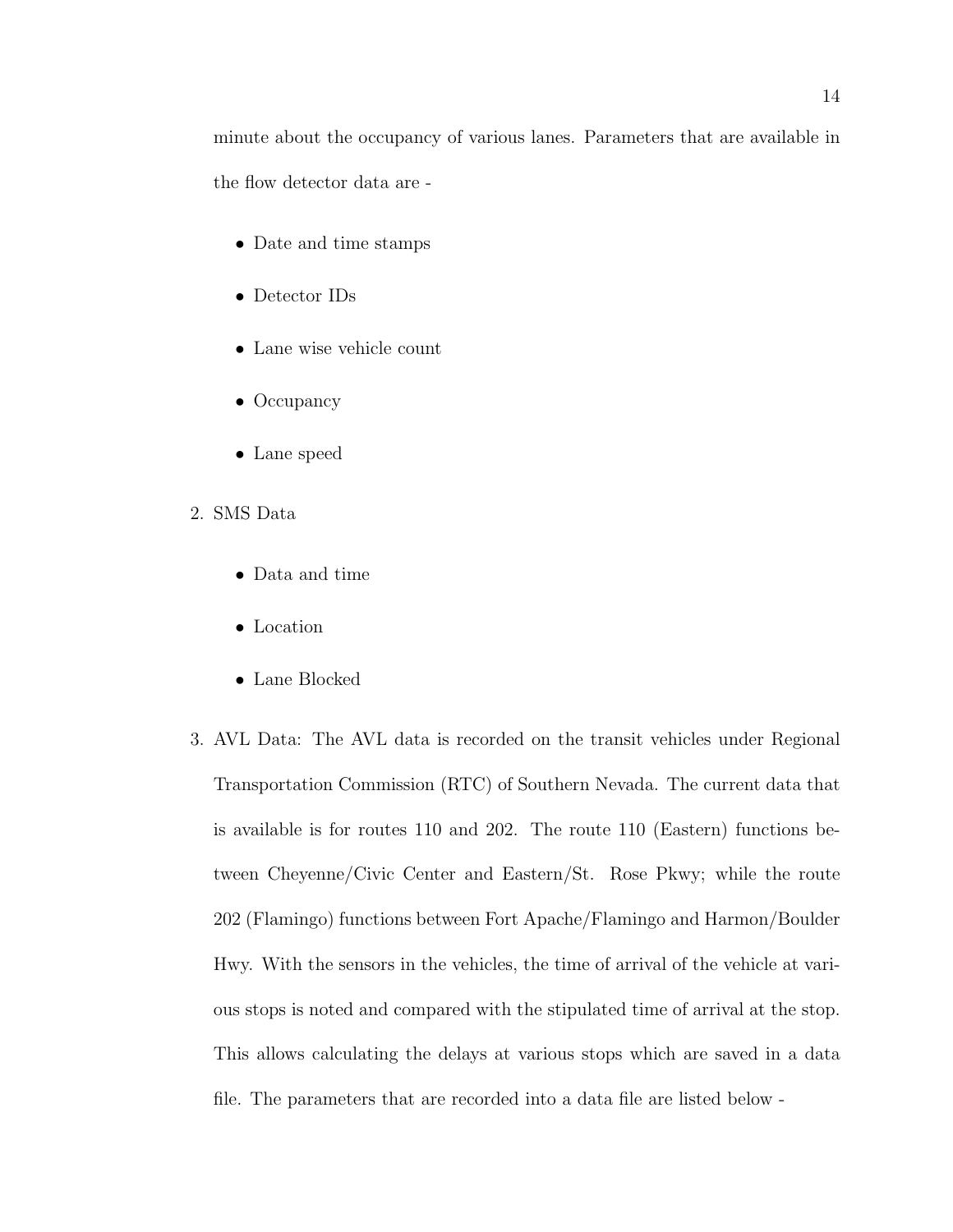- Data and time
- Coach Number
- Block Number
- Trip Number
- Stop Locations (Names)
- Arrival Time at the stops
- Delay calculated from the stipulated time of arrival
- 4. Bluetooth Data: The Bluetooth data is collected by paired bluetooth detectors that are installed on the roads. The current paired bluetooth sensors are located between Hwy 93 & Lakeview Dr (u182) and Hwy 93 & West of Veterans Memorials Dr (u179). The bluetooth data is recording by getting the ID of any available Bluetooth device in a vehicle which crosses the sensor at a location. At the location of the next sensor, the ID is matched to calculate the time taken by the vehicle to traverse the distance between the sensors. Since the distance between the sensors is known, it can be used to calculate the speed of the vehicle. The data is publicly available on bluetoad.trafficcast.com. The data collected is filtered and has the following parameters -
	- Calculated Time
	- Last match Time
	- Travel Time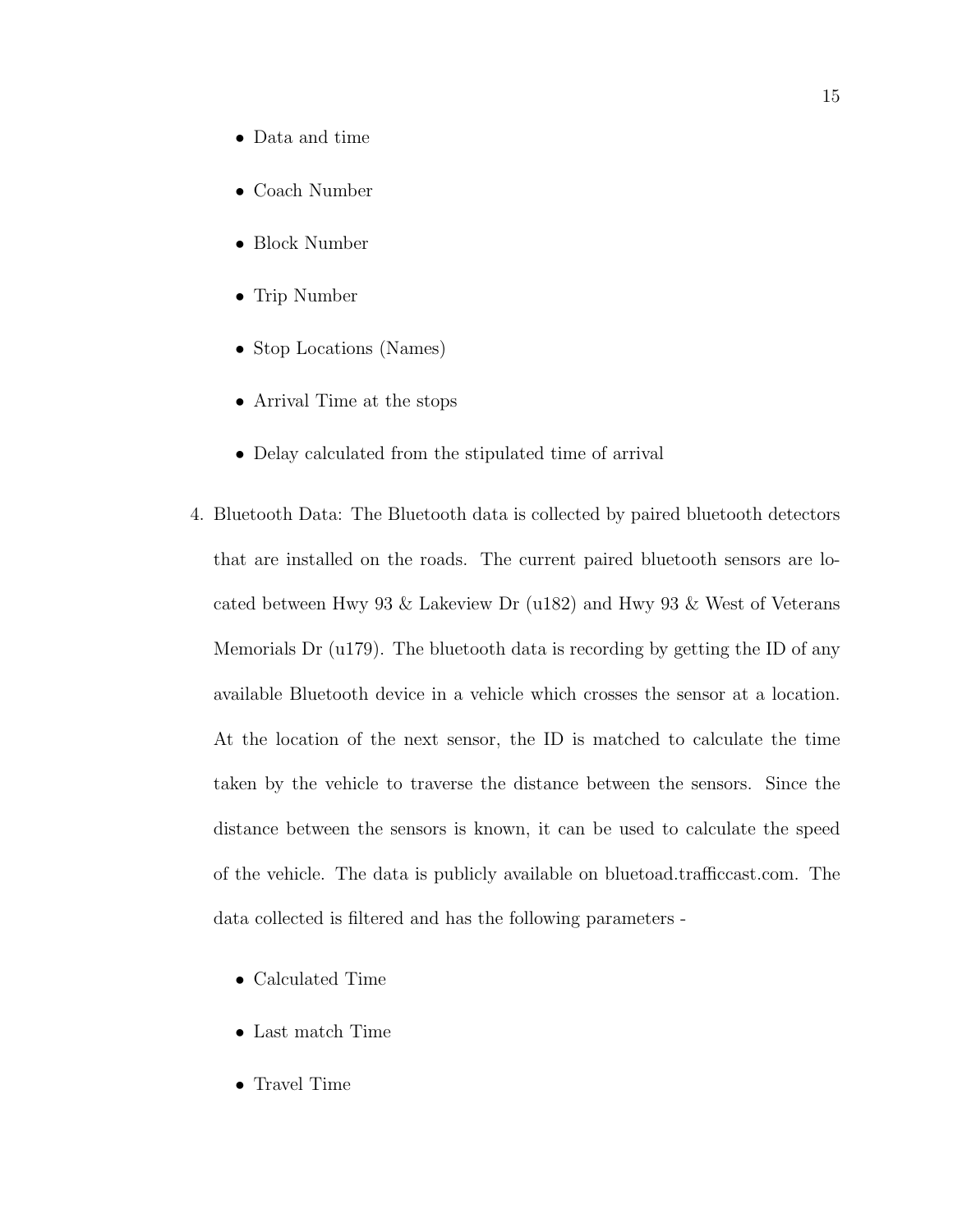• Speed

## <span id="page-27-0"></span>3.1.2 LVMPD

- 1. Arterial Incident Management (IM) Data
	- Event Number
	- Create Time
	- Arrival Primary Unit
	- Cleared Time
	- Code

#### <span id="page-27-1"></span>3.1.3 NDOT

- 1. Crash Data: The accident data is compiled by NDOT, which includes very detailed information about the recorded crashes. The data covers various aspects ranging from the location and time of the accident to the number of fatalities and roadways conditions. A few major parameters that are recorded in the crash data are listed below
	- Date and Time stamp
	- Type of Accident (Hit and run/ vehicle collision)
	- Collision Description
	- Crash Time Origin and Clearance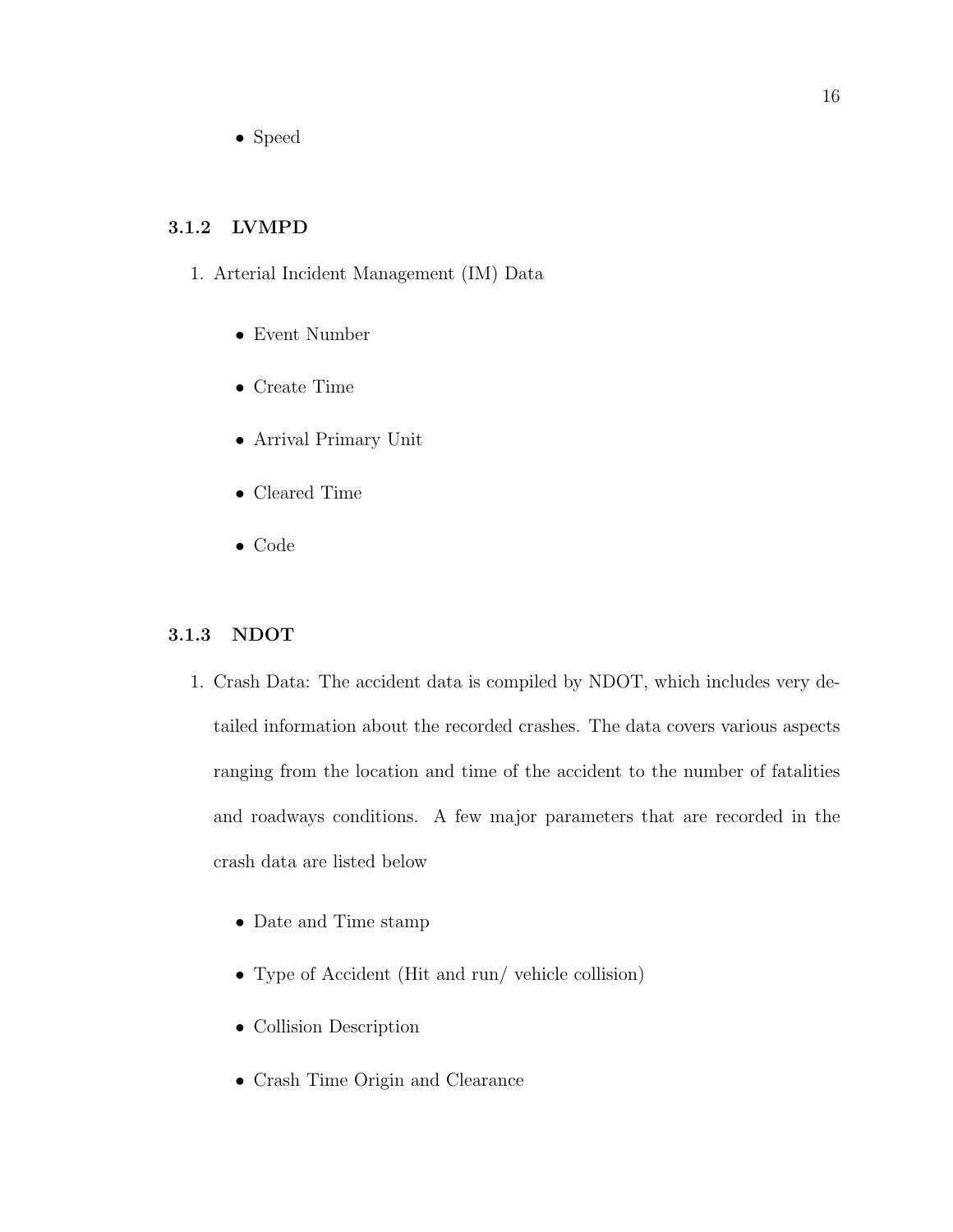- Type of Damage
- Distance from Street
- Roadway type and number of lanes
- Lighting Conditions at time of accident
- Number of fatalities and injuries

Crash data is collected by various agencies like Las Vegas Metropolitan Police Department (LVMPD) for Las Vegas, National Highway Patrol (NHP), Sheriff Offices and other sources. Department of Motor Vehicles (DMV) collects data from all these sources and passes on to Nevada Department of Traffic (NDOT) which compiles the crash data happening around the Clark County. Office of Transportation Safety (OTS) Nevada along with University Medical Centre (UMC) Las Vegas and NDOT worked to link the NDOT crash data with the UMC Trauma data. This data is broken into 6 tables each covering an aspect of the crash like vehicle information, location information, crash information, etc. Some of these accidents generate a trauma support request i.e. a 911 call for emergency is made to support victims. It is this data which gets surfaced in trauma records of hospital. Using this information as the formal basis, both the sets of data were linked based on unique accident identification. The received data was then de-identified by UMC; that is all the personal information (like name and address) was removed before being handed over for analysis to TRC, UNLV. The linked data comprised of UMC trauma data for the period 2005-09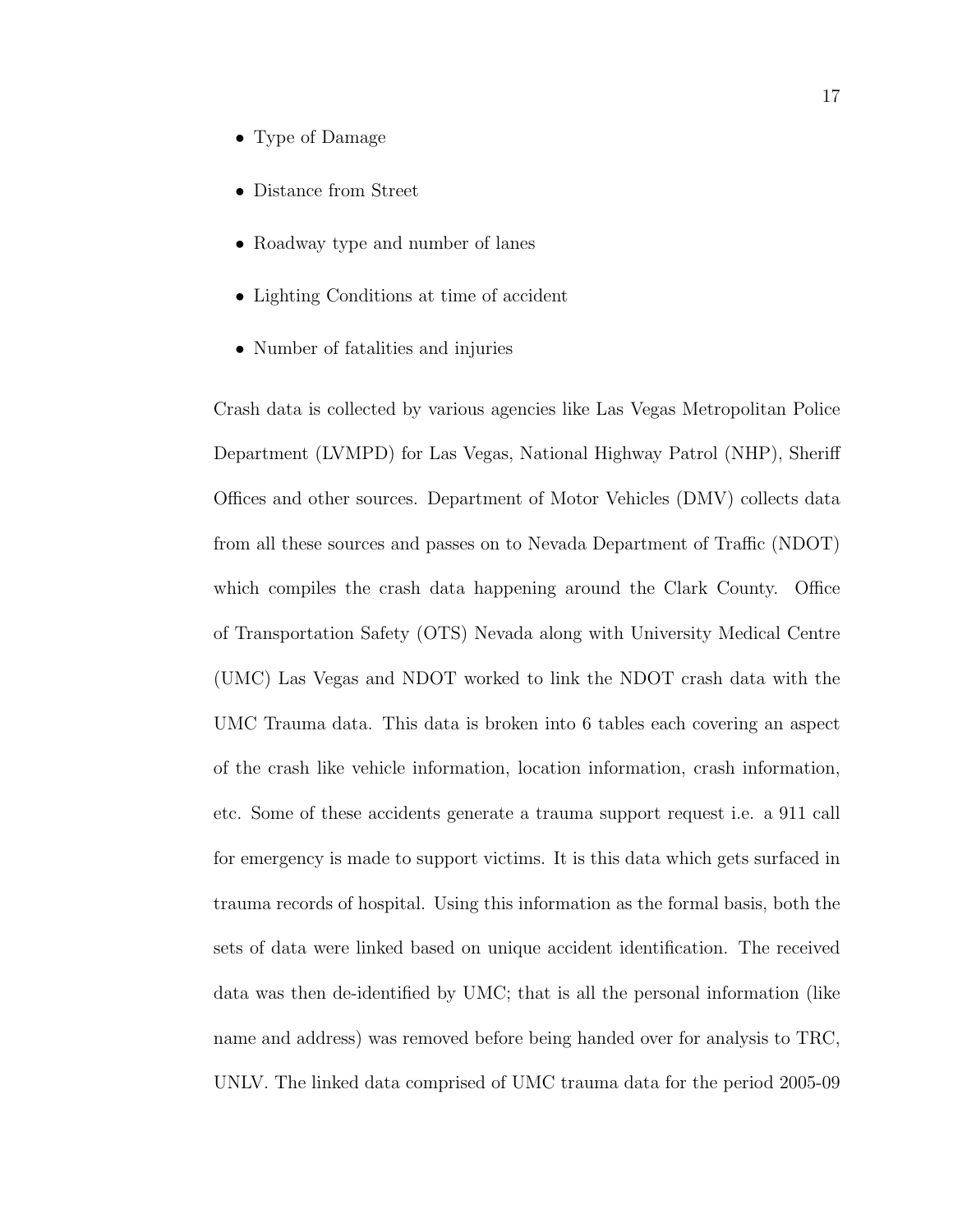and NDOT crash data for 2005-08. Many hospitals in Clark County having the trauma department contributed with the data. Therefore not all the Clark county data is available. NDOT crash data was available for many accidents but since trauma data was the limiting factor, appropriate records were selected from it and linked to crash data. The final linked crash-trauma dataset had 4112 records for the period of 2005-08.

#### <span id="page-29-0"></span>3.1.4 NHP

- 1. Freeway Incident Management (IM) Data
	- Date and time
	- Location
	- Place
	- Type Of Accident
	- Receive Time
	- Dispatch Time

#### <span id="page-29-1"></span>3.1.5 TRC-UNLV

- 1. Construction Data
	- Date and time
	- Location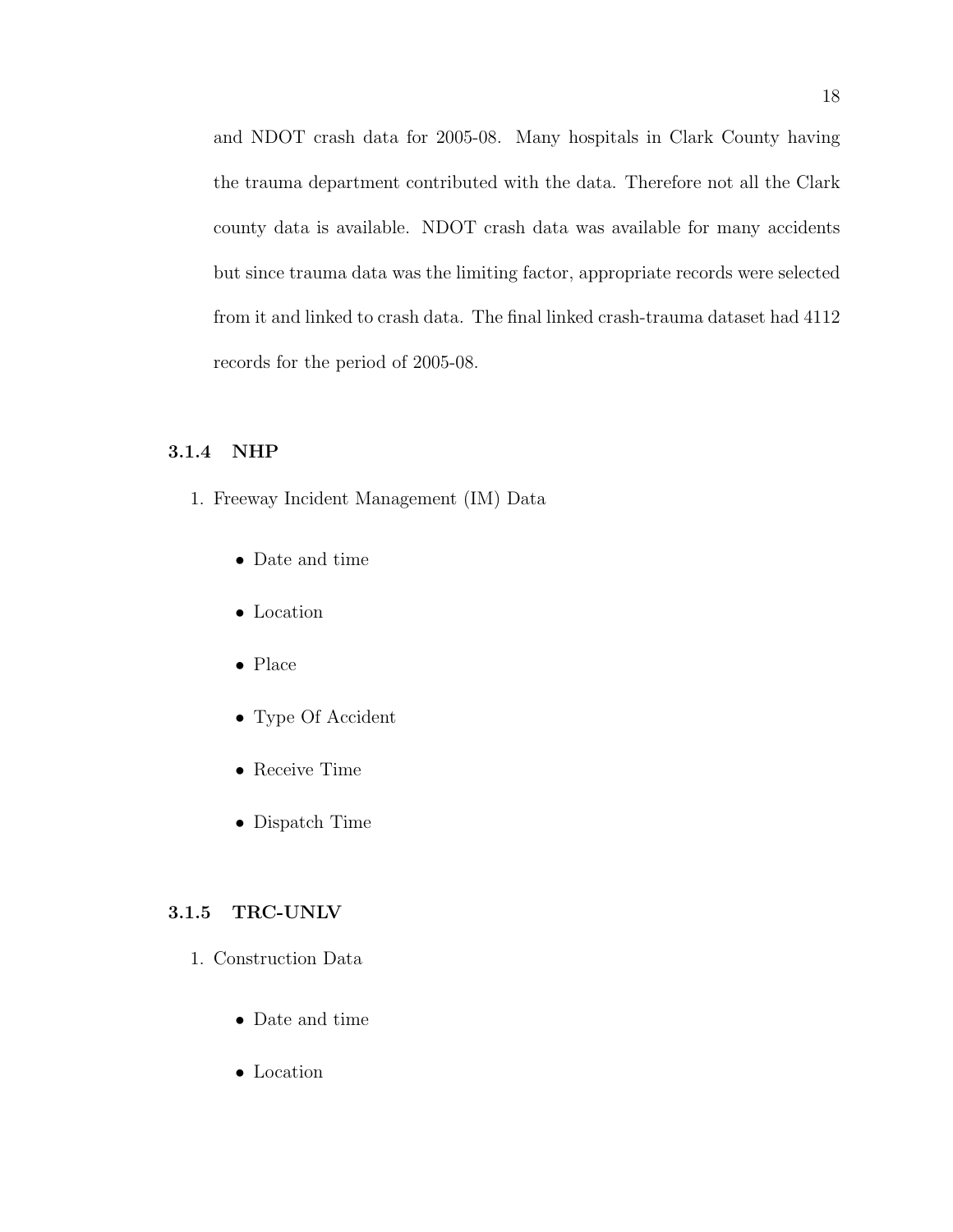- Closure point
- End point
- Detour
- Scheduled Work
- 2. Seatbelt Data: Seatbelt data is collected by TRC every year as part of the statewide seatbelt usage surveys. The data is collected manually through data collection software which was designed in TRC on a PDA (Personal Digital Assistant). According to the uniform criterion the study is conducted in two counties i.e. Clark and Washoe, selected based on population. There are 32 sites each in both the counties where data is collected. The parameters collected during the study are seatbelt status of the front seat occupants, age group, ethnicity, gender, vehicle type and license of registration. Survey provides us with an unweighted estimate of seatbelt usage. It has the following attributes:
	- Gender
	- Ethnicity
	- Age
	- Vehicle category
	- State of registration
- 3. Travel Run Data
	- Date and time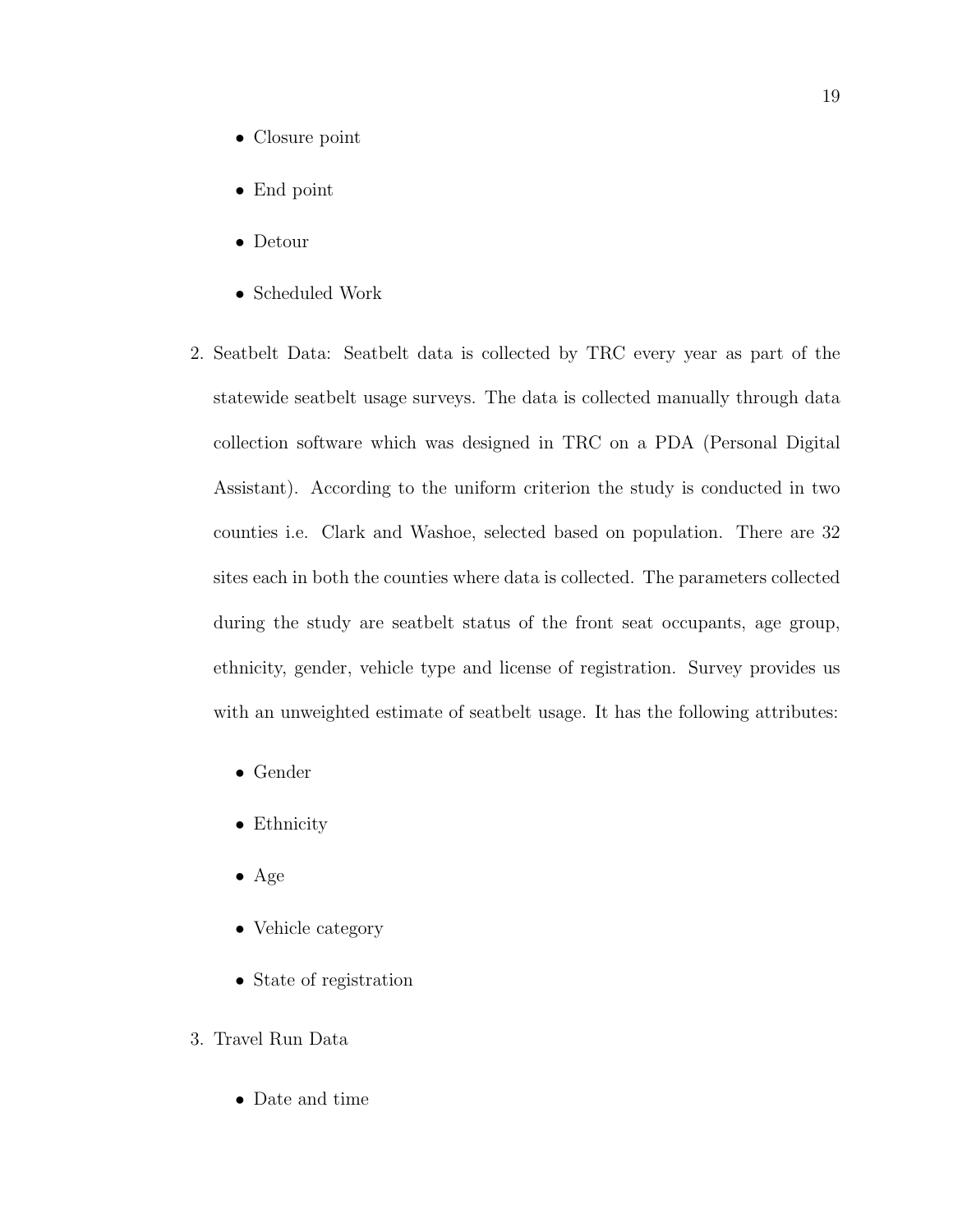- Location
- Speed
- Traffic Light Status
- Stopping time at red light
- Proceeding time at light
- 4. iPhone Application Data The iphone application developed by TRC, UNLV is used to collect data on travel runs. The device can be simply be mounted in the vehicle and it collects the data as you drive around. The iPhone can record the parameters at a pre-programmed time interval, which can be changed to allow the frequency of recording data. The various parameters that are recorded are listed below -
	- Time Stamp
	- Accelerometer data along the three axes
	- Gyroscope data along the three axes
	- Co-ordinates (Latitude and Longitude)
	- Distance interval between recordings
	- Total distance traveled
	- Speed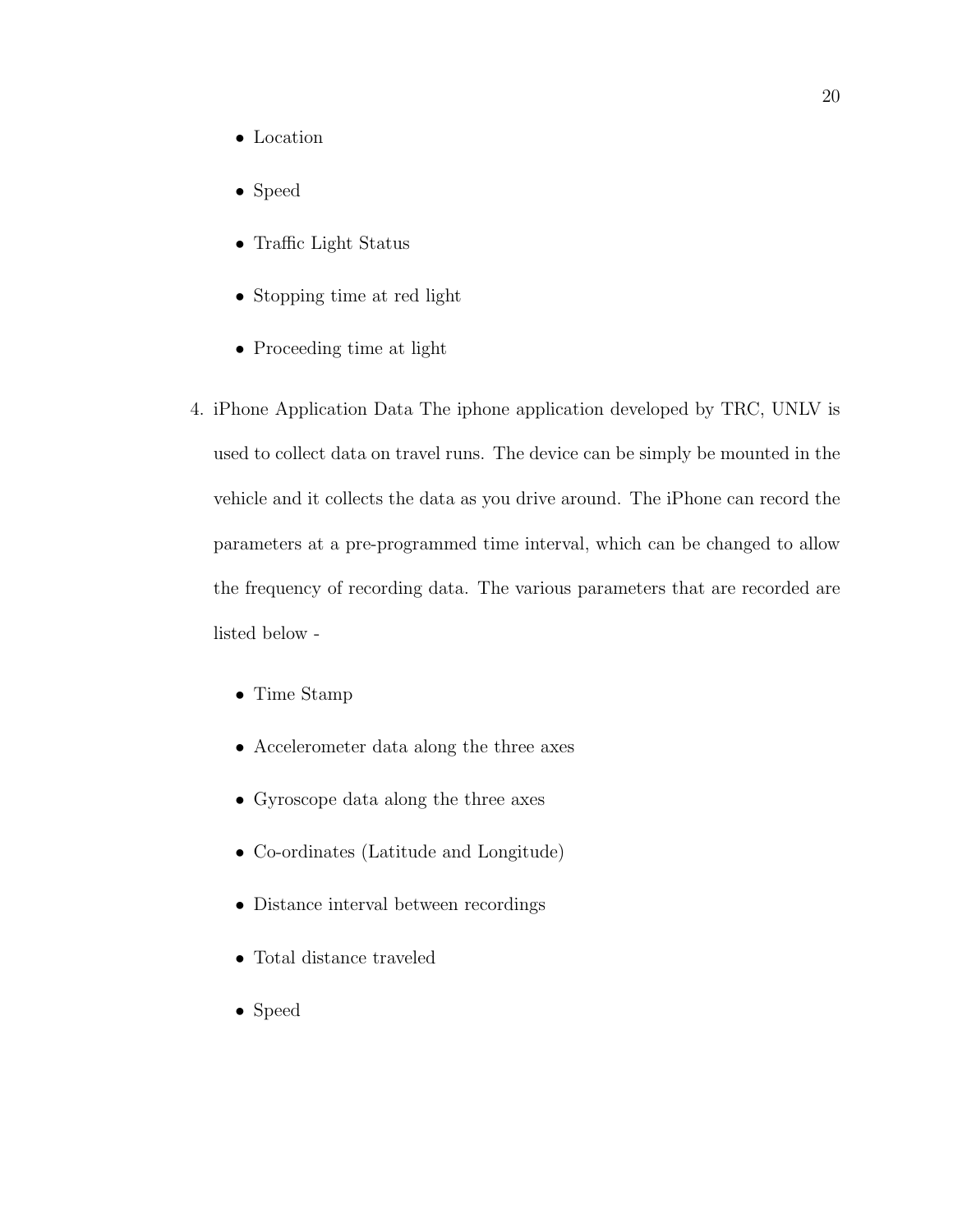## <span id="page-32-0"></span>3.1.6 UMC

## 1. Trauma Data

- Accident Information
- Patient Information
- Vehicle Information
- Traffic Conditions
- Weather Information
- People Information

## <span id="page-32-1"></span>3.2 Conclusion

This chapter listed the data sources and characteristics, which TRC manages and analyzes. Is is clear that the amount of data generated and used by ITS is huge. It requires special techniques to store the data efficiently.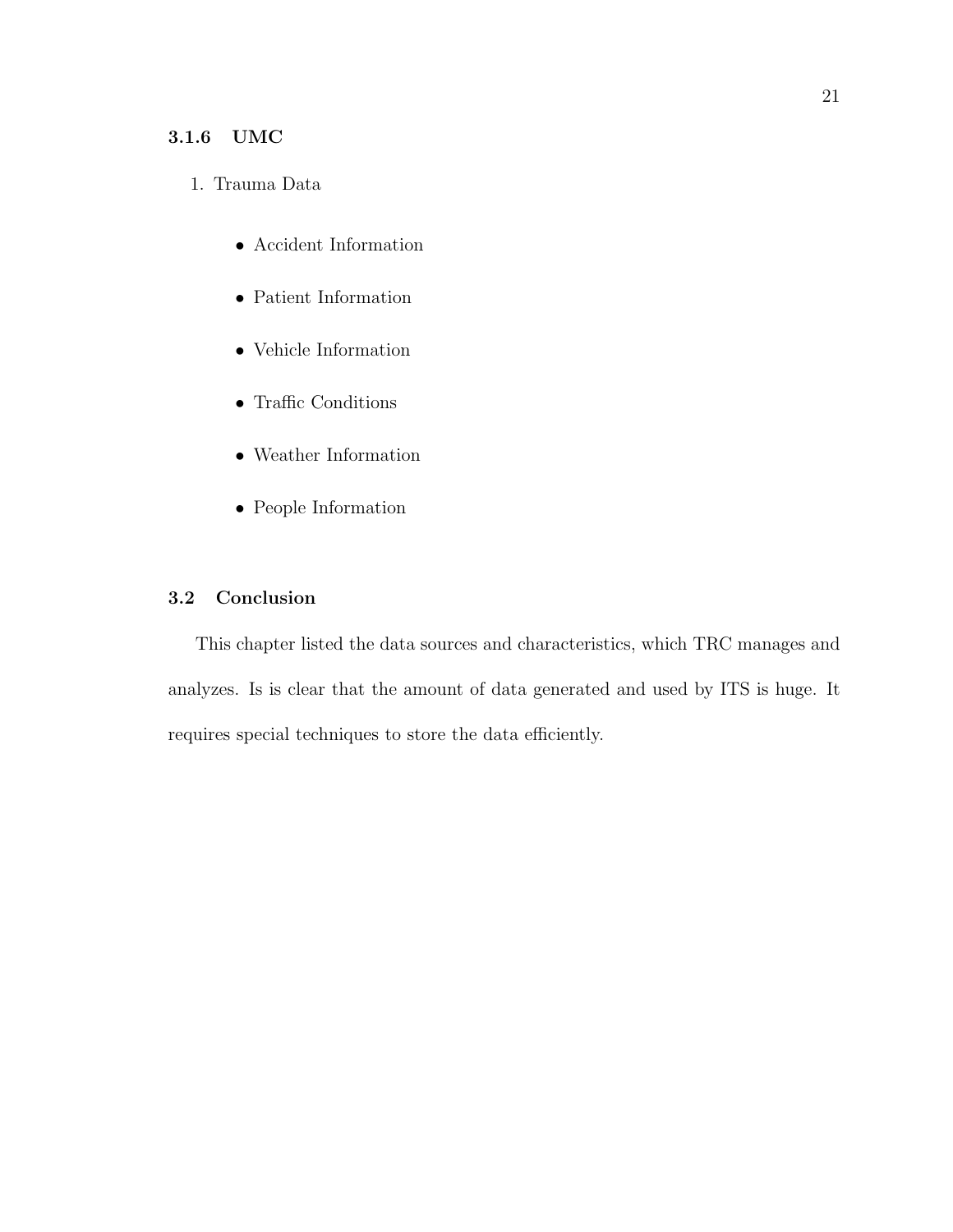#### CHAPTER 4

#### <span id="page-33-0"></span>INTRODUCTION TO WAVELET ANALYSIS

#### <span id="page-33-1"></span>4.1 Introduction

Fourier transform is a powerful tool to analyze the frequency components of the given signal, but it has some limitations. It cannot tell at what time a particular frequency dominates. Short time frequency Transform (STFT) can be used which uses a sliding window technique to find spectrogram which contains both frequency and time domain information. But this scheme has also a drawback of a limited resolution in frequency domain. Wavelet transform can resolve this problem. Wavelet Transform is a multi-resolution transform which allows a simultaneous time-frequency analysis. Fourier Transform gives a precise analysis of frequencies of the signal but not the time when those frequencies occurred. Wavelet Analysis differs here with the Fourier Analysis. Wavelet Analysis uses basis functions that are local in scale and space where as Fourier analysis uses sine and cosine functions, which are not local in space. Lack of localized support in Fourier transform made them susceptible to Heisenberg's Uncertainty principle. Hence we can say that wavelet transform was born out of need to overcome limitations of Fourier transforms.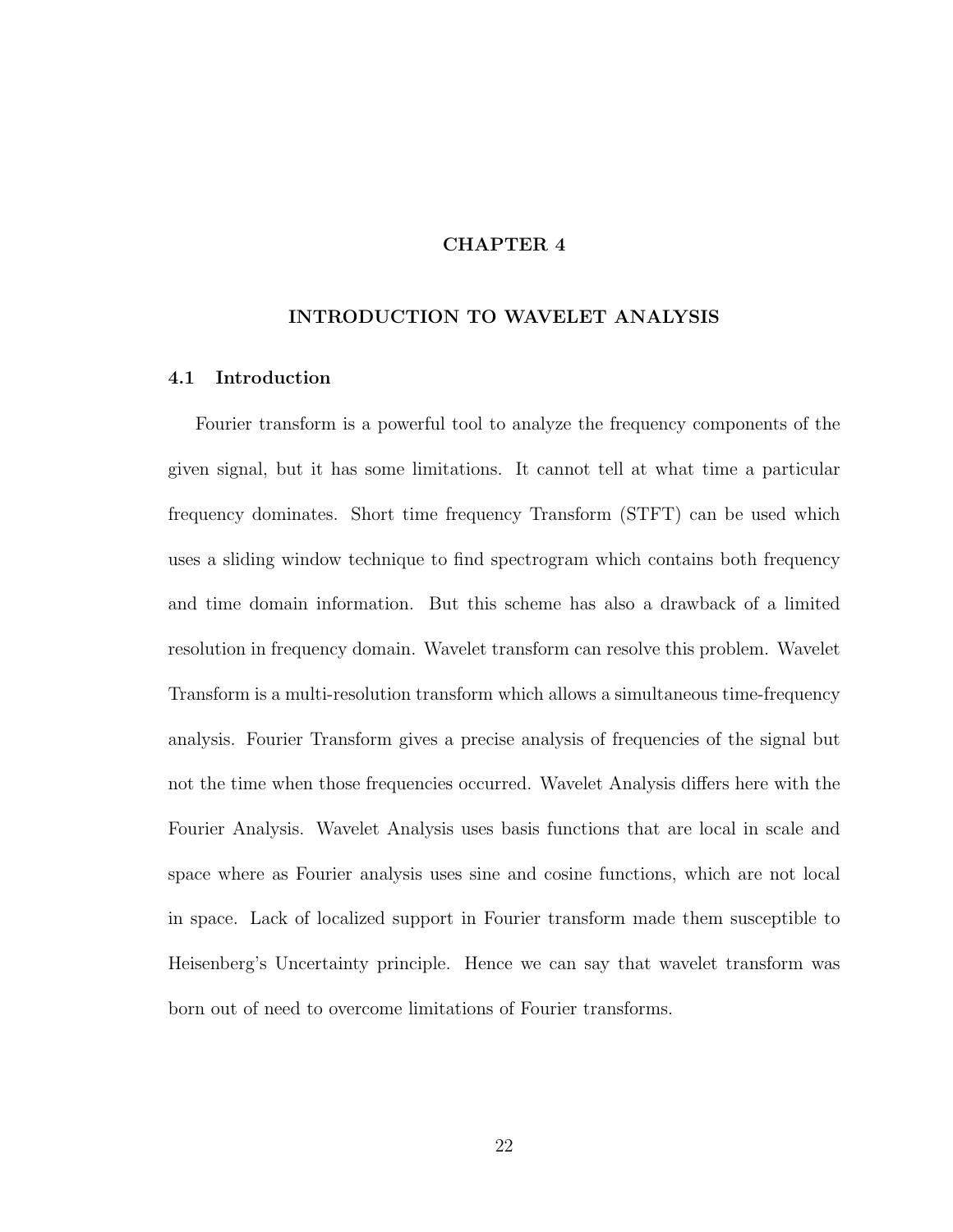#### <span id="page-34-1"></span><span id="page-34-0"></span>4.2 Basic Concepts

#### 4.2.1 What is a Wavelet?

A wavelet is a piece of wave. We can define a wavelet, simply as a function of a short duration in time which has exactly the same area as above and below xaxis. Fourier transforms uses an infinitely repeating sinusoidal wave whereas a wavelet exists only within finite time duration and is zero elsewhere else. A wavelet transform is performed by convolving the signal against particular instances of the wavelet at various time scales and positions. By modeling changes in frequency (by adjusting the time scale) and modeling time changes (by shifting the position of the wavelet), we can model both frequency changes and location of the frequency.

#### <span id="page-34-2"></span>4.2.2 Wavelet Analysis

In the wavelet transform we get information about when certain features occurred and information about the scale characteristics of the signal. Scale can be described as analogous to frequency, and is a measure of the amount of detail present in the given signal. Scale is a number related to the number of coefficients and is counter-intuitive to the level of detail. Small scale generally means gross details, and large scale means fine details. In wavelet analysis we first represent our signal as a linear combination of wavelets. This linear combination is formed by using translations and scalings of only one 'mother wavelet'. Coefficients corresponding to the wavelets indicate the significance of that wavelet. These coefficients are called wavelet transform of the data and they highlight local features of the data. As per needs further processing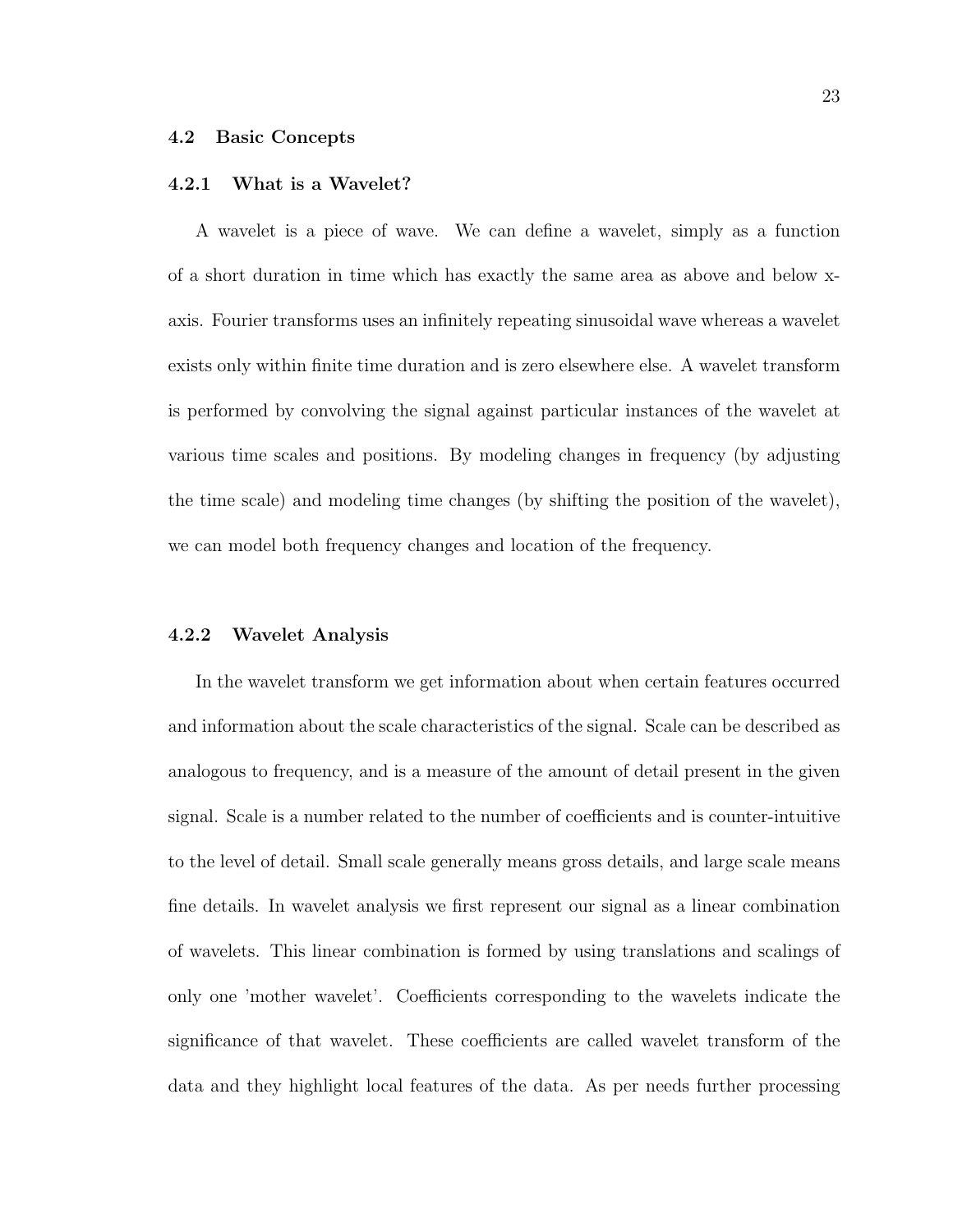of these coefficients can be done, this may include a de-noising feature extraction, clustering or compression problems. Finally, inverse wavelet transform is computed to reconstruct back the data in the original domain.

#### <span id="page-35-0"></span>4.2.3 Types of Wavelets

Many types of wavelets have been developed since 1980s. We can categorize them based on their characteristic properties into following categories:

- Support: Wavelets can be divided into two groups based on their support; compactly supported and infinitely supported. However for infinitely supported wavelets also the function dies down at a very fast rate. Examples of compactly supported wavelets include Haar and Daubechies where as Meyer wavelet is an example of infinitely supported wavelet.
- Smoothness: Wavelets can be differentiated on the basis of their smoothness (differentiability). On one side there is Haar wavelet which is not differentiable even once and on other hand there are wavelets like Meyer, which are continuously differentiable.
- Shape: Wavelets can be symmetric or asymmetric. For example Meyer is a symmetric wavelet whereas Daubechies is an asymmetric wavelet.

Some basic type of wavelets:

1. Haar Wavelet: Haar wavelet is the most basic kind of wavelet. It is a sequence of rescaled "square-shaped" functions which together form a wavelet family or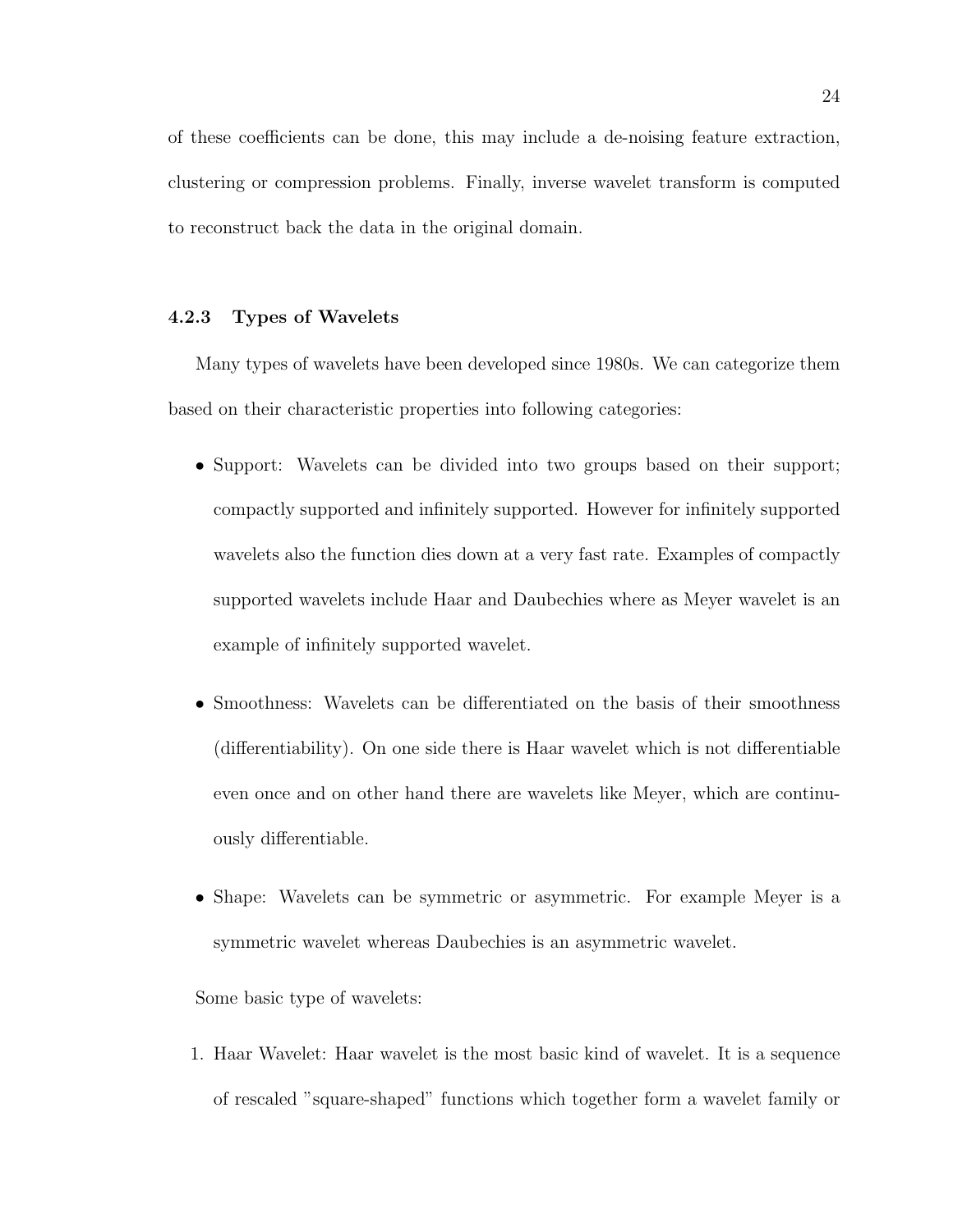basis. The Haar sequence was proposed in 1909 by Alfrd Haar. It is considered as a special case of the Daubechies wavelet and also known as D2. It is the simples possible wavelet.

2. Daubechies Wavelet: Ingrid Daubechies invented the compactly supported orthonormal wavelets, thus making discrete wavelet analysis practicable. The names of the Daubechies family wavelets are written dbN, where N is the order, and db the "surname" of the wavelet. The db1 wavelet is the same as Haar wavelet.

#### 4.3 Orthonormal Wavelet Bases

Computation of DWT requires existence of orthogonal bases for  $L^2(R)$ . Such bases were not available initially in wavelet analysis posing many mathematical problems. It was only after 1980s that mathematicians came up with the methodology of formulating these orthonormal bases. We will introduce Haar bases in this section, a simple orthonormal wavelet bases of  $L^2$ , and steps to construct it [\[11\]](#page-95-0).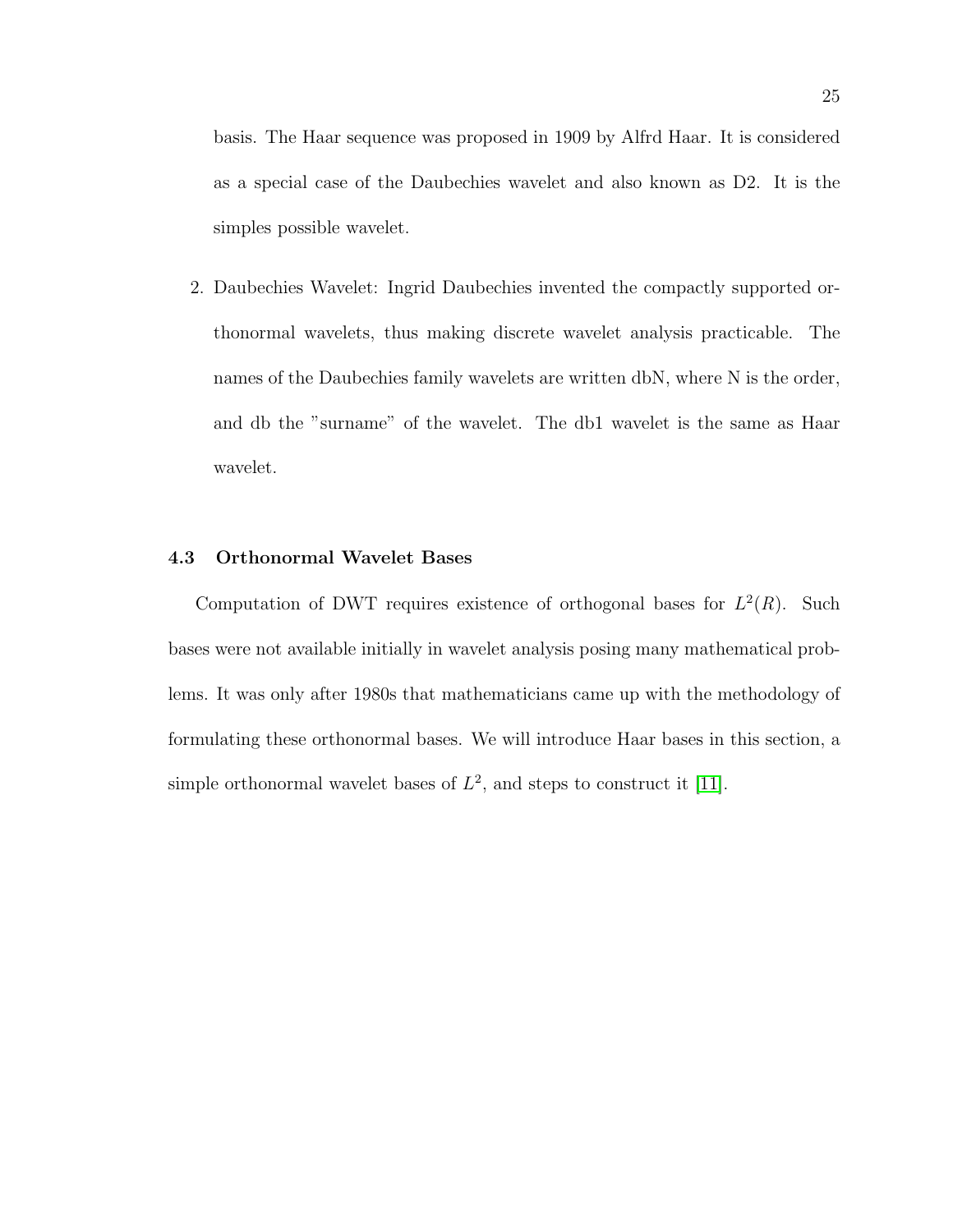# 4.3.1 Approximation by Step Functions

We know that any  $L^2$  function can be approximated with the help of step functions. Let us consider a step function as described below:

$$
\chi_{n,k}(x) = \begin{cases} 1, & 2^{-n}k \le x < 2^{-n}(k+1) \\ 0, & \text{otherwise} \end{cases}
$$

Then for any function  $f \in L^2$ , there exist step functions

$$
f_n(x) = \sum_{k \in \mathbb{Z}} c_{n,k} \chi_{n,k}(x), \quad n \in \mathbb{N}
$$

such that,

$$
\lim_{n \to \infty} \|f_n - f\| = 0
$$

Now we define

$$
V_n = \left\{ g_n \mid g_n = \sum_{k \in \mathbb{Z}} a_{n,k} \chi_{n,k}(x), \ a_{n,k} \in l^2 \right\}
$$
 (4.1)

where  $V_n$  is a sequence of subspaces of  $L^2$  which approximates  $L^2$ . For every function f in  $L^2$ , we have a step function  $f_n \in V_n$  such that

$$
\lim_{n \to \infty} \|f_n - f\| = 0
$$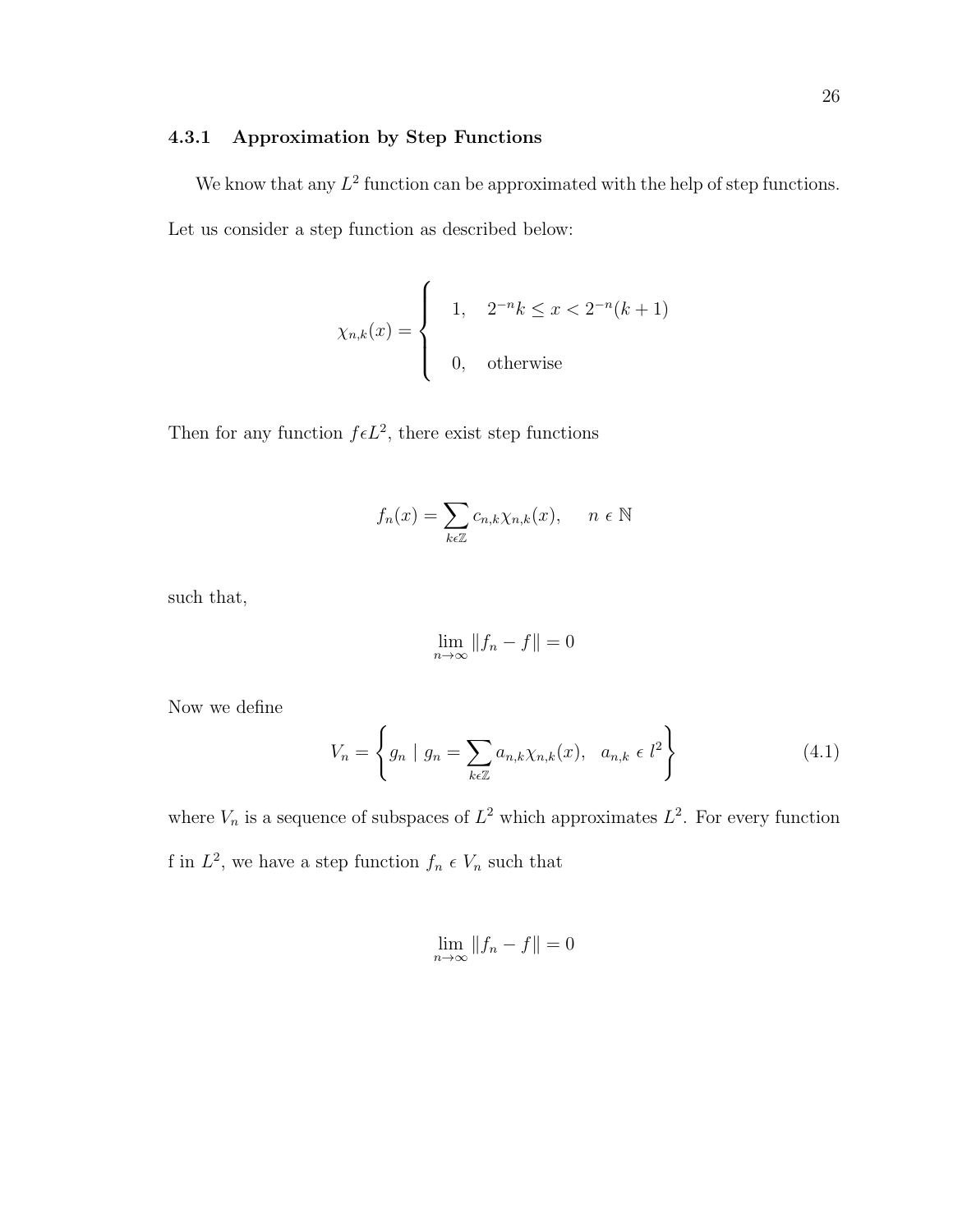It can be observed that as the value of n increases, resolution of  $V_n$  increases. Hence the subspaces  ${\cal V}_n$  are nested as described below:

$$
\ldots \ \subset \ V_{-1} \ \subset V_0 \ \subset V_1 \ \subset \ \ldots
$$

It is observed that

<span id="page-38-0"></span>
$$
\overline{\bigcup_{n\in\mathbb{Z}}V_n} = L^2\tag{4.2}
$$

and

<span id="page-38-1"></span>
$$
\bigcap_{n\in\mathbb{Z}}V_n = \{0\} \tag{4.3}
$$

Now we first construct the orthonormal basis of  $v_0$ . We define box function  $B(x)$ as:

$$
B(x) = \begin{cases} 1, & 0 \le x < 1 \\ 0, & \text{otherwise} \end{cases}
$$

Orthonormal basis of  $V_0$  is formed by  $\{B(x - k)\}_{k \in \mathbb{Z}}$ . Now orthonormal basis for any  $V_n$  can be obtained by dilating  $\{B(x - k)\}_{k \in \mathbb{Z}}$ .

# 4.3.2 Haar Wavelet Bases

Now by using equation [4.2,](#page-38-0) we will try to construct orthonormal basis of  $L^2$ . Let  $W_n$  be the orthogonal complement of  $V_n$  with respect to  $V_{n+1}$ 

<span id="page-38-2"></span>
$$
W_n \oplus V_n = V_{n+1} \quad \text{and} \quad W_n \perp V_n \tag{4.4}
$$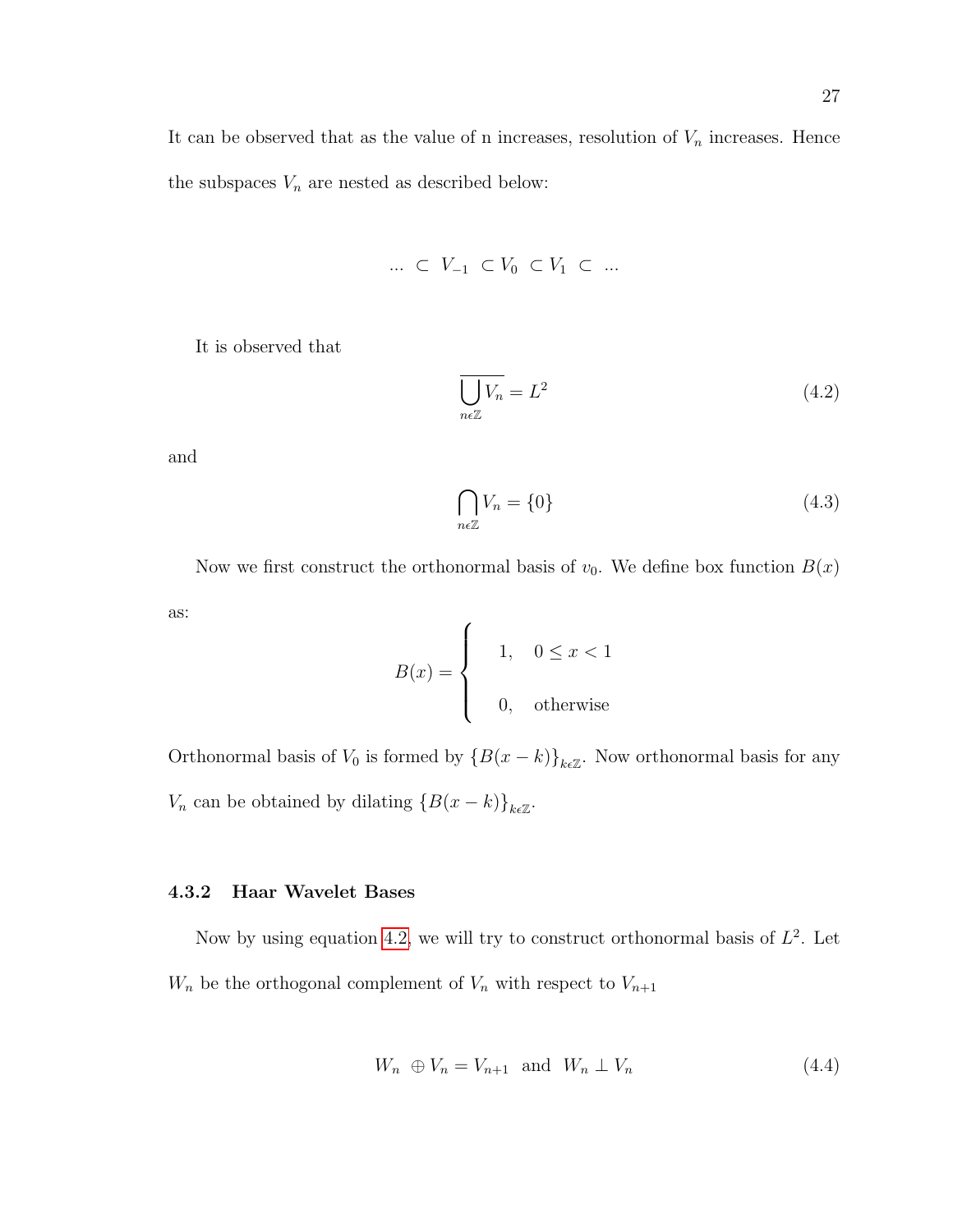By using the equations [4.3](#page-38-1) and [4.4](#page-38-2) we can say that:

$$
L^{2} = \bigoplus_{n \in \mathbb{Z}} W_{n} \text{ and } W_{n} \perp W_{n'}, n \neq n' \qquad (4.5)
$$

Now as each  $V_n$  is a dilation of  $V_0$ ,  $W_n$  is also a dilation of  $W_0$ , hence an orthogonal basis of  $W_0$  is also a basis of  $W_n$ . We define Haar function as:

$$
H(x) = \begin{cases} 1, & 0 \le x < \frac{1}{2} \\ -1, & \frac{1}{2} \le x < 1 \\ 0, & \text{otherwise} \end{cases}
$$

It can be proved that  $H_k(x) = H(x - k)$  is orthonormal basis of  $W_0$  and  $H_{n,k}(x)$ is orthonormal basis of  $W_n$ .

#### 4.4 Discrete Wavelet Transform (DWT)

Among all the types of wavelet transforms, DWT is most commonly used for discrete signals. Following two sections describe mathematical theory and methodology to compute DWT in detail.

#### 4.4.1 Mathematics of DWT

In this section we will explore mathematics behind discrete wavelet transform [\[12\]](#page-95-1). We know that any function  $f \in L^2(R)$  can be written as linear combination of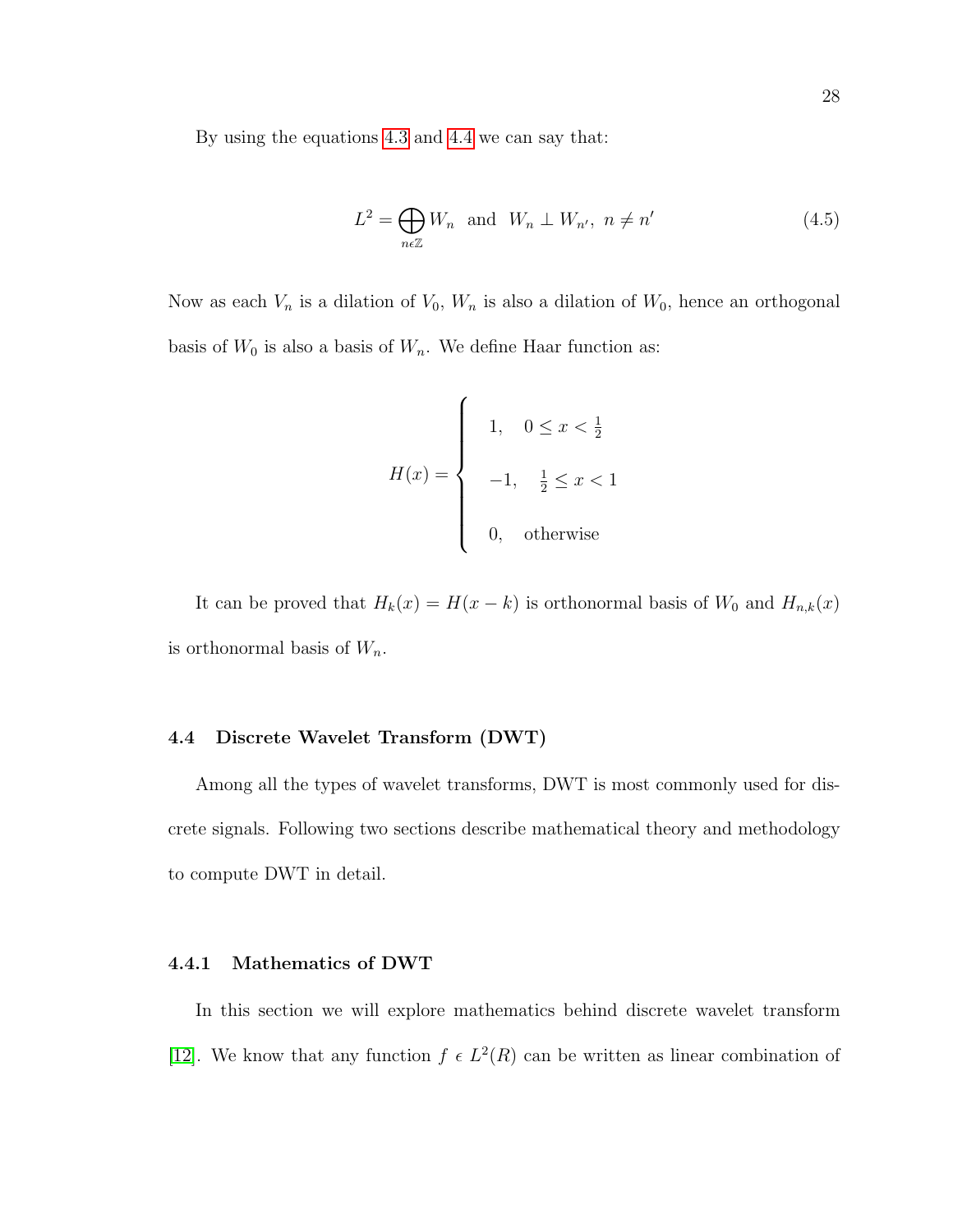elementary functions  $\psi_{j,k}(x)$ :

$$
f(x) = \sum_{j,k} w_{j,k} \psi_{j,k}(x), \quad j,k \in \mathbb{Z}
$$
 (4.6)

where  $w_{j,k}$  is the set of coefficients. Subscripts j and k are used to indicate the two dimensional decomposition for providing resolution in both time and frequency domain. We obtain elementary function from the 'mother' wavelet in the following manner:

$$
\psi_{a,b}(x) = \frac{1}{\sqrt{a}} \psi(\frac{x-b}{a}) \quad a > 0, \ b \in \mathbb{Z}
$$
\n(4.7)

where  $a$  and  $b$  are integers and represent scaling and translation respectively. As mostly in practical uses scaling is done in powers of two, hence the dyadic version of the above equation can be written as:

$$
\psi_{j,k}(x) = 2^{\frac{j}{2}} \psi(2^j x - k), \quad j, \ k \in \mathbb{Z}
$$
\n(4.8)

If the  $\psi_{j,k}$  forms an orthonormal basis then the coefficients of DWT can be computed by taking inner product of the function  $f(x)$  with the wavelet  $\psi_{j,k}$ :

$$
w_{j,k} = \langle f, \psi_{j,k} \rangle = \int_R f(x) \psi_{j,k} dx \tag{4.9}
$$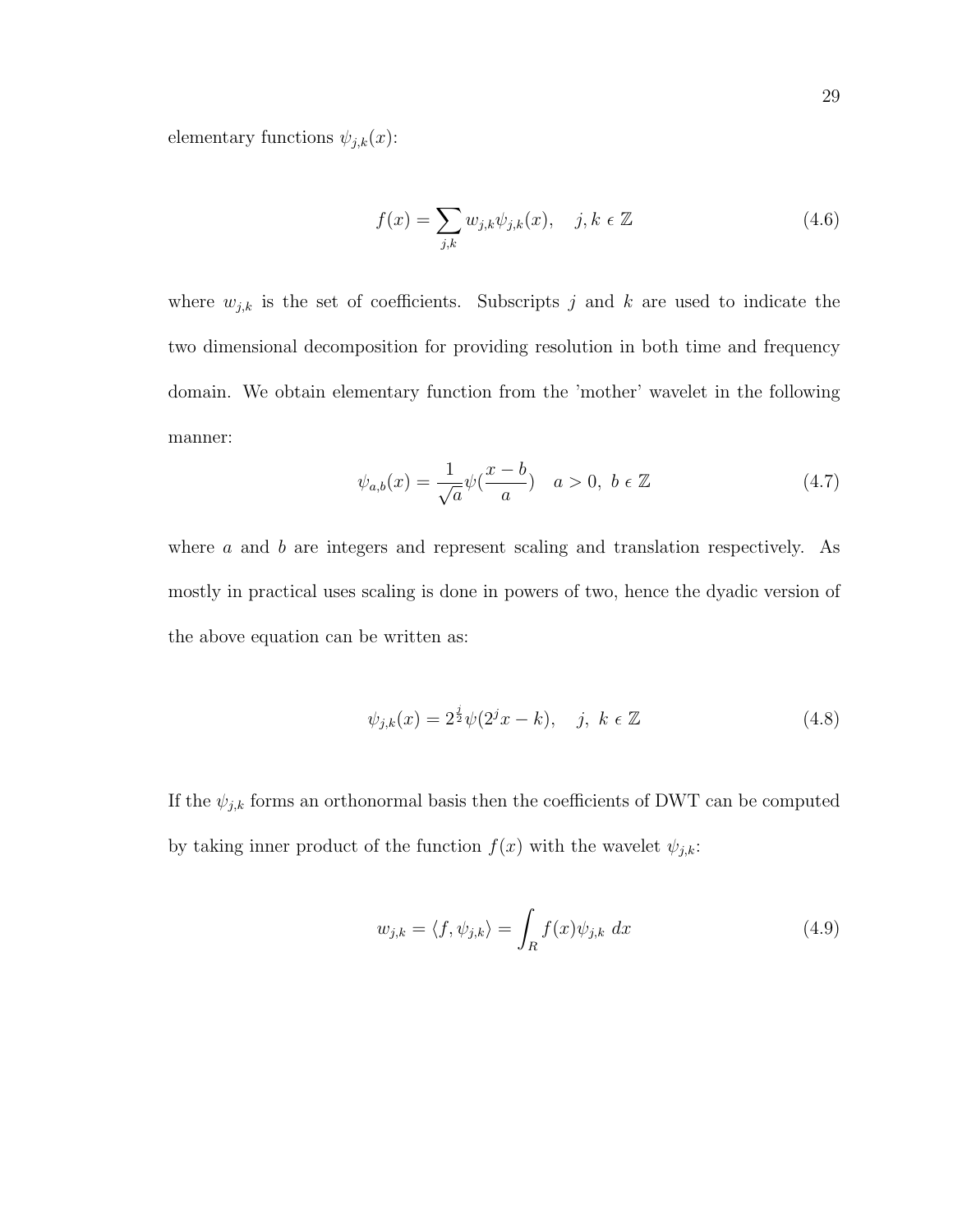#### 4.4.2 Computing the DWT

The approach discussed in the previous section to compute DWT coefficients by taking the inner product of the basis function  $(\psi_{j,k})$  and the original signal  $(f(x))$  is computationally extensive. It requires many inner product calculations and hence in general not used for practical reasons.

Mallat came up with an efficient algorithm in 1989, which used multiresolution property of wavelets for computation of DWT. Generally discrete wavelet transform uses the dyadic scheme. To perform the wavelet transform we separate the highpass and lowpass components of the signal by breaking it into a lowpass (scaling function) and a highpass (wavelet function) subbands. We continue the same process downward along the lowpass subband. At each stage, convolution and downsampling are performed to get the input for the next stage.

<span id="page-41-0"></span>
$$
c_{j,k} = c_j[k] = \sum_m h[m-2k]c_{j+1}[m]
$$
\n(4.10)

<span id="page-41-1"></span>
$$
d_{j,k} = d_j[k] = \sum_m h_1[m-2k]c_{j+1}[m]
$$
\n(4.11)

Equation [4.10](#page-41-0) and [4.11](#page-41-1) give the recursive algorithm for computing DWT.  $h[n]$  and  $h_1[n]$  represent scaling and wavelet functions respectively. The process described by these two equations can be seen as a convolution process followed by a downsampling. The lowpass signal is treated as an original and is further subdivided into its own low and high subbands. This iteration can be performed all the way down until the lowpass and highpass bands are left to single value, but the stop criterion depends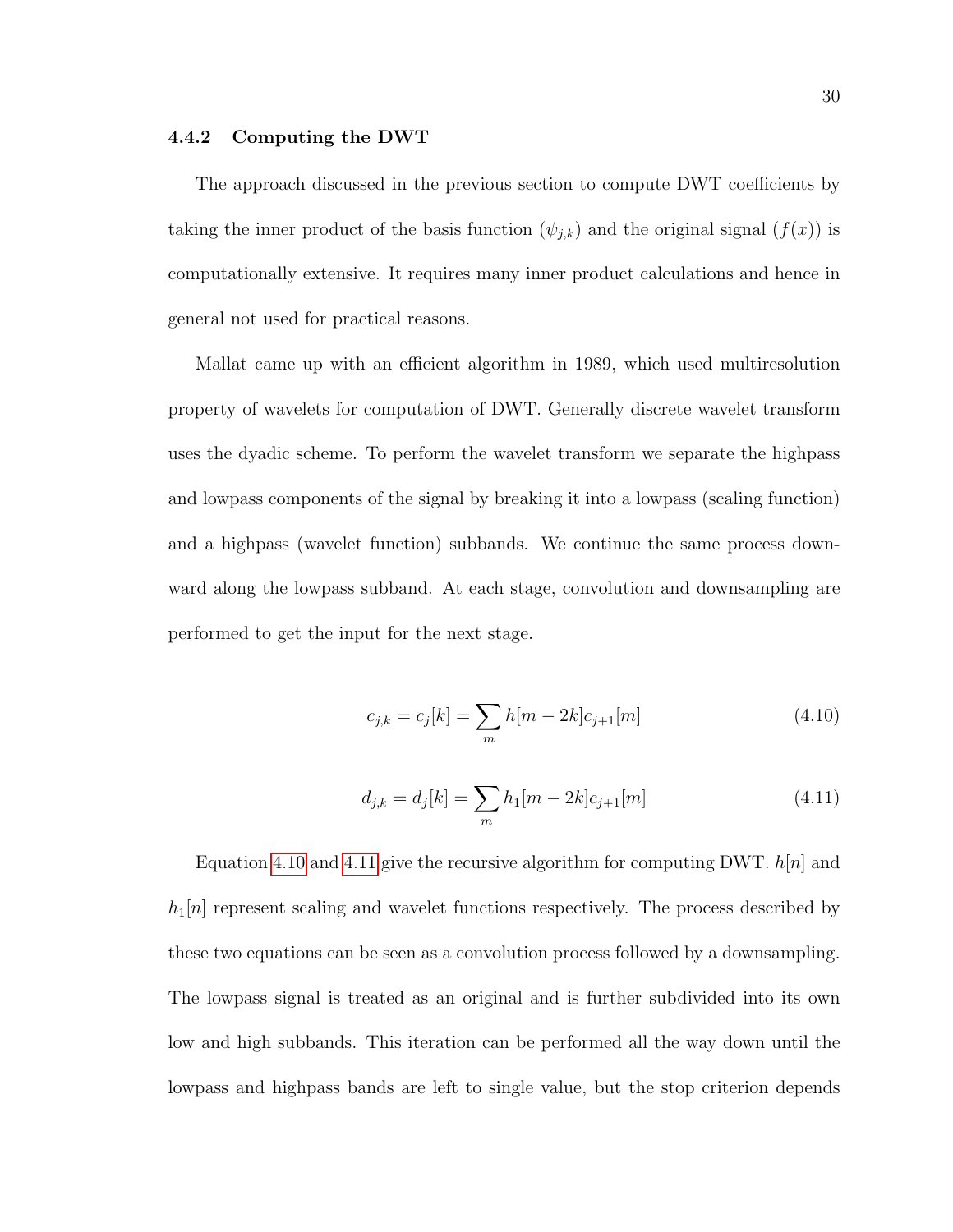on the application and the desired output and objective. As this structure looks like a pyramid, hence Mallat's algorithm is also known as pyramid algorithm.

The wavelet and scaling filters must be orthogonal so that the highpass and lowpass information are mutually exclusive. This ensures that there is no overlap between the data representations in frequency domain. To keep the energy of the wavelet constant for every depth we make the integral of the scaling filter  $\sqrt{2}$ . The Discrete Wavelet Transform can be described as a series of filtering and sub-sampling. The coefficients are calculated by applying a high-pass wavelet filter to the signal followed by down-sampling the resulting signal by a factor of two. At the same level, a lowpass scale filter is also applied followed by down-sampling, producing the signal for the next level.

Scale-coefficients thus obtained are indicative of smoothening of the signal by removal of details, whereas the wavelet-coefficients correspond to the differences between the scales. We can reconstruct the original signal using the sale and wavelet coefficients. The total number of scale coefficients plus wavelet coefficients is equal to the number of samples in the original signal.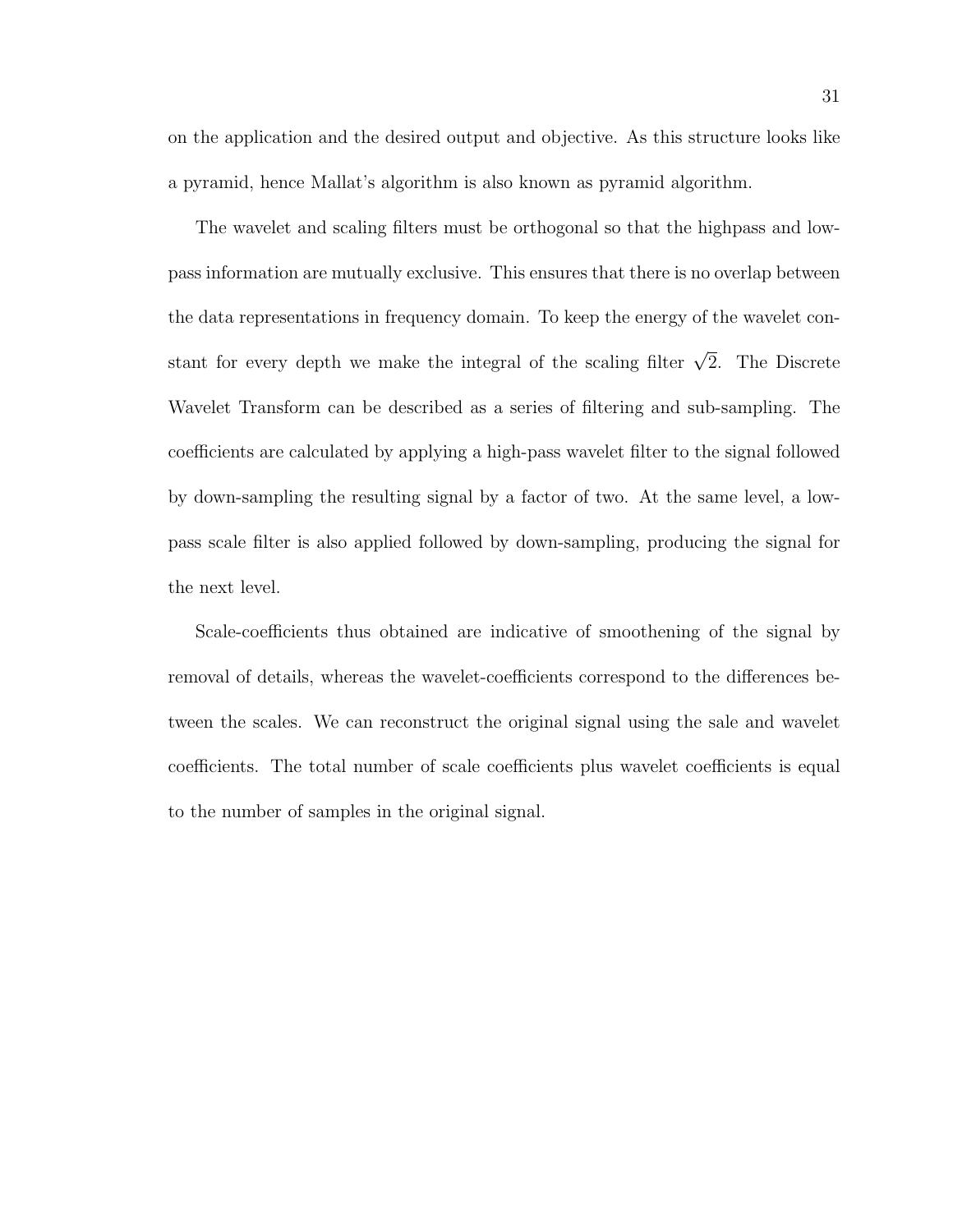#### CHAPTER 5

# VISUALIZATION AND COMPRESSION OF TRAFFIC DATA USING WAVELETS

#### 5.1 Introduction

Huge amount of traffic related sensor data has created a need for so called Intelligent Transportation System (ITS), which is able in storing, retrieving and analyzing the data in an efficient and optimal way. The data obtained through sensors is in the form of large spatio-temporal series. Challenge before the ITS is the huge amount of traffic data, their storage, retrieval and transmission. Traffic research needs this data for pattern matching, data mining, database queries, prediction and trend analysis. Intelligent data compression and data reconstruction techniques are the two main desired features of ITS. Main issues with the traditional data processing techniques are the compression efficiency, data loss and redundancy. Traffic Matrix provides amount of traffic flow between each origin-destination pair in a network. Traffic matrices contain huge amount of data as they are collected for a long period at short intervals. It is often observed that data is repetitive and follows a spatio-temporal pattern. For example consider traffic flow data which is expected to be more or less same at a particular point during peak hours on weekdays. It might be different on weekends or other hours of the day. Hence instead of storing whole data there is a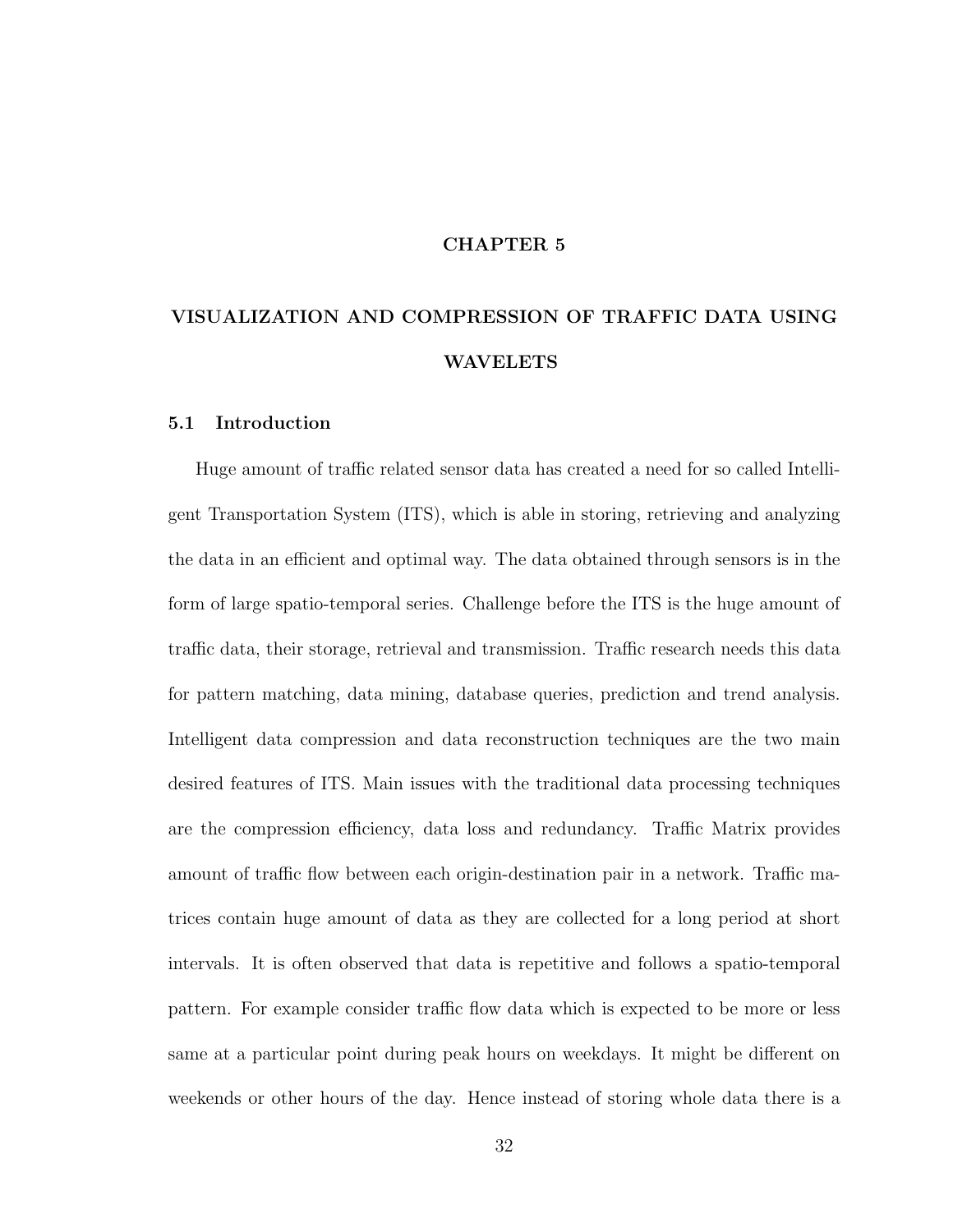need to capture the essence of the data.

In this section of thesis, we focus on the following problems related to traffic matrix: data compression, retrieval and visualization. Wavelet transform technique will allow us to separate common patterns throughout the traffic data. Wavelet compression is a form of data compression technique well known for image compression. The traffic data obtained by various sensors are mainly in numeric format that can be treated as a signal, and hence the wavelet compression can be applied. As the wavelet compression results in the lossy output, there is a tradeoff between the data distortion and the compression ratio. Aim is to research on the wavelet compression technique for the traffic data, come up with the performance of various available wavelets and the best decomposition level in terms of compression ratio and data distortion. We propose a schema for data arrangement for compression and knowledge discovery. We further investigate use of Embedded Zero Tree (EZW) encoding and Set Partitioning in Hierarchical Trees (SPIHT) algorithm for compression of the traffic data.

# 5.2 Problem Statement

In this chapter we will focus on investigating following issues from point of view of transportation needs:

- Significance of Approximate curve (scaling functions) and fine details (wavelet functions) in traffic data.
- Retrieval of features from the reconstructed signal.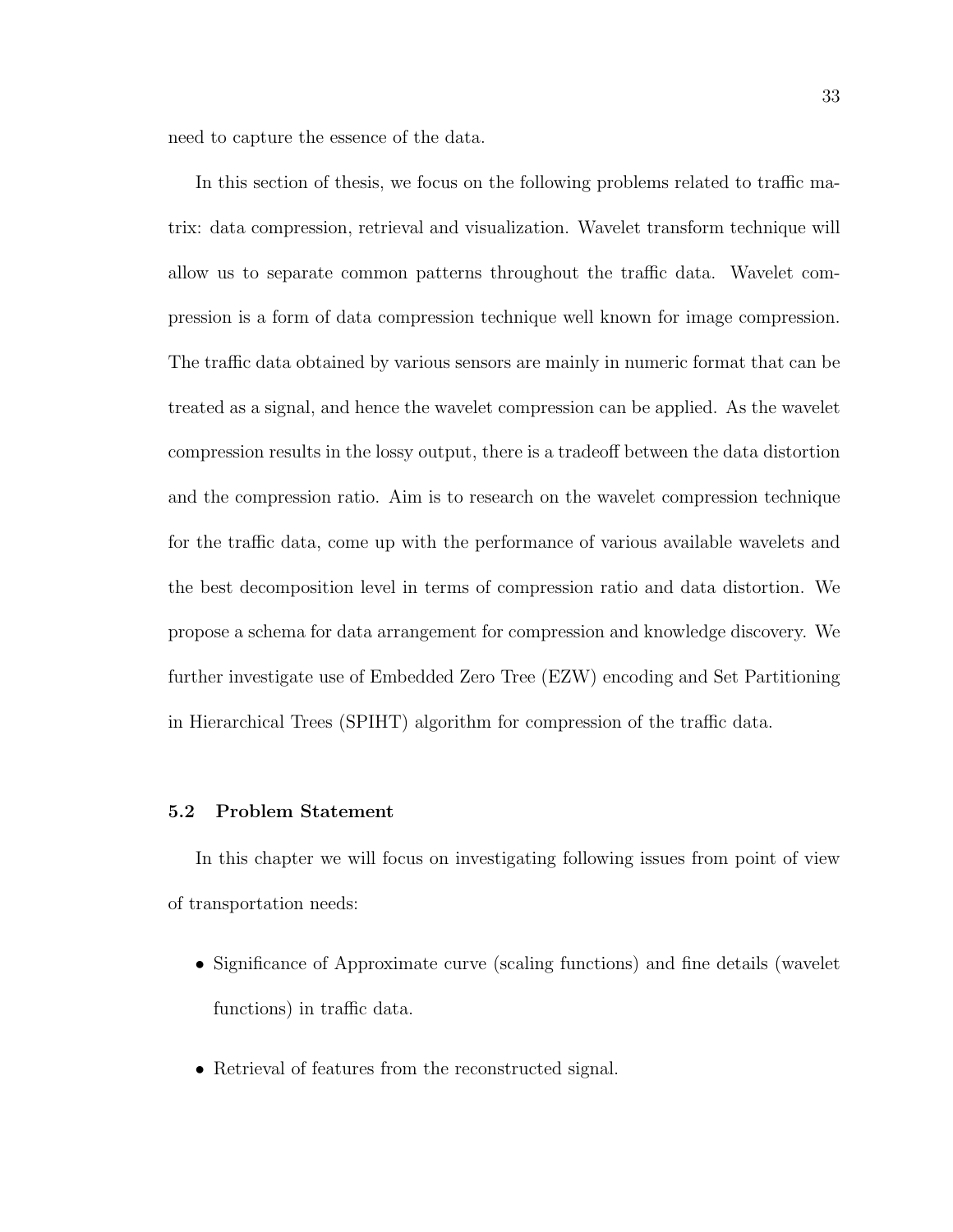- A schema for data arrangement in the file for analysis. e.g. Day wise data from a single detector in a 1D format, or multiple day's data in a single file as a 2D matrix and 3D matrix etc.
- Framework to choose the right level of decomposition and right wavelet as per requirements.
- Analyze the performance of the selected wavelet and decomposition level in terms of compression ratio and signal distortion of the reconstructed signal.
- Data Visualization using color coding of the obtained wavelet decomposition of the signal.
- Investigate Embedded ZeroTree Encoding and SPIHT algorithm as compression techniques for the traffic data.

#### 5.3 Literature Review

Qiao et al, proposed a method which incorporates the one-dimensional discrete wavelet compression approach for Intelligent Transportation Systems Data [\[23\]](#page-96-0), [\[24\]](#page-96-1). As the proposed wavelet compression is a lossy algorithm, balance between the compression ratio and the data distortion is very important. Hence the optimal selection of a threshold is required for balancing of compression parameters. An algorithm is proposed which selects an optimum threshold. Method identifies three performance indices and establishes their relationship with threshold. A case study was done on the traffic data in San Antonio, Texas, which shows that the proposed method can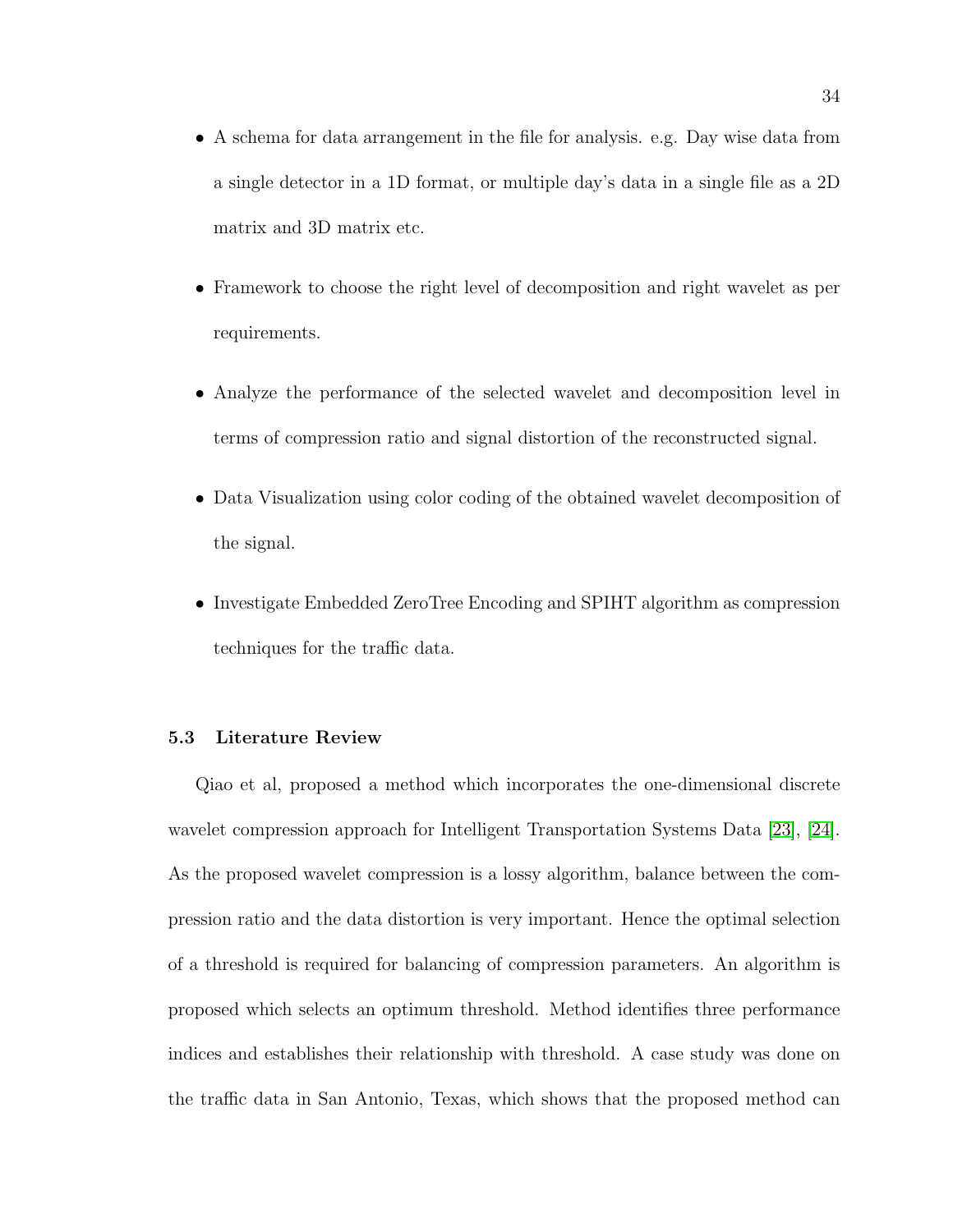achieve a compression ratio of 8.12% of what the existing system provides. And the overall compression ratio is observed to be  $\langle 1\% \rangle$ . Analysis indicate that the selection of wavelet type does not affect the performance significantly, whereas higher decomposition levels result into better compression ratio.

Li et al, proposed an approach for flow volumes data compression for traffic network, based on Principal Component Analysis [\[21\]](#page-96-2). After preprocessing, PCA is applied on the dataset to break it into several principal components (PC). PCs are observed to have much less dimensions as compared to the original data. The data is recovered with the compression ratio of 6.2% and the recovery error of 13%.

Ding et al, proposed a an effective method for urban traffic data compression based on Wavelet Principal Component Analysis(PCA) [\[20\]](#page-96-3). In the proposed algorithm, the data is decomposed using wavelet and then multi-scale PCA is applied to reduce the dimension of the dataset. A simulation is performed for testing the algorithm and results show that this wavelet based PCA outperforms the conventional PCA algorithm for data compression.

Xiao-fa Shi proposed a real-time data compression and reconstruction method combining lifting wavelet transform and hybrid entropy coding [\[25\]](#page-96-4). In this approach, data is first decomposed with biorthogonal filters based on lifting wavelet transform and then the hard-threshold is applied to the wavelet coefficients. In order to achieve higher compression ratio, a hybrid entropy coding scheme is employed to code the reserved coefficients. This method combines both lossy and loss less compression techniques.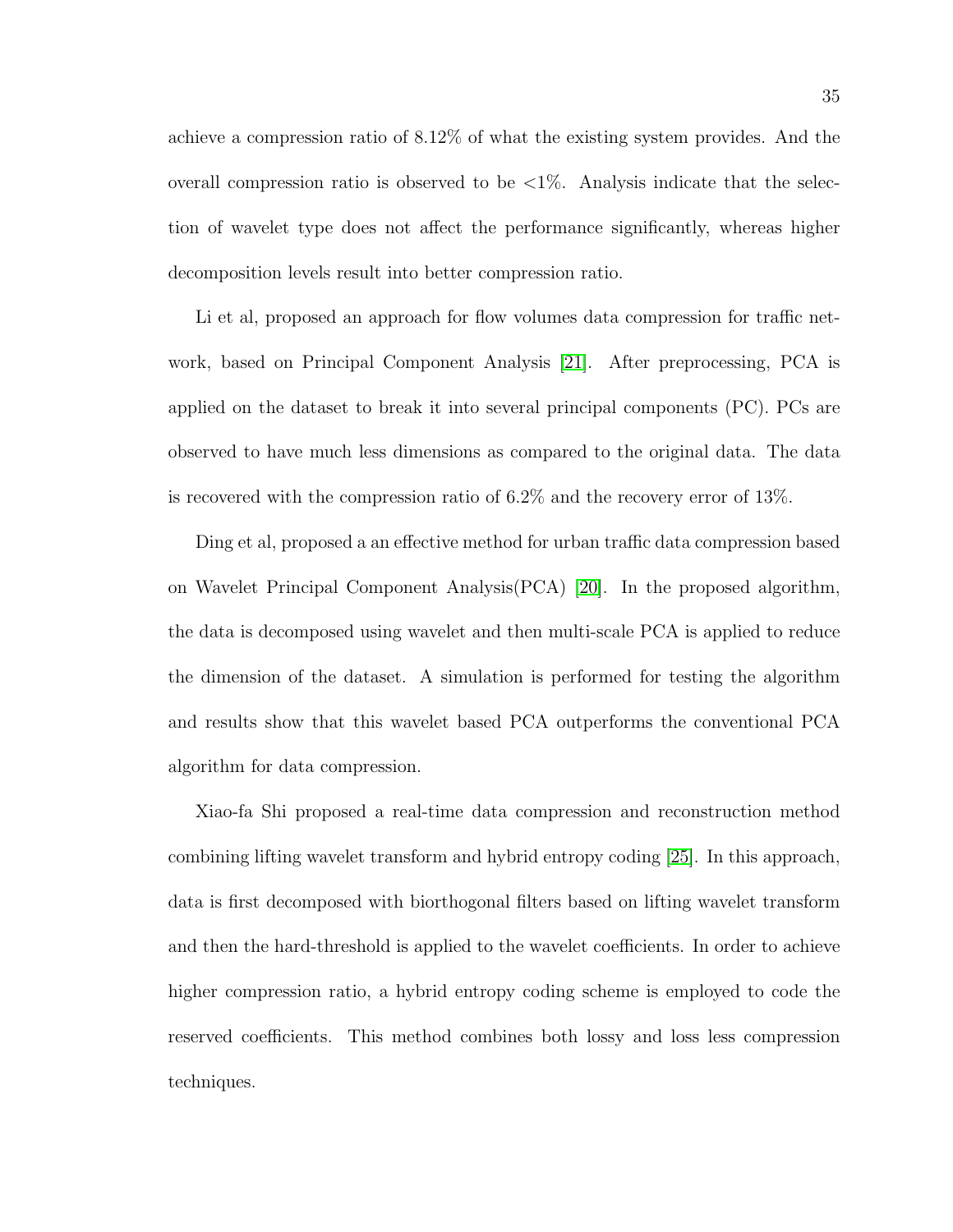#### 5.4 Introduction to EZW and SPIHT Algorithms

EZW (Embedded Zerotrees of Wavelet Transforms) and SPIHT (Set partitioning in hierarchical trees) are two well known lossy image compression algorithms. The EZW and SPIHT encoder is based on progressive encoding to compress an image into a bit stream with increasing accuracy. Hence when more bits are added to the stream, the decoded image contains more detail. At lower bit rates, most of the coefficients obtained after wavelet transform are zero or very close to zero. The encoder is based on two important observations:

- Generally images have a low pass spectrum. When an image is wavelet transformed the energy in the subbands decreases as the scale decreases. Hence the wavelet coefficients will be smaller generally, in the higher subbands than in the lower subbands. As the higher subbands only add detail, progressive encoding is a very good choice for compressing wavelet transformed images.
- Larger wavelet coefficients are more important than smaller ones.

EZW encoding scheme uses this two properties and codes the coefficients in decreasing order, in several passes. For each pass a threshold is chosen and coefficients are compared with it. If a wavelet coefficient is larger than the threshold, it is encoded and removed from the image, if it is smaller it is left for the next pass. When all the wavelet coefficients have been compared, the threshold is lowered and the image is scanned again to add more detail to the image. This process is repeated until all the wavelet coefficients have been encoded or another stopping criterion has been met.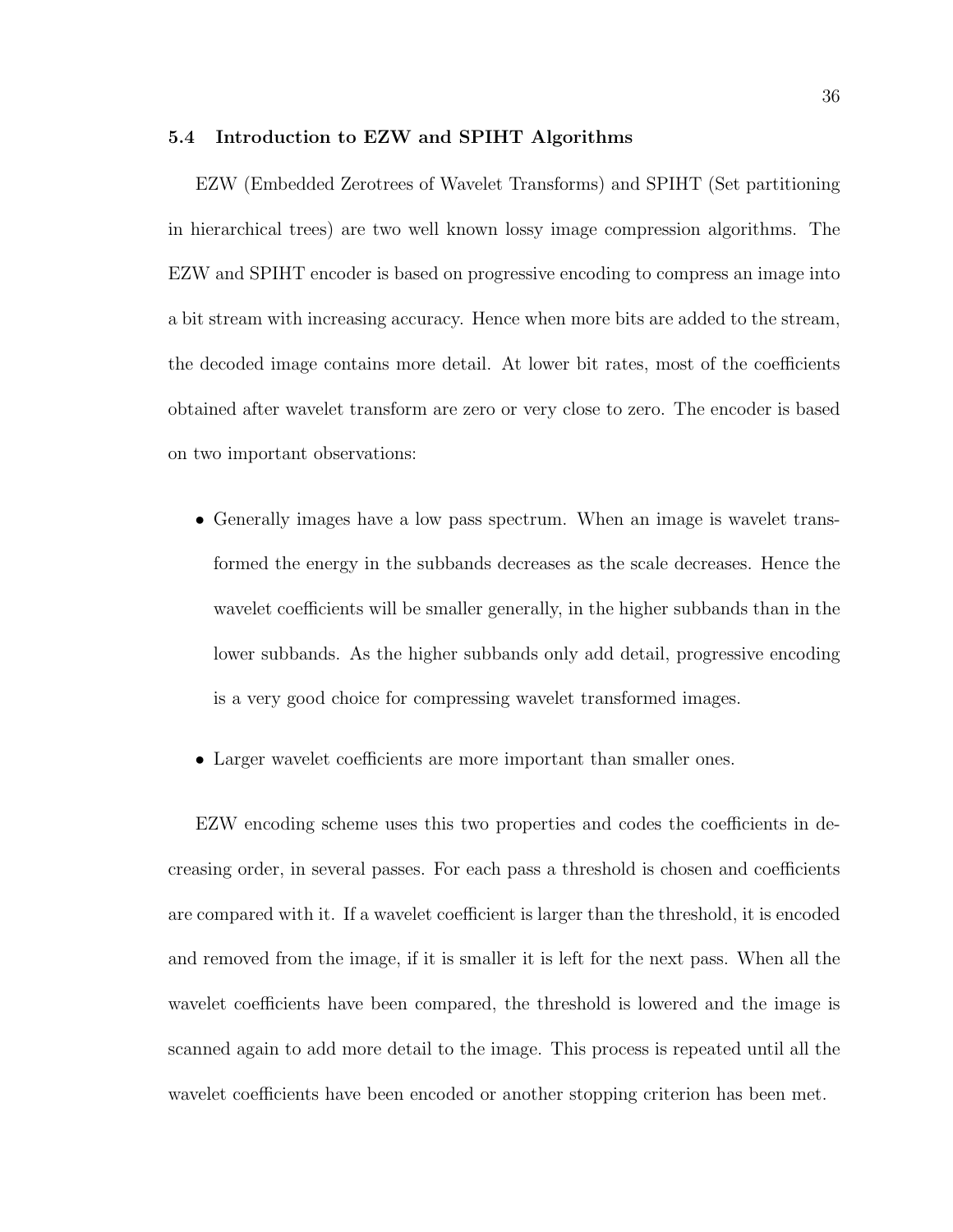# 5.5 1-Dimensional Data Compression

# 5.5.1 Data description

The flow detector data that we receive is updated at every five minutes. Flow detectors are installed at freeways. Data contains time stamp, traffic volume, average speed, detector ID and lane occupancy.

Data is extracted for a particular detector, for for a single day. For this research, only volume of vehicles is stored in the file. File looked like table [5.1.](#page-48-0)

| Time(in minutes) | Volume(Veh/Hour) |
|------------------|------------------|
| $\overline{2}$   | 144              |
| 7                | 84               |
| 12               | 180              |
| 17               | 84               |
| 22               | 132              |
| 27               | 108              |
| 32               | 108              |
| 37               | 96               |
| 42               | 72               |
| 47               | 72               |
| 52               | 48               |
| . .              | . .              |

<span id="page-48-0"></span>Table 5.1: Data from Flow Detector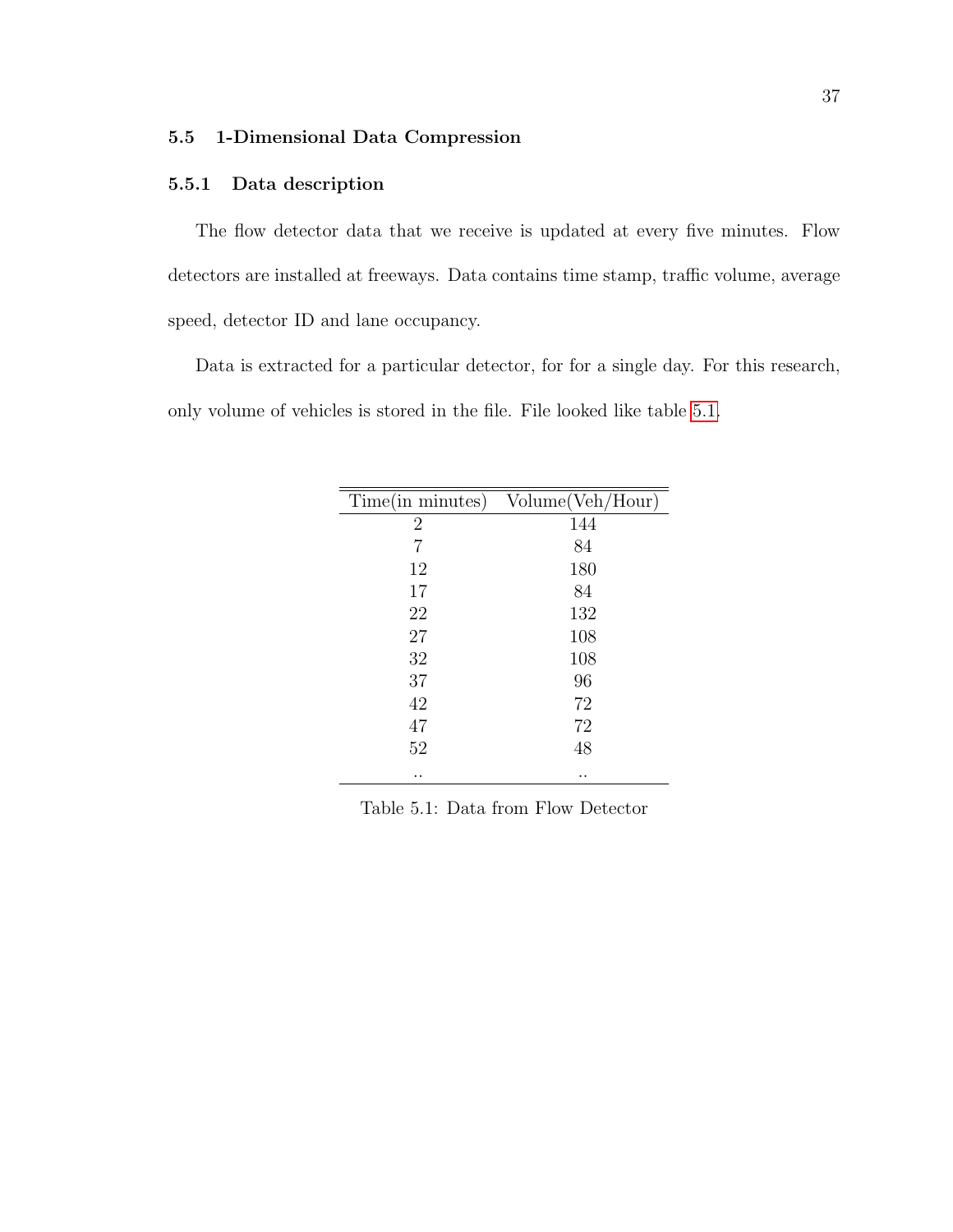#### 5.5.2 Framework and Methodology

#### How do we get compression in data using wavelet transform?

Irrespective of what wavelet or what upto what level we decompose, we can always construct the original signal using all the wavelet and scaling coefficients. Although number of coefficients (wavelet+scaling) is equal to the number of samples in input signal still we get a very good compression ratio because number of scaling coefficients, having large values, are  $2K$  times less than original signal samples. Where K is the level of decomposition.

Whereas rest coefficients are wavelet coefficients, which represent the difference or the detail, are much lower in value, as compared to scaling coefficients. The distribution of values for the wavelet coefficients is generally centered around zero, with very few large coefficients. In other words, almost all the information is concentrated in a small fraction of the coefficients and can be efficiently compressed in lesser number of bits. This can be done by quantizing the values based on the histogram and encoding the result using an appropriate encoding technique e.g. Huffman Encoding or Embedded Zerotree Encoding. We can take a simpler route by discarding smaller coefficients and considering only M most significant coefficients. The compression ratio in this case will be  $2M/N$ . Factor of two arises due to the need of storing both coefficient index and its value.

#### Choosing the optimum level of decomposition and wavelet:

• The signal can be recursively decomposed to get finer detail and more general approximation. This is called multi-level decomposition. A signal can be de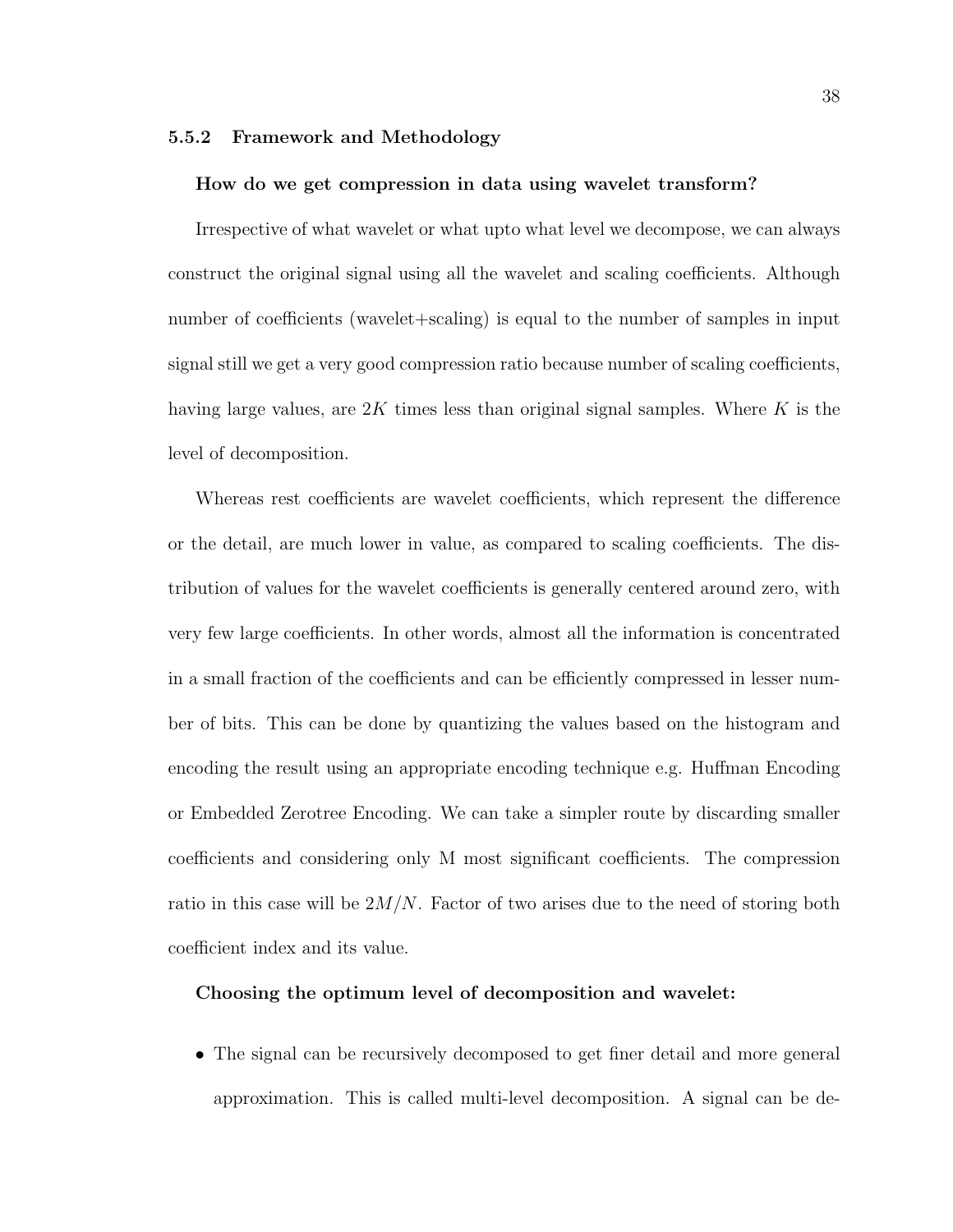composed as many times as it can be divided in half. Thus, we only have one approximation signal at the end of the process.

• The low and high pass filters are basically the wavelet that is used. There have been a wide variety of wavelets created over time. The low pass is called the scaling function and the high pass is called the wavelet function. Different wavelets give different results depending on the type of data.

In order to find the best combination of wavelet type, decomposition level and threshold value, an exhaustive search is done trying many permutations and combinations (with the help of MATLAB)

# 5.5.3 Performance Measures and Parameters

#### Threshold Selection

There are two types of thresholding:

• Hard thresholding (shrink or kill)

$$
Thr = \begin{cases} median(abs(detail at level 1)); & if nonzero \\ 0.05 max(abs(detail at level 1)); & otherwise \end{cases} \tag{5.1}
$$

In hard thresholding, the coefficients below a certain threshold are set to zero and the magnitudes of the wavelet coefficients above the threshold are left un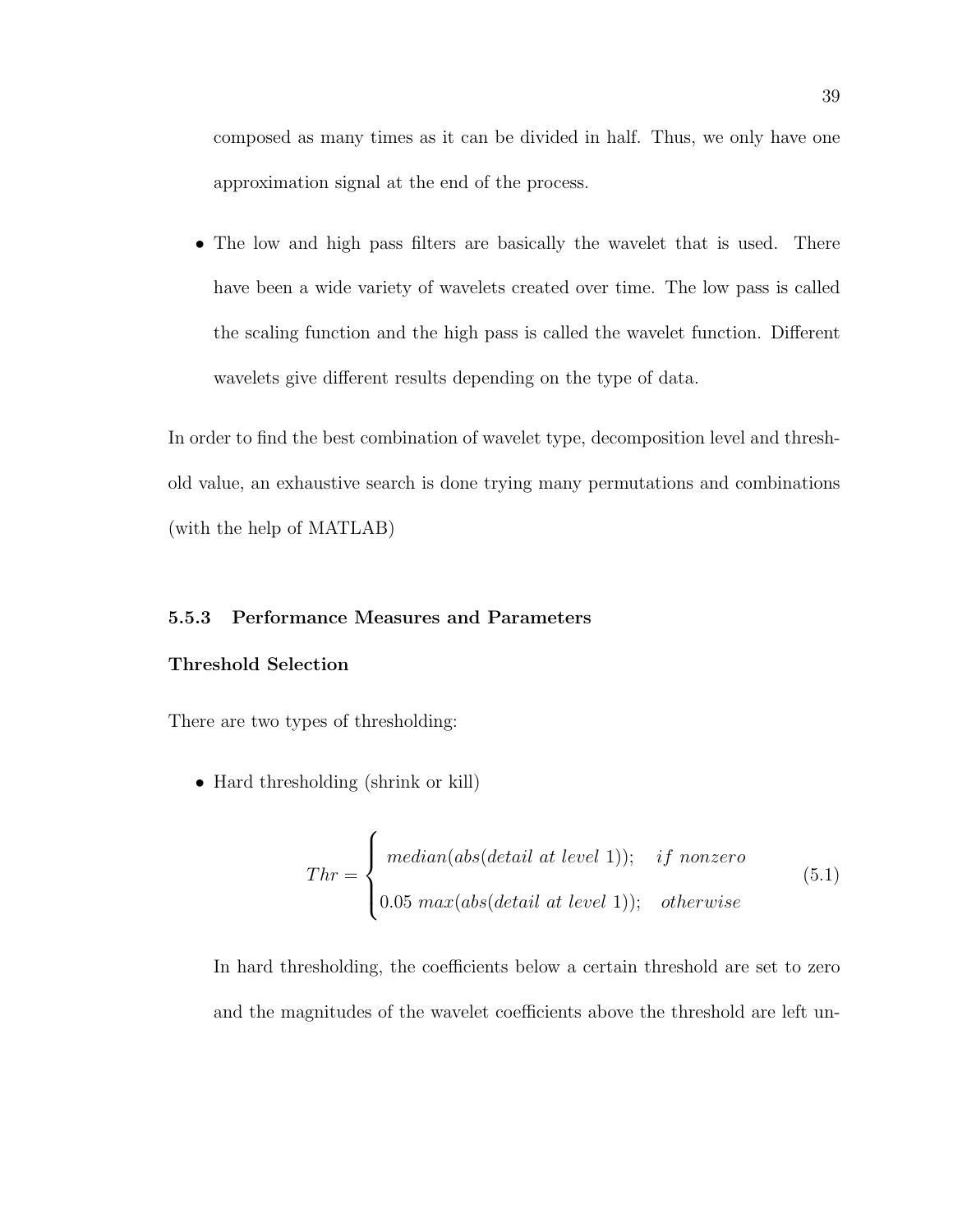changed.

$$
T_d^{hard} = \begin{cases} d; & |d| > Thr \\ 0; & |d| \le Thr \end{cases}
$$

• Soft thresholding (keep or kill)

$$
Thr = \sqrt{2.log(n)}\tag{5.2}
$$

and 
$$
n = prod(size(x))
$$

In soft thresholding, the coefficients below a certain threshold are set to zero whereas the remaining coefficients are reduced by an amount equal to the value of the threshold.

$$
T_d^{soft} = \begin{cases} sgn(d)(|d| - Thr) \; ; & |d| > Thr \\ 0 \; ; & |d| \leq Thr \end{cases}
$$

Hard thresholding is default for compression whereas soft thresholding is recommended for denoising of a given signal. For analysis purpose, we have used both, hard and soft thresholding, and compared the results.

# Percentage Recovery

It is the ratio of the  $L^2$  norm squared of the thresholded wavelet coefficients reconstructed signal to the  $L^2$  norm squared of the original wavelet coefficients (which is equal to the signal  $L^2$  norm squared) expressed as a percentage. If this number is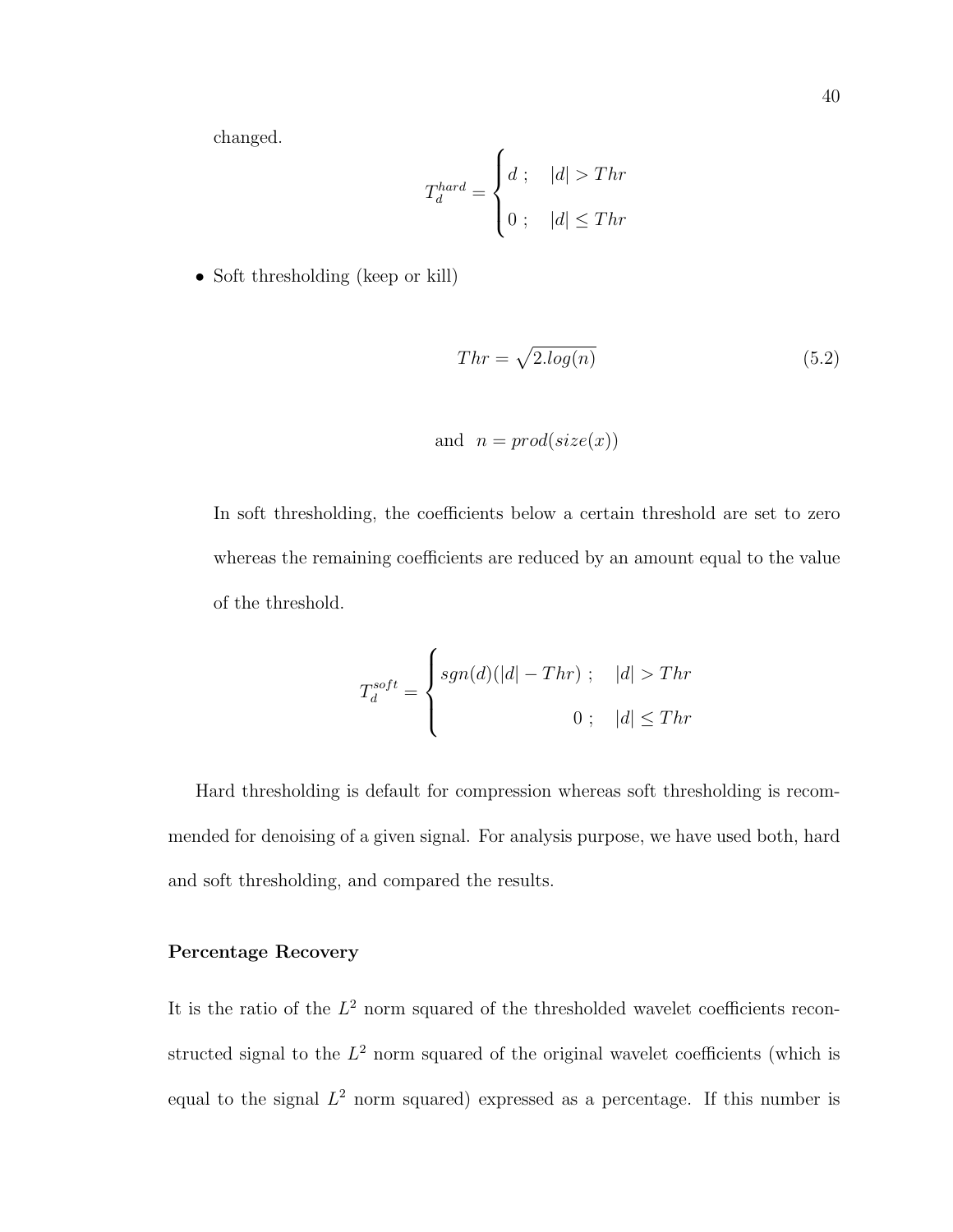close to 100, it means that the energy in denoised or compressed version is very close to the energy in the uncompressed version. If  $X$  is a one-dimensional signal then percentage recovery is reduced to -

Percentage Recovery(*R*) = 
$$
\frac{\|XC\|^2}{\|X\|^2}100
$$

# Compression Score

It is the ratio of the number of thresholded wavelet coefficients that are zero to the total number of wavelet coefficients, expressed as a percentage. Compression Score near 100 here means that virtually all our thresholded wavelet coefficients are zero, meaning that our signal or image is being reconstructed based on a very sparse set of wavelet coefficients.

#### 5.5.4 Results and Discussion

Table [5.2](#page-53-0) and [5.3](#page-54-0) show the compression ratio and percentage recovery of the data for level independent(hard) and level dependent(soft) thresholding respectively. We observe that in case of level independent thresholding percentage recovery is above 99% for all the levels and wavelets, while the compression ratio ranges from 25.35% to 54.52%. Whereas in case of level dependent thresholding compression ratio ranges from 25.00% to 49.48%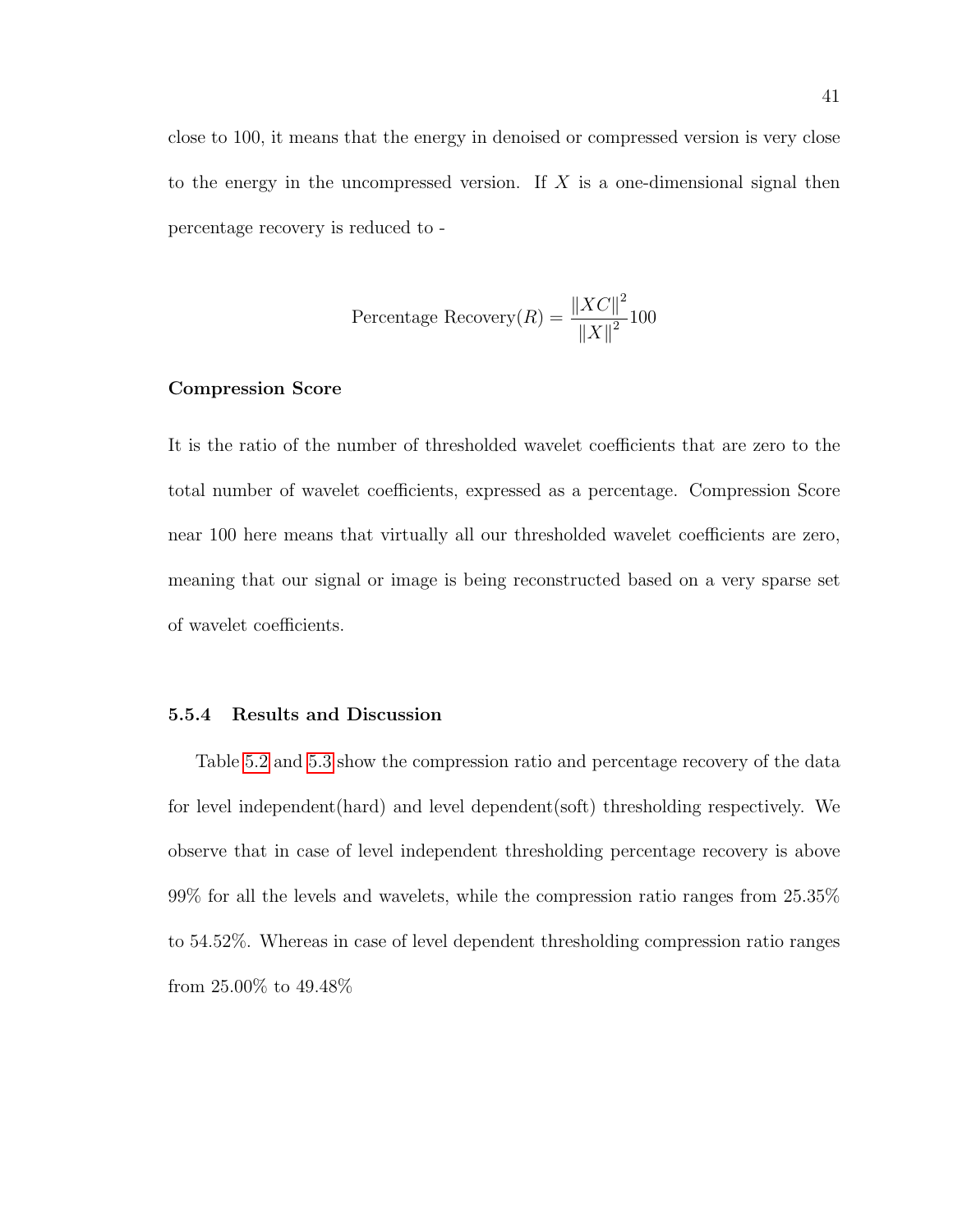| Level Independent (Hard) Thresholding |                |                    |                          |                            |  |  |  |
|---------------------------------------|----------------|--------------------|--------------------------|----------------------------|--|--|--|
| Wavelet                               | Level          | $(\%)$<br>Recovery | Compression Ratio $(\%)$ | Threshold (absolute value) |  |  |  |
|                                       | $\mathbf{1}$   | 99.84              | 27.05                    | 25.45                      |  |  |  |
| db3                                   | $\overline{2}$ | 99.83              | 26.35                    | 25.45                      |  |  |  |
|                                       | 3              | 99.83              | 27.00                    | 25.45                      |  |  |  |
|                                       | $\sqrt{4}$     | 99.89              | 25.35                    | 25.45                      |  |  |  |
|                                       | $\mathbf 5$    | 99.82              | 29.31                    | 25.45                      |  |  |  |
|                                       | $\,6$          | 99.76              | 42.57                    | 25.45                      |  |  |  |
|                                       | $\overline{1}$ | 99.76              | 41.78                    | 25.45                      |  |  |  |
|                                       | $\overline{2}$ | 99.75              | 41.99                    | 25.45                      |  |  |  |
| db5                                   | 3              | 99.81              | 40.28                    | 25.45                      |  |  |  |
|                                       | $\sqrt{4}$     | 99.77              | 43.69                    | 25.45                      |  |  |  |
|                                       | $\overline{5}$ | 99.73              | 48.84                    | 25.45                      |  |  |  |
|                                       | $\,6$          | 99.73              | 47.76                    | 25.45                      |  |  |  |
|                                       | $\mathbf{1}$   | 99.72              | 49.85                    | 25.45                      |  |  |  |
| db7                                   | $\overline{2}$ | 99.78              | 46.53                    | 25.45                      |  |  |  |
|                                       | 3              | 99.73              | 49.49                    | 25.45                      |  |  |  |
|                                       | $\,4\,$        | 99.72              | 53.11                    | 25.45                      |  |  |  |
|                                       | $\overline{5}$ | 99.71              | 51.09                    | 25.45                      |  |  |  |
|                                       | $\,6\,$        | 99.71              | 51.78                    | 25.45                      |  |  |  |
|                                       | $\mathbf{1}$   | 99.77              | 48.96                    | 25.45                      |  |  |  |
|                                       | $\overline{2}$ | 99.72              | 52.86                    | 25.45                      |  |  |  |
| haar                                  | 3              | 99.73              | 54.05                    | 25.45                      |  |  |  |
|                                       | $\sqrt{4}$     | 99.74              | 52.28                    | 25.45                      |  |  |  |
|                                       | $\bf 5$        | 99.73              | 54.00                    | 25.45                      |  |  |  |
|                                       | $\,6$          | 99.76              | 49.31                    | 25.45                      |  |  |  |
|                                       | $\overline{1}$ | 99.72              | 54.52                    | 25.45                      |  |  |  |
| sym2                                  | $\overline{2}$ | 99.77              | 53.50                    | 25.45                      |  |  |  |
|                                       | $\overline{3}$ | 99.79              | 52.07                    | 25.45                      |  |  |  |
|                                       | $\sqrt{4}$     | 99.79              | 53.99                    | 25.45                      |  |  |  |
|                                       | $\bf 5$        | 99.77              | 49.48                    | 25.45                      |  |  |  |
|                                       | $\sqrt{6}$     | 99.74              | 54.30                    | 25.45                      |  |  |  |

<span id="page-53-0"></span>Table 5.2: Results-Level Independent Thresholding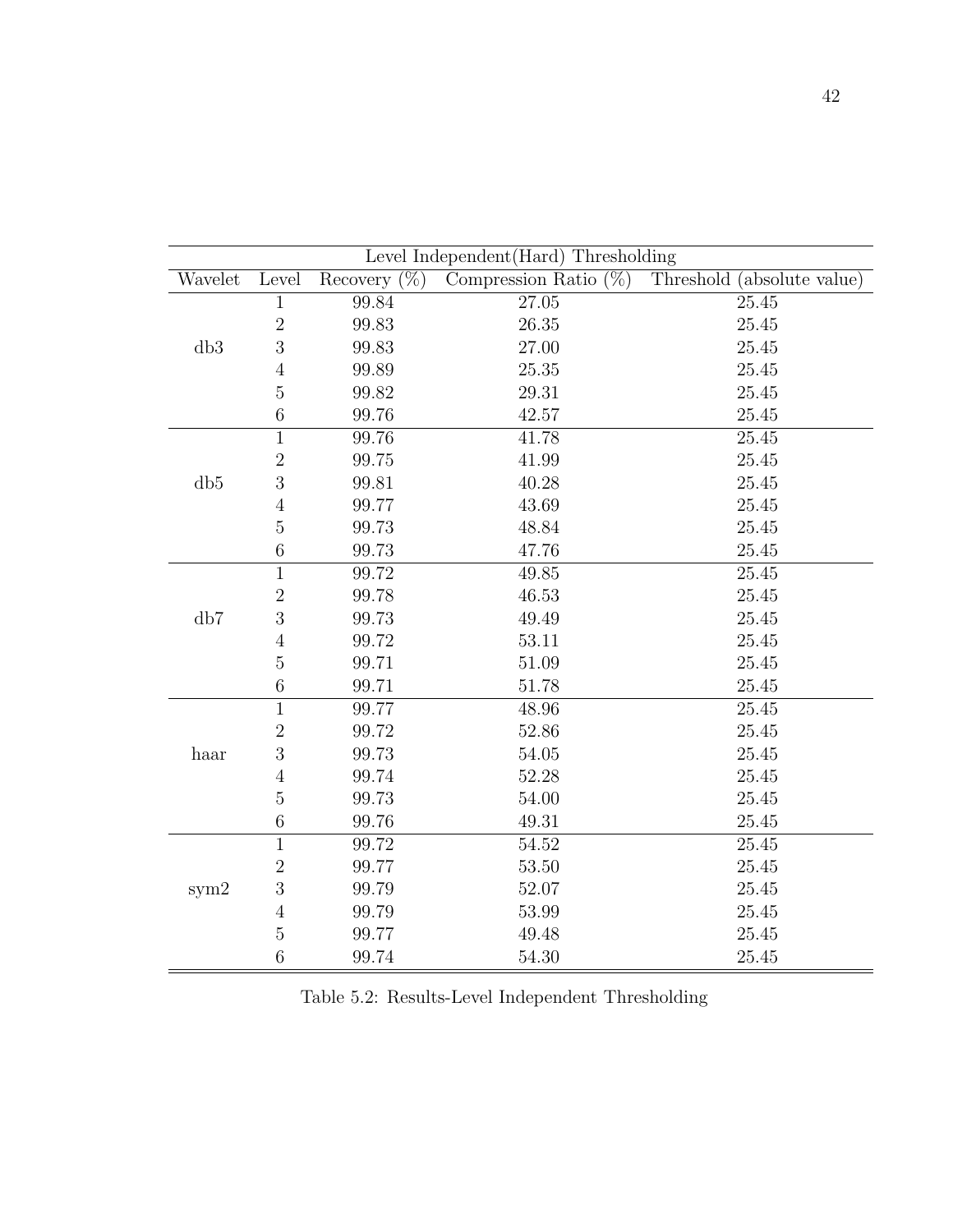| Level Dependent(Soft) Thresholding |                |                    |                          |                            |  |  |  |
|------------------------------------|----------------|--------------------|--------------------------|----------------------------|--|--|--|
| Wavelet                            | Level          | $(\%)$<br>Recovery | Compression Ratio $(\%)$ | Threshold (absolute value) |  |  |  |
|                                    | $\mathbf{1}$   | 99.87              | 25.00                    | 23.47                      |  |  |  |
| db3                                | $\overline{2}$ | 99.85              | 25.00                    | 24.67                      |  |  |  |
|                                    | 3              | 99.86              | 25.00                    | 23.19                      |  |  |  |
|                                    | $\sqrt{4}$     | 99.89              | 25.35                    | 25.46                      |  |  |  |
|                                    | $\bf 5$        | 99.89              | 25.17                    | 20.80                      |  |  |  |
|                                    | $\,$ 6 $\,$    | 99.84              | 37.50                    | 21.81                      |  |  |  |
|                                    | $\overline{1}$ | 99.84              | 37.17                    | 23.17                      |  |  |  |
|                                    | $\overline{2}$ | 99.83              | 37.18                    | 21.60                      |  |  |  |
| db5                                | 3              | 99.85              | 37.50                    | 24.00                      |  |  |  |
|                                    | $\sqrt{4}$     | 99.86              | 37.54                    | 20.74                      |  |  |  |
|                                    | $\overline{5}$ | 99.81              | 43.52                    | 21.82                      |  |  |  |
|                                    | $\,6$          | 99.81              | 43.27                    | 23.06                      |  |  |  |
|                                    | $\overline{1}$ | 99.82              | 42.77                    | 20.48                      |  |  |  |
| db7                                | $\overline{2}$ | 99.83              | 43.75                    | 24.00                      |  |  |  |
|                                    | 3              | 99.83              | 43.73                    | 21.21                      |  |  |  |
|                                    | $\sqrt{4}$     | 99.82              | 46.56                    | 21.62                      |  |  |  |
|                                    | $\overline{5}$ | 99.79              | 46.11                    | 23.27                      |  |  |  |
|                                    | $\,6$          | 99.81              | 45.56                    | 21.48                      |  |  |  |
|                                    | $\overline{1}$ | 99.79              | 47.57                    | 24.00                      |  |  |  |
|                                    | $\sqrt{2}$     | 99.82              | 46.80                    | 21.25                      |  |  |  |
| haar                               | 3              | 99.82              | 47.90                    | 22.00                      |  |  |  |
|                                    | $\sqrt{4}$     | 99.81              | 47.42                    | 23.45                      |  |  |  |
|                                    | $\bf 5$        | 99.82              | 47.14                    | 21.36                      |  |  |  |
|                                    | $\,6$          | 99.78              | 48.61                    | 24.00                      |  |  |  |
|                                    | $\mathbf{1}$   | 99.82              | 48.16                    | 22.11                      |  |  |  |
| sym2                               | $\overline{2}$ | 99.83              | 48.73                    | 22.79                      |  |  |  |
|                                    | $\sqrt{3}$     | 99.83              | 48.22                    | 23.50                      |  |  |  |
|                                    | $\sqrt{4}$     | 99.85              | 47.66                    | 21.61                      |  |  |  |
|                                    | $\overline{5}$ | 99.77              | 49.48                    | 25.46                      |  |  |  |
|                                    | $\sqrt{6}$     | 99.82              | 49.01                    | 22.65                      |  |  |  |

<span id="page-54-0"></span>Table 5.3: Results-Level Dependent Thresholding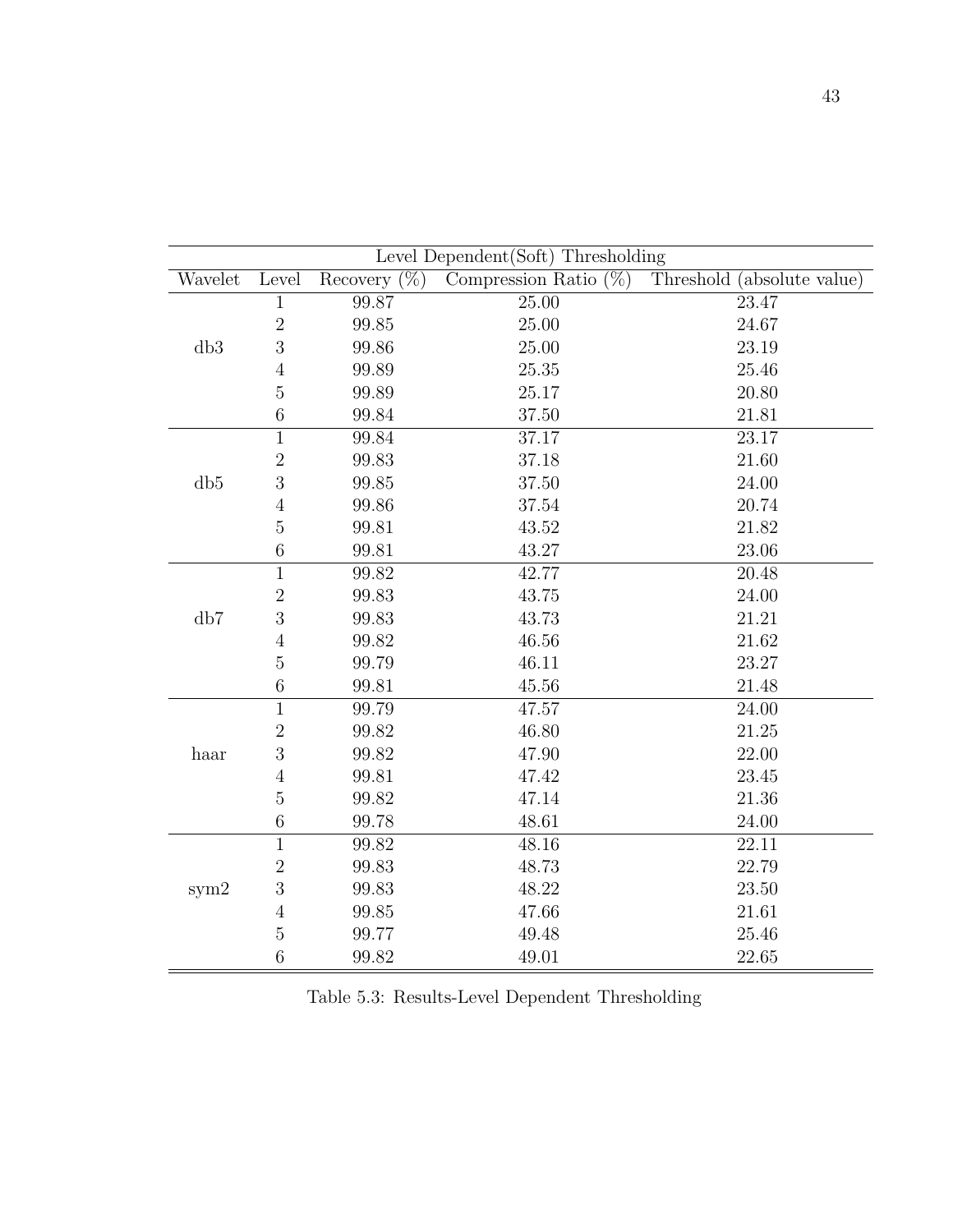Figure [5.1,](#page-55-0) [5.2,](#page-56-0) [5.3](#page-56-1) and [5.4](#page-56-2) show the original signal, reconstructed signal, approximation and wavelet coefficients for the best results based on tables [5.2](#page-53-0) and [5.3.](#page-54-0)



<span id="page-55-0"></span>Figure 5.1: Haar-Level3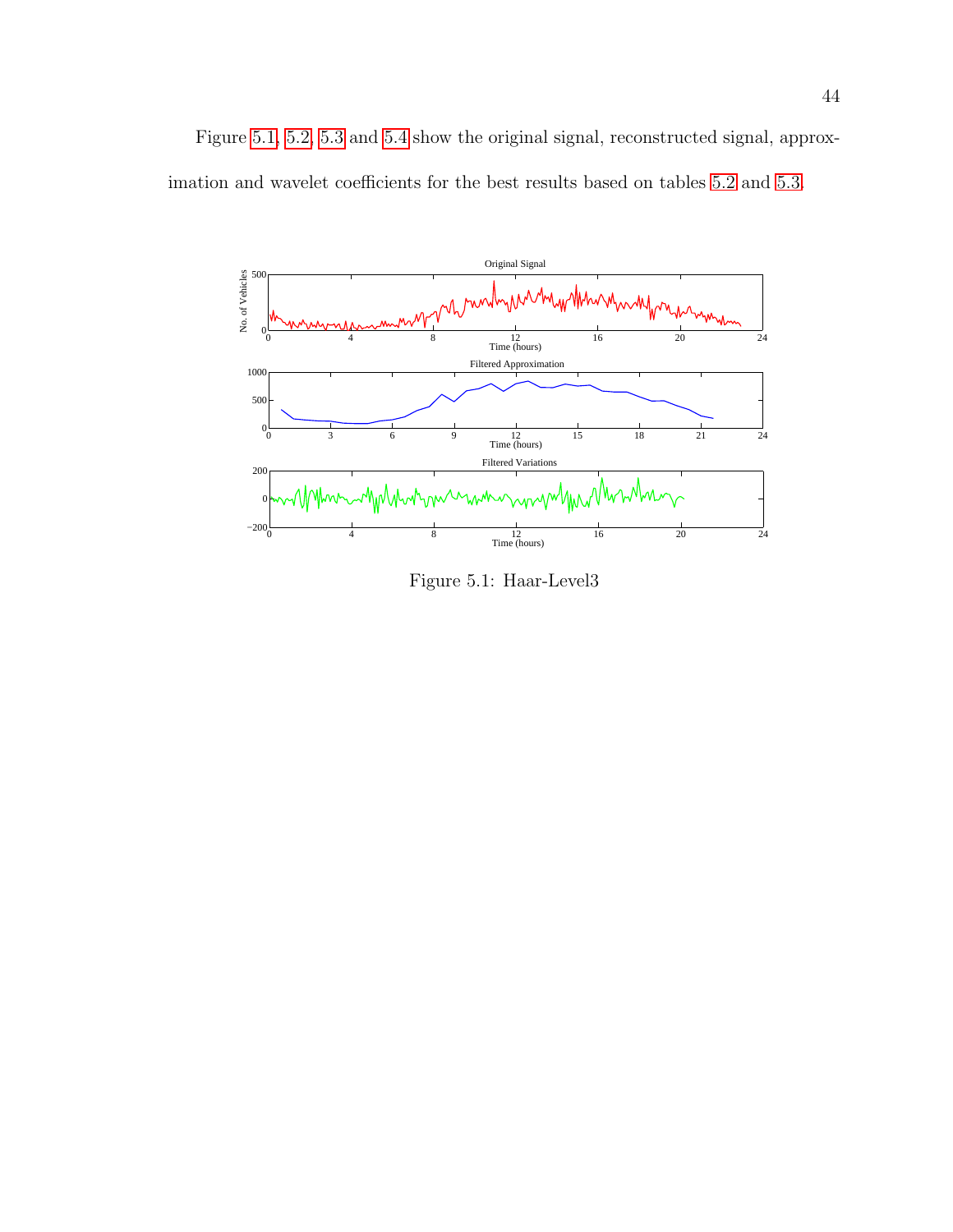<span id="page-56-0"></span>

<span id="page-56-2"></span><span id="page-56-1"></span>Figure 5.4: Sym2-Level6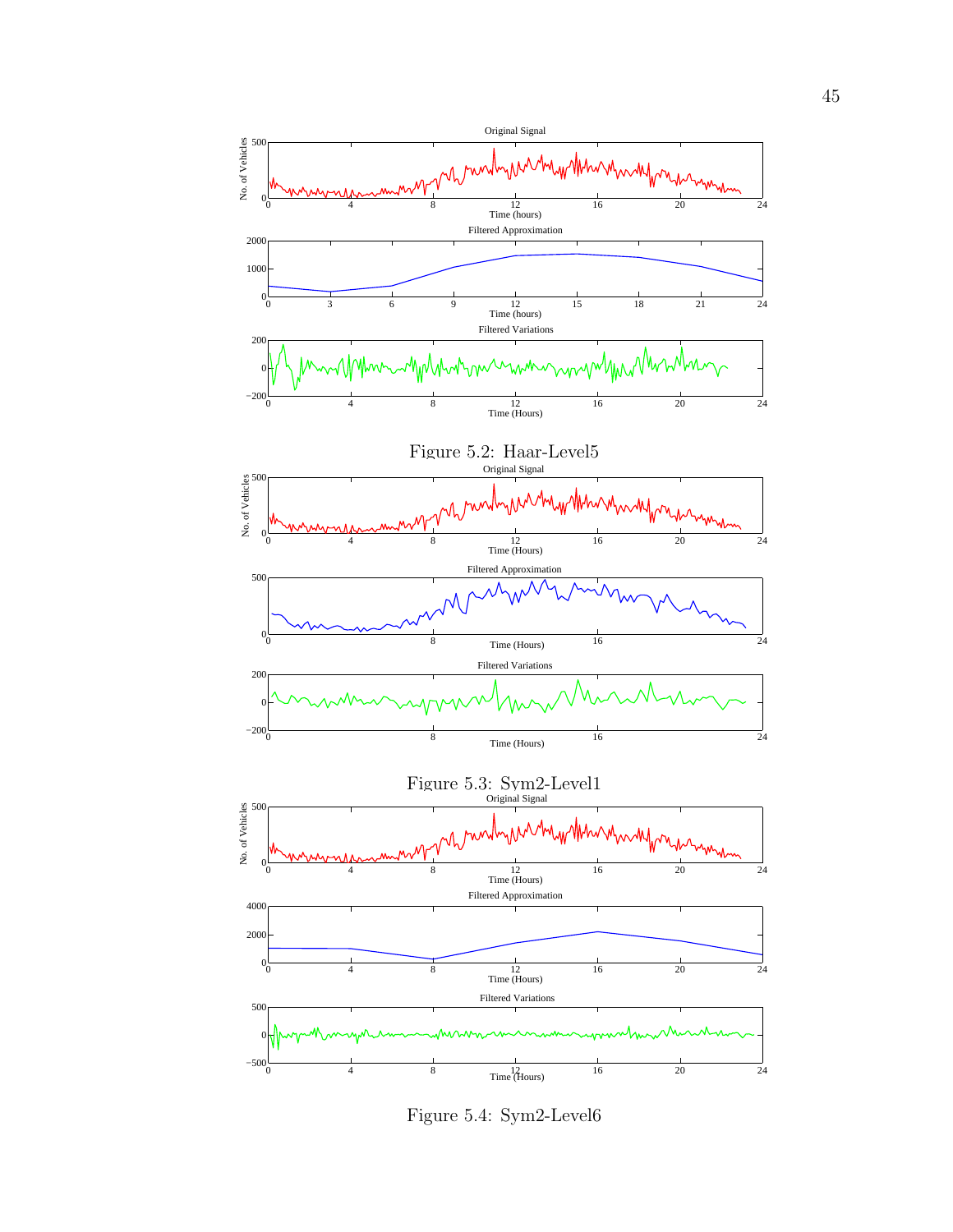# 5.6 2-Dimensional Data Compression

### 5.6.1 Proposed Approach

We rearrange our data in a 2 dimensional matrix. It is formed by combining several days data into one file. Table [5.4](#page-57-0) shows one such arrangement where we arrange volume data in a 2D matrix. This matrix can be treated as a gray scale image. We convert this matrix into a .bmp file and apply image compression techniques to compress the traffic data.

| Days    | Time |    |     |     |     |     |     |    |  |
|---------|------|----|-----|-----|-----|-----|-----|----|--|
| Day 1   | 144  | 84 | 180 | 84  | 132 | 108 | 108 | 96 |  |
| Day $2$ | 72   | 24 | 84  | 36  | 120 | 60  | 48  | 12 |  |
| Day $3$ | 36   | 12 | 96  | 48  | 12  | 48  | 72  | 48 |  |
| Day $4$ | 24   | 36 | 72  | 36  | 12  | 12  | 12  | 60 |  |
| Day $5$ | 96   | 12 | 60  | 60  | 48  | 12  | 36  | 36 |  |
| Day $6$ | 48   | 96 | 60  | 72  | 60  | 48  | 24  | 60 |  |
| Day 7   | 90   | 60 | 48  | 108 | 60  | 120 | 60  | 60 |  |
|         |      |    |     |     |     |     |     |    |  |
|         |      |    |     |     |     |     |     |    |  |

<span id="page-57-0"></span>Table 5.4: 2-D Data Arrangement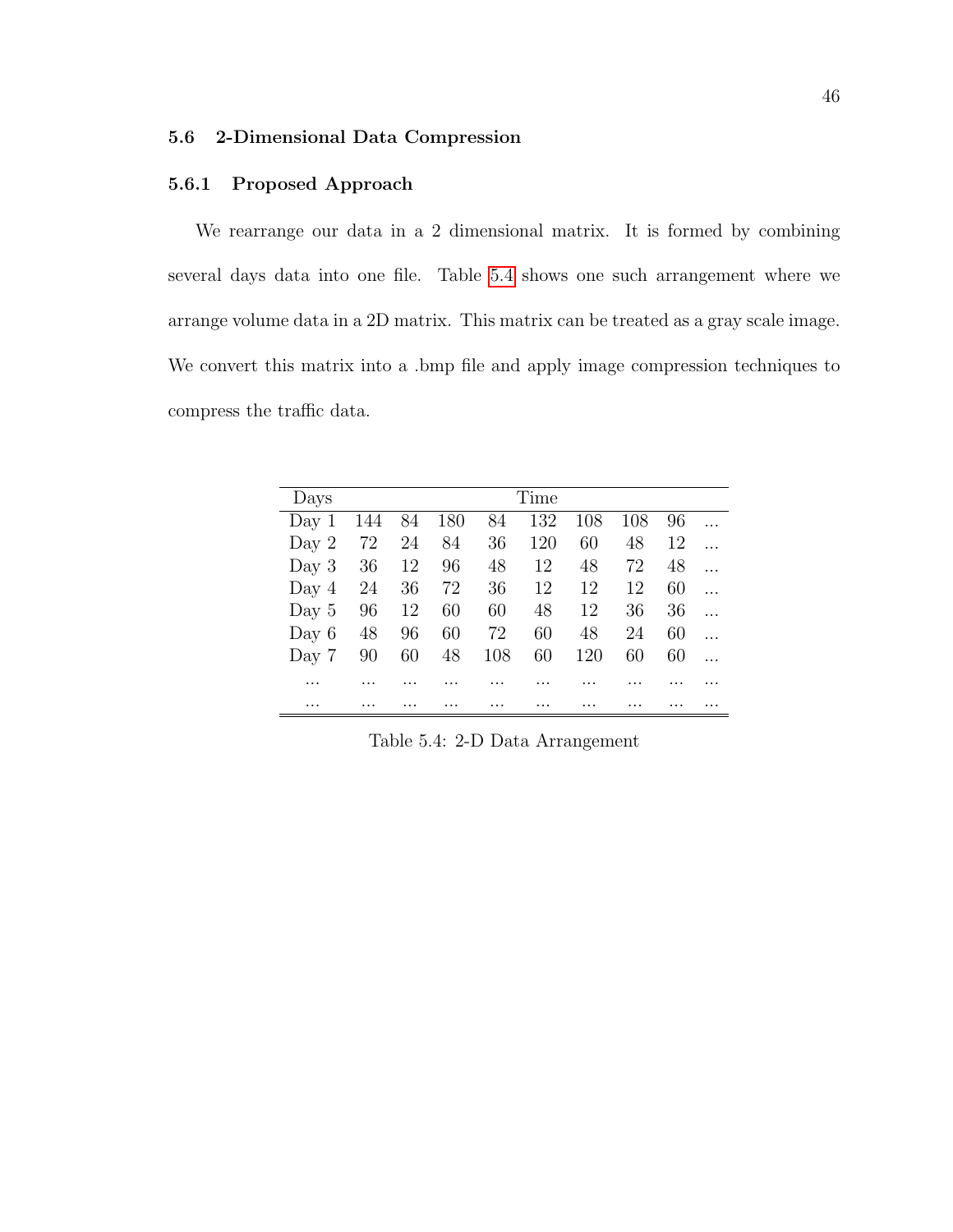# 5.6.2 Data Visualization

With the help of color coding we can visualize this 2-D data effectively. Figure [5.5](#page-58-0) shows a color coded figure representing volume during a day, spanning 16 days.



<span id="page-58-0"></span>Figure 5.5: 2D-visualization

# 5.6.3 Performance Measures and Parameters

# Reduction Ratio

A measure of achieved compression is given by the compression ratio (CR) and the Bit-Per-Pixel (BPP) ratio. CR and BPP represent equivalent information. CR indicates that the compressed image is stored using CR % of the initial storage size while BPP is the number of bits used to store one pixel of the image. Reduction Ratio indicates the reduction in percentage, of the initial storage size.

$$
CR(\%) = \frac{\text{Size of Compressed Image}}{\text{Size of Original Image}} \cdot 100 \tag{5.3}
$$

$$
RR(\%) = 100 - CR(\%)
$$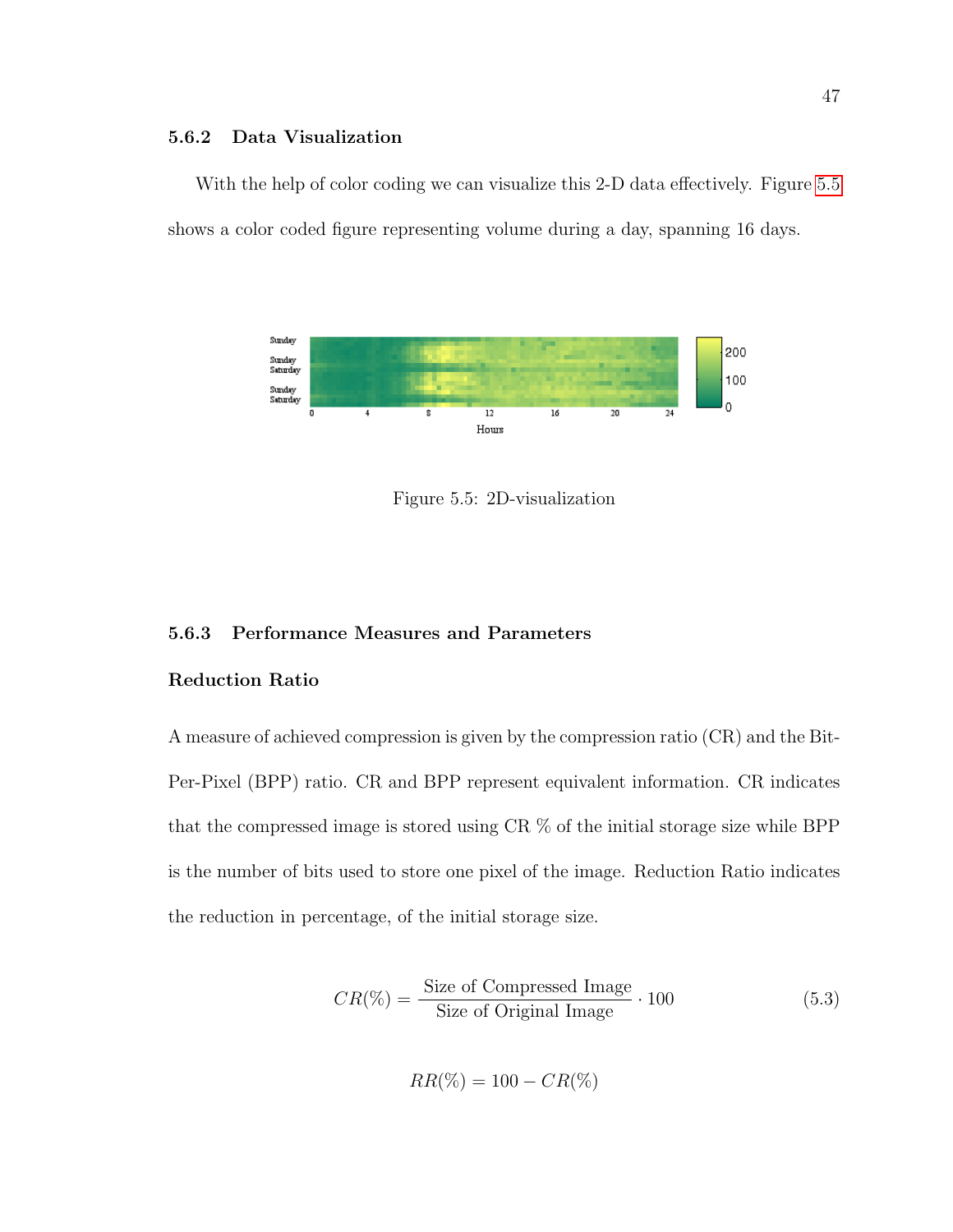# Error Metrics

Two of the error metrics used to compare the various image compression techniques are the Mean Square Error (MSE) and the Peak Signal to Noise Ratio (PSNR). The MSE is the cumulative squared error between the compressed and the original image, whereas PSNR is a measure of the peak error.

# 5.6.4 Data Compression using EZW and SPIHT

We make a 2D data matrix consisting of 16 days data represented by 16 columns and time during the day on the rows as shown in table [5.4.](#page-57-0) Basically we have a 64X16 data matrix, which we treat as a gray scale image for compression. Figure [5.6,](#page-59-0) [5.7](#page-60-0) and [5.8](#page-61-0) show results obtained by using EZW and SPIHT algorithm on a 2D data matrix for compression.



<span id="page-59-0"></span>Figure 5.6: 2D-Compression of Occupancy Data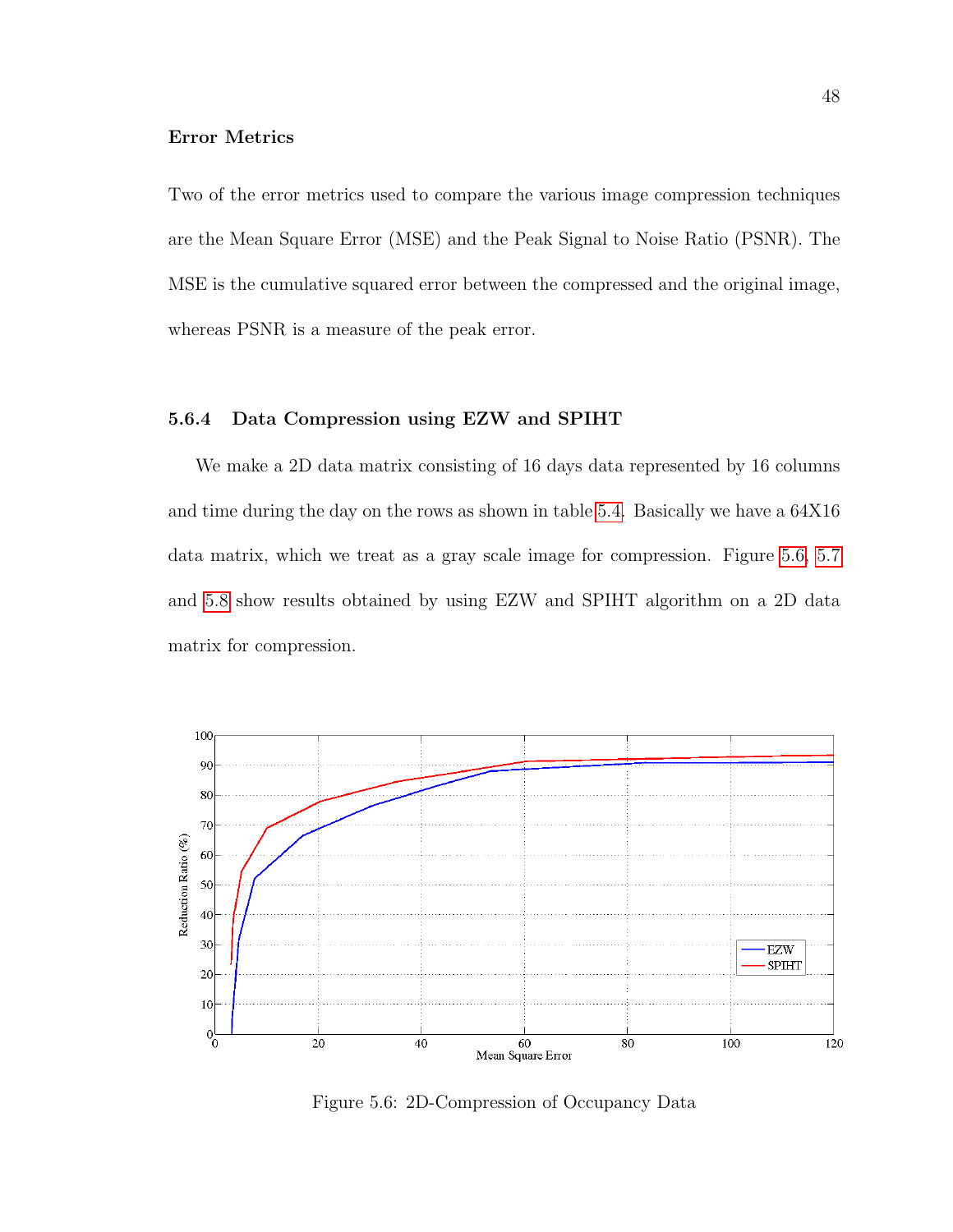

<span id="page-60-0"></span>Figure 5.7: 2D-Compression of Speed Data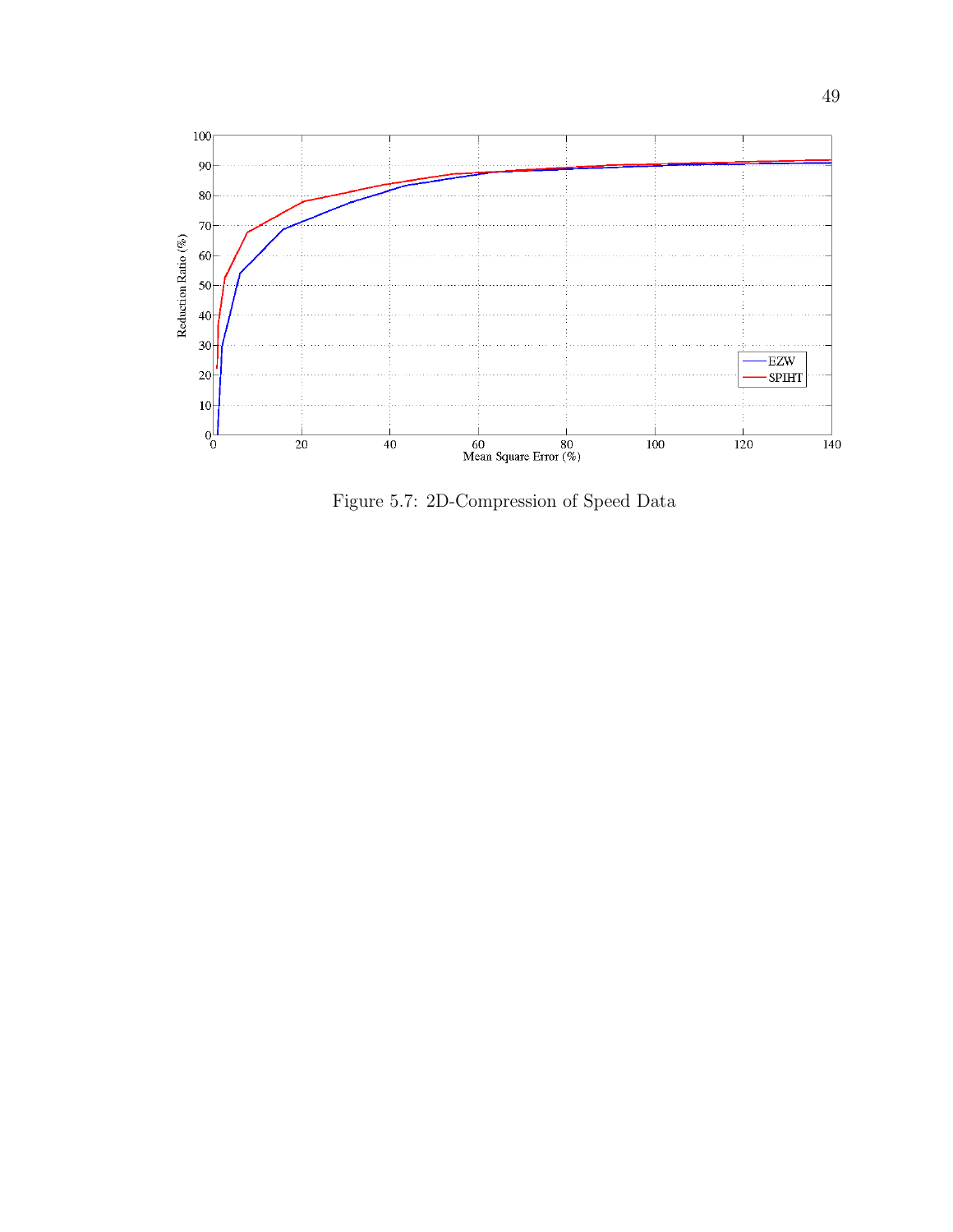

<span id="page-61-0"></span>Figure 5.8: 2D-Compression of Volume Data

We observe that for all three traffic parameters: volume, speed and occupancy, SPIHT encoding outperforms EZW. Figure [5.9](#page-62-0) compares performance of SPIHT algorithm for different type of traffic data.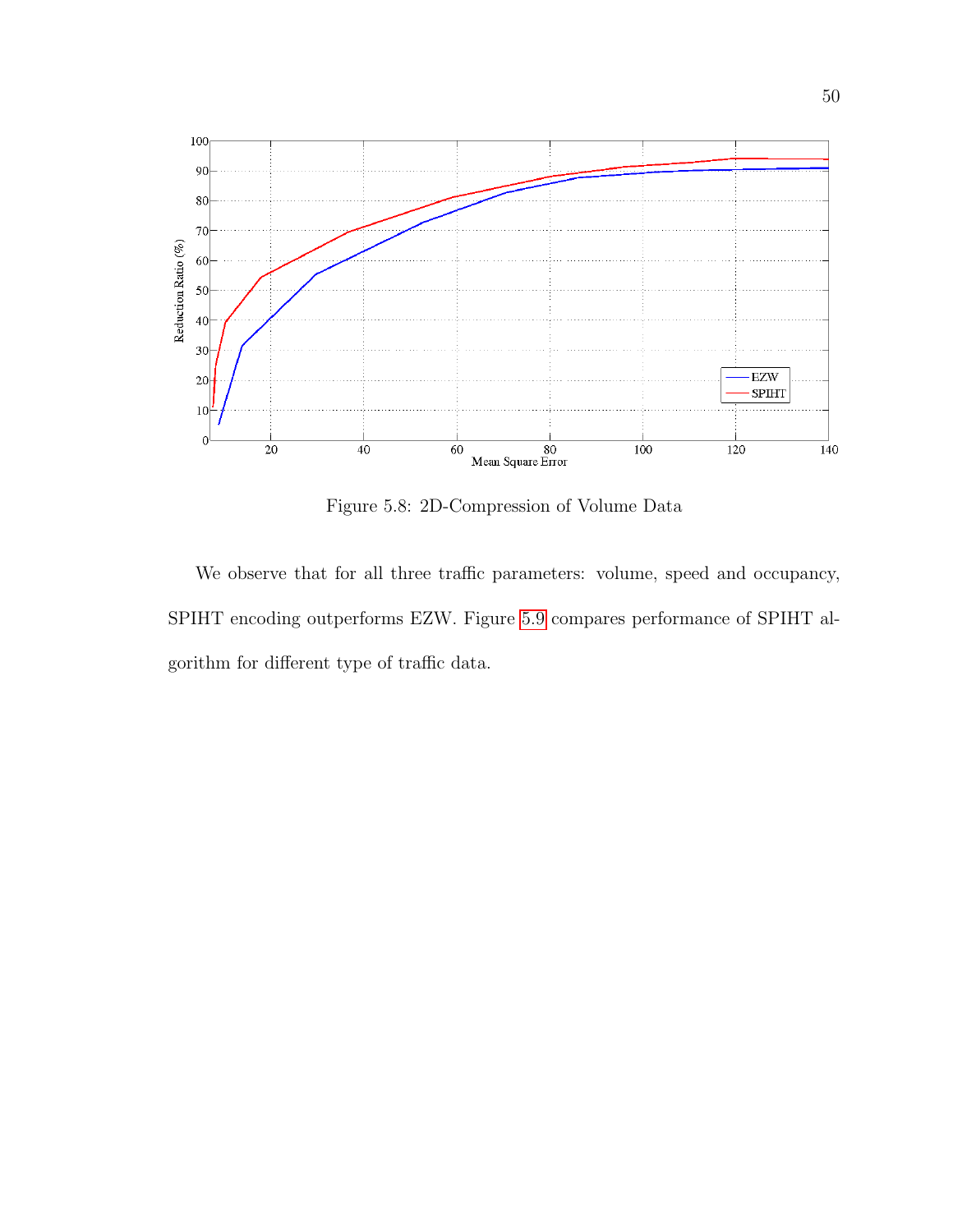

<span id="page-62-0"></span>Figure 5.9: Comparison using SPIHT

# 5.7 3-Dimensional Data Compression

# 5.7.1 Proposed Approach

In the previous section, we proposed a data compression technique for traffic data, where we rearrange the data in a 2D matrix and treat them as a gray scale image to perform EZW and SPIHT algorithms. In this section we propose a compression technique, which uses a 3-Dimensional matrix, made by combining three 2-D matrix. We take three 2-D matrix, containing volume, speed and occupancy data as described in previous section, and combine them as a 3D matrix. Now it is basically 64X16X3 matrix, and we treat it as a colored image and apply SPIHT compression techniques on it. Figure [5.10](#page-63-0) shows the result for the compression.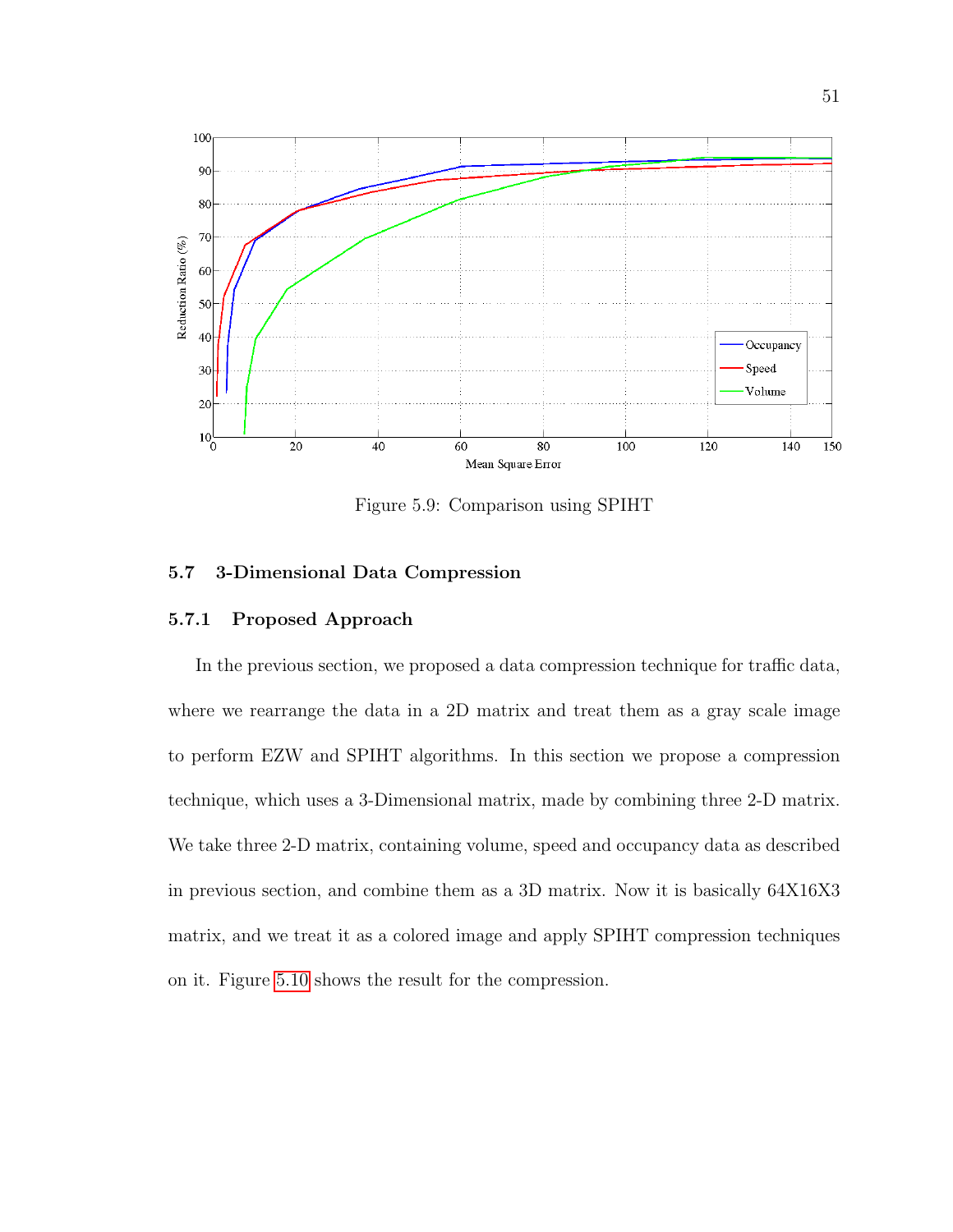

<span id="page-63-0"></span>Figure 5.10: 3-D Data Compression using SPIHT

Figure [5.11](#page-64-0) compares of 2D data matrices with the combined 3D data matrix.

Figure [5.12](#page-64-1) compares compression of 2D vs 3D Volume data arrangement.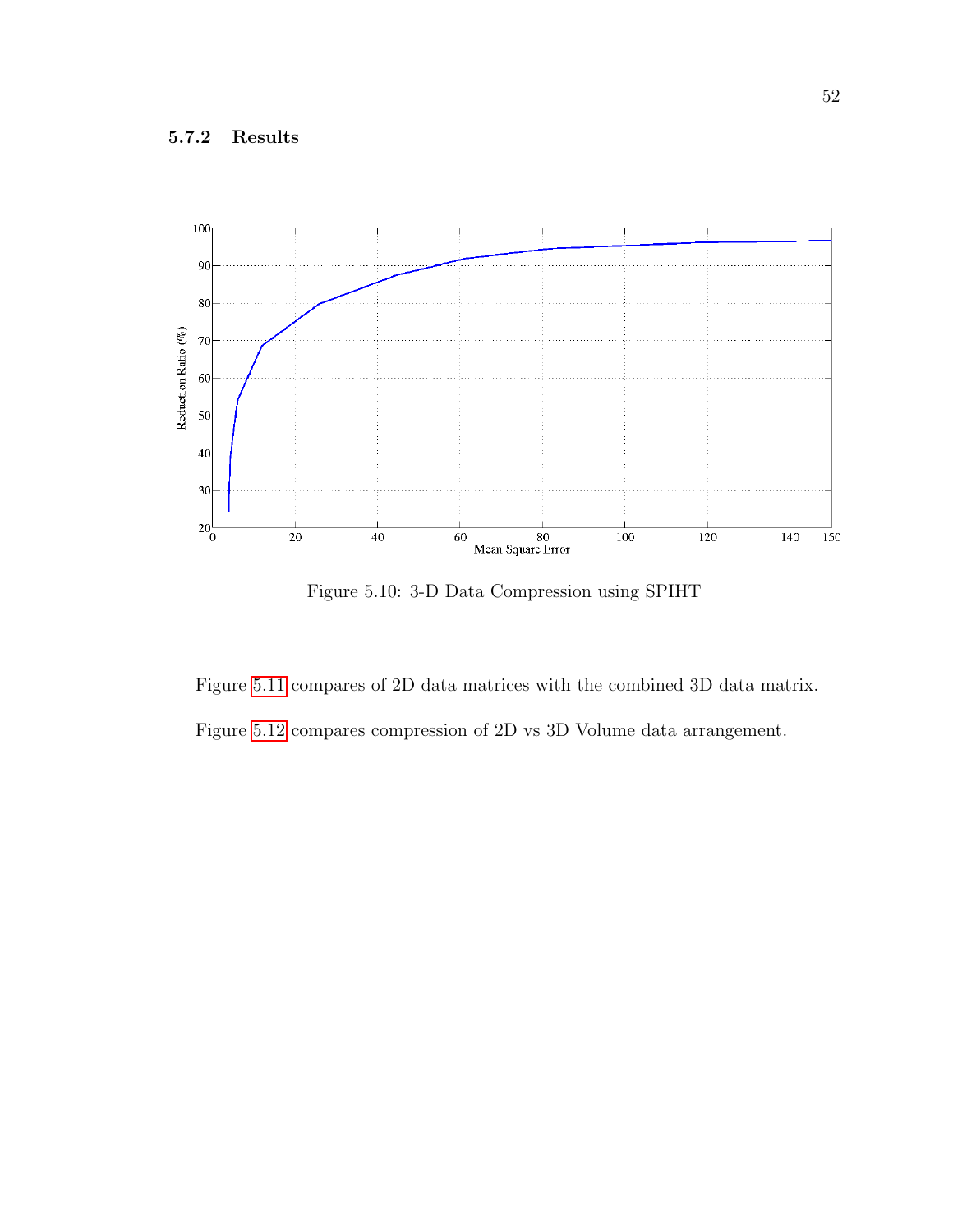

<span id="page-64-0"></span>Figure 5.11: Comparison of 2D and 3D compression using SPIHT



<span id="page-64-1"></span>Figure 5.12: Compression of 2D vs 3D Volume Data using SPIHT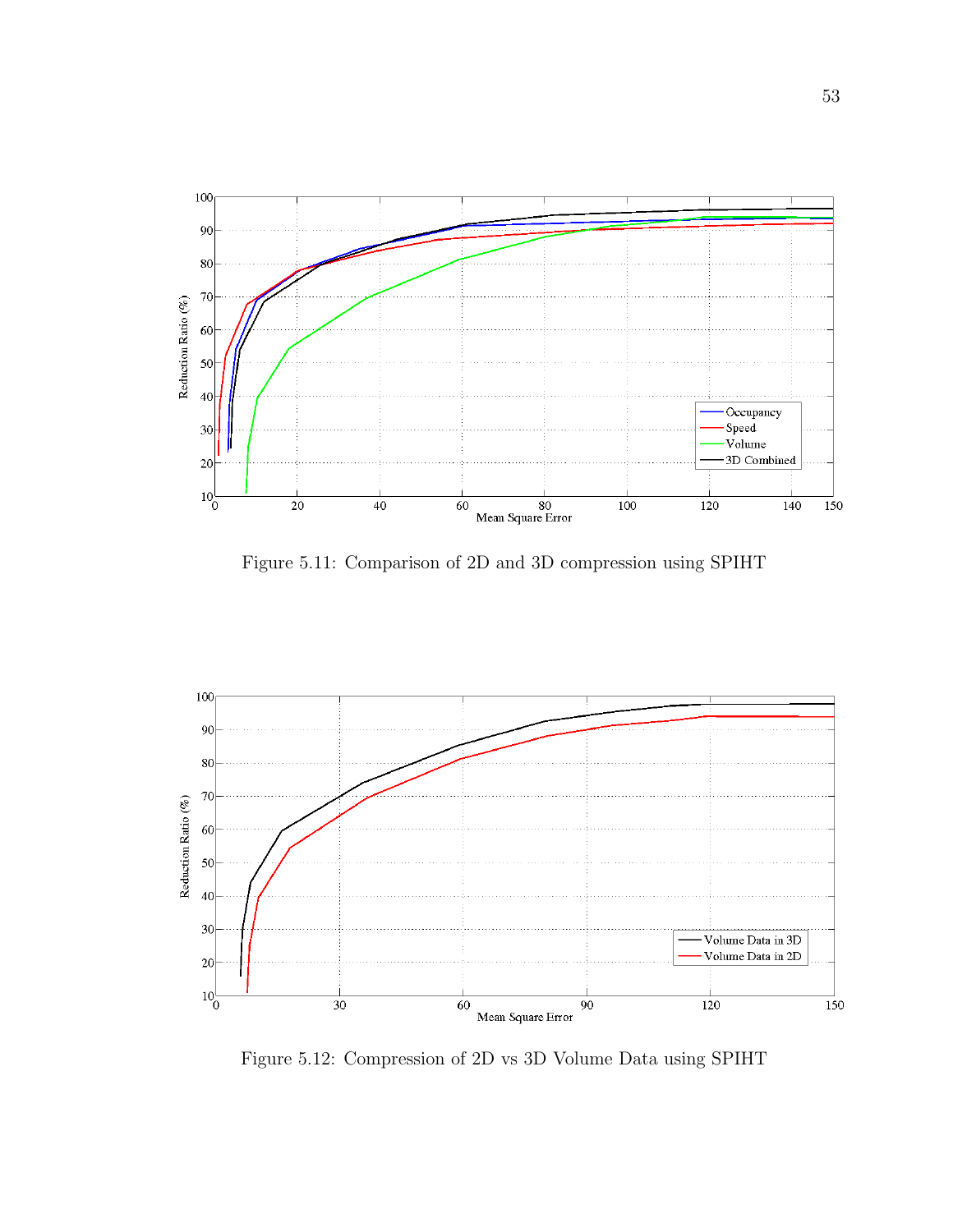### 5.8 Conclusion

This chapter focused on use of wavelet transform in transportation data compression. We investigated compression of loop detector data. We divided our analysis into three sections based on the data arrangement. First data arrangement, named 1D, was basically the most conventional data arrangement used for storing the loop detector data. The file containing the data had all the traffic parameters for a single detector, varying over the time. We used wavelet transform on this data for visualization of overall daily traffic pattern and its compression. We investigated various wavelets and used various level of decomposition to analyze their performance.

Second data arrangement, named 2D, was obtained by rearranging and combining several days data into a single 2D matrix. We treated this matrix as a grayscale image and investigated EZW and SPIHT compression techniques for its compression. We observed that for all the traffic parameters, SPIHT outperformed EZW encoding. While occupancy and speed had almost overlapping compression vs mean square error curve, volume was least compressible among all.

Third data arrangement, named 3D, was obtained by combining three 2D matrices, and treating them as a colored image. We repeated the investigation for 3D arrangement same like we did for 2D arrangement. We observed that the compression performance for 3D was slightly better than for the 2D matrix arrangement.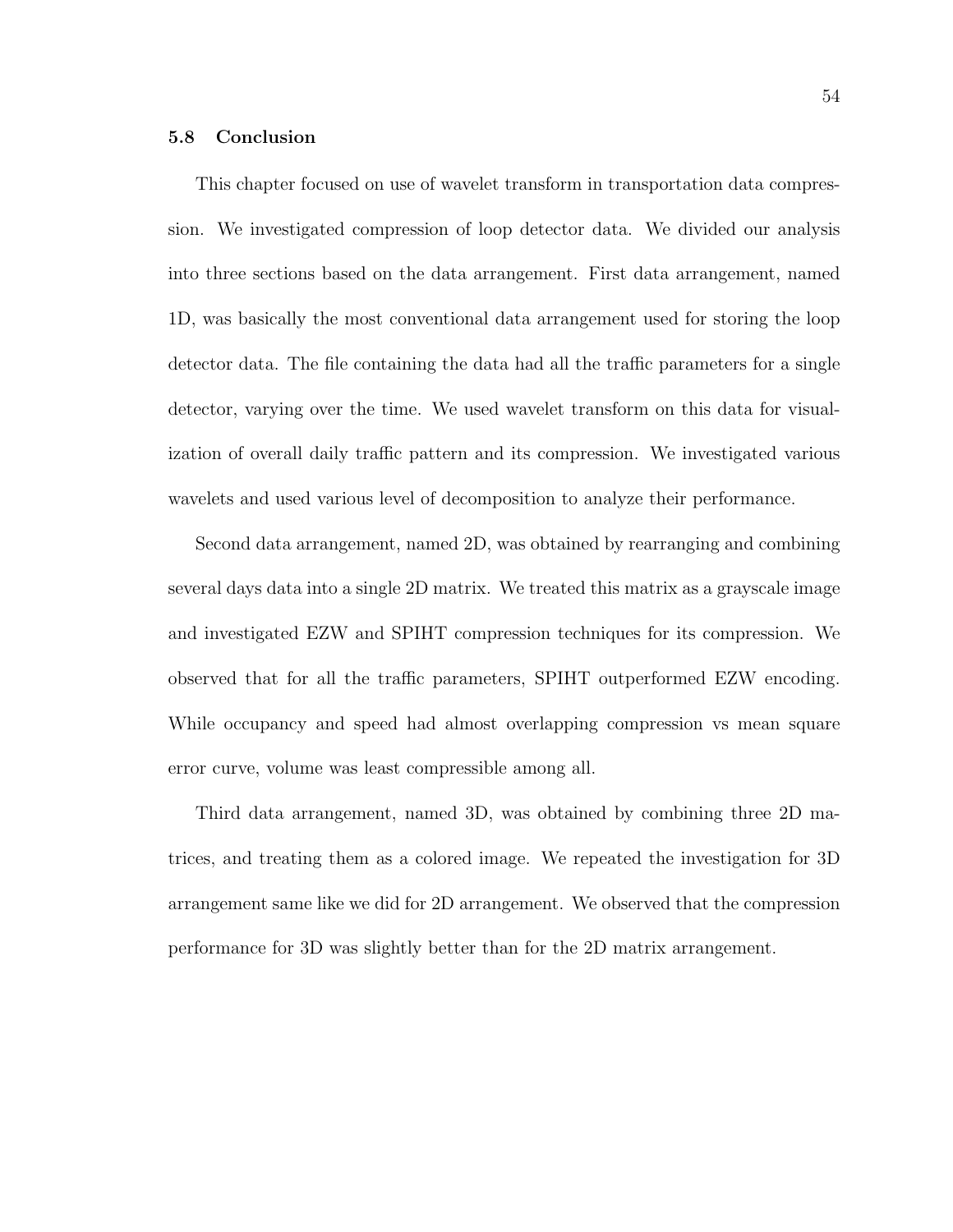### CHAPTER 6

# LOGISTIC REGRESSION-WAVELET MODEL FOR TRAFFIC INCIDENT DETECTION

#### 6.1 Introduction

Traffic incidents are non periodic and pseudo random events causing traffic jam and hitting the overall performance of the road network. Probability of traffic incidents is higher during the peak hours. Many major cities in US have a traffic management system which includes traffic characteristic detectors and a centralized operations center for monitoring. These detectors comprise of video cameras, bluetooth sensors, flow detector sensors etc. They can capture traffic characteristics, such as traffic speed, occupancy and volume. However automatic incident detection techniques using these data are not widely used yet. Reliable and quick detection of incidents can prove very useful in incident management on roadways. Emergency crew can be sent on the incident location for obstruction clearance and medical help. It will also help to manage detour efficiently and better management of traffic and road network in case of an incident.

Many researchers have worked on the problem of real time incident detection techniques using the real time traffic data. However the main issue is the confidence level with which the incident is predicted. It might happen when a incident happens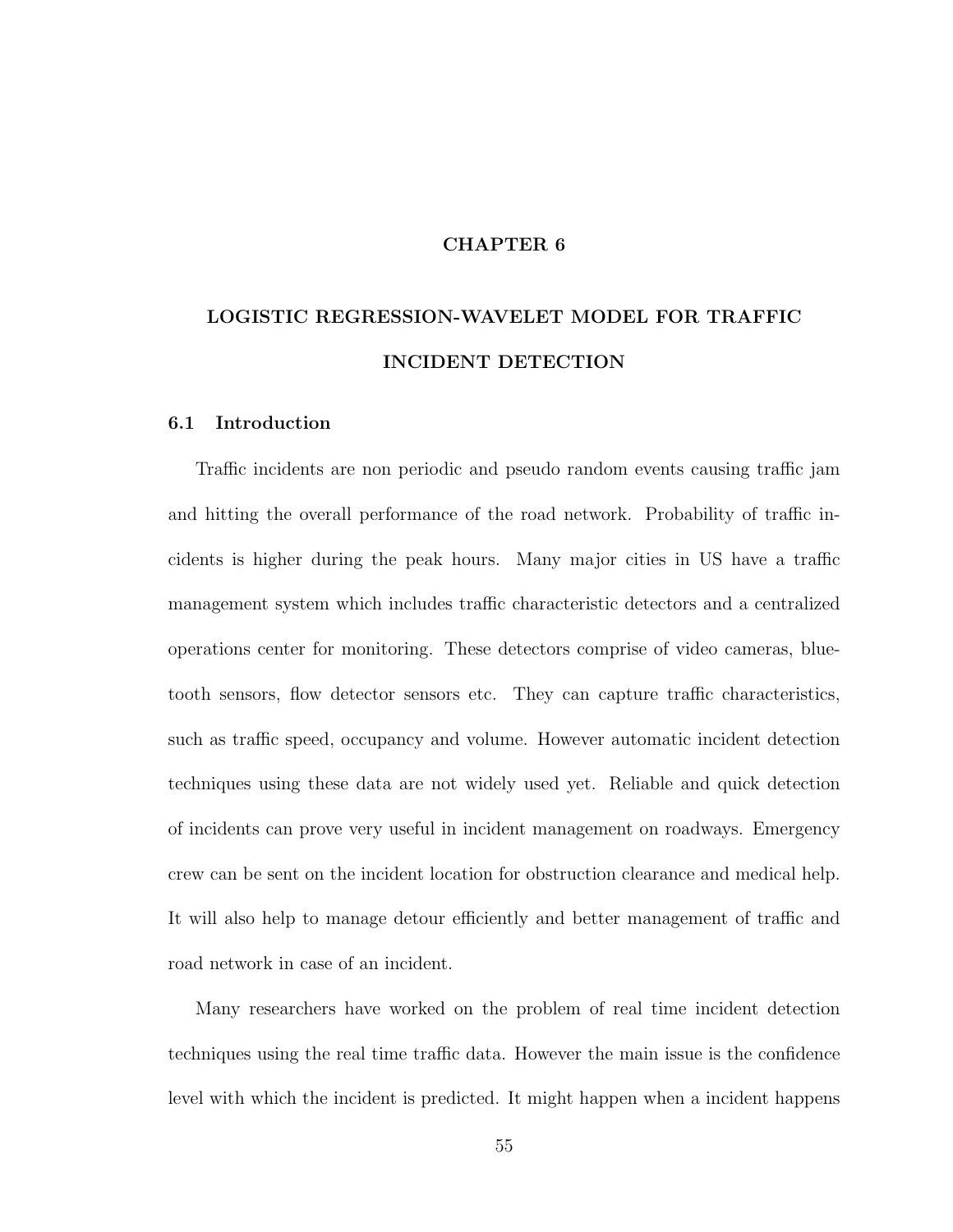but the algorithm is unable to detect it or vice versa (false alarm). Incident detection can be seen as a classification problem with two outcomes: Incident detected or not detected. Based on the available data (volume, occupancy, speed etc), algorithms decide whether the data represents an incident or not. Misclassification of either of the two reduces the reliability and usability of the system. So the objective is to develop a reliable automatic traffic incident detection system which analyzes the data and predicts the incidents efficiently and with high confidence.

In this chapter we will focus on regression model for dichotomous data, i.e. logistic regression. This model is suitable when the outcome can takes only limited number of values, in our case only two, presence or absence of an incident. We will look into generalized linear model (gle) with binomial response and logit link function. We will present a framework to use logistic regression for incident prediction in transportation systems. Test the model on the historical traffic data and analyze the reliability and robustness of the system.

Further in the chapter we investigate effect of denoising of the data using wavelets, on the performance of incident detection model. This will also help us, in assessing the effects of traffic data compression using wavelets. Literature suggests that for some of the incident detection algorithms, feature extraction using DWT actually increases the detection rate. We will study in detail effect of DWT on logistic regression models for traffic incident detection.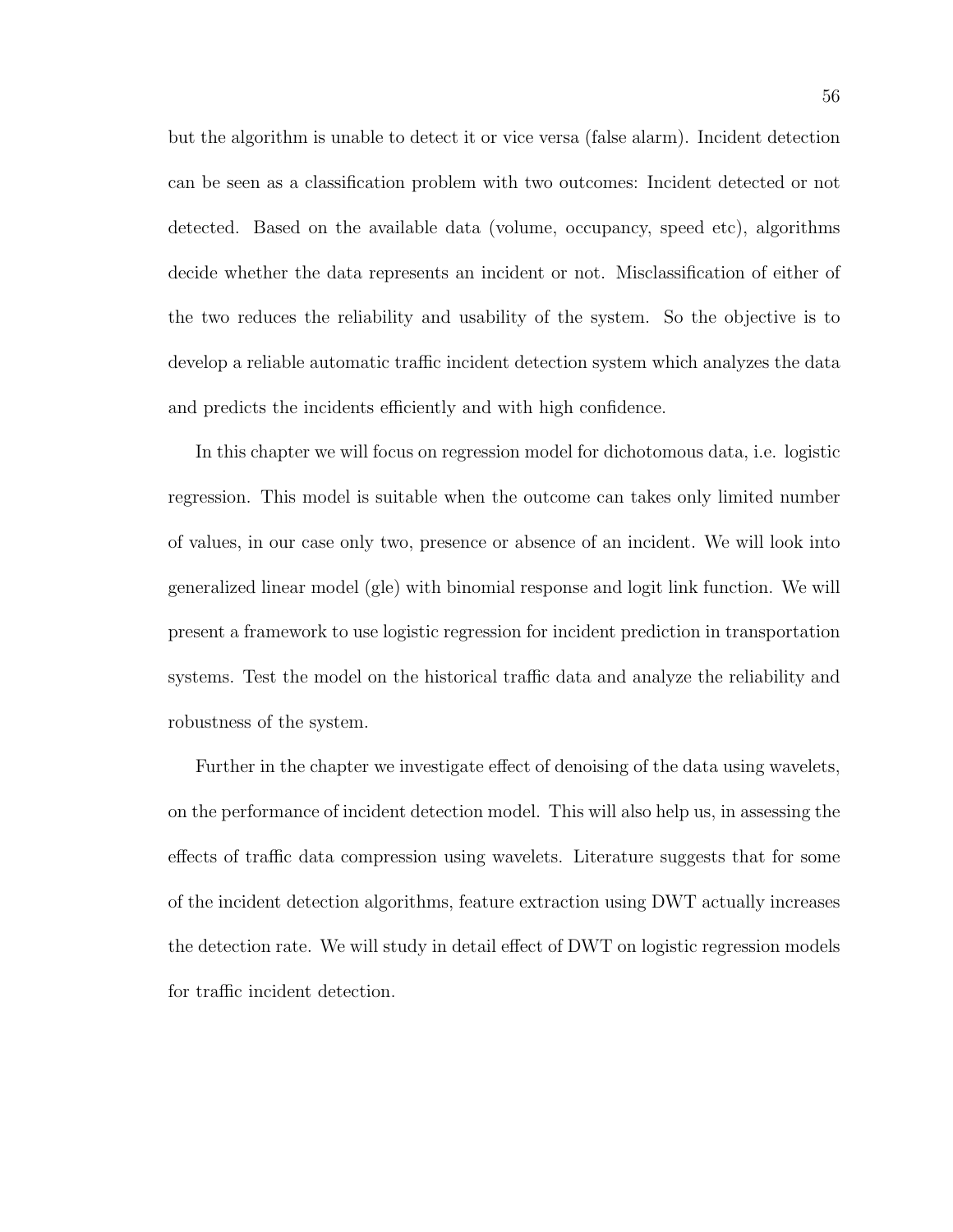#### 6.2 Literature Survey

Many algorithms have been proposed for traffic incident detection over the years. The information, that we get generally from traffic sensors is about traffic occupancy, speed, volume and flow rate etc. Traffic occupancy indicates the fraction of time a particular location is occupied by a vehicle and flow rate indicates the number of vehicles passing through a location in unit time. The methods proposed for incident detection range from simple threshold comparisons to more complex model based predictions.

Recently researchers shifted their focus towards model-free detection techniques involving fuzzy logic theory, neural networks or a combination of both. In the fuzzy logic approach, objective is to build a fuzzy knowledge with the available historical data and come up with some fuzzy rules. These rules are then processed by fuzzy logic system to identify and predict the outcomes. Chang and Wang evaluated the applications of fuzzy set theory to improve existing incident detection algorithms [\[13\]](#page-96-5). They compared system performance with that of conventional systems using real-world volume and occupancy data, and summarized benefits and needed improvements in the existing incident detection algorithms to utilize fuzzy logic theory.

Artificial Neural Networks (ANNs) are known to be powerful in pattern recognition and classification problems. They act like a model-free black box. They are adaptive and grab the structure of data quickly and efficiently. Cheu and Ritchie proposed a methodology for automated detection of lane-blocking freeway incidents using artificial neural networks (ANNs) [\[14\]](#page-96-6). They developed three types of neural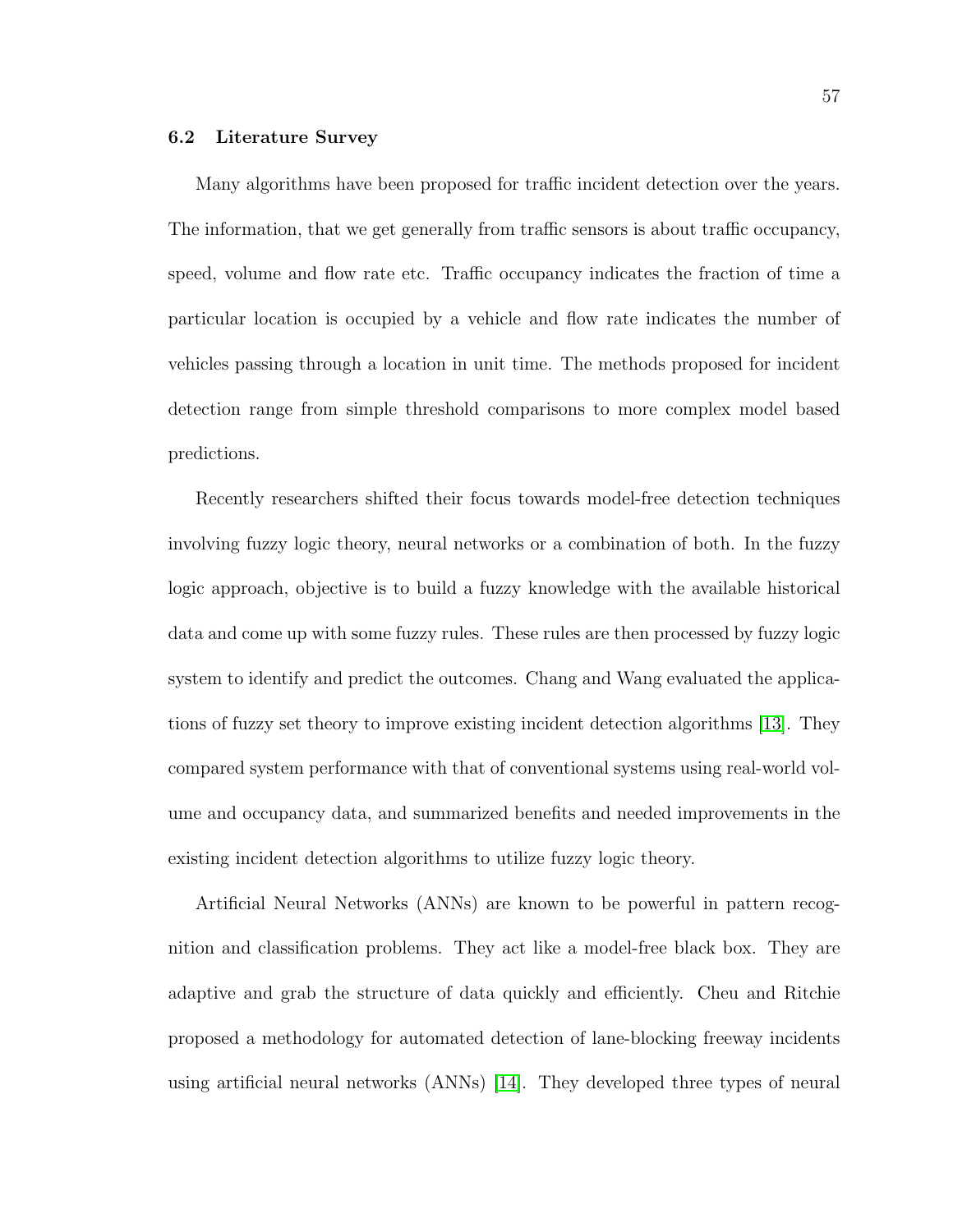network models, namely the multi-layer feedforward (MLF), the self-organizing feature map (SOFM) and adaptive resonance theory 2 (ART2), to classify the traffic data. MLF was found to give best results, among the three ANNs, to construct a better incident detection system.

The conjugate gradient method uses the steepest descent technique, where weight changes are made along the direction, resulting in minimization of system error. Adaptive Conjugate Gradient Neural Network Model (ACGNN) involves adaptive conjugate gradient algorithm for training neural networks. Adeli and Samant investigated ACGNN model for traffic incident detection problems [\[15\]](#page-96-7). They tried the algorithm with various combination of traffic data series such as traffic volume, speed and occupancy. Results showed the best incident detection rate of 91.1% with combination of all three and the false alarm rate of 5.1%. Further enhancement was done by combining DWT and Linear Discriminant Analysis(LDA) with ACGNN [\[12\]](#page-95-1). The new computational model was based on preprocessing the traffic data by DWT and LDA, followed by ACGNN. Results were much better with a high detection rate of 97.8% and a lower false alarm rate of 1%.

Samant and Adeli investigated methodology of enhancing fuzzy neural network based traffic incident detection algorithms using wavelets [\[16\]](#page-96-8). They showed that the performance of a fuzzy neural network algorithm can be improved through preprocessing of data using a wavelet-based feature-extraction model. In this approach discrete wavelet transform (DWT) denoising and feature-extraction model was combined with the fuzzy neural network approach. It was observed that use of the wavelets for de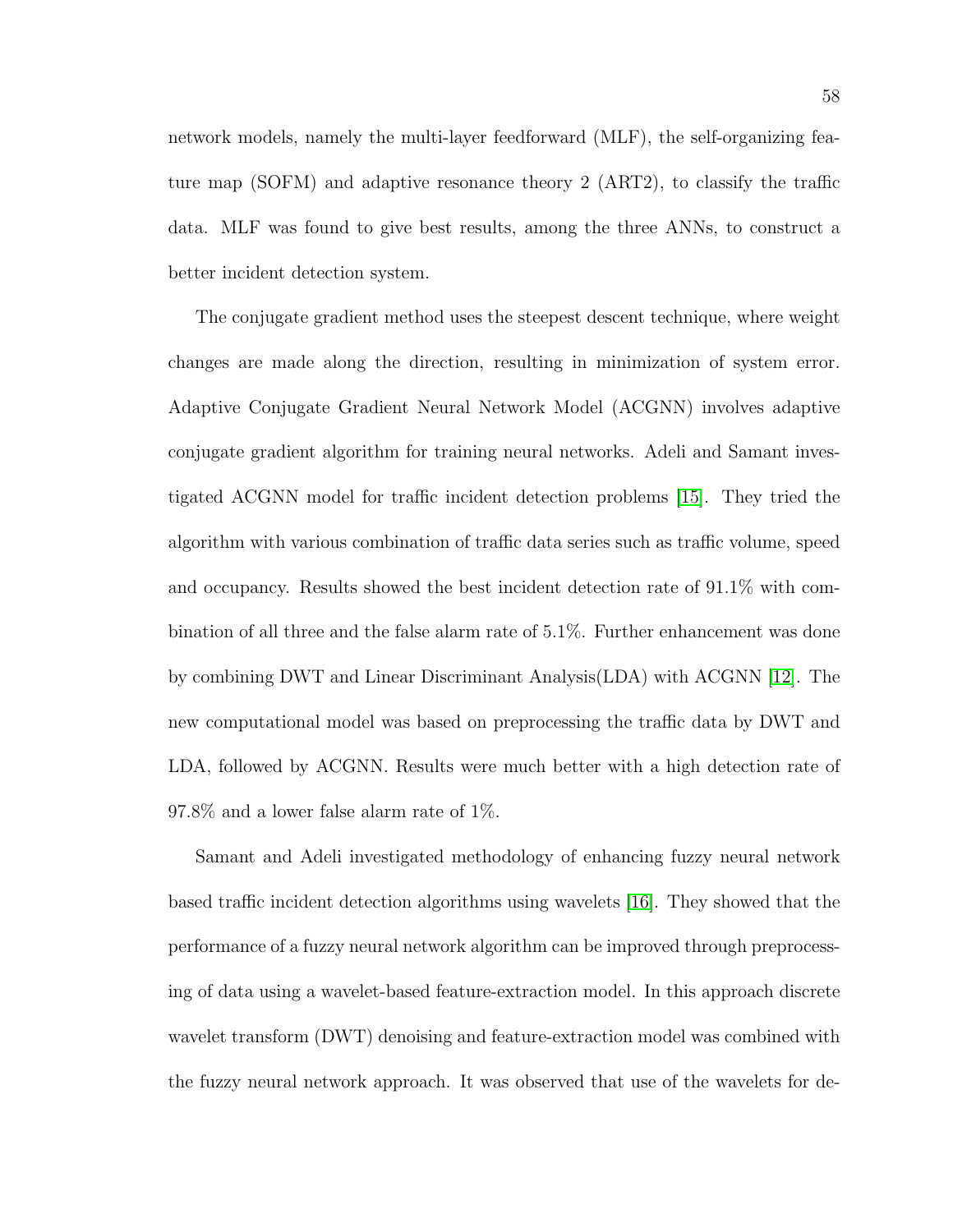noising the traffic data helps in increasing the incident-detection rate, reducing the false-alarm rate and the incident-detection time, and improving the convergence of the neural network training algorithm to a large extent.

#### 6.3 Logistic Regression

Logistic Regression is type of regression analysis where we can predict categorical outcomes based on certain predictors. Probabilities of the possible outcomes are modeled, using logistic functions, as a function of independent variables. Logistic regression can be binomial or multinomial. Logistic regression uses a link function which transforms the limited range of a probability [0, 1], into  $(-\infty, +\infty)$ .

## 6.3.1 Bernoulli and Binomial Distributions

Lets consider a response  $y_i$  which is binary and has the following value:

$$
y_i = \begin{cases} 1, & \text{if there is a traffic incident} \\ 0, & \text{otherwise} \end{cases}
$$

 $y_i$  can be seen as the realization of the random variable  $Y_i$  with two outcomes one or zero with probabilities  $p_i$  and  $1 - p_i$  respectively. With this arrangement the distribution of  $Y_i$  is called Bernoulli distribution [\[17\]](#page-96-9). It can be represented as:

$$
Pr\left\{Y_i = y_i\right\} = p_i^{y_i} \left(1 - p_i\right)^{1 - y_i} \tag{6.1}
$$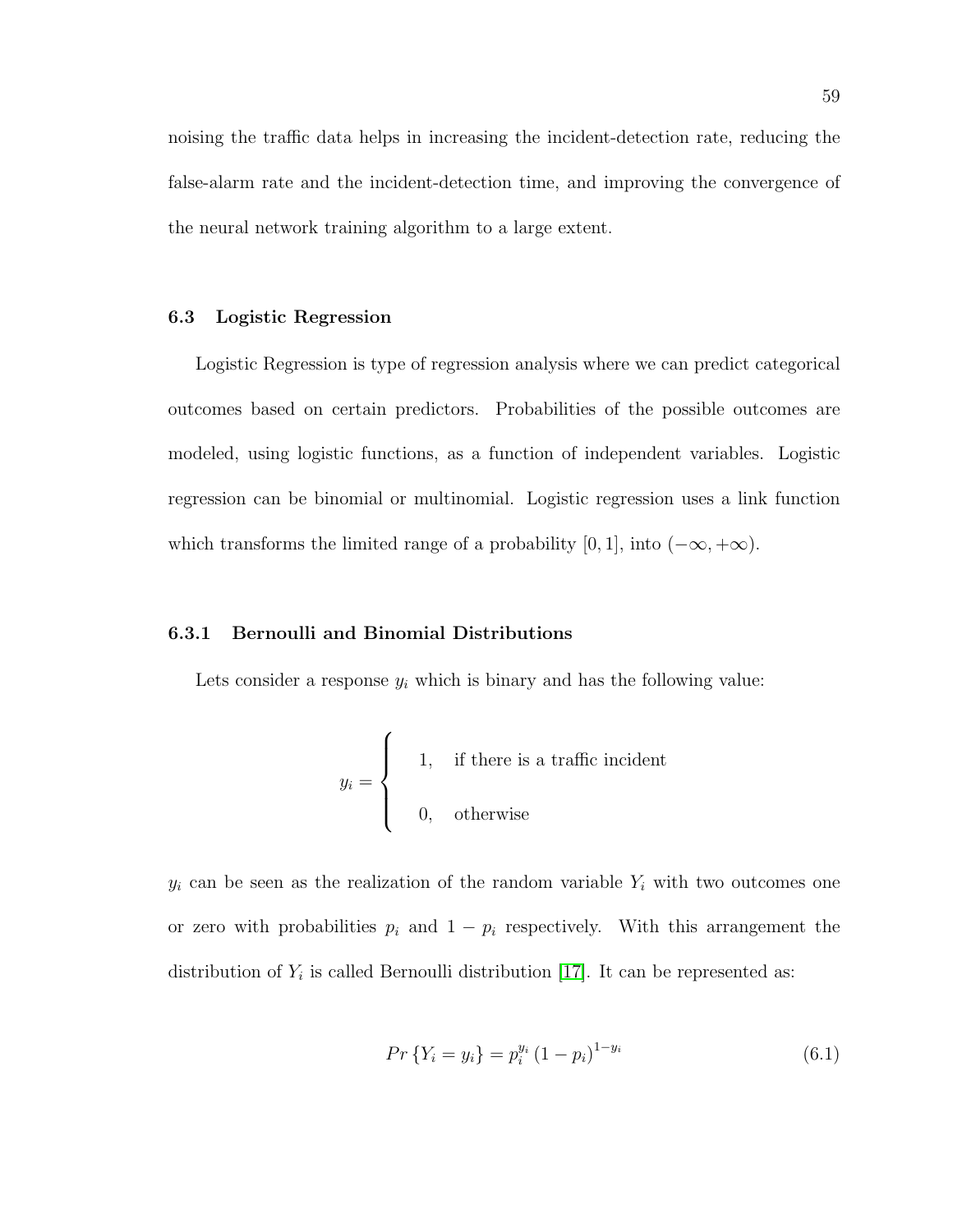Expected value and variance of this distribution are given by:

$$
E(Y_i) = \mu_i = p_i \text{ and } var(Y_i) = \sigma_i^2 = p_i(1 - p_i)
$$
\n(6.2)

We observe that variance is dependent on the probability  $p_i$ . This means any factor affecting  $p_i$  will also change the variance. Hence linear models are are not suitable for this case as they assume variance to be independent of predictors.

Now lets assume that our data is divided into  $k$  groups, with  $n_i$  denoting the number of observations on  $i<sup>th</sup>$  group and  $y<sub>i</sub>$  denoting the number of favorable outcomes. We can again see  $y_i$  as the realization of random variable  $Y_i$  which can take values  $0,1,2,...n_i$ . If  $n_i$  observations in each group are independent having same probability  $p_i$ , the this distribution is called Binomial distribution and represented as:

$$
Y_i = B(n_i p_i).
$$

and its probability distribution function is given as:

$$
Pr\left\{Y_i = y_i\right\} = \binom{n_i}{y_i} p_i^{y_i} \left(1 - p_i\right)^{1 - y_i} \tag{6.3}
$$

Expected value and variance of this distribution are given by:

$$
E(Y_i) = \mu_i = n_i p_i \text{ and } var(Y_i) = \sigma_i^2 = n_i p_i (1 - p_i)
$$
\n(6.4)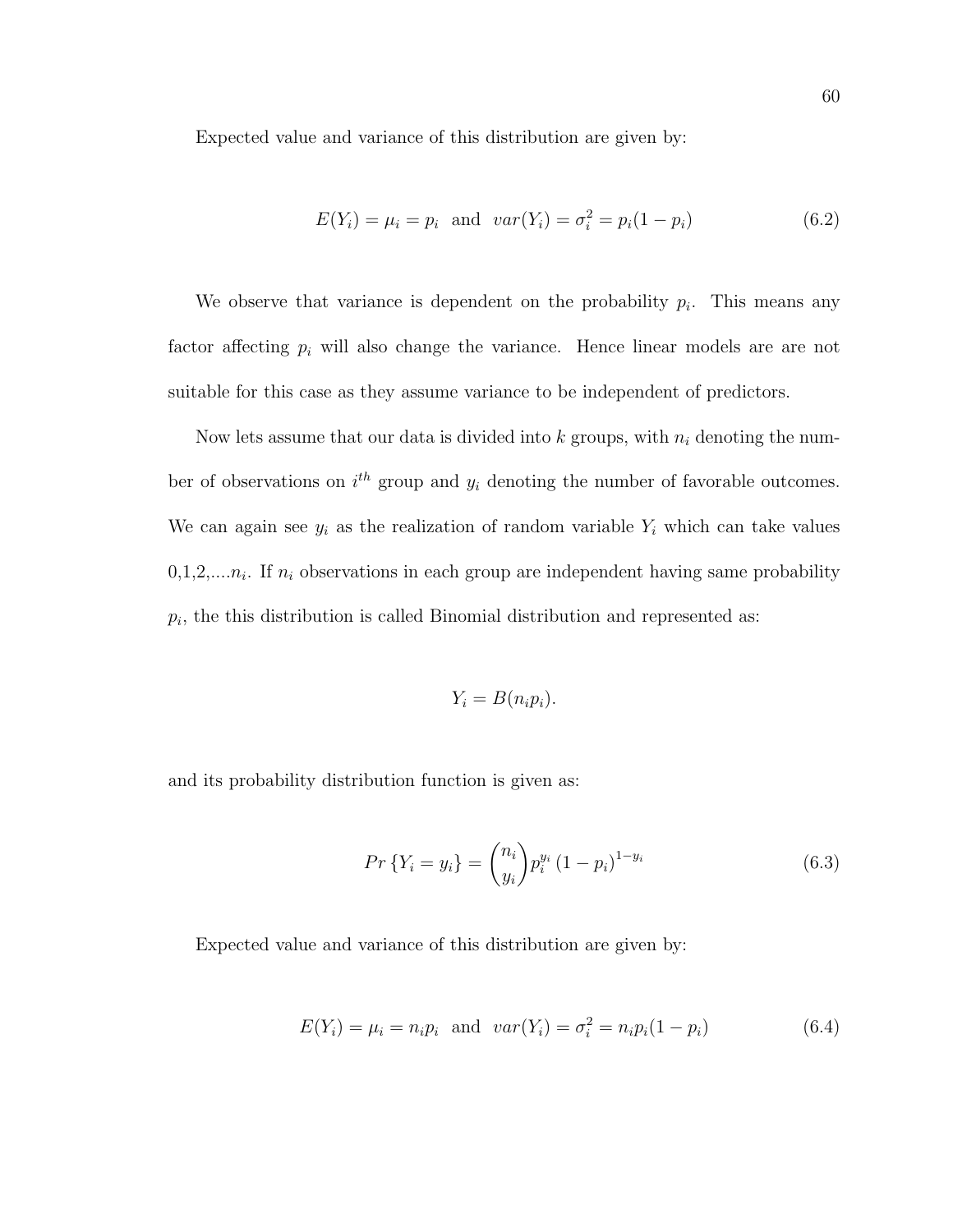In this case also the variance is dependent on probability  $p_i$  and in return on the predictors affecting probability. Hence linear models are are not suitable for this case also.

# 6.3.2 Logit Transformation

Now we will try to build a model for our data. We want the probabilities  $(p_i)$  to depend on the predictors or covariates  $(x_i)$ . To start with we can simple assume a linear model where  $(p_i)$  is a linear function of  $(x_i)$  as:

$$
p_i = \beta x_i' \tag{6.5}
$$

where  $\beta$  is a vector of regression coefficients. This model is called linear probability model and it is generally estimated using ordinary least squares methods (OLS). Problem with this model is that probability on the left hand side can take value only between zero and one, whereas the right hand side can take any real value. We solve this problem by following two steps. Instead of probability, we consider odds as:

$$
Odds_i = \frac{p_i}{1 - p_i}
$$

and next we take log of this odd to get the logit or log-odds:

$$
\eta_i = logit(p_i) = log\frac{p_i}{1 - p_i} \tag{6.6}
$$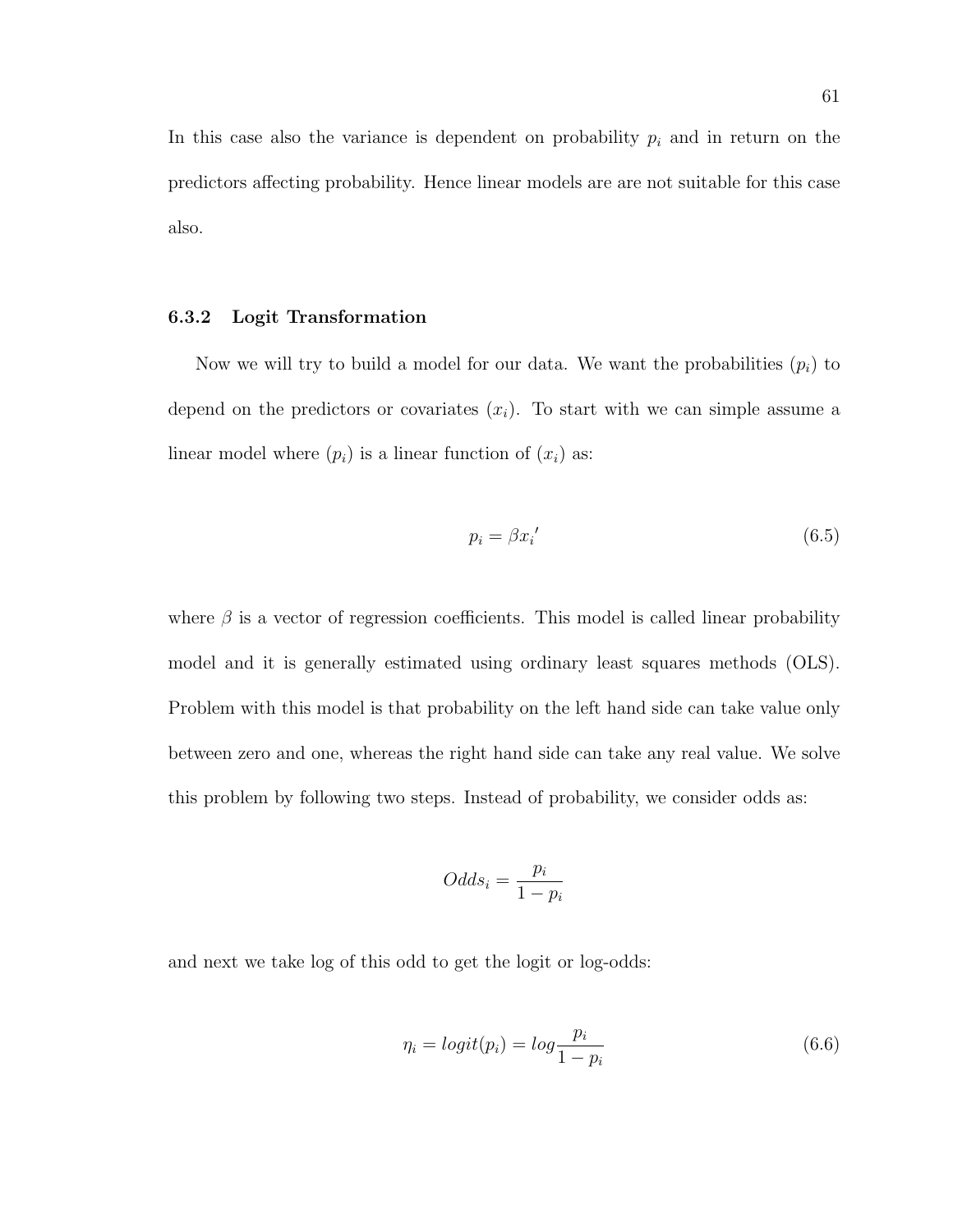$\eta_i$  has the range from  $+\infty$  to  $-\infty$ .

#### 6.3.3 Logistic Regression Model

Suppose the independent observations  $y_i$  are realization of random variable  $Y_i$ having a binomial distribution

<span id="page-73-0"></span>
$$
Y_i = B(n_i p_i) \tag{6.7}
$$

Now if we assume that logit of the probability  $p_i$  is dependent linearly on the predictors then we can write

<span id="page-73-1"></span>
$$
logit(p_i) = \beta x_i'
$$
\n(6.8)

Model defined by the equations [6.7](#page-73-0) and [6.8](#page-73-1) form a generalized linear model (gle) with binomial response and link logit.

# 6.3.4 Model Fitting and Hypothesis testing

# Maximum Likelihood Estimation

Logistic regression uses the maximum likelihood procedure for estimating the coefficients. Based on the conditions and predictors this procedure maximizes the likelihood of the regression coefficients. Maximum likelihood estimation is an iterative process which starts with an initial guess and repeats the process until the model converges. In this section we give a brief outline of procedure for calculating the best estimate of the vector of regression coefficients  $\beta$ . The likelihood function for n independent binomial observations is given by equation [6.3.](#page-71-0) From this equation we compute the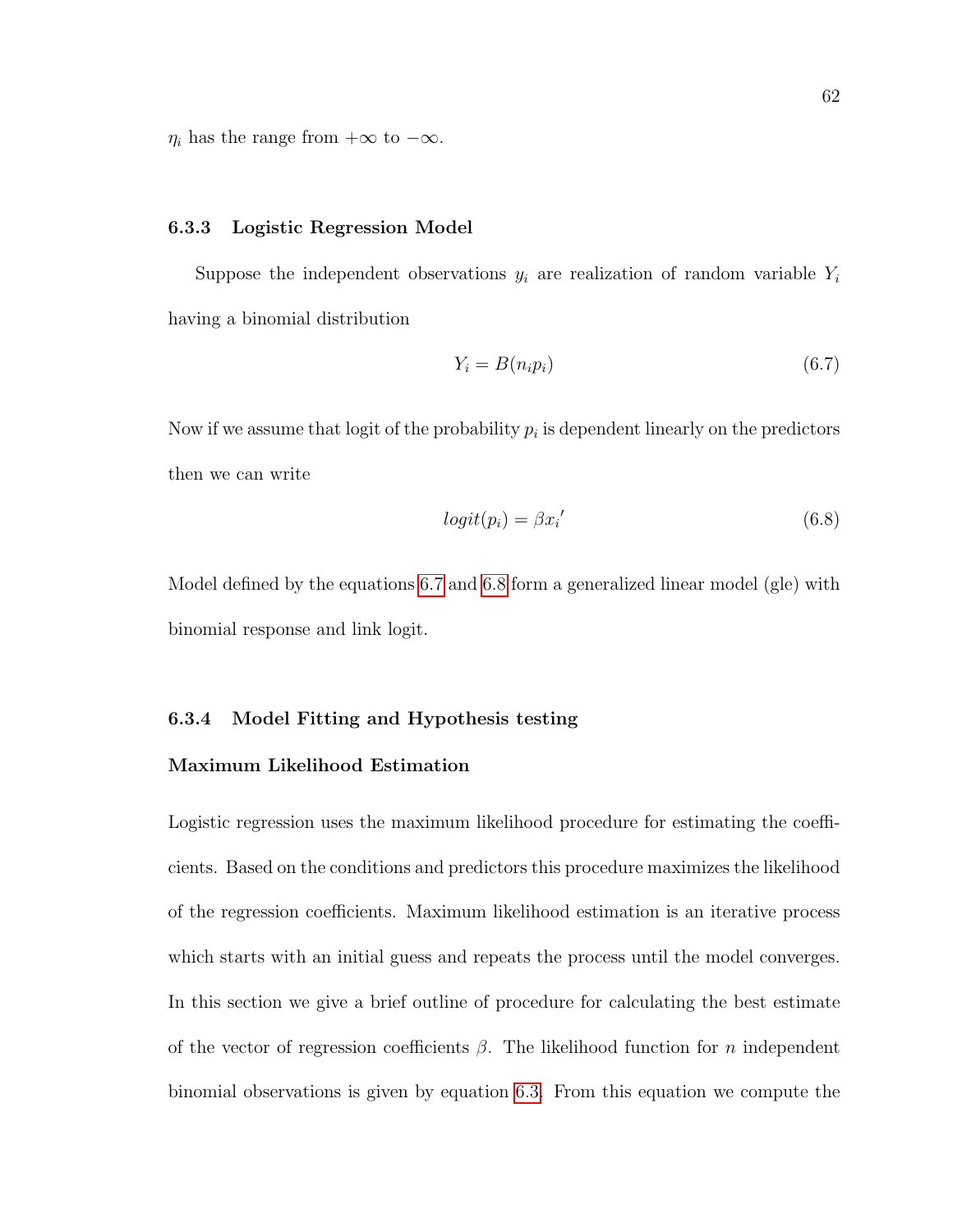log-likelihood function, which comes out to be

$$
logL(\beta) = \sum \{y_i log(p_i) + (n_i - y_i) log(1 - p_i)\}\
$$

We maximize the log likelihood function by iteratively re weighted least squares (IRLS). If we have an estimate  $\hat{\beta}$ , we calculate linear prediction from it

$$
\hat{\eta} = x_i{}' \hat{\beta}
$$

and the fitted values

$$
\hat{\mu} = logit^{-1}(\eta)
$$

From these estimated coefficients we define a working dependent variable z as

$$
z_i = \eta_i + \frac{y_i - \hat{\mu}_i}{\hat{\mu}_i(n_i - \hat{\mu}_i)}
$$

Weighted least square estimate is is now calculated by regressing  $z$  on the covariates

$$
\hat{\beta} = (X'WX)^{-1}X'Wz
$$

where  $W$  is a diagonal matrix of weights having elements

$$
w_{ii} = \frac{\hat{\mu_i}(n_i - \hat{\mu_i})}{n_i}
$$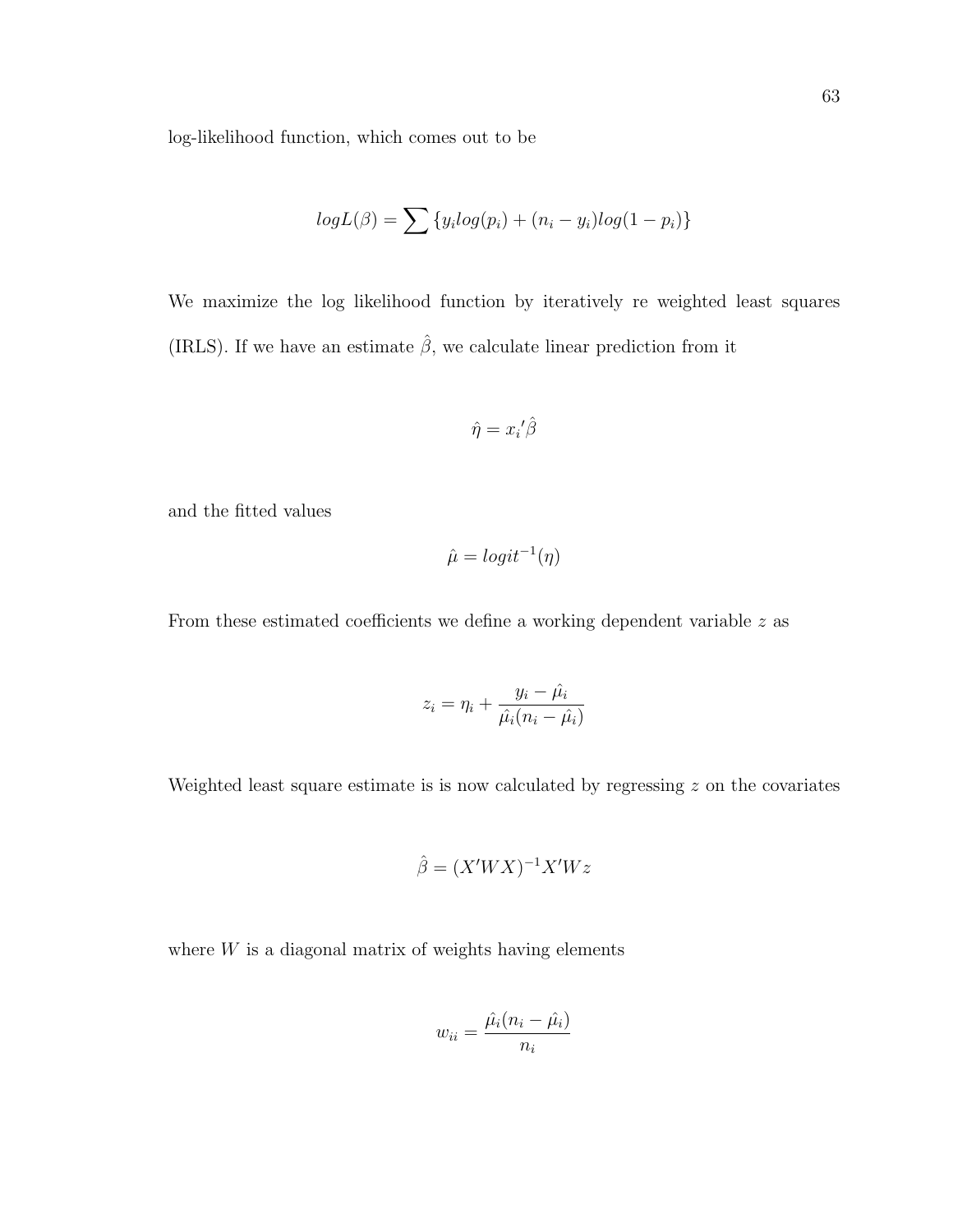The resulting estimate of  $\beta$  is used to obtain best fit values and iteration is done till it converges.

### Deviance and Likelihood Ratio Tests

In logistic regression analysis, deviance is analogous to the sum of squares calculations in linear regression. It gives a measure of the lack of fit of the data in the logistic regression model. Deviance is calculated by the likelihood ratio test, comparison of a given model with a model with a theoretically perfect fit (saturated model):

$$
Deviance(D) = -2 ln \frac{likelihood of the fitted model}{likelihood of the saturated model}
$$

Smaller values of deviance indicates lesser deviation from the saturated model and hence a better fit.

# Hypothesis Testing

After estimating goodness of fit of the model we want to know significance of each of the predictors on the outcome. In linear regression, the significance of a regression coefficient is assessed by t-test. In logistic regression, the tests for assessing the significance of an individual predictor most common tests are the likelihood ratio test and the Wald statistic which are analogous to computing t-test in linear regression. We have already discussed likelihood ratio test in above section. Wald statistic is computed by the ratio of the square of the regression coefficient to the square of the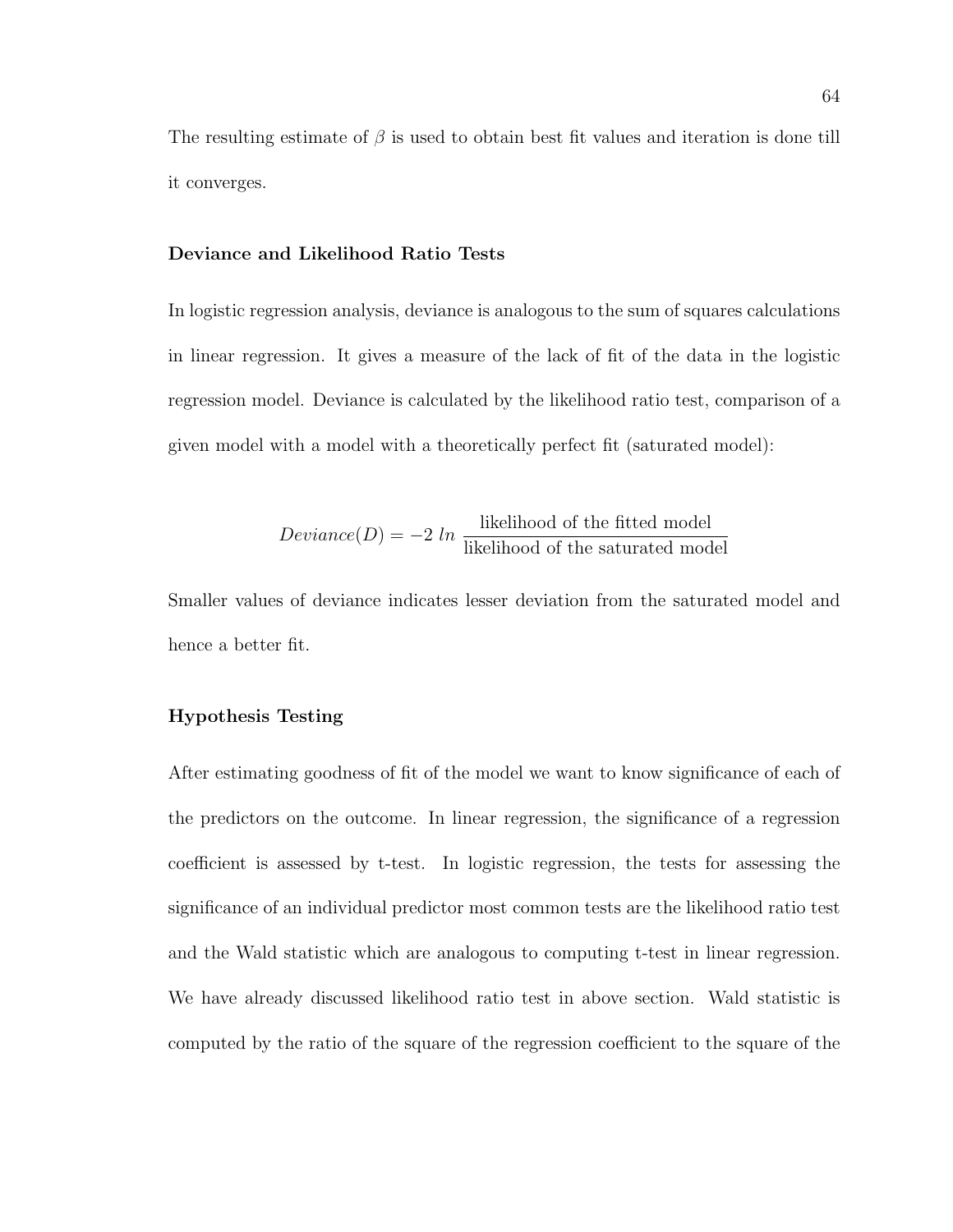standard error of the coefficient:

$$
W_j = \frac{\beta_j^2}{SE_{\beta_j}^2}
$$

where SE denotes the standard error of the coefficients. Consider a model matrix and vector of coefficients

$$
X = (X_1, X_2, \dots, X_j, \dots) \quad and \quad \beta = \begin{pmatrix} \beta_1 \\ \beta_2 \\ \dots \\ \beta_j \\ \dots \end{pmatrix}
$$

now consider testing the hypothesis that variables in  $X_2$  have no effect on the response

$$
H_0: \beta_j = 0
$$

by calculating the ratio of estimate to its standard error

$$
z = \frac{\hat{\beta}_j}{\sqrt{v \hat{a} r(\hat{\beta}_j)}}
$$

We can use Wald test to determine the confidence interval of  $\beta_j$ . We can say with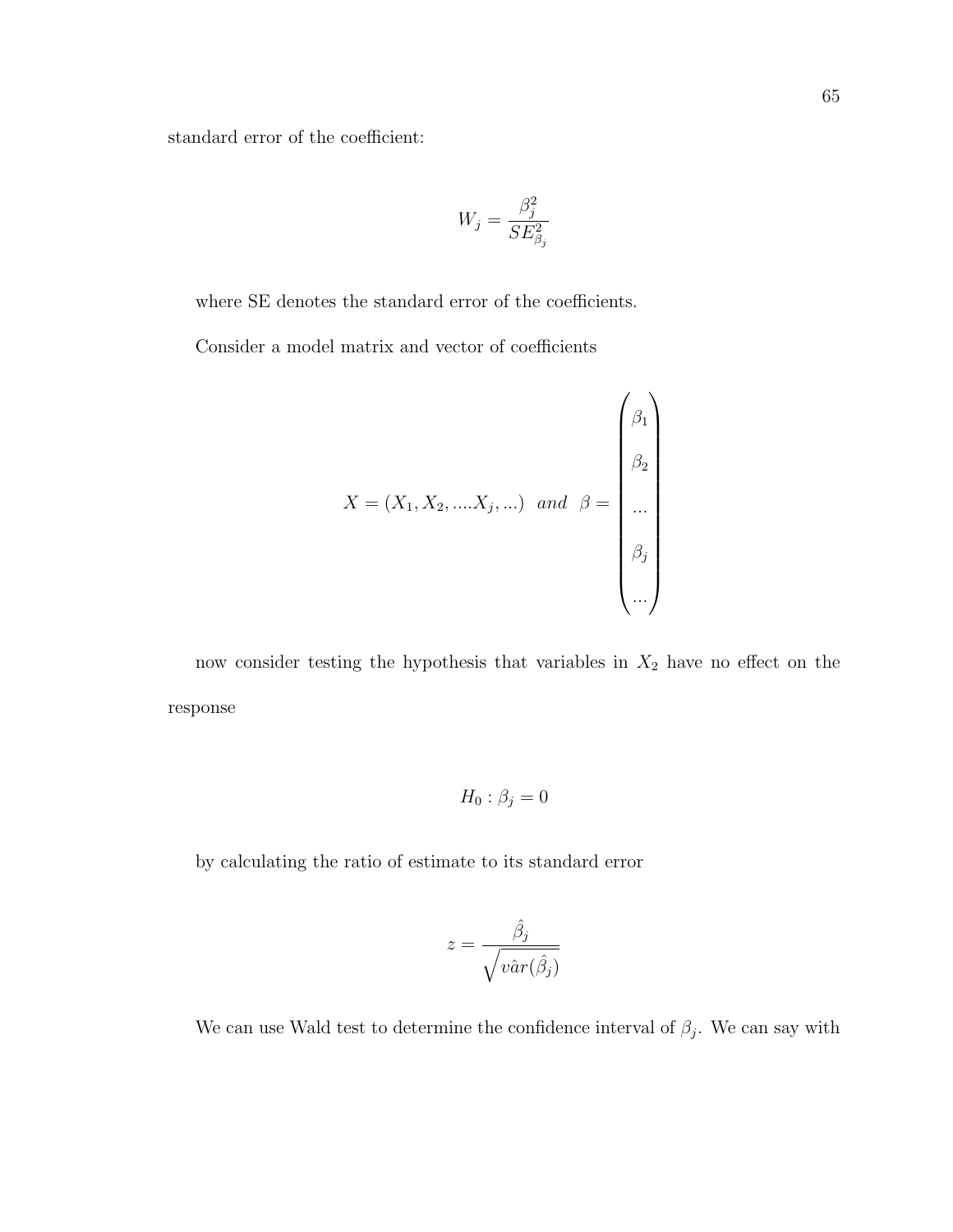a confidence of  $100(1 - \alpha)$ % that  $\beta_j$  lies in the interval

$$
\hat{\beta}_j \pm z_{1-\alpha/2} \sqrt{v \hat{a} r(\hat{\beta}_j)}
$$

where  $z_{1-\alpha/2}$  is normal critical value for a two sided test of size  $\alpha$ .

# 6.4 Data Source and Characteristics



<span id="page-77-0"></span>Figure 6.1: Traffic Sensors on freeway (Las Vegas Area)

Figure [6.1](#page-77-0) shows the traffic sensors placed along the freeways US-95 and I-15 in the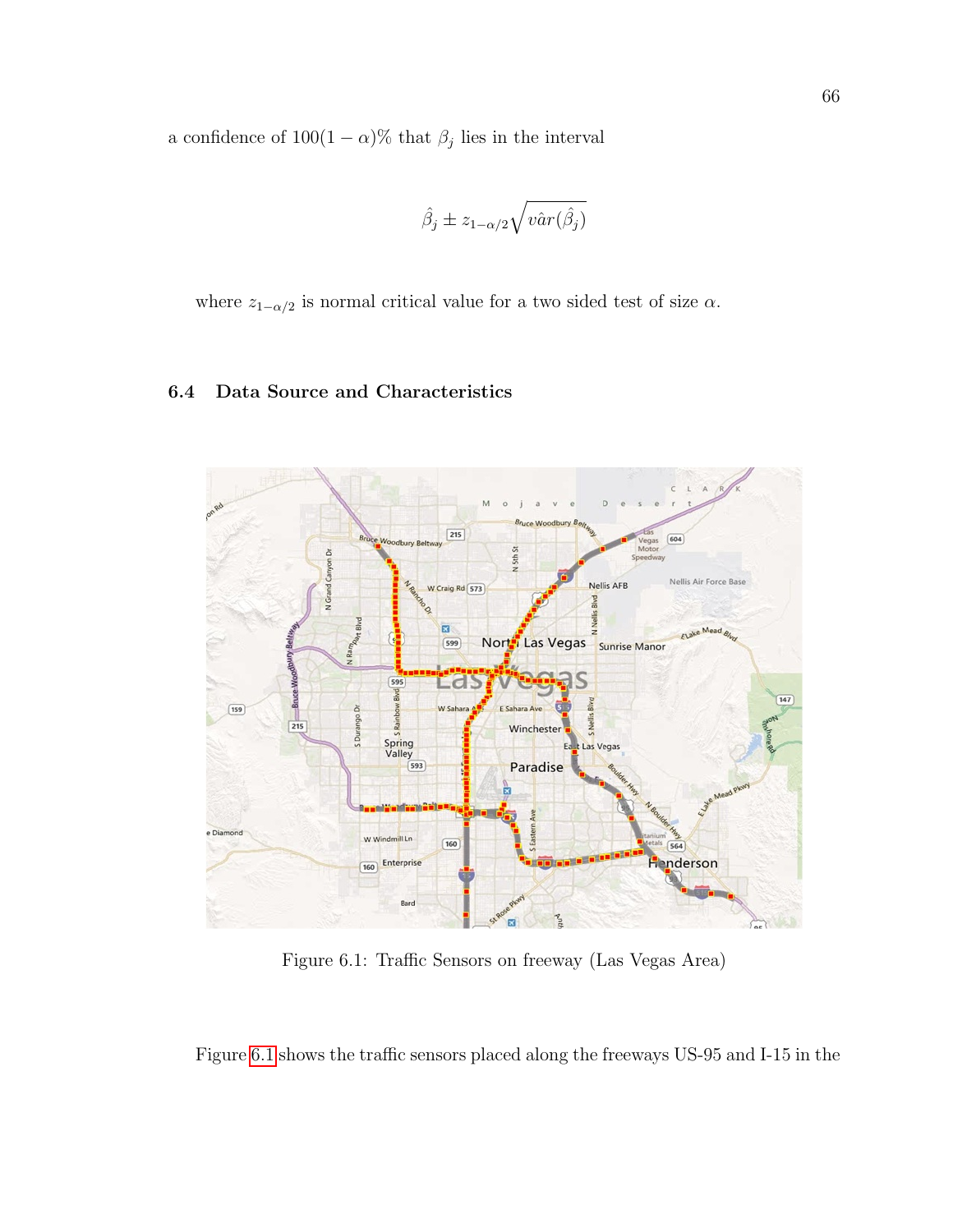Las Vegas area. This data can be downloaded from FAST website <http://rtcsnv.com /mpo/fast/dashboard.cfm>. This data contains lane wise speed, occupancy, volume along with the time stamp. This data is averaged and updated at every fifteen minutes interval. This data is available for each of the detectors placed along the freeway and can be downloaded separately for each of them.

Another database on FAST's website gives details about the time and location of the traffic incidents on the freeway. We analyzed the data and identified the location with maximum number of incidents as I-15 North bound, past Sahara (fig [6.2\)](#page-80-0). We downloaded two separate files containing traffic parameters and traffic incidents during April 2012. We then combined the two data sets by matching the time stamps and formed one single database that looked like table [6.1.](#page-79-0)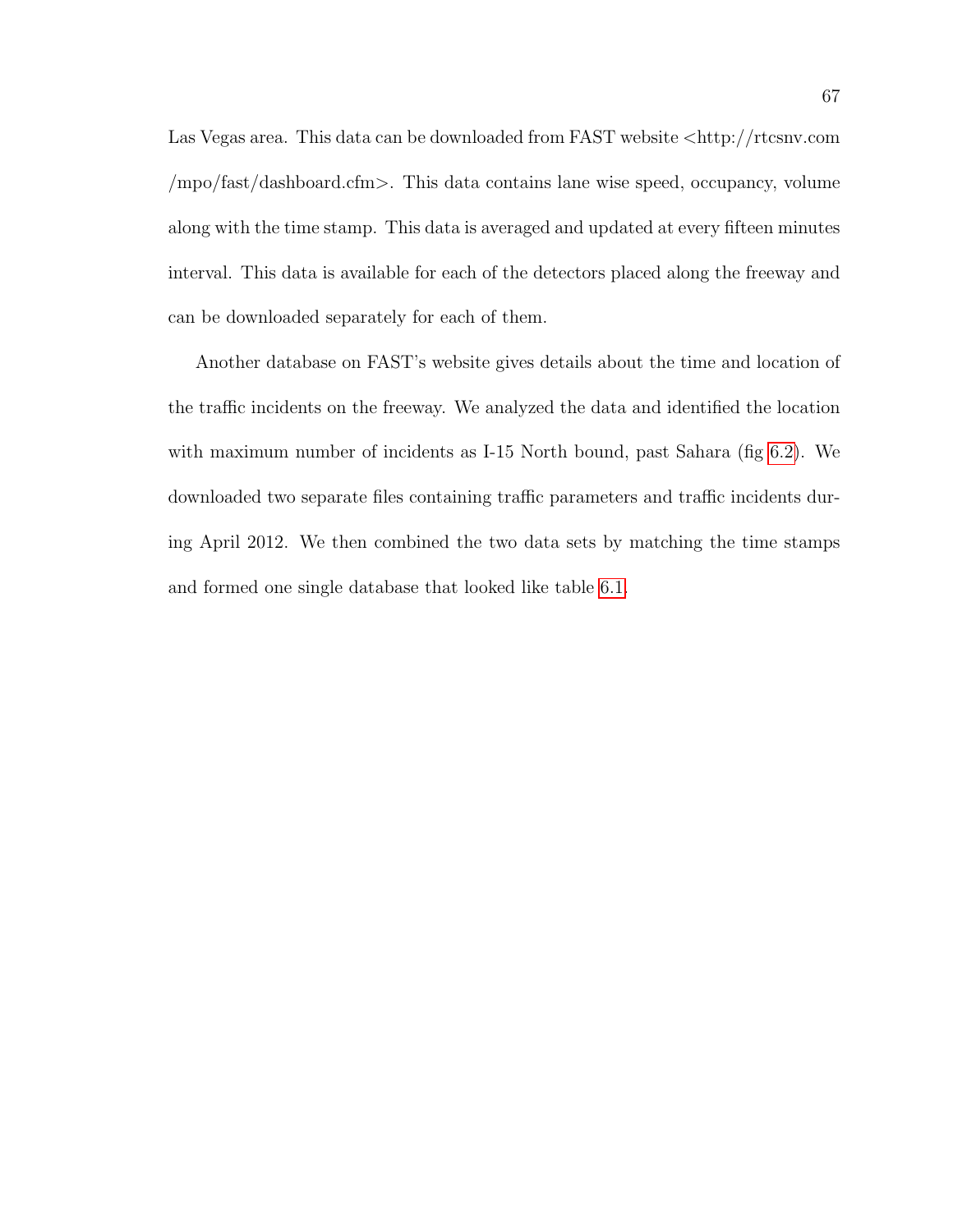| Occupancy      | Volume | Avg Speed | Incident         |
|----------------|--------|-----------|------------------|
| 5              | 1848   | 61.6      | $\boldsymbol{0}$ |
| 5.8            | 1607   | 60.2      | $\boldsymbol{0}$ |
| 5.2            | 1840   | 63        | $\overline{0}$   |
| 5.2            | 1805   | 63.6      | $\boldsymbol{0}$ |
| 3.8            | 1945   | 36        | 1                |
| $\overline{4}$ | 1652   | 21.2      | 1                |
| 3.6            | 1744   | 23.8      | 1                |
| 3              | 1649   | 21        | $\mathbf 1$      |
| 2.6            | 1770   | 22.4      | 1                |
| 3.2            | 1770   | 25.6      | $\boldsymbol{0}$ |
| 2.8            | 1866   | 24.6      | $\boldsymbol{0}$ |
| 2.4            | 1206   | 25.8      | $\overline{0}$   |
| 2.4            | 1474   | 28.6      | $\boldsymbol{0}$ |
| 2.4            | 1845   | 25.8      | $\overline{0}$   |
| $\overline{2}$ | 1971   | 27.8      | $\boldsymbol{0}$ |
| 2.4            | 1825   | 24.8      | $\boldsymbol{0}$ |
| 2.4            | 1858   | 24.6      | $\overline{0}$   |
| 2.6            | 1794   | 28.2      | $\boldsymbol{0}$ |
| 2.2            | 1919   | 26.2      | $\boldsymbol{0}$ |
| 1.6            | 1768   | 45.8      | $\boldsymbol{0}$ |
| 5              | 1959   | 49.8      | $\boldsymbol{0}$ |
| 5.8            | 1727   | 60        | $\boldsymbol{0}$ |
| 5.2            | 1692   | 65.6      | $\boldsymbol{0}$ |

<span id="page-79-0"></span>Table 6.1: Dataset for Incident Detection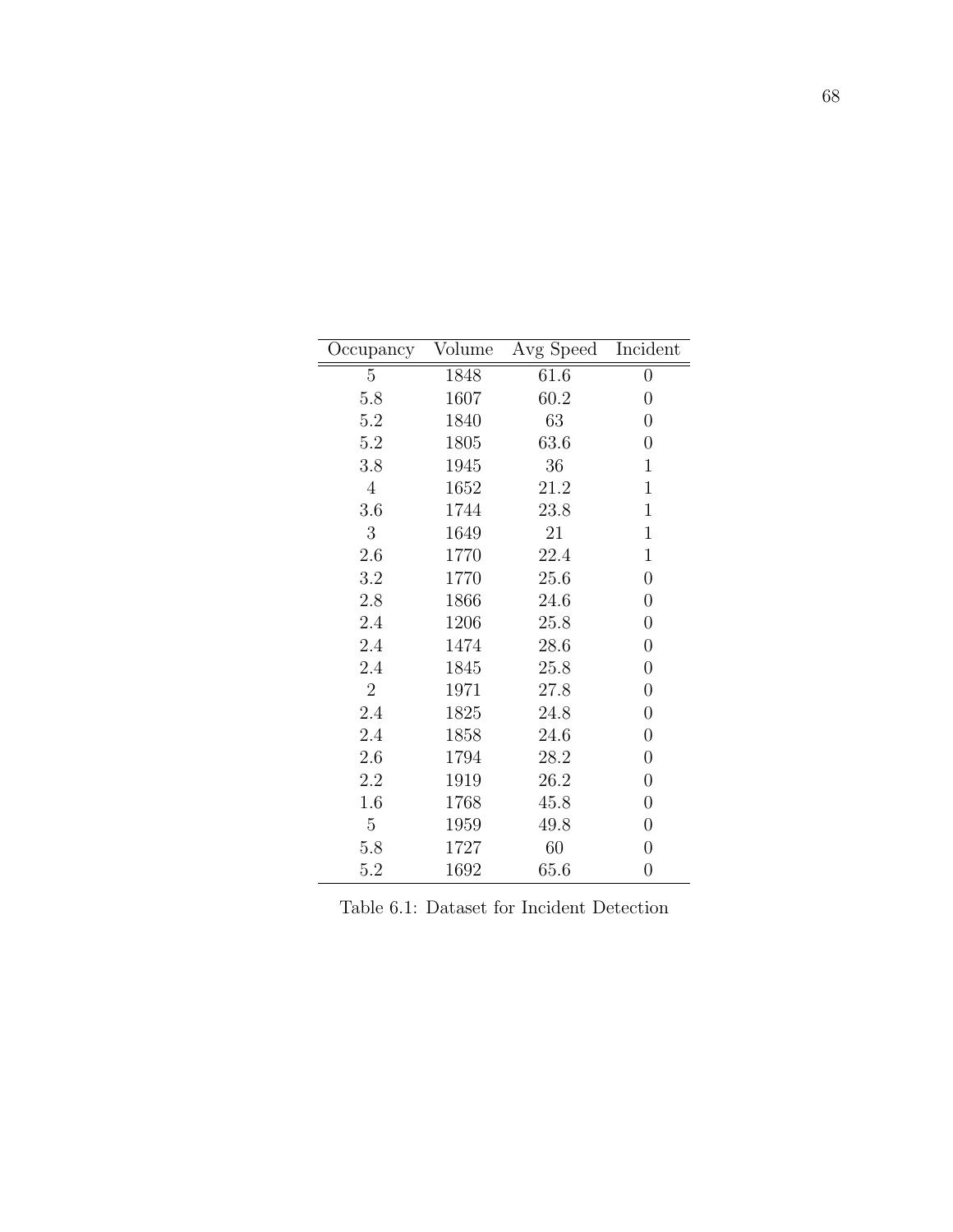

<span id="page-80-0"></span>Figure 6.2: Identified Crash Site

# 6.5 Incident Detection Using Logistic Regression

### 6.5.1 Framework and Methodology

In the sample data set shown in table [6.1,](#page-79-0) incident column has the value either zero or one. Zeros indicate non incident or normal traffic behavior and ones indicate a traffic incident. To incorporate the prolonged effects of incidents like congestion, lane blocking etc even after the incident, we made incident column as one along with the actual sample in which the incident happened.

For our analysis we take help of the NLOGIT, which is integrated package for estimating and analyzing discreet choice models.

For estimating the model we use the following commands in NLOGIT: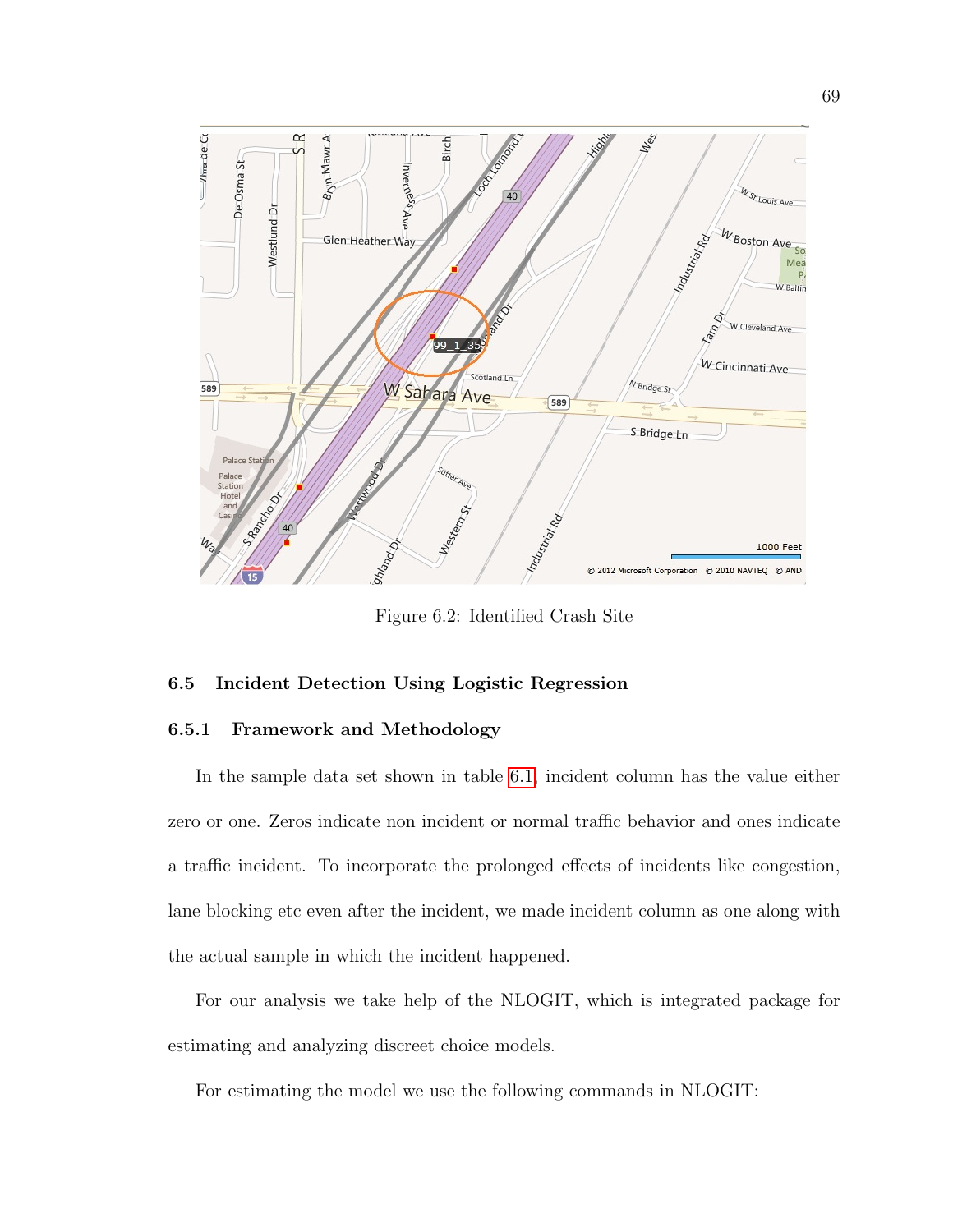LOGIT

;LHS = Dependent Variables

;<br>RHS = Predictors  $\$$ 

Along with the traffic parameters we use a constant  $K$ , as the dependent variable.

We estimate the following parameters:

- $log L = log$  likelihood function at the maximum
- $log L_0$  = the log likelihood function assuming all slopes are zero
- Chi square statistic for testing hypothesis  $H_0$ :  $\beta$  and the significance level (probability that  $\chi^2$  exceeds test value). The statistic is:

$$
\chi^2 = 2(logL - logL_0)
$$

• Other results include coefficients estimates, standard errors, t-ratios etc.

#### 6.5.2 Results and Discussion

Following are the results of logistic regression model applied on traffic data for incident detection using Avg Speed, Volume and Occupancy as predictors. Table [6.2](#page-82-0) gives maximum likelihood estimation for the model.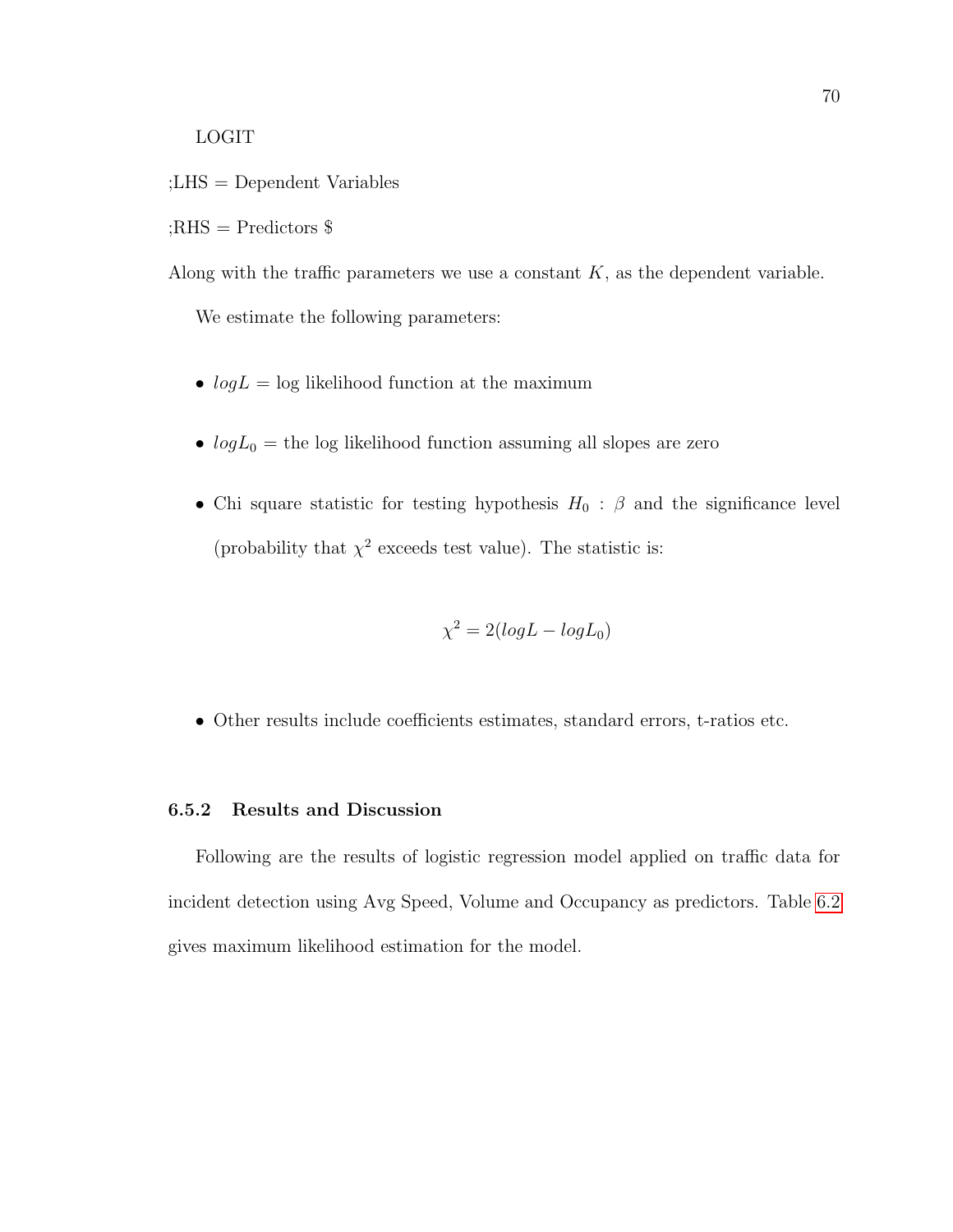| Parameter / Test            | Value         |
|-----------------------------|---------------|
| Dependent variable          | Incident      |
| Weighting variable          | None          |
| Number of observations      | 99            |
| Iterations completed        | 8             |
| Log likelihood function     | $-20.13$      |
| Restricted log likelihood   | $-42.10$      |
| Chi squared                 | 43.95         |
| Degrees of freedom          | 3             |
| Prob[ChiSqd > value]        | .00           |
| Hosmer-Lemeshow chi-squared | 2.83          |
| P-value                     | (8 df)<br>.94 |

<span id="page-82-0"></span>Table 6.2: Maximum Likelihood Estimates

Table [6.3](#page-82-1) gives estimated values of coefficients and standard error for the variables.

| Variable  | Coefficient | Std Error | b/St.Er. | P[ Z ]<br>$\leq$ | Mean of X |
|-----------|-------------|-----------|----------|------------------|-----------|
| Constant  | .7329       | 4.0302    | .182     | .8557            |           |
| Occupancy | $-.0673$    | .0966     | -.697    | .4860            | 11.07     |
| Volume    | .0034       | .0014     | 2.384    | .0171            | 1224.24   |
| Speed     | $-1392$     | .0610     | $-2.281$ | .0225            | 56.46     |

<span id="page-82-1"></span>Table 6.3: Estimation of Coefficients and Std. Error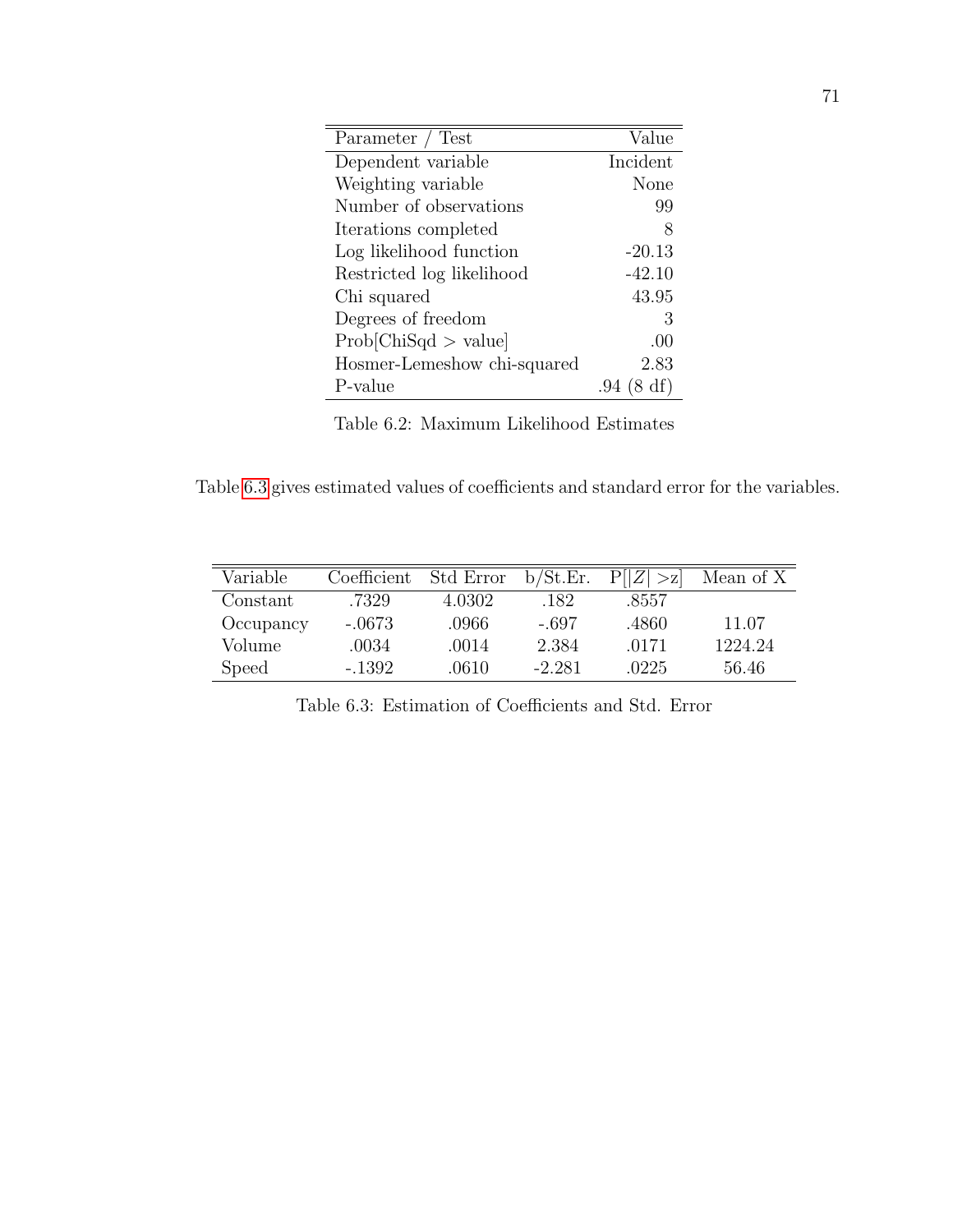Table [6.4](#page-83-0) gives frequencies of actual and predicted outcomes. Threshold value for predicting  $Y = 1$  (incident) is 0.5.

| Predicted |    |    |       |  |
|-----------|----|----|-------|--|
| Actual    |    |    | Total |  |
|           | 78 |    |       |  |
|           |    | 11 | 15    |  |
| Total     |    |    |       |  |

<span id="page-83-0"></span>Table 6.4: Frequencies of actual and predicted outcomes

Analysis of Binary Choice Model predictions are based on threshold  $= 0.5$ . Ta-

ble [6.5](#page-83-1) and [6.6](#page-83-2) give prediction success and prediction failure of the model.

| Parameter                 | Description                          | Value $(\%)$ |
|---------------------------|--------------------------------------|--------------|
| Sensitivity               | actual 1s correctly predicted        | 73.33        |
| Specificity               | actual 0s correctly predicted        | 92.85        |
| Positive predictive value | predicted 1s that were actual 1s     | 64.70        |
| Negative predictive value | predicted 0s that were actual 0s     | 95.12        |
| Correct prediction        | actual 1s and 0s correctly predicted | 89.89        |

<span id="page-83-1"></span>Table 6.5: Prediction Success

| Parameter                     | Description                            | Value $(\%)$ |
|-------------------------------|----------------------------------------|--------------|
| False pos. for true neg.      | actual 0s predicted as 1s              | 7.14         |
| False neg. for true pos.      | actual 1s predicted as 0s              | 26.66        |
| False pos. for predicted pos. | predicted 1s actual 0s                 | 35.29        |
| False neg. for predicted neg. | predicted 0s actual 1s                 | 4.87         |
| False predictions             | actual 1s and 0s incorrectly predicted | 10.10        |

<span id="page-83-2"></span>Table 6.6: Prediction Failure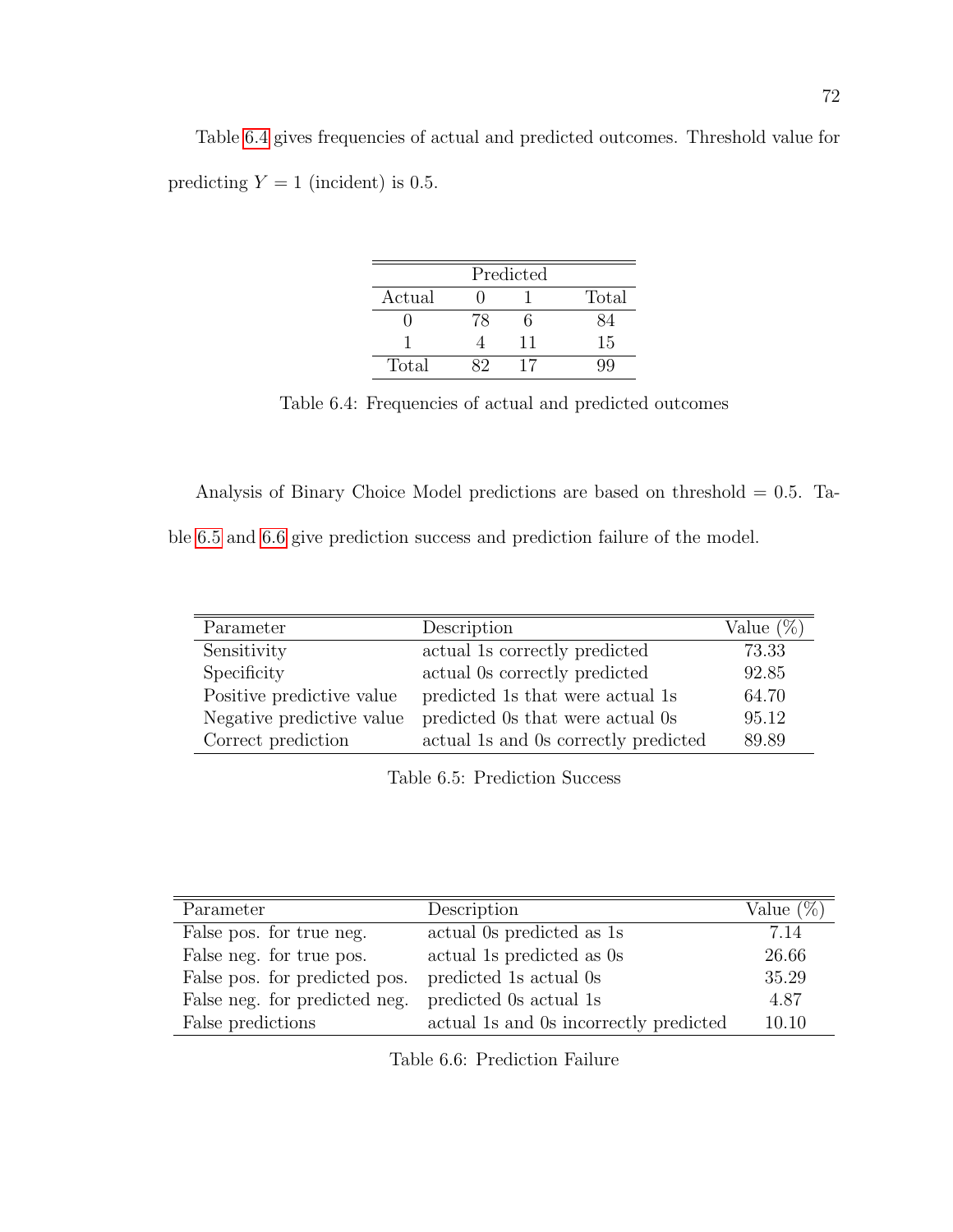Table [6.7](#page-84-0) gives the incident detection rate and false alarm rate for different of traffic parameters (using threshold probability as 0.5). We observe highest detection rate of  $64.15\%$  while using a combination of Volume  $+$  Speed  $+$  Occupancy.

| Traffic Data                     | Incident Detection | False Alarm |
|----------------------------------|--------------------|-------------|
|                                  |                    |             |
|                                  | Rate $(\%)$        | Rate $(\%)$ |
| Volume $(Veh/h)$                 | 18.87              | 0.99        |
| Occupancy $(\%)$                 | 50.94              | 5.59        |
| Avg Speed (miles/h)              | 58.49              | 5.26        |
| $Avg Speed + Occupancy$          | 60.38              | 4.61        |
| $Avg Speed + Volume$             | 64.15              | 5.26        |
| $Occupancy + Volume$             | 54.72              | 4.61        |
| $Avg Speed + Occupancy + Volume$ | 64.15              | 5.26        |

<span id="page-84-0"></span>Table 6.7: Incident Detection Results using Logit Models

Figure [6.3](#page-84-1) shows the variation of incident detection rate against False alarm rate, as we vary the threshold probability from 1 to 0.



<span id="page-84-1"></span>Figure 6.3: Incident Detection vs False Alarm Rate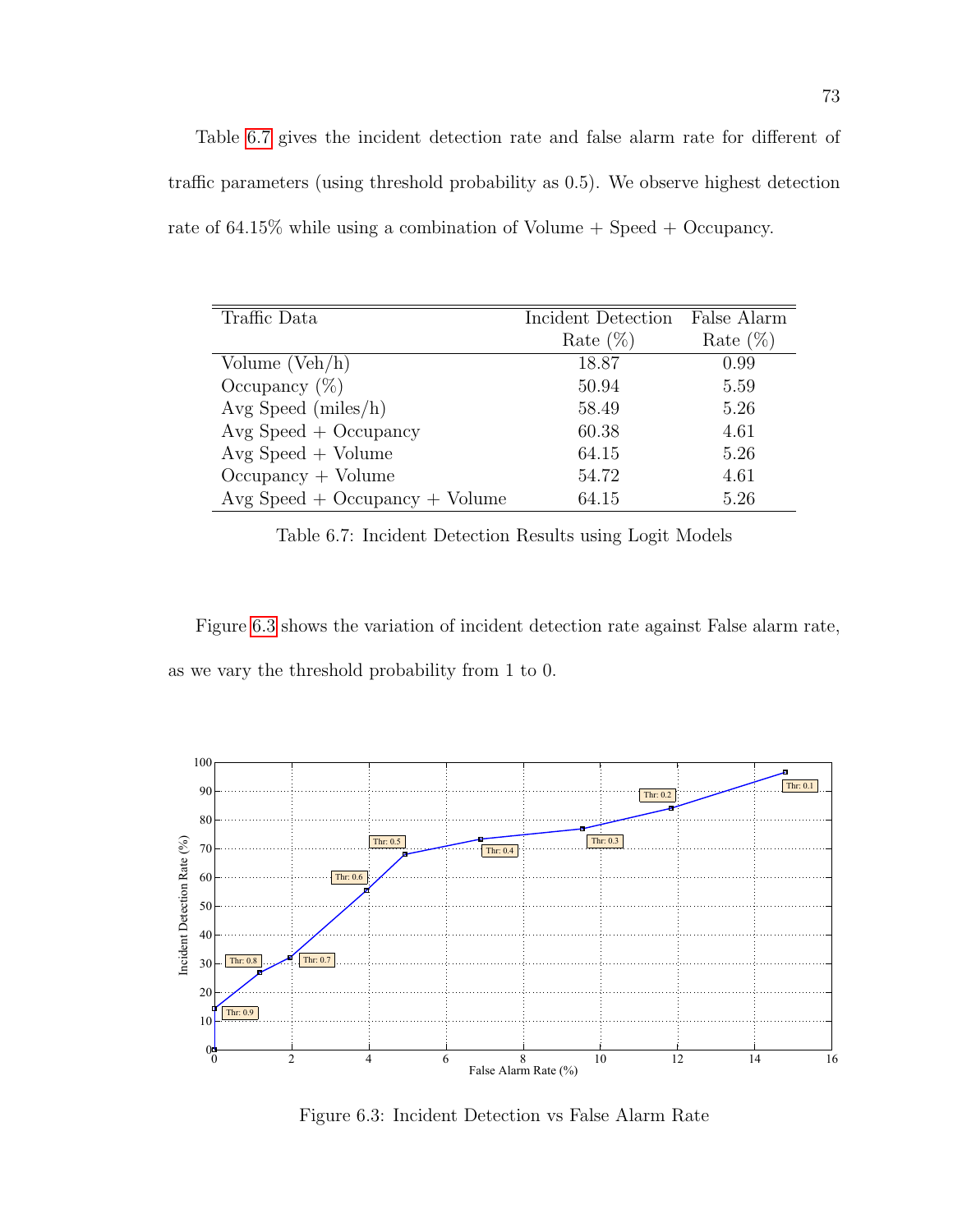### 6.6 Incident Detection Using DWT and Logistic Regression

### 6.6.1 Data Filtering

Data obtained through loop detectors has sometimes white noise added to it. For traffic analysis, prediction and control purposes, denoised and smoothened data is necessary. Wavelet transform techniques provide an effective way to denoise and have been applied successfully in various areas especially in image processing. In this research, we use wavelet transform to denoise and smoothen traffic data, obtained through loop detectors. This denoising technique is used as a preprocessing to the incident detection algorithm. Data obtained through this preprocessing is referred to as filtered data hereafter.

Noise is a random error that gets added to the observed data. In can be due to instrumental errors, technology limitations, human factor, or due to natural phenomenon such as atmospheric disturbances. Denoising algorithms try to separate the original signal and the additive white noise. Wavelet denoising, transforms the data into wavelet basis by decomposing it into the wavelet and scaling coefficients. Scaling coefficients, also called approximation coefficients, are large in values, whereas wavelet coefficients are very small in magnitude and represent variations in the signal. By appropriately choosing the threshold and applying them on the wavelet coefficients, we get rid of the noise. Denoised signal can be obtained back by inverse wavelet transforms using approximation and thresholded wavelet coefficients. Main steps of wavelet based denoising are as follows:

• Apply wavelet transform to the data and decompose it into approximation and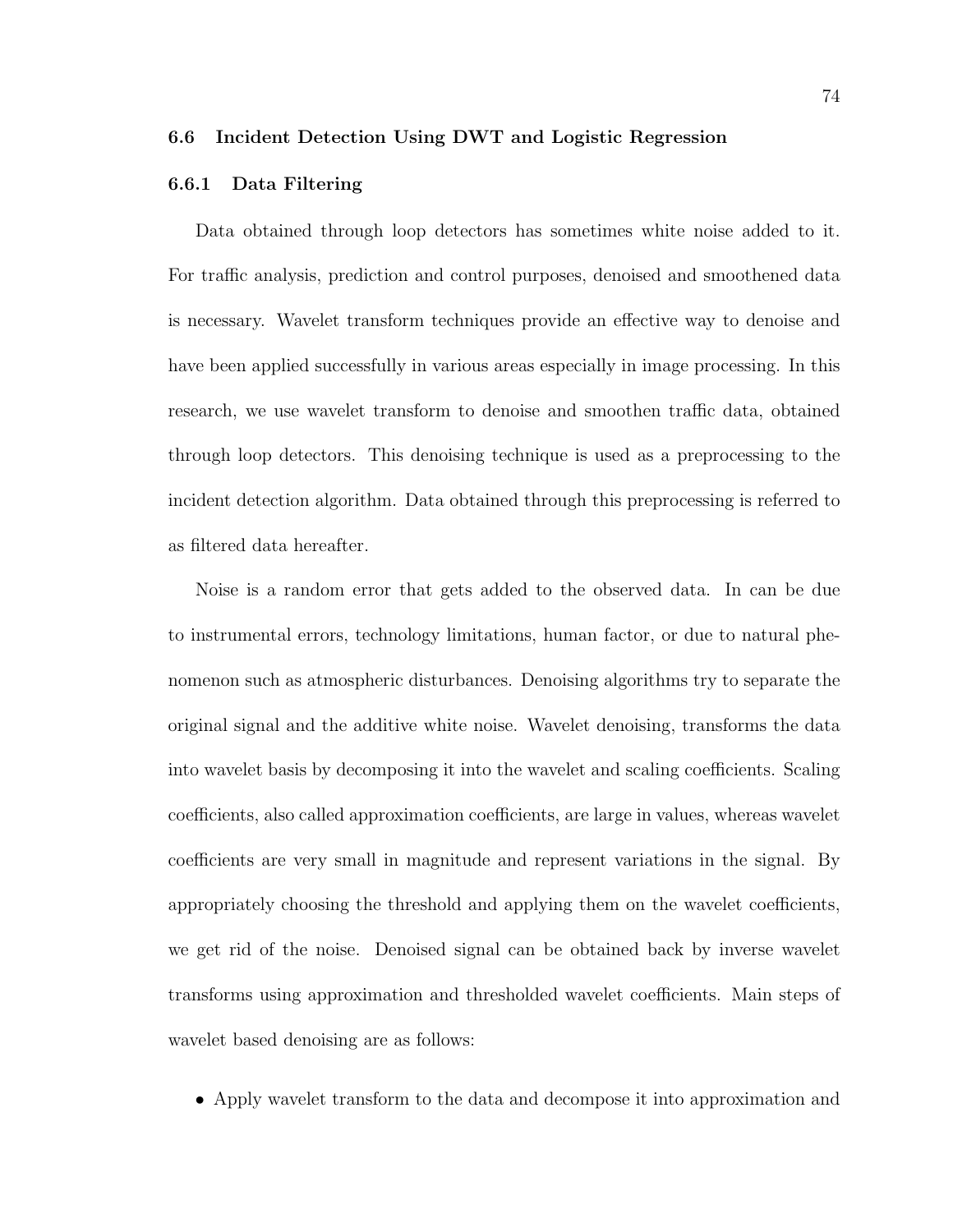detail coefficients.

- Select an appropriate threshold and apply the threshollding (either soft or hard depending on the data and objective)
- Inverse wavelet transform using approximation and thresholded wavelet coefficients.

# Threshold Selection

There are two types of thresholding:

• Hard thresholding (keep or kill)

$$
Thr = \begin{cases} median(abs(detail at level 1)); & if nonzero \\ 0.05 max(abs(detail at level 1)); & otherwise \end{cases} \tag{6.9}
$$

In hard thresholding, the coefficients below a certain threshold are set to zero and the magnitudes of the wavelet coefficients above the threshold are left unchanged.  $\epsilon$ 

$$
T_d^{hard} = \begin{cases} d; & |d| > Thr \\ 0; & |d| \le Thr \end{cases}
$$

• Soft thresholding (shrink or kill)

$$
Thr = \sqrt{2.log(n)}\tag{6.10}
$$

and 
$$
n = prod(size(x))
$$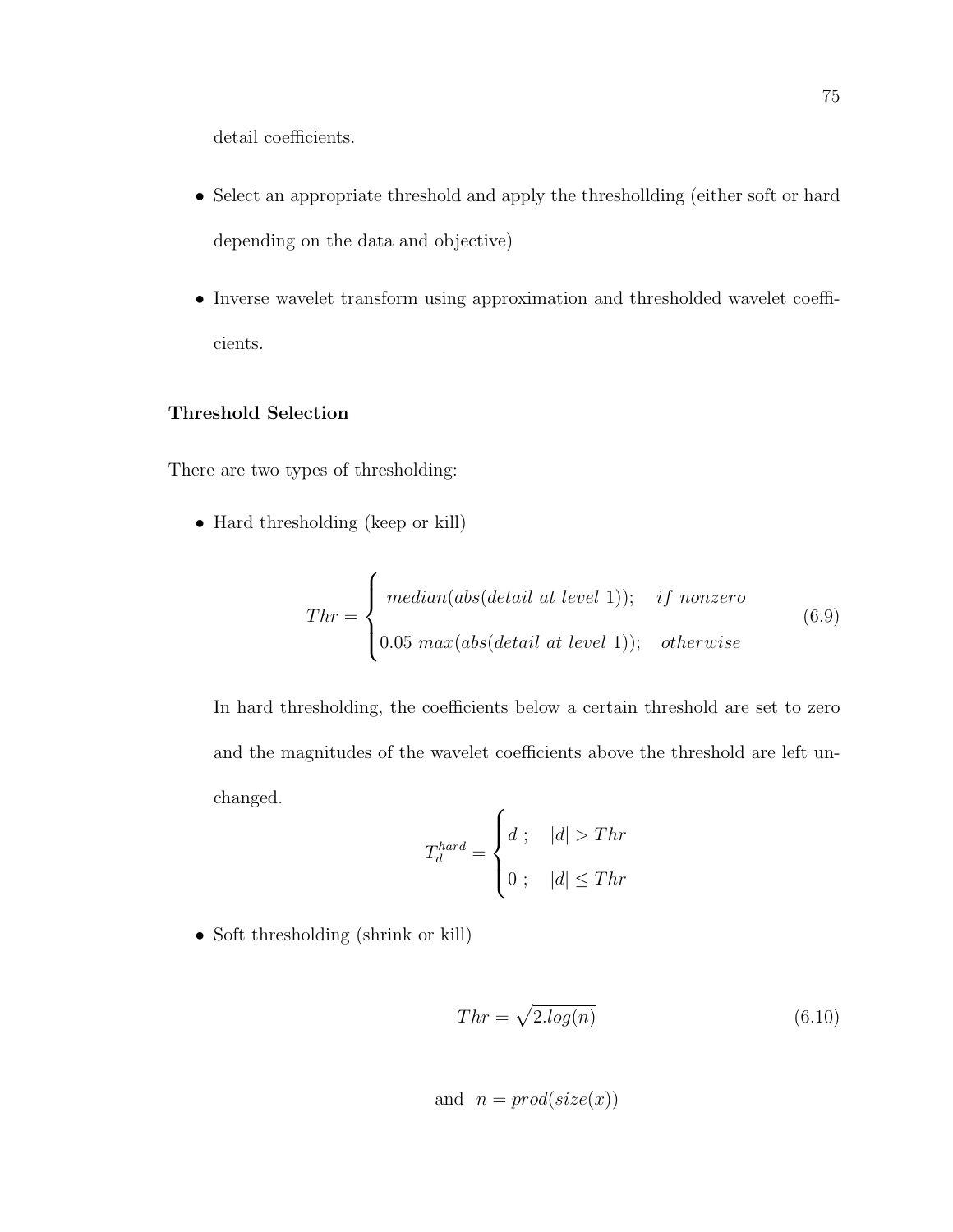In soft thresholding, the coefficients below a certain threshold are set to zero whereas the remaining coefficients are reduced by an amount equal to the value of the threshold.

$$
T_d^{soft} = \begin{cases} sgn(d)(|d| - Thr) \; ; & |d| > Thr \\ 0 \; ; & |d| \leq Thr \end{cases}
$$

Hard thresholding is default for compression whereas soft thresholding is recommended for denoising of a given signal.

### 6.6.2 Framework and Methodology

Traffic data is first filtered using DWT and high resolution components are discarded. Low resolution components are sufficient to represent the traffic flow data as explained in chapter 5.

For DWT of traffic signal we need to find out the best wavelet and optimum decomposition level for incident detection. Table [6.8](#page-88-0) shows the incident detection rate with various wavelets decomposed upto level 1 and using all three traffic parameters  $(Avg Speed + Volume + Occupancy).$ 

Our analysis show that decomposition upto level one optimizes the detection, decomposition beyond level degrades the incident detection results substantially. Among various wavelets we observe that db-1(Haar) and sym-1 perform almost similarly. We choose db-1(Haar) for our analysis.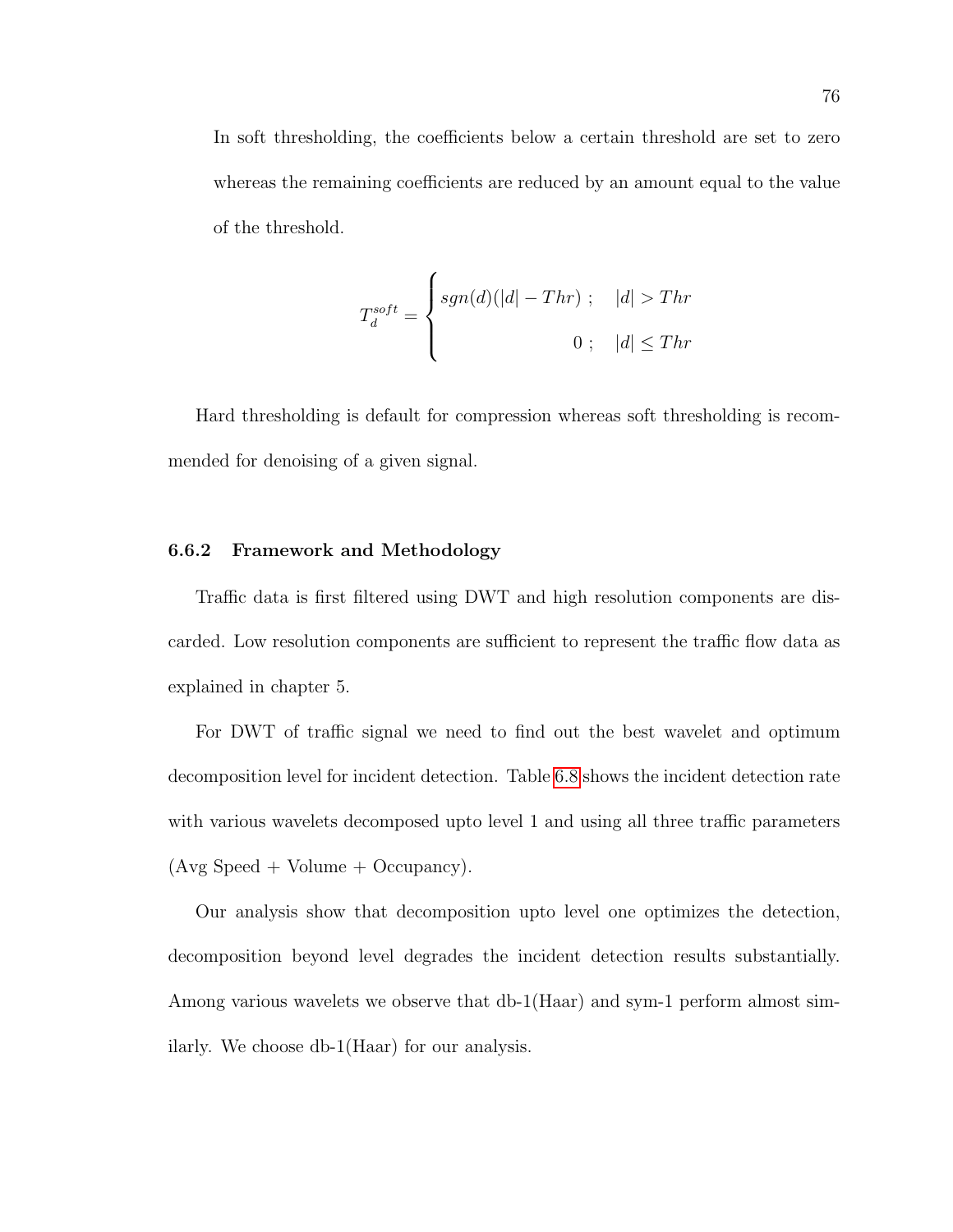| Wavelet Type | Incident Detection | False Alarm |
|--------------|--------------------|-------------|
|              | Rate $(\%)$        | Rate $(\%)$ |
| Db1          | 66.67              | 5.12        |
| Db2          | 55.34              | 8.34        |
| Db3          | 33.33              | 7.14        |
| Sym1         | 66.67              | 5.12        |
| Sym2         | 55.34              | 7.14        |
|              |                    |             |

<span id="page-88-0"></span>Table 6.8: Incident Detection Results using various Wavelets

# 6.6.3 Effect of Data Filtering Using DWT

In order to visualize effects of data filtering using DWT on improving the incident detection, we plot raw as well as filtered data obtained from RTC-FAST. Figure [6.4](#page-89-0) and [6.5](#page-89-1) show the plots of occupancy vs traffic volume for both incident and incident free cases. It can be observed that after filtering using DWT, regions of incidents and non incidents are more separable. This helps the logistic regression models in classification of incidents and non incidents, hence improving the incident detection rate.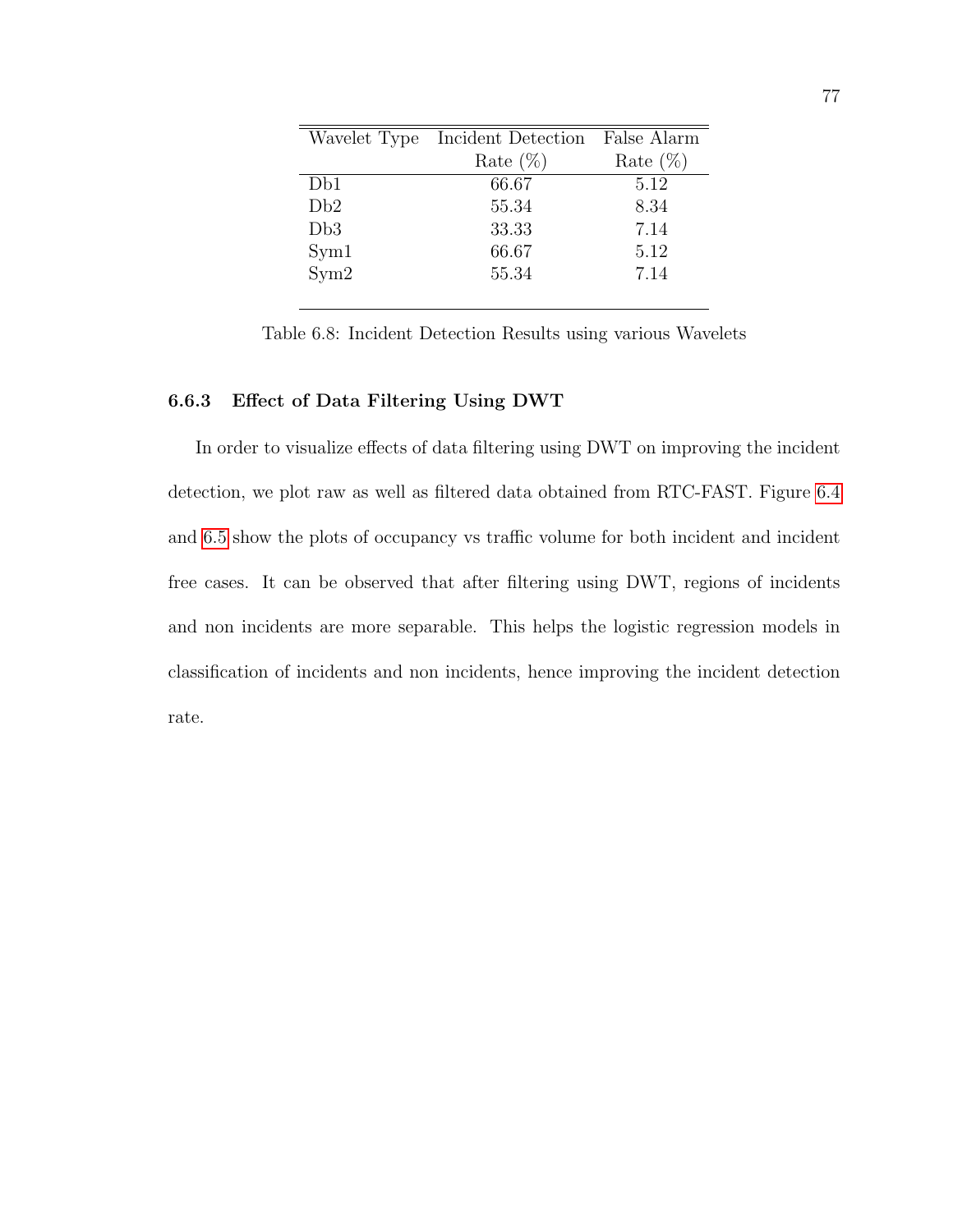

<span id="page-89-0"></span>Figure 6.4: Raw Traffic Data



<span id="page-89-1"></span>Figure 6.5: Filtered Traffic Data using DWT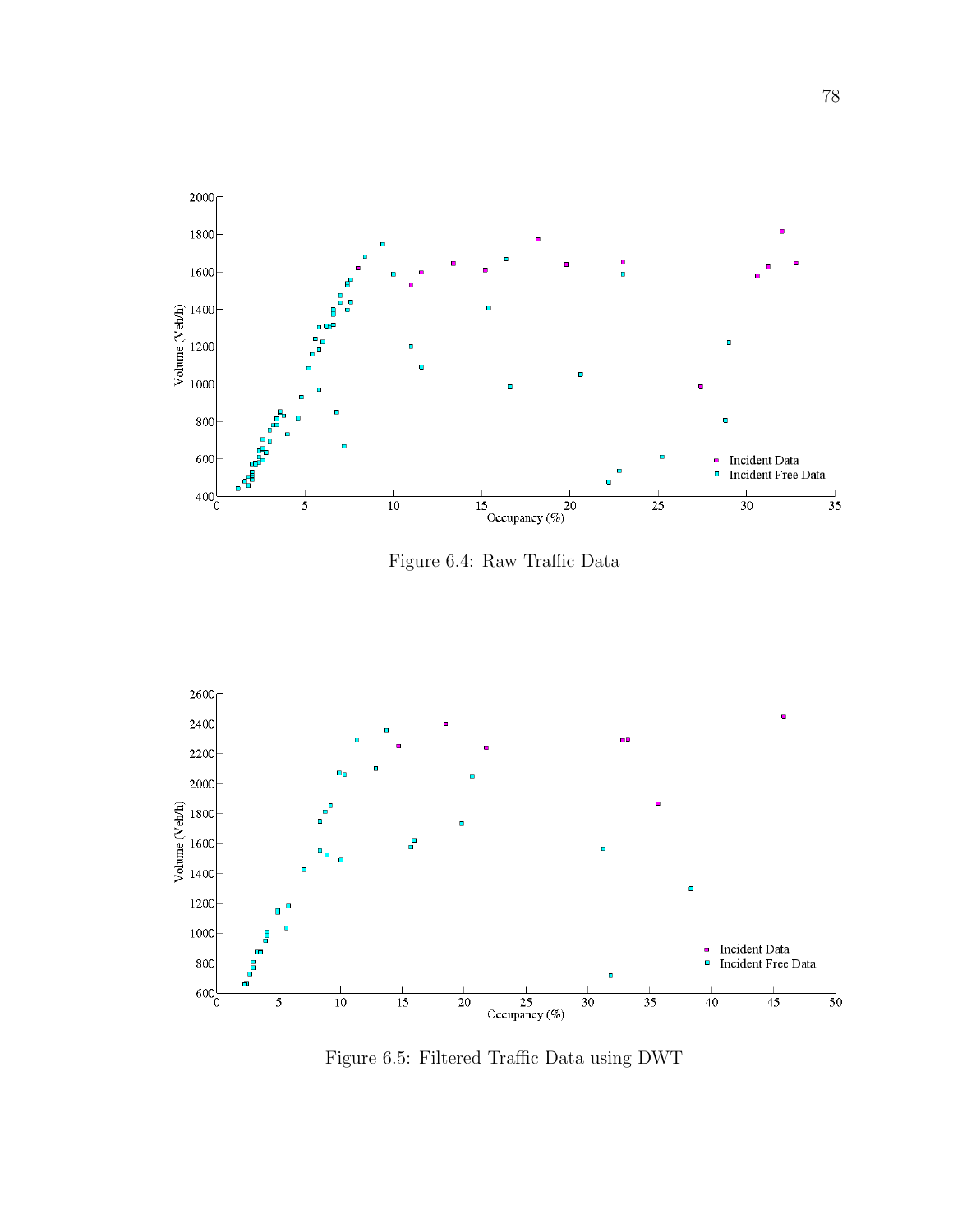#### 6.6.4 Improvement in Incident detection using DWT

Table [6.9](#page-90-0) shows incident detection results using logistic regression after preprocessing of the data by DWT.

| Traffic Data                     | Incident Detection Rate $(\%)$ | False Alarm Rate $(\%)$ |
|----------------------------------|--------------------------------|-------------------------|
| Volume(Veh/h)                    | 32.14                          | 3.45                    |
| Occupancy $(\%)$                 | 60.71                          | 6.90                    |
| Avg Speed (miles/h)              | 53.57                          | 6.21                    |
| $Avg Speed + Occupancy$          | 71.43                          | 4.14                    |
| $Avg Speed + Volume$             | 71.43                          | 4.83                    |
| $Occupancy + Volume$             | 67.86                          | 4.83                    |
| $Avg Speed + Occupancy + Volume$ | 75.00                          | 4.14                    |

<span id="page-90-0"></span>Table 6.9: Incident Detection Results using DWT and Logit Models

It can be observed that the new hybrid model combining DWT and Logistic Regression, yields a better incident detection rate of 75% as compared to 64.15% using only logistic regression model. False alarm rate in this hybrid model is also on the lower side 4.14%, as compared to 5.26% in previous case. These results are for the combination all three traffic parameters i.e. Traffic Volume  $+$  Avg Speed  $+$ Occupancy. However as clear from Tables [6.7](#page-84-0) and [6.9,](#page-90-0) for each of the parameters and their combinations, preprocessing the data using DWT yields in better detection rate and lesser false alarm.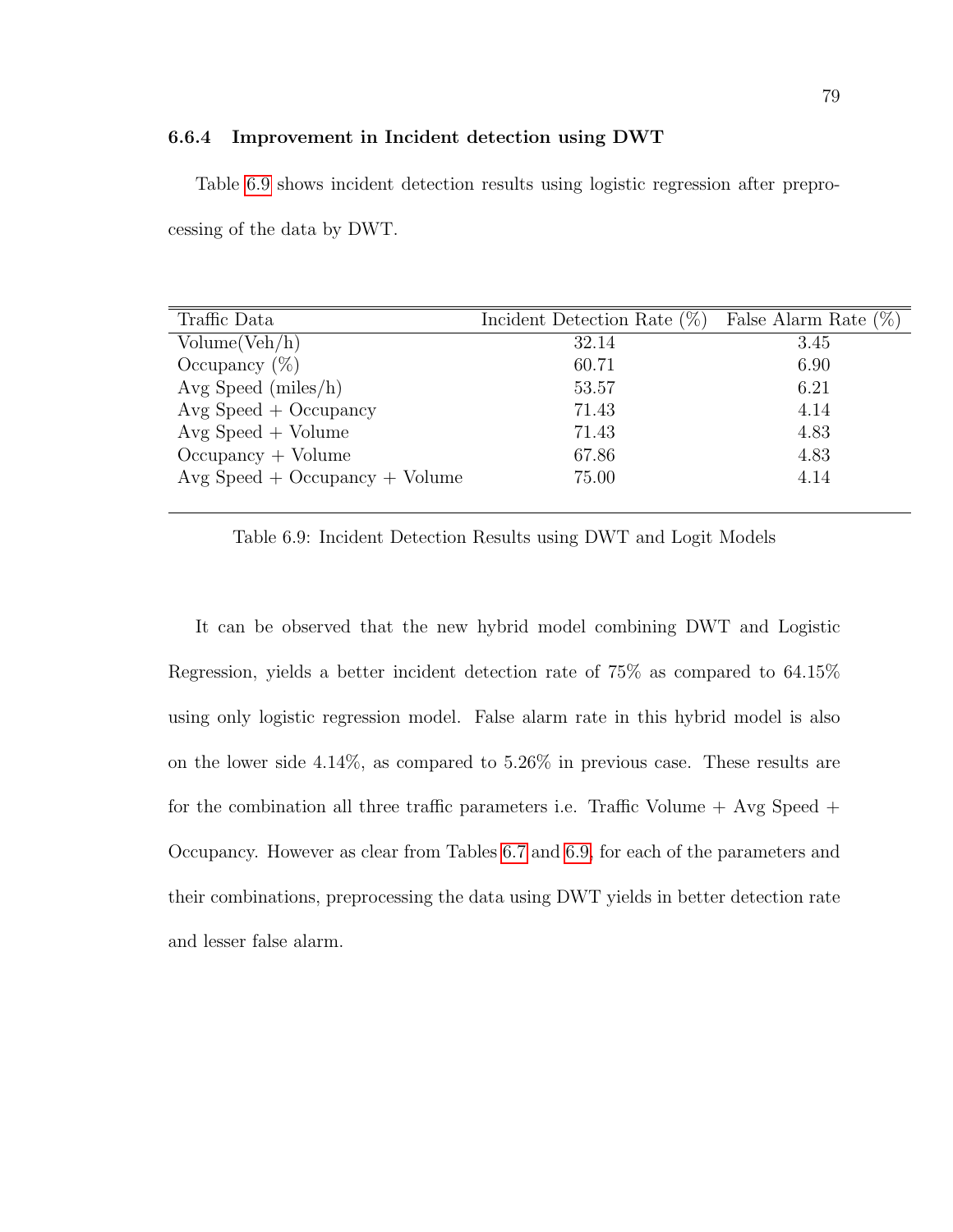

Figure 6.6: Incident Detection vs False Alarm Rate for filtered data



Figure 6.7: Comparison of Raw and Filtered Data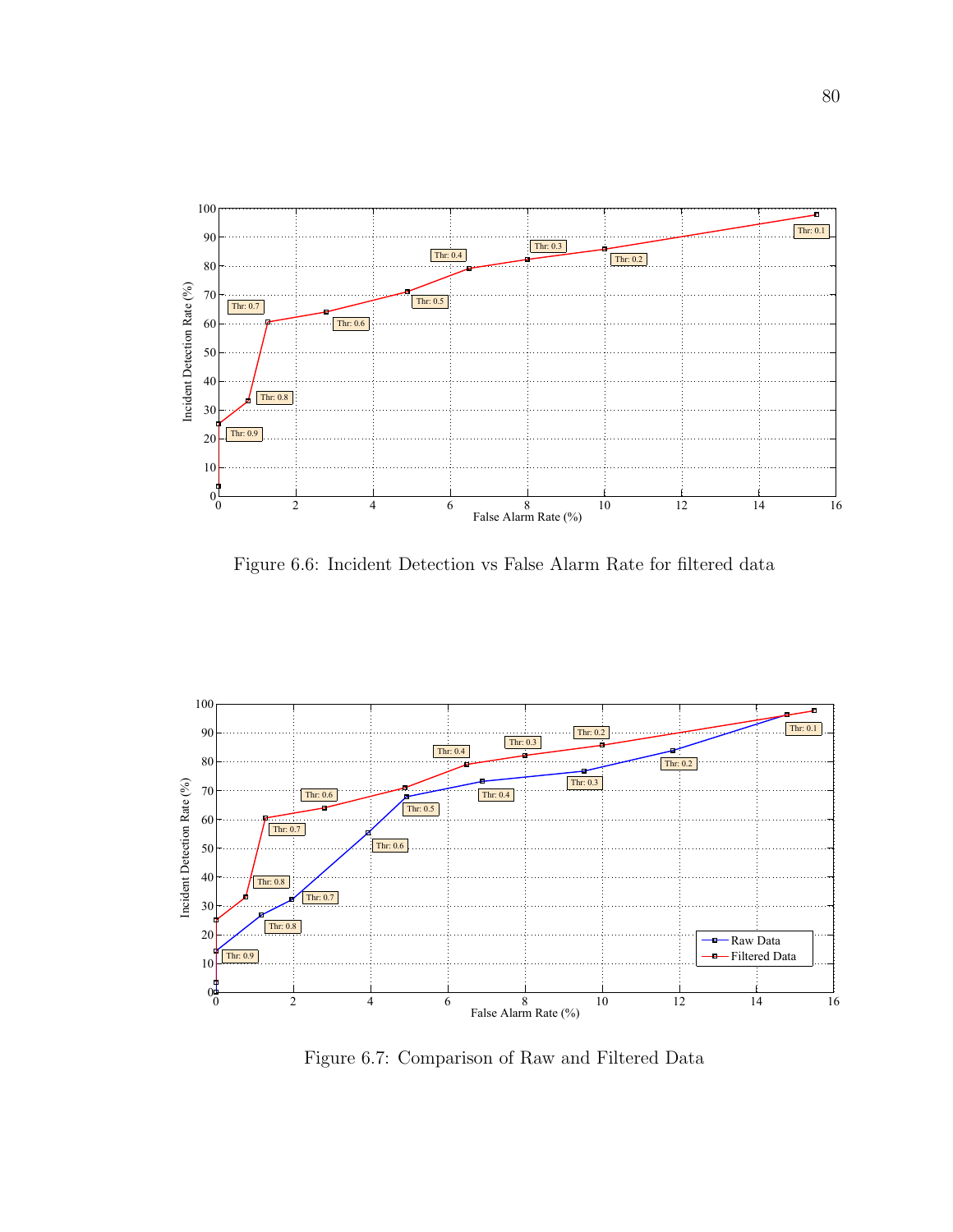# 6.7 Conclusion

Logistic Regression technique was discussed and used for traffic incident detection. Various combinations of traffic parameters were tested and best detection rate of 64.15% (using 0.5 as default threshold) was observed for the combination of Traffic Volume + Occupancy + Avg Speed. Receiver Operating Characteristic (ROC) curves were plotted by varying the threshold, which showed a maximum of 95% detection rate for a 14% false alarm rate.

A new hybrid model was proposed combining two different computational approaches: wavelet transform and logistic regression. It was observed that detection rate improved with the new model (75%) and false alarm rate was also reduced to 4.14%. Receiver Operating Characteristic (ROC) curves were plotted by varying the threshold, and the curve was compared with the ROC curve of unfiltered data. It was observed that at each fixed false alarm rate, hybrid model gave a better incident detection rate.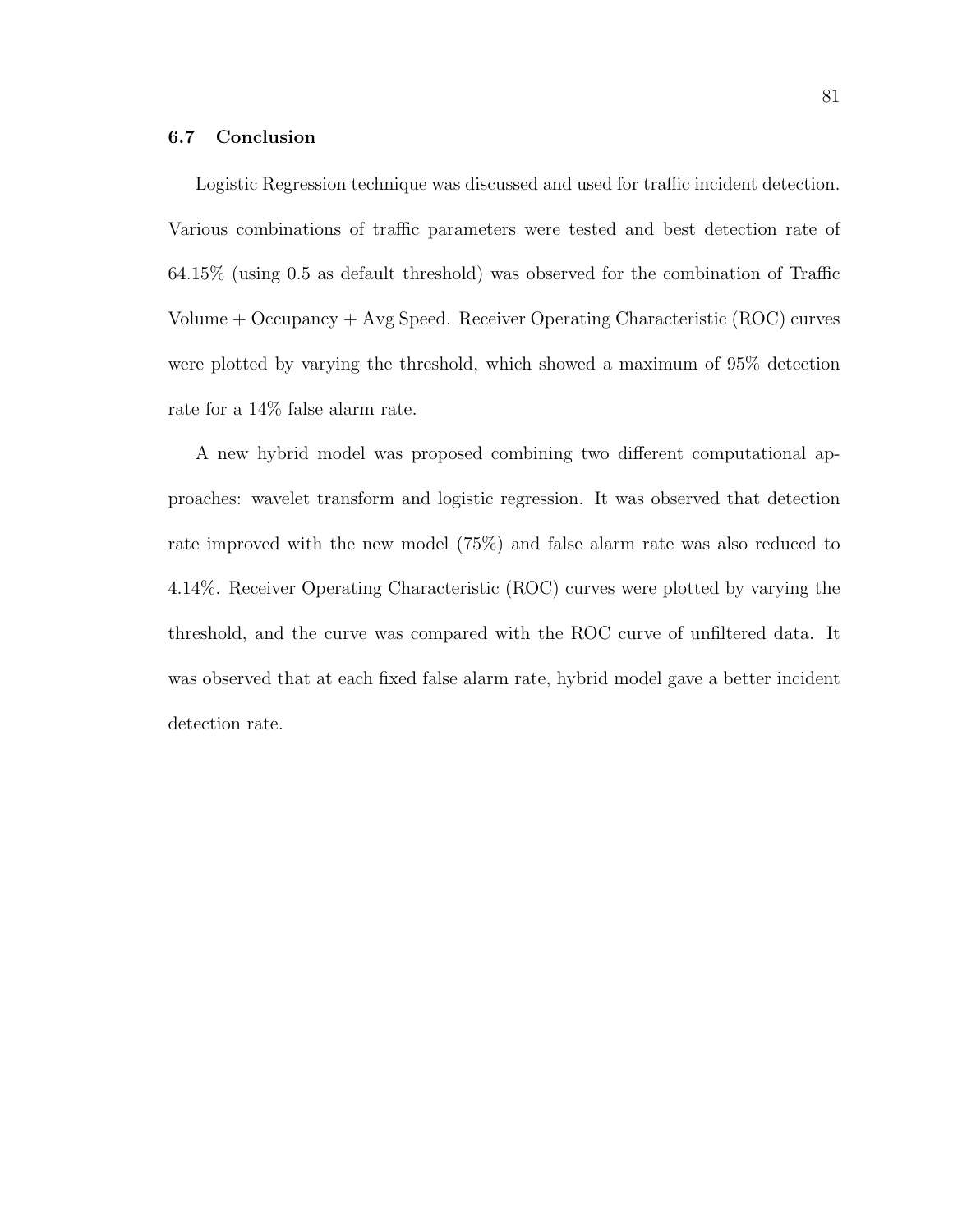# CHAPTER 7

# CONCLUSION AND FUTURE WORK

### 7.1 Conclusion

This thesis mainly focused on use of wavelets in Intelligent transportation systems. An introduction to Intelligent Transportation systems and Wavelet Theory was presented. Thesis was divided into two sections: Data compression and Incident Detection using wavelets.

First section focused on use of wavelet transform in transportation data compression. We investigated compression of loop detector data. We divided our analysis into three sections based on the data arrangement, 1D, 2D and 3D data arrangement. We explored EZW and SPIHT encoding schemes for compression of traffic data.

In the second section, Logistic Regression technique was discussed and used for traffic incident detection. Various combinations of traffic parameters were tested and best detection rate of 64.15% (using 0.5 as default threshold) was observed for the combination of Traffic Volume + Occupancy + Avg Speed. A new hybrid model was proposed combining two different computational approaches: wavelet transform and logistic regression. It was observed that detection rate improved with the new model (75%) and false alarm rate was also reduced to 4.14%. Receiver Operating Characteristic (ROC) curves were plotted by varying the threshold, and the curve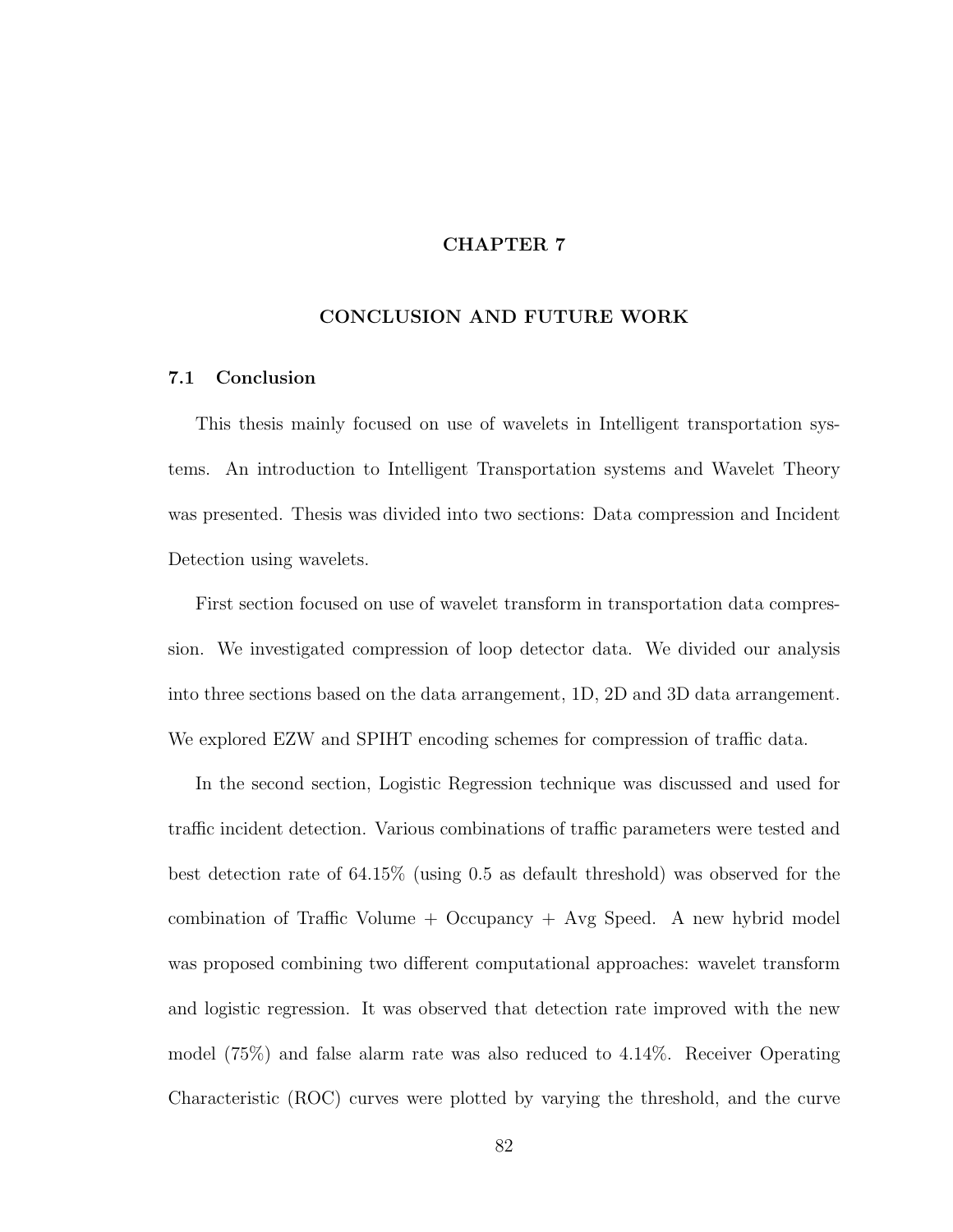was compared with the ROC curve of unfiltered data. It was observed that at each fixed false alarm rate, hybrid model gave a better incident detection rate.

# 7.2 Future work

In the future, further investigation can be done on data compression techniques using wavelets. An algorithm can be developed which exploits features of both wavelet transform and traffic data. On the similar patters as image compression techniques (EZW and SPIHT), compression algorithm exploiting traffic data features, is expected to show better results.

Hybrid incident detection algorithm proposed can be further scaled for real time detection purposes. A cost analysis can be done of the false alarms, and balance can be struck between false alarm rate and incident detection rates which is economically and socially acceptable.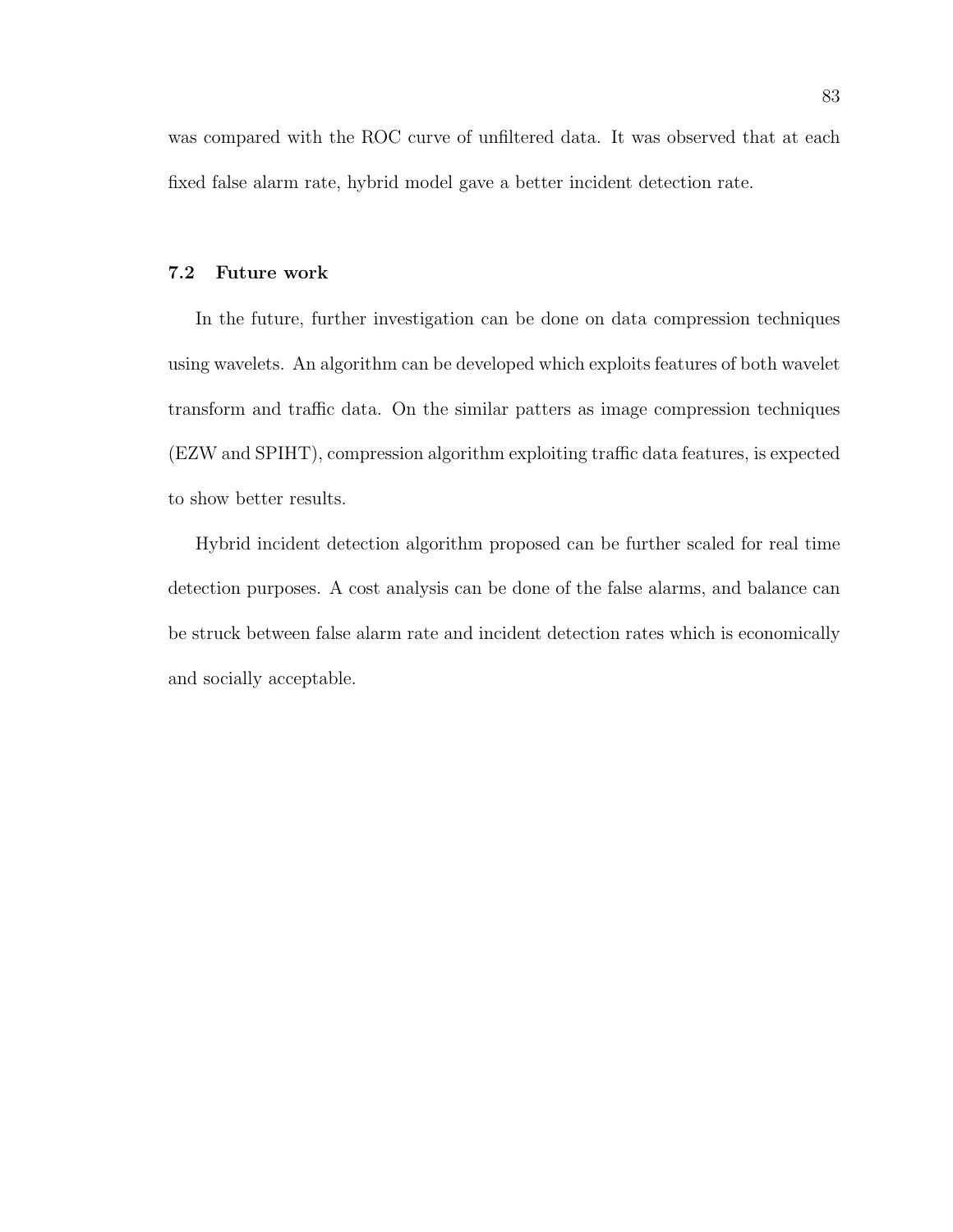### BIBLIOGRAPHY

- [1] WISQARS, Leading Causes of Death Reports, (2007), <http://webappa.cdc.gov/sasweb/ncipc/leadcaus10.html>, (2011).
- [2] Injury Prevention & Control: Motor Vehicle Safety,  $\langle \text{http://www.cdc.gov/motorvehiclesafety/}, (07/10/2011).$
- [3] Arellano et al, Traffic Safety Analysis: A Spatially Enabled Technology, ESRI (2002).
- [4] Souleyrette et al, Traffic Safety Analysis Software State of the Art, Minnesota Department of Transportation (February 2011).
- [5] A Key Strategy to Optimize Surface Transportation System Performance, 4th Integrated Transportation Management Systems (ITMS) Conference.
- [6] Roger H.L. Chiang et al, Reverse engineering of relational databases: Extraction of an EER model from the relational database, Data and Knowledge Engineering ,12 (1994), 107-142.
- [7] Roger H.L. Chiang et al, Knowledge-Based System for Performing Reverse Engineering of Relational Databases, Decision Support Systems, 13 (1995) 295-312 North-Holland.
- [8] Roger H.L. Chiang et al, A Framework for The Design and Evaluation of Reverse Engineering Methods for Relational Databases, Data & Knowledge Engineering, 21 (1997) 57-77.
- [9] Dowming Yeh et al, A Process for Extracting ER Diagram From a Table Based Legacy Database, The Journal of Systems and Software, 81 (2008) 764771.
- [10] Ullman and Widom, A First Course in Database Systems, Prentice Hall, Upper Saddle River, New Jersey (2002).
- [11] Hong, Wang and Gardner, Real Analysis with an Introduction to Wavelets and Applications, Elsevier Academic Press, Burlington, MA (2005).
- [12] Adeli and Karim, Wavelets in Intelligent Transportation Systems, John Wiley & Sons Ltd., West Sussex, England (2005).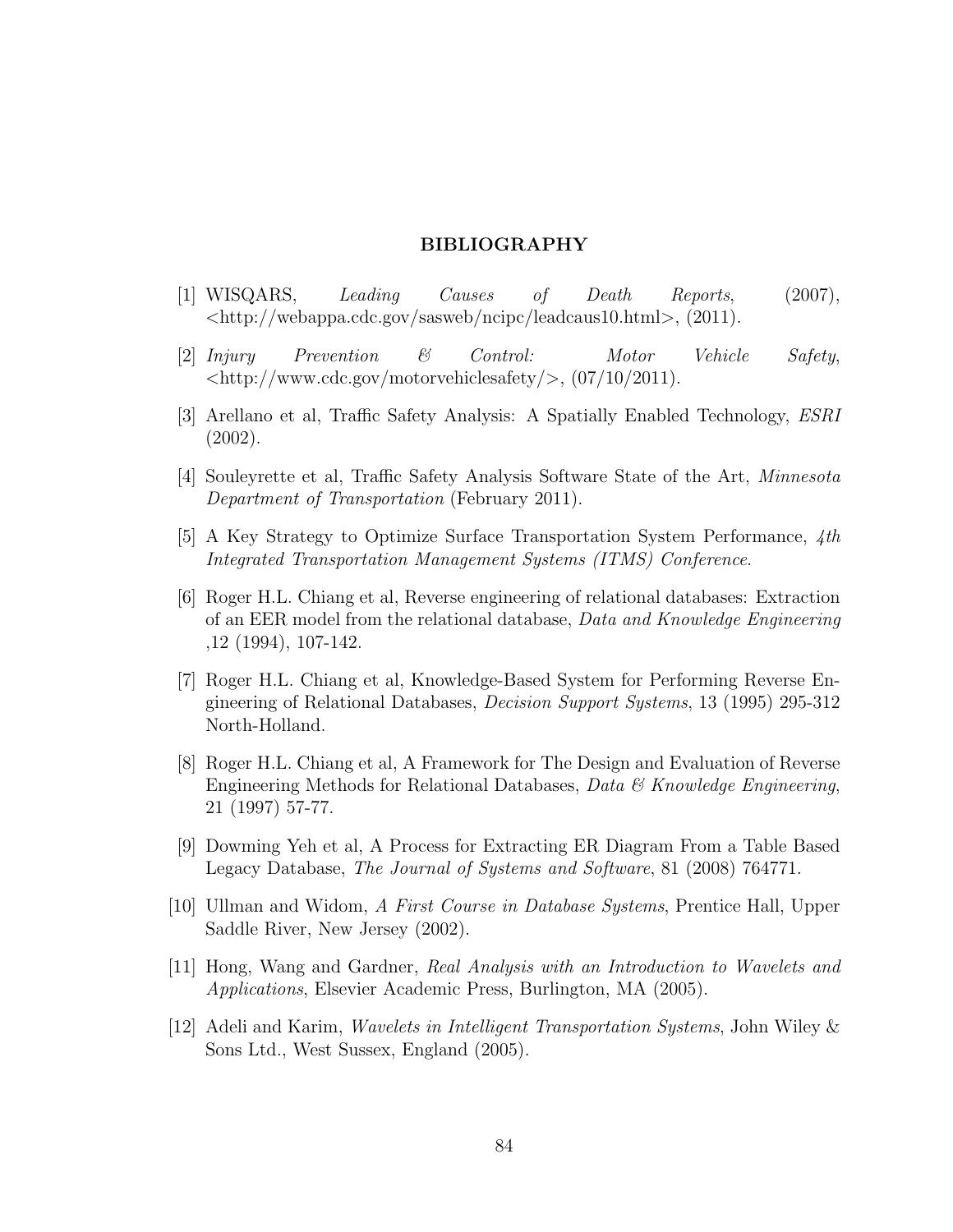- [13] Chang and Wang, Improved Freeway Incident Detection using Fuzzy Set Theory, Transportation Research Part C: Emerging Technologies,(Vol 3, Issue 6):371- 388,(1995).
- [14] Cheu and Ritchie, Automated detection of lane-blocking freeway incidents using artificial neural networks, Transportation Research Board,(1453):17-82,(1994).
- [15] Adeli and Samant, An Adaptive Conjugate Gradient Neural NetworkWavelet Model for Traffic Incident Detection, Computer-Aided Civil and Infrastructure Engineering,(Vol 15, Issue 4):251-260,(2000).
- [16] Samant and Adeli, Enhancing Neural Network Traffic Incident-Detection Algorithms Using Wavelets, Computer-Aided Civil and Infrastructure Engineering, (Vol 16, Issue 4):  $239-245$ ,  $(2001)$ .
- [17] Rodrguez, G., Lecture Notes on Generalized Linear Models, (2007),  $\langle \text{http://data.princeton.edu/wws509/notes/},$
- [18] Ghosh, Basu et al, Analysis of trend in Vehicle Traffic data flow by Wavelets, ISSC,(2006).
- [19] Daubechies, Ten Lectures on Wavelets, CBMS-NSF Regional Conference Series in Applied Mathematics
- [20] Ding et al, A Method for Urban Traffic Data Compression Based on Wavelet-PCA, Fourth International Joint Conference on Computational Sciences and Optimization.
- [21] Li et al, A Flow Volumes Data Compression Approach for Traffic Network Based on Principal Component Analysis, Intelligent Transportation Systems Conference Seattle,WA, USA, Sept. 30 - Oct. 3, 2007
- [22] Torrence et al, A Practical Guide to Wavelet Analysis, Bulletin of American Meteorological Society,(Vol 79, Issue 1),(1998).
- [23] Qiao, Liu and Yu, Incorporating Wavelet Decomposition Technique to Compress TransGuide Intelligent Transportation System Data, Transportation Research Record,1968,(2006).
- [24] Qiao, Liu and Yu, Intelligent Transportation Systems Data Compression Using Wavelet Decomposition Technique, Transportation Research Information Database, (2009).
- [25] Xiao-fa Shi, A Data Compression Method for Traffic Loop Detectors' Signals Based on Lifting Wavelet Transformation and Entropy Coding, *Information Sci*ence and Engineering (ISISE)International Symposium,(2010).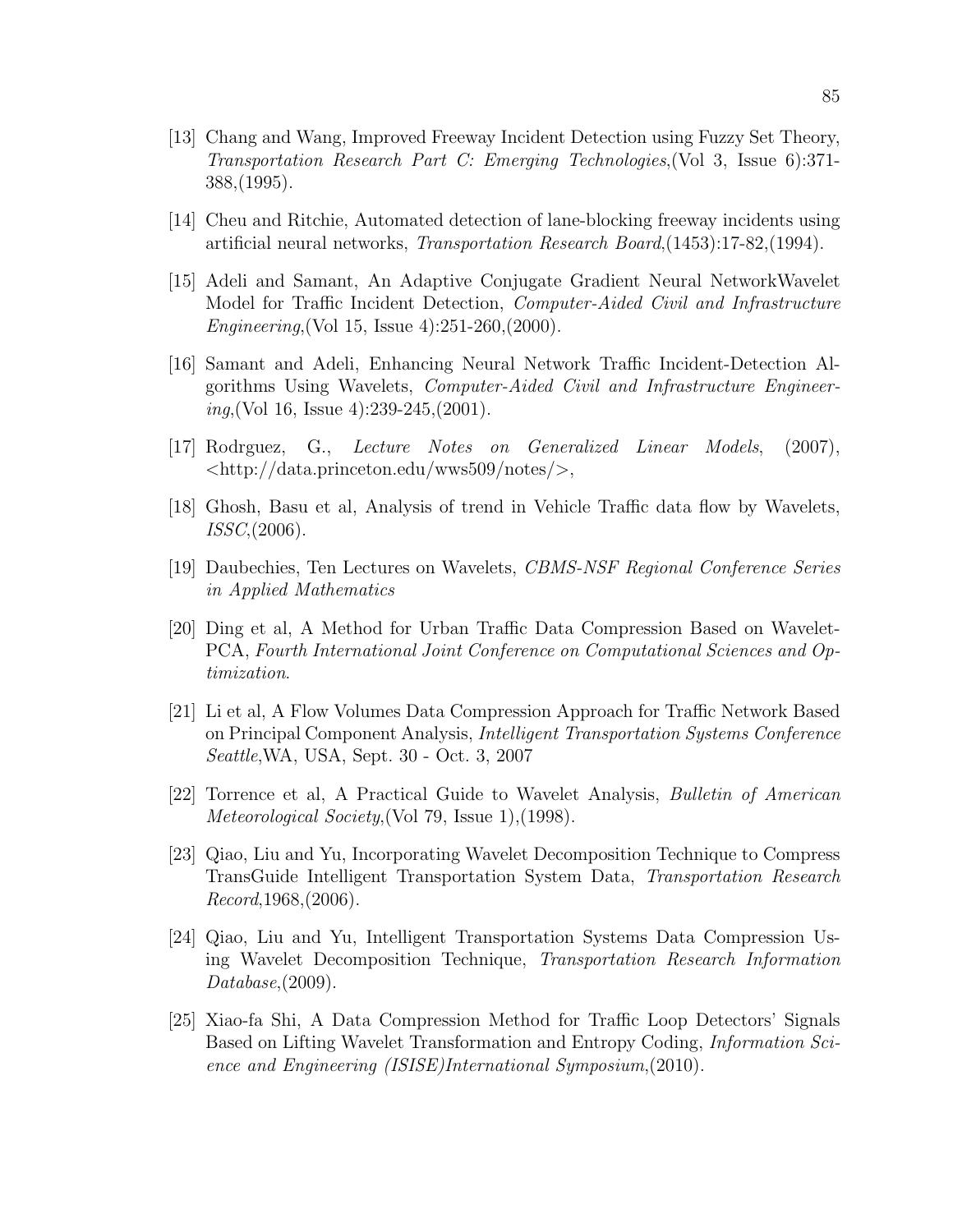- [26] Jin and Ran, Automatic Freeway Incident Detection Based on Fundamental Diagrams of Traffic Flow, Transportation Research Record: Journal of the Transportation Research Board,(No. 2099):65-75, Washington DC, DOI: 10.3141/2099- 08
- [27] Yi, Sheng and Yu, Wavelet Transform for Feature Extraction to Improve Volume Adjustment Factors for Rural Roads, Transportation Research Record: Journal of the Transportation Research Board,(No. 1879):24-29, Washington DC, 2004
- [28] Abdel-Aty, Uddin, Pande et al, Predicting Freeway Crashes from Loop Detector Data by Matched Case-Control Logistic Regression, Transportation Research Record: Journal of the Transportation Research Board,(No. 1897):88-95, Washington DC, 2004
- [29] Brown, Foo, et al, Comparison and Analysis Tool for Automatic Incident Detection, Transportation Research Record: Journal of the Transportation Research Board,(No. 1925):58-65, Washington DC, 2005